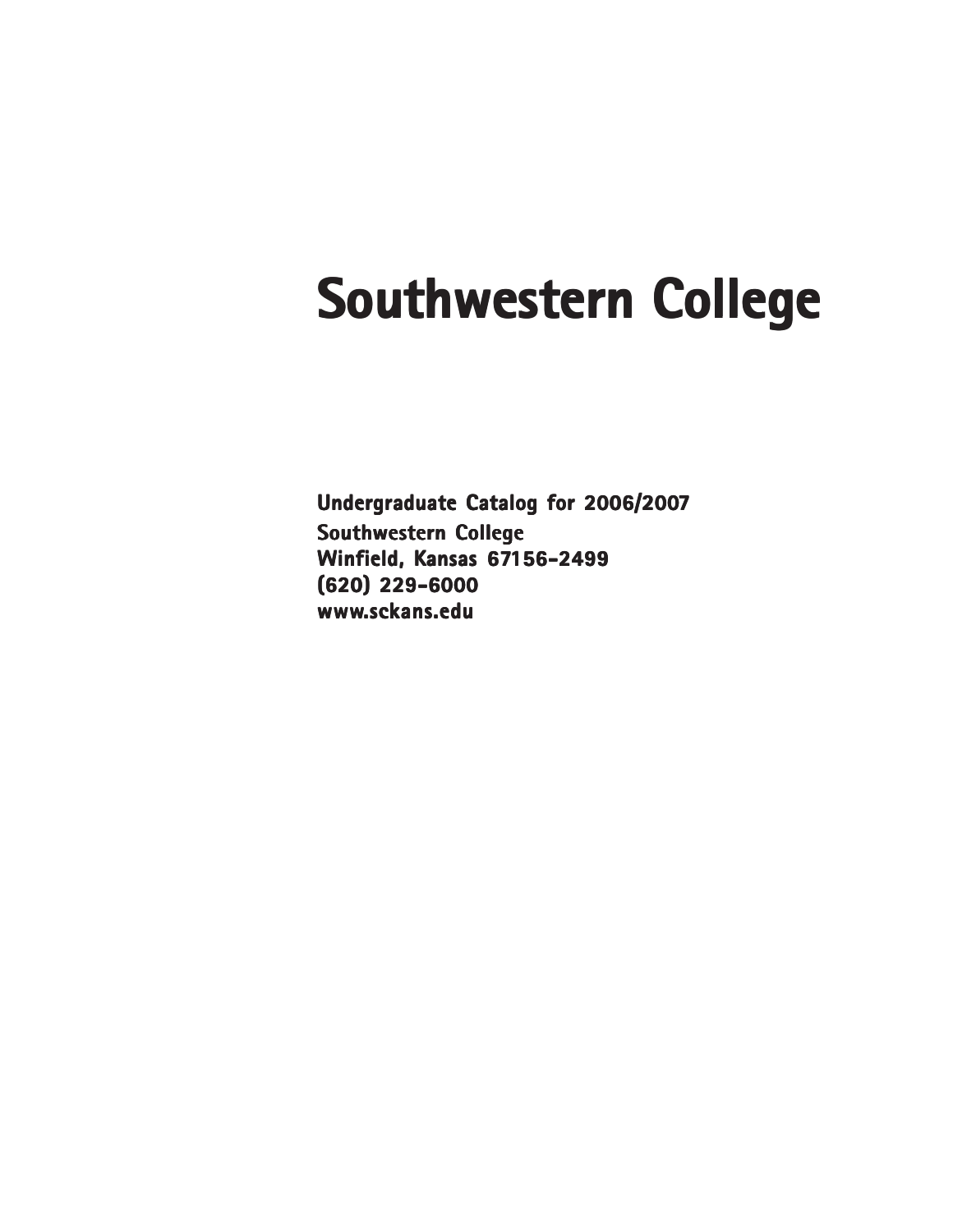# **Table of Contents**

| This catalog contains information and announcements about the program of Southwestern |
|---------------------------------------------------------------------------------------|

s catalog contains information and announcements about the program of Southweste<br>College. It does not constitute a contract.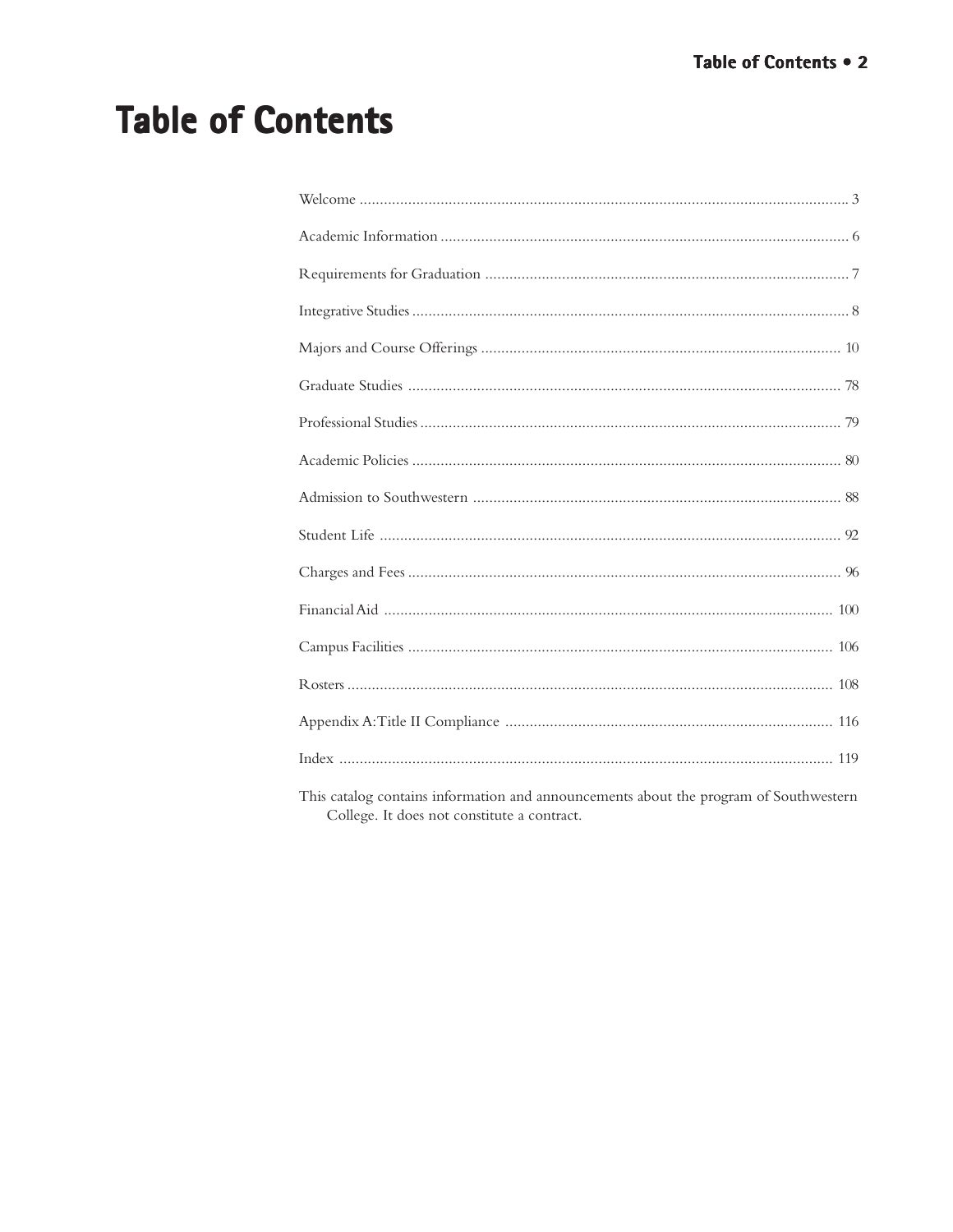# **Welcome to Southwestern**

### **Our Vision**

- *Southwestern College in Winfield, Kansas,*
	- *is a learning community*
	- *dedicated to*
		- *—intellectual growth and*
		- *career preparation,*
		- *—individual development and Christian values,*
		- *—lifetime learning and*
		- *responsible citizenship, and*
		- *—leadership through service*
			- *in a world without boundaries.*

### **The Vision Interpreted**

Southwestern College in Winfield, Kansas, is a learning community. . .

- challenging each person to search for truth through consistent discipline of the mind. • stimulating habits of careful reading and listening, clear speaking and writing, critical
- analysis and creative synthesis, individual thought and collaborative action.

• promoting rigorous intellectual competency within the context of vital interpersonal relationships.

Dedicated to intellectual growth and career preparation. . .

• emphasizing a broadly-based, value-centered liberal arts curriculum as the core of intellectual life, professional development and personal growth.

• integrating the core curriculum with career planning and preparation for a lifetime of service.

• building academic excellence and leadership potential.

Dedicated to individual development and Christian values. . .

• challenging each person to creative self-expression, aesthetic appreciation, freedom of thought, and responsible action.

• inviting students to explore ultimate reality; honoring the spiritual nature of human existence; affirming Christian values as central to an ethical, caring and inclusive community life.

• defining its historic commitment to community, freedom and diversity within a covenant relationship to the Kansas West Conference of the United Methodist Church.

Dedicated to lifetime learning and responsible citizenship. . .

• promoting responsible citizenship through active learning, professional growth and volunteer service.

• building wholeness, health and athletic abilities for lifetime physical fitness.

• encouraging lifelong intellectual and personal growth.

- Dedicated to leadership through service in a world without boundaries. . .
- fostering opportunities for service in personal, family and professional life.

• recognizing the inherent worth of each person, the need for personal and social responsibility, the interdependence of all peoples, and the requirements of the age for justice and responsible living on the earth.

• inviting graduates to accept leadership roles in the emerging global community.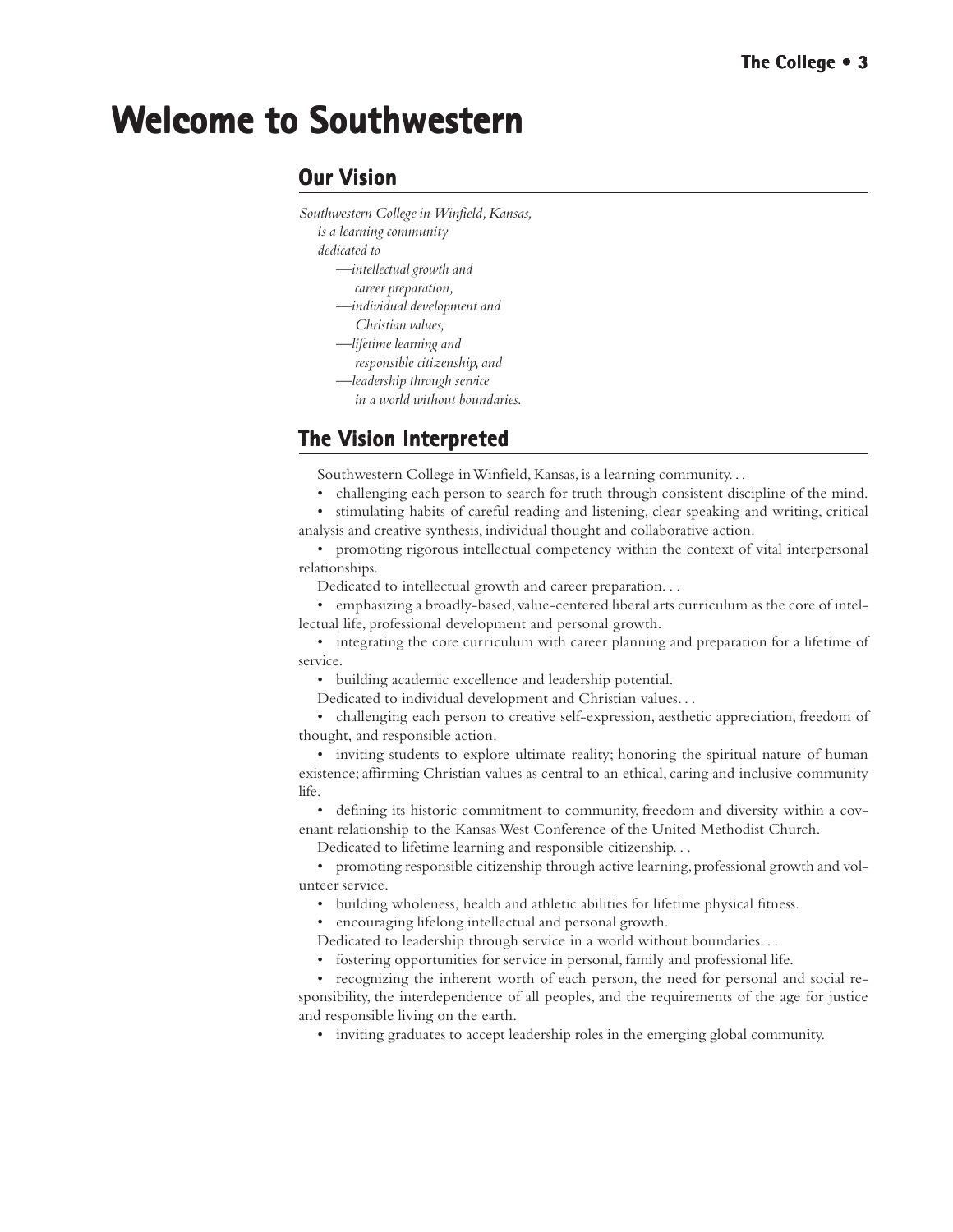### **The Mission of Southwestern College The Mission of Southwestern College**

Southwestern College is a private institution of higher education directed by a Board of Trustees and related historically and by covenant to the Kansas West Conference of the United Methodist Church. Founded in 1885, it offers bachelor's and master's degrees.

Southwestern College:

Sets standards for admission that expect the successful completion of specific pre-college requirements.

Requires students to participate in an integrative studies program that is congruent with the liberal arts: oral and written communication skills; creativity; wellness; historical, cultural, and environmental understandings.

Welcomes students who have begun their studies at other colleges or universities and sets policy to let those credits transfer readily to Southwestern.

Offers programs leading to baccalaureate degrees that serve as foundations to professional development, graduate study, and certification in selected areas.

Offers specific programs for degree completion, and encourages those employed full time to continue their learning.

Offers programs for the emerging learning society that stress enrichment, enhancement, and personal growth.

Invites students to live in its residential community and participate in activities that enhance development of interpersonal relations and leadership potential.

Challenges students to take responsibility for the future of society, and affirms the role of individual Christians in shaping a world that preserves honesty and integrity and nurtures communities of service and care.

Operates solely within the limits of income from tuition and fees and financial gifts from alumni and friends.

### **History**

Southwestern College was chartered June 19, 1885, by the Methodists of Kansas as "an institution of learning of full collegiate powers." It opened its doors for forty-three students on September 7, 1886. The first name of the college was "The Southwest Kansas Conference College"; the name "The Southwestern College'' was adopted November 5, 1908.

Always strong in the arts, the music program was augmented by the merger, in 1926, of the Winfield College of Music with the college.

The campus facilities were seriously affected in 1950 by a fire which destroyed the interior of the administration building. The reconstruction of this building and the subsequent erection of new academic facilities has provided the college with a modern campus to support its program.

A graduate program in education, begun in 1986, lets students earn a master of education degree or elect to take courses for professional or personal development. A graduate program in business, begun in 2000, offers the master of business administration degree.

Major steps were taken in 1994 to develop a professional studies program with the opening of a center in downtown Winfield. During 1996-98, two additional centers were opened in the city of Wichita.

Southwestern is a liberal arts college of approximately 1,400 students and 50 full-time teaching faculty members. It offers multiple programs on campus and selected programs for working adults through its professional studies centers and through SC Online.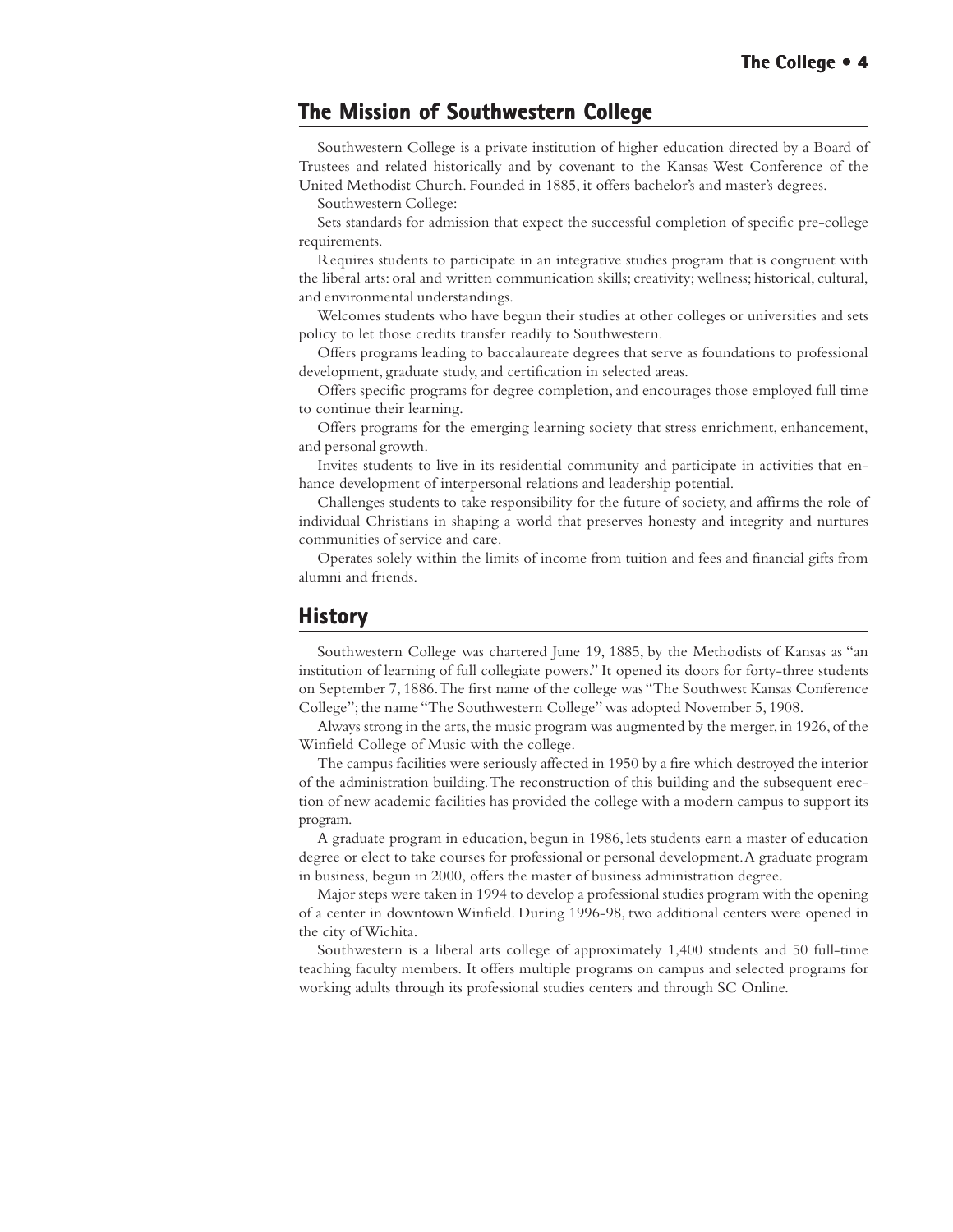### **Accreditation**

Southwestern College is accredited by The Higher Learning Commission and is a member of the North Central Association, www.ncahigherlearning commission.org, phone (312) 263- 0456.

It is further accredited by the University Senate of the United Methodist Church, the Commission on Collegiate Nursing Education and the Kansas State Board of Nursing (nursing), the National Association for the Education of Young Children (early childhood education), the National Association of Schools of Music (music), and the National Council for Accreditation of Teacher Education and the Kansas State Department of Education (teacher education program). Southwestern students find credits taken here fully accepted in undergraduate and graduate schools across the nation.

### **Title II Compliance**

Southwestern College is in compliance with federal regulations on disbursement of Title II information. Full information is provided in Appendix A.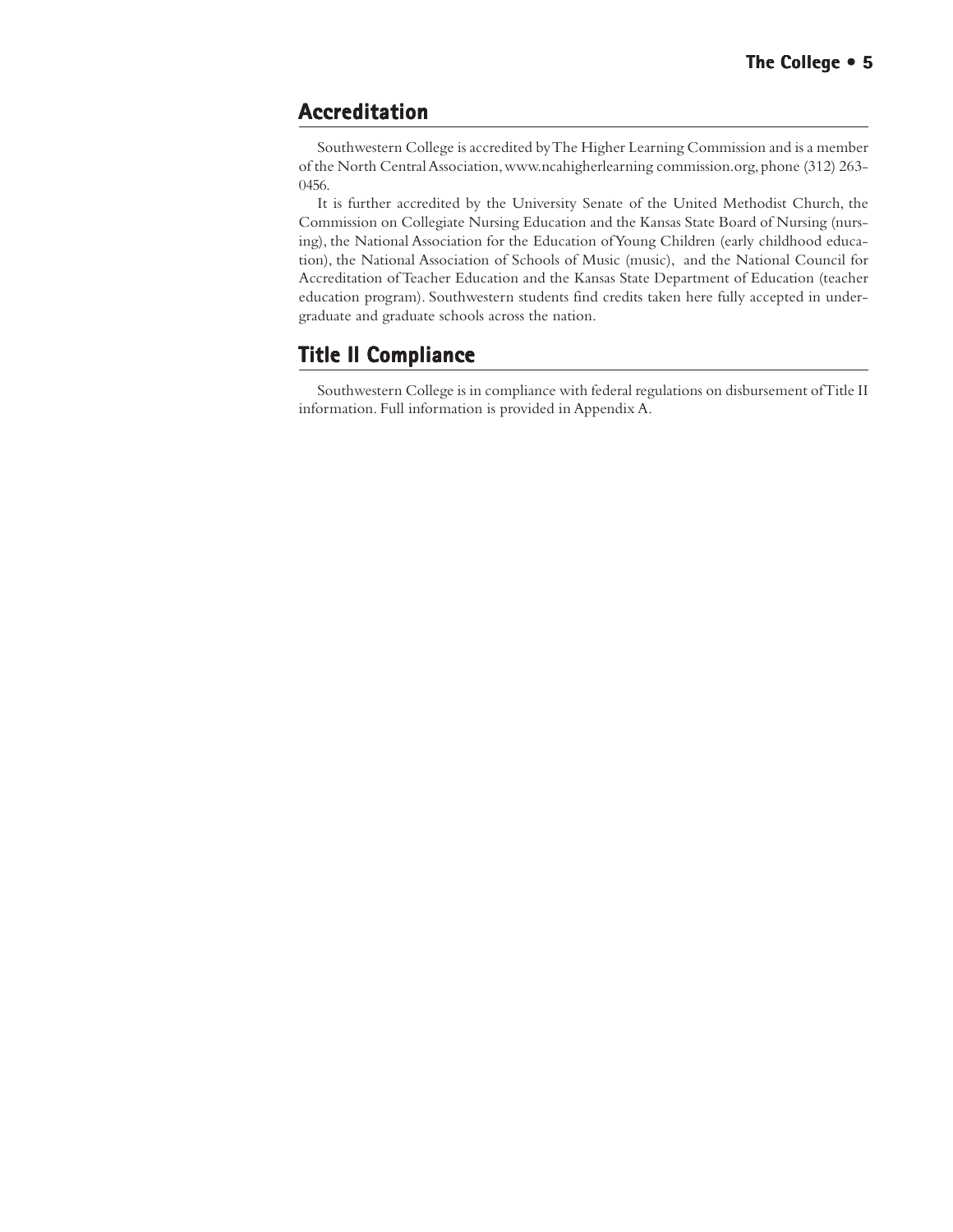# **Academic Information Academic Information**

### **Degrees Offered**

Southwestern College confers the following degrees: B.A., Bachelor of Arts B.G.S., Bachelor of General Studies B.Mus., Bachelor of Music B. Phil., Bachelor of Philosophy B.S., Bachelor of Science B.S.N., Bachelor of Science in Nursing M.A.S.M., Master of Arts in Specialized Ministries MBA, Master of Business Administration M.Ed., Master of Education M.S.L., Master of Science In Leadership M.S.S.A., Master of Science in Security Administration Students seeking a degree must fulfill all requirements as listed in this catalog. A second

degree requires a minimum of 30 additional semester hours of credit.

### **Selection of Catalog**

In most cases, students will meet graduation requirements stated in the catalog under which they first enter Southwestern College. When graduation requirements change, students may adhere to the ones listed in the catalog under which they first entered, or they may optionally select the newer catalog and follow those requirements. In either case, integrative studies and major requirements must both be met from the same catalog. Students who leave Southwestern but re-enroll having missed no more than two terms (counting fall, spring, and summer as terms) may follow the catalog under which they were previously enrolled.

### **Declaration of Major Major**

Freshmen may declare majors if they wish, or work within the general curriculum. During the sophomore year, all students are encouraged to declare a major. (Declaration of a major is made at the registrar's office.)

### **Declaration of Minor**

Students may declare minors in certain disciplines. For specific requirements and procedures students should see the appropriate discipline listing in this catalog or should contact faculty in the discipline.

### **Changing Majors Changing**

A student who changes majors must assume the responsibility for any extra credits that may be involved in meeting the requirements of the new major.

### **Academic Advising**

Academic advising is an important part of the educational process at Southwestern.

### **Advising for Freshmen**

Freshmen are assigned a general advisor who will assist the student in the transition to college life. The student will have an ongoing relationship with the general advisor, meeting during orientation, course selection, selected social events, and various other times throughout the freshman year. Transfer students who enter with fewer than 24 hours participate in the same advising program.

### **Advising After the Freshman Year**

During the sophomore year, the student selects a major advisor to assist with course selection and other matters for the remainder of the student's educational experience at Southwestern.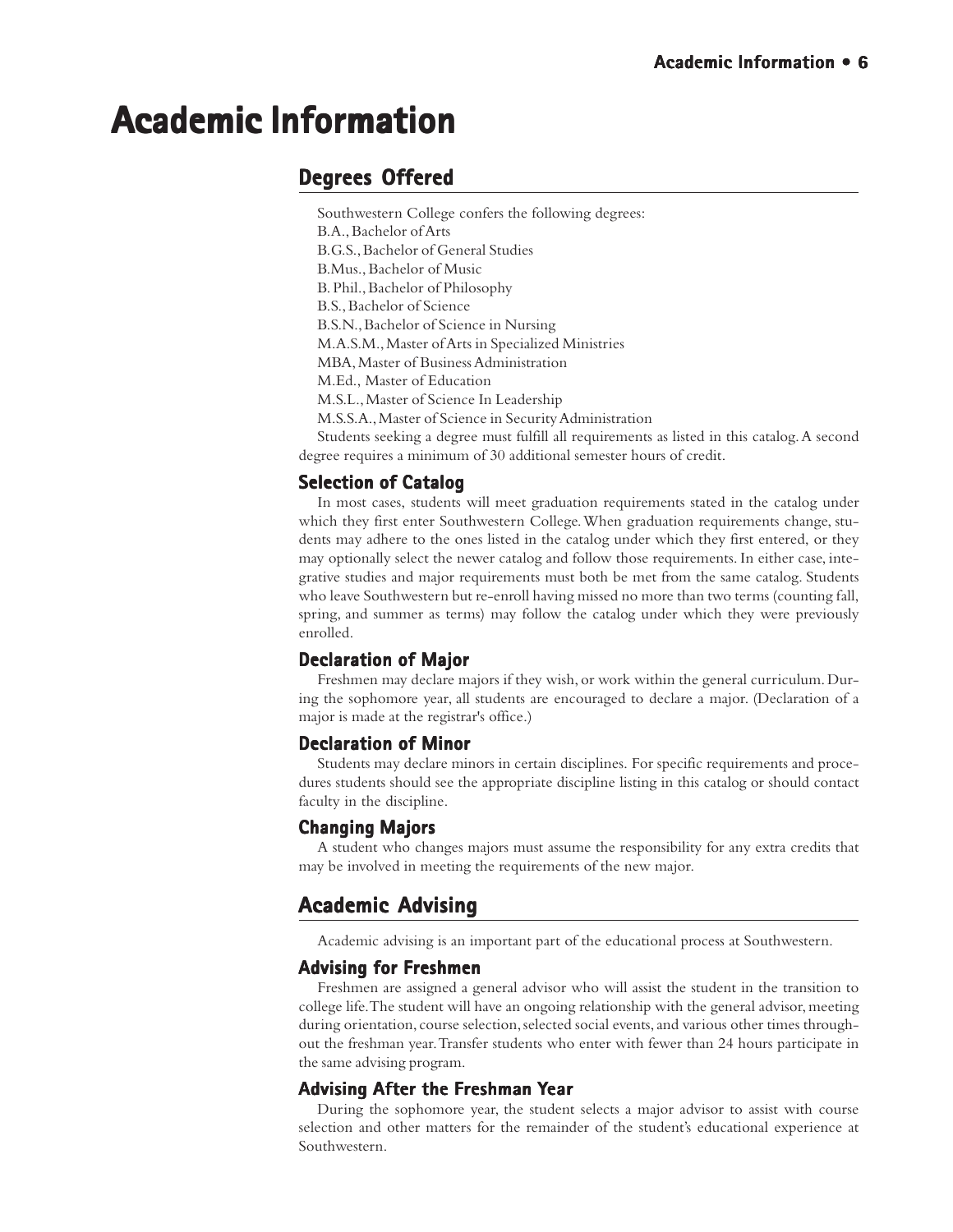# **Requirements for Graduation Requirements for Graduation**

### **Degree Requirements**

These are the requirements for a degree:

1. Complete the specific course requirements for a major field of study together with required cognate courses, with a minimum grade point average of 2.00 (C) in those courses required by each major, minor, or secondary licensure to be granted.

2. Complete the integrative studies requirements.

3. Successfully complete (a grade of C or better) either Mathematics 110 (College Algebra) or Mathematics 215 (Introduction to Statistics).

4. Complete a minimum of 124 credit hours.

5. Have an overall grade point average of 2.0 (C average).

6. Have Southwestern College course credit of at least 30 credit hours.

7. Have taken 15 of the last 30 course credit hours at Southwestern (waived for professional studies learners who are active duty military personnel under an SOC agreement).

8. Be elected to the respective degree by the faculty and by the Board of Trustees.

### **Degree Requirements for Transfer Students**

1. Complete all items listed above.

2. Regardless of grade points earned at other institutions, have at least a C average for all work taken at Southwestern College.

3. For students transferring from two-year colleges, complete a minimum of 60 hours at a baccalaureate-degree-granting institution.

4. Accept the judgment of school administrators in substituting transfer credits for courses in the Southwestern catalog.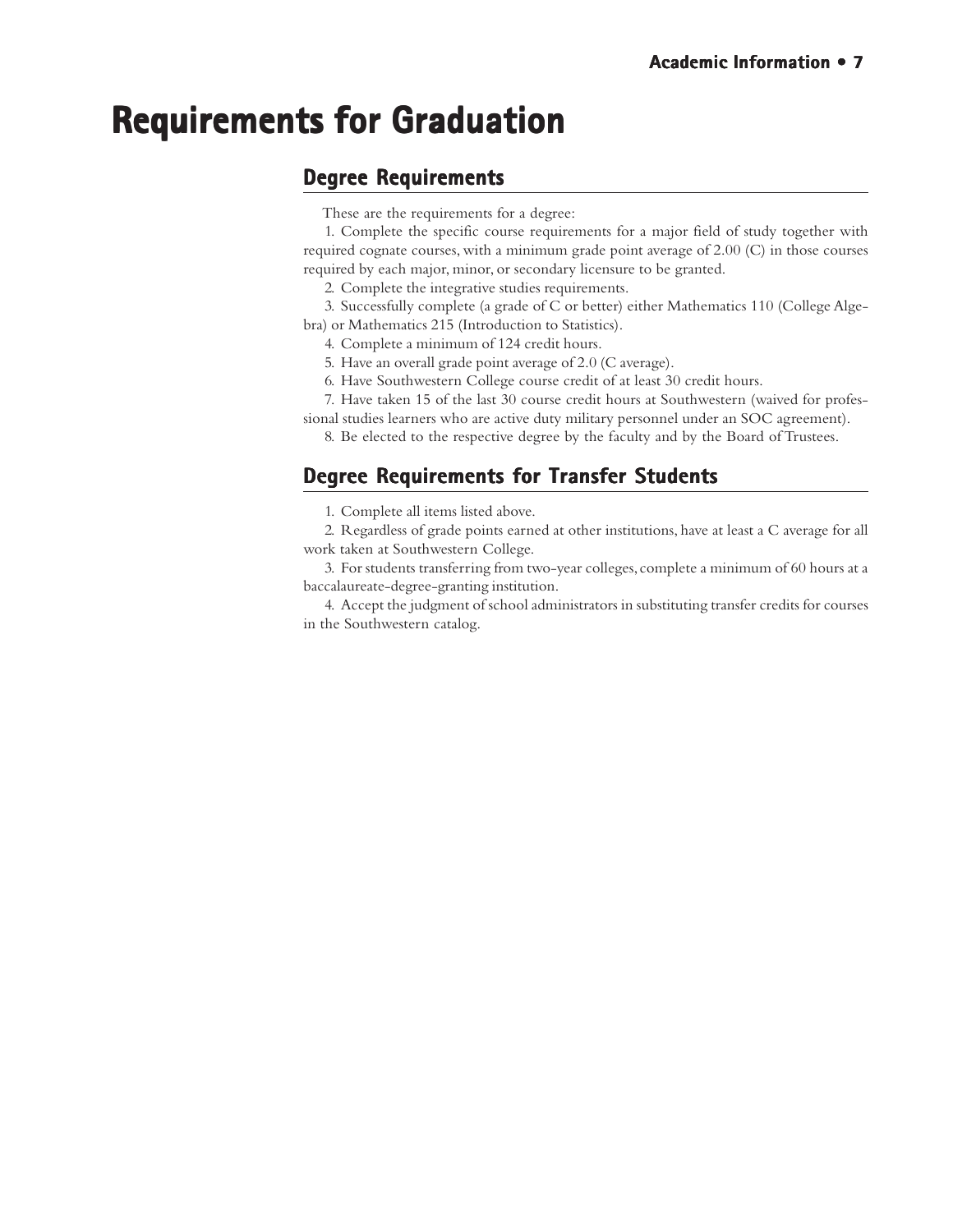# **Integrative Studies Integrative Studies**

The general education component at Southwestern College is identified as the integrative studies program. This program is designed to move students toward outcomes which flow from the mission of Southwestern College. The mission statement places a strong emphasis on liberal arts, professional development, and personal growth. The integrative studies program is so named because Southwestern values an integrative approach to learning. We believe in synthesis rather than fragmentation, in community rather than alienation, and in the quest to discover unity while learning to appreciate our global diversity.

The integrative studies program is composed of 33 credit hours. Nine credit hours are required each semester of the first year of college work, and six credit hours each semester of the second year. Three credit hours are taken during the senior year. In addition, student development is enhanced as students participate in service and leadership activities.

All integrative studies courses are identified with the LAS prefix (for Liberal Arts and Sciences).

### **Goals of the Integrative Studies Program**

1. Explore multiple ways of knowing to provide a foundation for intellectual curiosity and life-long learning.

2. Strengthen mathematical skills and the communication skills of listening, speaking, reading and writing.

3. Enhance the ability to integrate knowledge, to think critically, to solve problems, and to clarify spiritual and ethical values.

4. Increase understanding of diverse cultures and the potential for servant leadership and service to the global community.

5. Develop skills and attitudes which promote optimal health and well being of the total person.

6. Develop a reverence for the earth.

### **Integrative Studies Requirements Integrative Studies Requirements**

Full-time students must follow the plan below. Part-time students must complete all requirements for one year before beginning requirements for the next year.

### **Freshman Year, First Semester**

Required:

110 Writing Across the Disciplines

Select Two:

- 130 Ancient Civilizations
- 150 Creativity
- 165 Computer, Brain, and Society
- 180 Planet Earth

### **Freshman Year, Second Semester**

Required:

120 Research Across the Disciplines Select Two:

- 140 Modern Civilizations
- 160 Applied Creativity
- 170 Atom and Cosmos
- 185 Mind, Body, Universe

### **Sophomore Year, First Semester**

Select two from 200 level LAS course

### **Sophomore Year, Second Semester**

Select two from 200 level LAS course

### **Senior Year**

Required:

499 Responsibility for the Future All courses are three credit hours.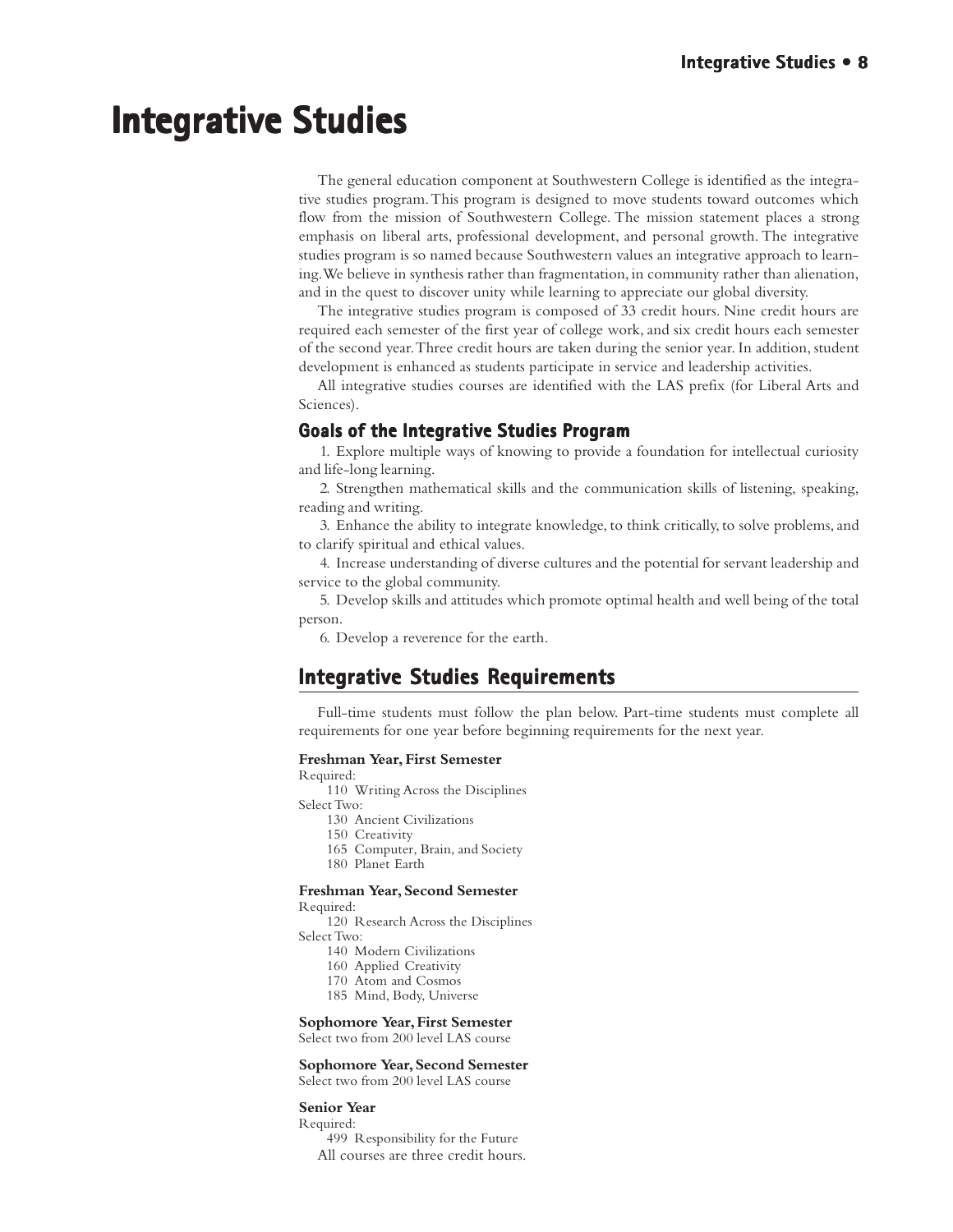### **Integrative Studies Requirements for Transfer Students**

When transfer students enter Southwestern they may request waivers from some of the integrative studies requirements, based on previous course work. Waivers are granted according to these guidelines:

1. A student who has completed one semester of traditional freshman English composition with a grade of C or better may, if desired, be waived from LAS 110, Writing Across the Disciplines. Because the Southwestern course focuses on several areas beyond the traditional course, entering freshmen are urged to take it in addition to the previous course; both courses will receive full credit.

2. A student who has completed the second semester of a traditional freshman English composition sequence with a grade of C or better is waived from LAS 120, Research Across the Disciplines.

3. A student who has completed at least 12 hours with grades of C or better may be waived from two of the integrative studies elective courses. Similarly, a student with at least 24 hours with grades of C or better may be waived from four electives; 36 hours waives six electives and 48 hours waives eight electives.

4. Any student with an associate of arts degree or an associate of science degree is waived from all integrative studies requirements except LAS 499, Responsibility for the Future.

5. Any student with a bachelor's degree is waived from all integrative studies requirements.

Determination of integrative studies waivers is made at the time the student initially enters Southwestern College. Only hours successfully completed and degrees earned at institutions recognized by the Council for Higher Education Accreditation (CHEA) are considered. Southwestern does not recognize credit for varsity athletics.

Once a student has entered Southwestern, it is expected that all remaining integrative studies requirements will be taken at the college. Students should not anticipate that hours taken, for example, in a summer session at another college will satisfy integrative studies requirements at Southwestern. Any exception to the above expectation must be approved by the integrative studies director.

Students who transfer from Southwestern to another school but then return following a gap of at least one year may ask the registrar to reevaluate their integrative studies requirements.

### **Honors Courses in Integrative Studies Honors Courses in Integrative Studies**

Honors courses (HLAS) are offered each semester. These classes may be taken upon recommendation of the integrative studies program director and the instructor. As an illustration, these courses might be offered:

**Freshman Year, First Semester**

101 Biography

**Freshman Year, Second Semester**

102 History

#### **Sophomore Year, First Semester**

- 201 Mind-Brain Studies
- 203 Frontier Education
- 235 Language

#### **Sophomore Year, Second Semester**

202 Frontier Science

- 204 Ecology and Nature Conservancy
- 218 Epistemology: Ways of Knowing

All honors courses are three credit hours.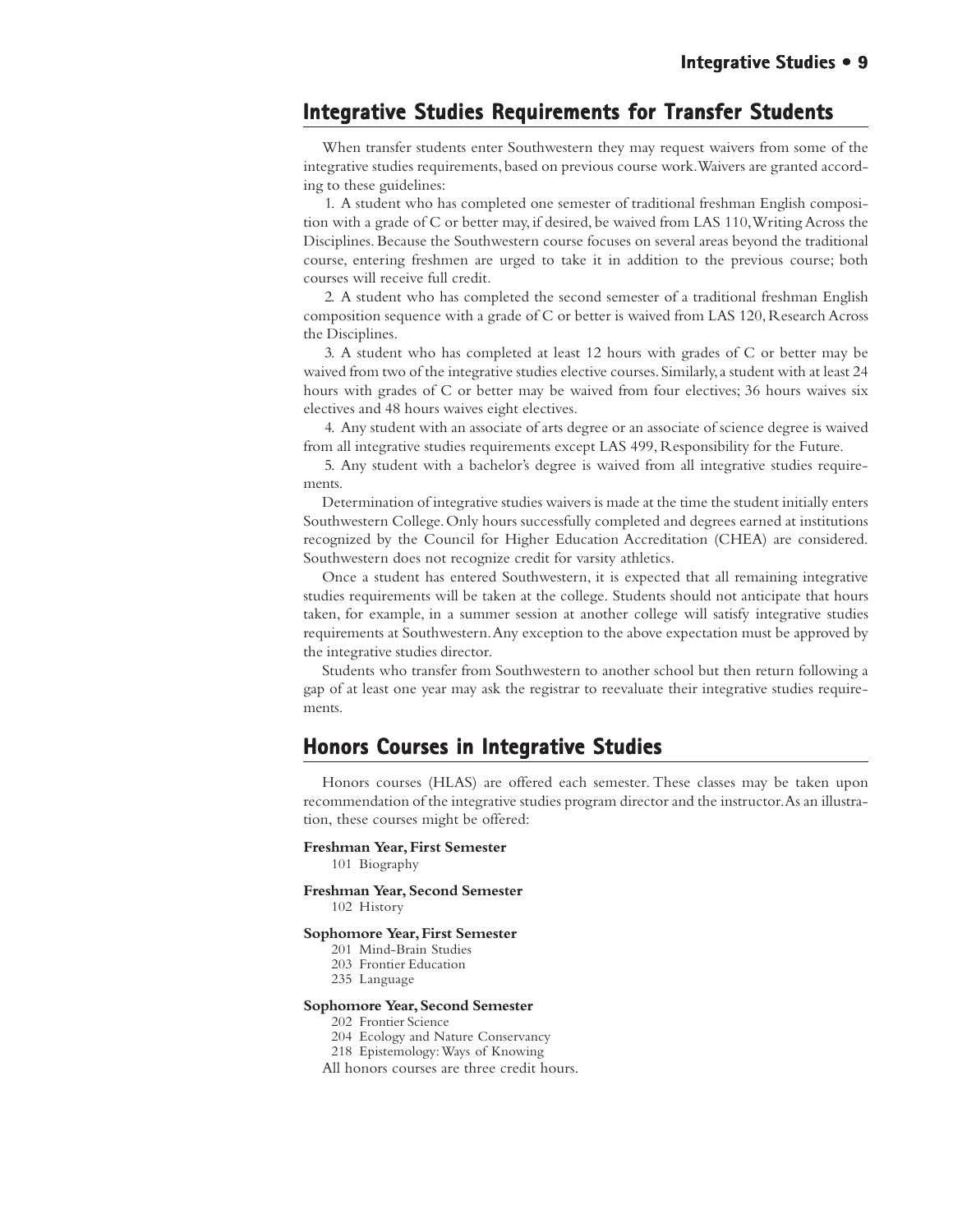# **Majors and Course Offerings Majors and Course and Offerings**

Southwestern's curriculum provides opportunity for depth of study in a specific interest area as well as breadth of study enabling the student to encounter significant human questions. While some programs are structured to achieve specific vocational objectives, others are diversified for a variety of life planning goals. There is latitude for a student with comprehensive intellectual interests to pursue an individually structured program of general studies.

The organization of each major or program of study includes a core of essential major courses to develop a basic understanding of the chosen field. Clustered around this core may be a group of cognate courses from other departments chosen to emphasize relationships between disciplines.

In addition to the specific program requirements, students are urged to elect courses relating to cultural development and personal interests. These choices may grow out of the student's intellectual curiosity and broad commitment to the human community.

At each course level, the following numbers are reserved for the type of courses indicated.

- 51 independent study
- 52 readings
- 53 problems
- 54 projects
- 55 topics
- 58 special literature study
- 59 practicum
- 60 internship
- 61 seminar
- 70 field experience

### **Anthropology Anthropology**

### **Minor in Anthropology**

**Requirements:**

In Anthropology:

- 219 Cultural Anthropology
- 222 North American Indian Cultures
- 325 Research Methods
- 352 Readings in Anthropology
- 355 Topics in Anthropology
- 415 Theories of Culture

### **Anthropology Courses Anthropology**

### **Department Code: ANTH**

- **219 Cultural Anthropology.** A study of culture, its diverse forms and the meaning of cultures to contemporary people. Credit 3 hours.
- **222 North American Indian Cultures.** An ethnology course covering the culture areas and selected tribes of Native Americans at the time of first contact with Europeans. Some consideration of problems of acculturation is included. Cultural Anthropology recommended but not required as a prerequisite. Cross-listed with history. Credit 3 hours.
- **325 Research Methods.** An introduction to the theory and methodology of social science research with emphasis on experimental design, data collection, statistical analysis, and report writing. Each student will actively participate in all four phases of the research process. Lecture and laboratory. Prerequisite: PSYC 112 and MATH 215. Cross-listed with Political Science and Psychology. Credit 4 hours.
- **340 Language: Structure and Meaning.** Basic information about analysis and description of human languages and ways in which human beings use their languages to communicate with one another. Cross-listed with English. Credit 3 hours.
- **415 Theories of Culture.** A study of theories of culture stressing the development of anthropological thought and current trends. Credit 3 hours.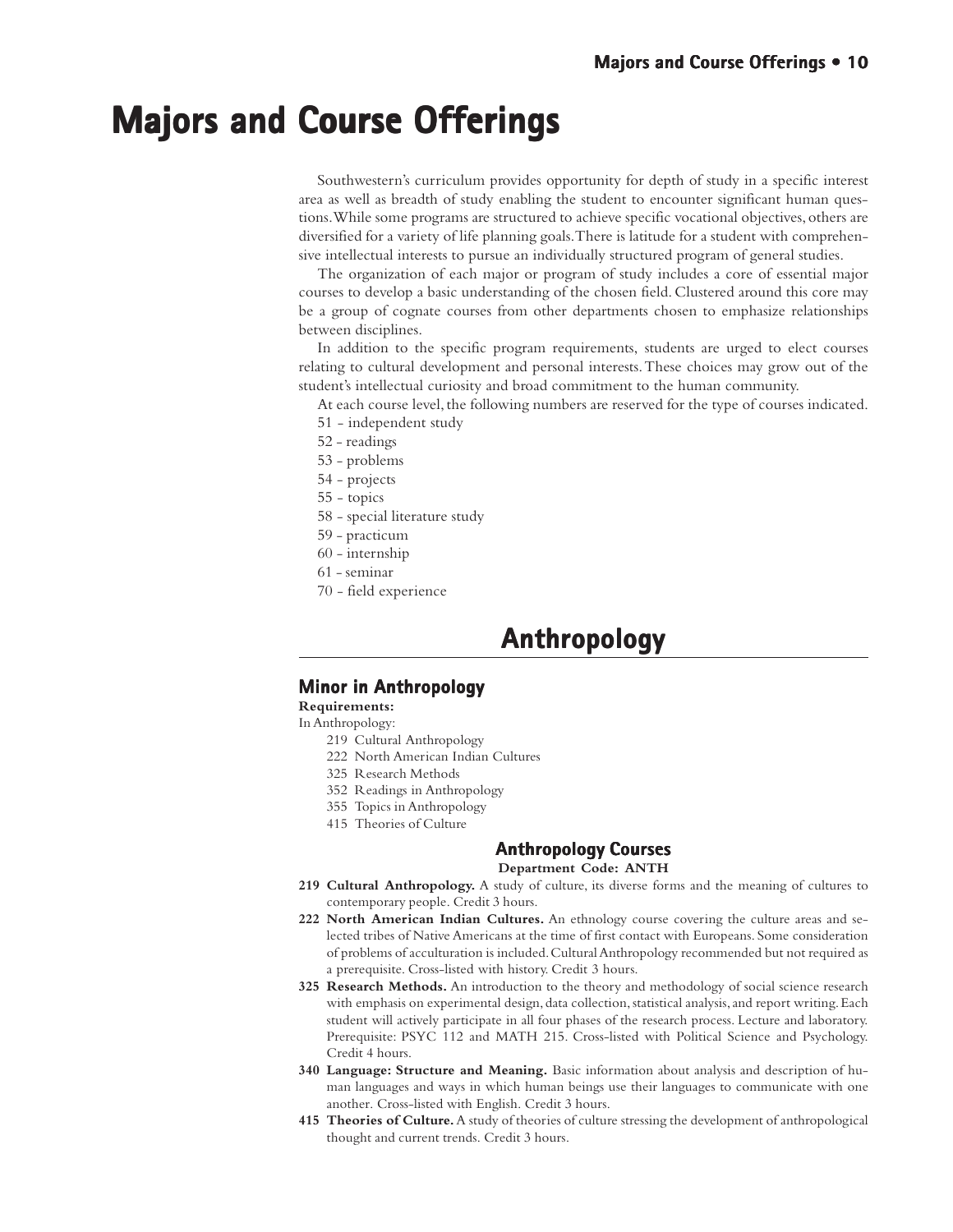```
Art
```
### **Minor in Art in**

**Requirements:**

#### In Art:

- 123 Basic Drawing
- 215 Painting Studio 1
- 236 Ceramics

Nine hours selected from:

- 205 Introduction to Photography
- 212 Stained Glass
- 216 Composing with Paint Programs
- 227 Advanced Drawing
- 336 Ceramics

### **Art Courses Art Courses**

### **Department Code: ART**

- **103 Graphic Design.** The course will cover the basic design principles of layout, color, and typography. Class time will be spent on discussions, lectures, critiques, individual meetings, and work sessions. Cross-listed with Communication. Credit 3 hours.
- **123 Basic Drawing.** Various approaches to drawing such as contour, gesture, shading, and perspective, with the use of such tools as graphite, charcoal, ink, etc. Credit 3 hours.
- 205 Introduction to Photography. A study of camera, film, composition, light and lighting, flash and the principles of photojournalism as it relates to storytelling. Building a portfolio is included. Cross-listed with Communication. Credit 3 hours.
- **212-213 Stained Glass.** A course utilizing copper foil lead techniques with multicolored glass to create traditional and innovative designs. Credit 3 hours.
- **215 Painting Studio 1.** The practice of painting techniques. Several media such as acrylic, oil, water color, and mixed media. Credit 3 hours.
- 216 Composing With Paint & Draw Programs I. The application of art, illustration and graphic design principles using paint an draw programs such as Adobe Photoshop, Adobe Illustrator and Macromedia Flash. Focus on art work for screen-based and print-based media. Cross-listed with Communication. Credit 3 hours.
- **221 Sculpture.** Sculptural possibilities explored through disciplined application of form principles in a variety of materials ranging from paper, clay and stone to woods and fabrics and metal-jewelry techniques. Credit 3 hours.
- **223 Art in the Elementary School.** Lecture and workshop course. The lectures would consider the meaning of creativity in elementary education and the several stages of self-expression. The workshop portion of this course will consist of an introduction to and the use of basic art materials which might be used by the elementary teacher. Credit 3 hours.
- **227 Advanced Drawing.** Advanced principles of drawing utilizing a variety of drawing mediums. Prerequisite: ART 123. Credit 3 hours.
- **236-336 Ceramics.** A shop class in pottery-making. Hand-building and throwing. Credit 3 hours.
- **316 Composing With Paint & Draw Programs II.** A continuation of ART 216. Cross-listed with Communication. Prerequisite: ART 216. Credit 3 hours.

### **Biology Biology**

See also Marine Biology.

Biology investigates life processes at the molecular, cellular, organismal, population, and ecosystem levels. Biology is a science that demands a knowledge and application of chemical, physical and mathematical principles. The study of biology helps all students to understand the nature of science and the process of scientific inquiry.

Southwestern College's biology department offers a balanced program in field and laboratory science. Students have the opportunity to develop close working relationships with biology professors in the classroom, laboratory, and in the field.

The curriculum is inclusive of a wide range of subdisciplines that challenges students and empowers them to acquire the concepts and scientific problem-solving skills necessary to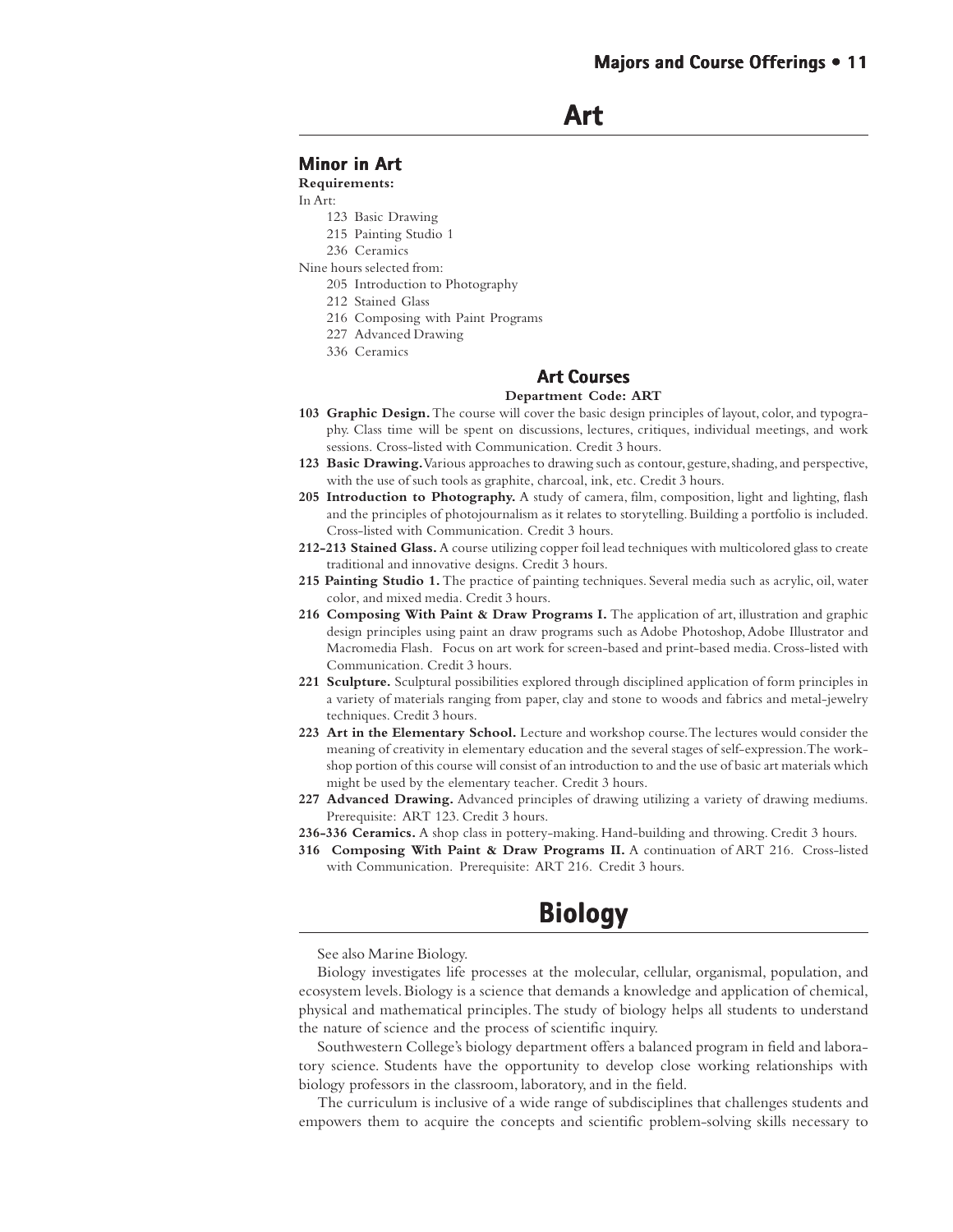### **Majors and Course Offerings • 12**

pursue careers in research, the health professions, education, environmental science, conservation, and other related fields. It provides students with a solid foundation of biological principles and at the same time offers students of varied backgrounds the opportunity to explore specialized topics that meet their needs and interests. The biology curriculum at Southwestern College also assists in meeting specific needs of other disciplines and serves preparatory programs in secondary teaching, nursing, and social work.

A number of the courses in the curriculum focus upon the investigative nature of biology. Lectures and discussions examine the interpretation of data, experimental design, and specific readings from the scientific literature. Laboratory and field work emphasize experimentation, student designed projects, and class projects.

### **B.S., Major in Biology**

### **Major requirements:**

At least 35 hours in Biology to include:

- 111 Biology 1
- 112 Biology 2
- 216 Cell Biology
- 230 Genetics and Evolution
- 461 Seminar in Biology
- 463 Research Design
- One of the following laboratory courses:
	- 305 Marine Biology
	- 336 Ecology

### **Cognate requirements:**

In Chemistry:

- 111 General Chemistry 1
- 112 General Chemistry 2
- 221 Organic Chemistry 1
- In Physics:
	- 201 College Physics 1 and 202 College Physics 1 or
	- 211 General Physics 1 and 212 General Physics 2
- In Mathematics:
	- 215 Introduction to Statistics

### **B.A., Major in Biology**

#### **Major requirements:**

A minimum of 25 hours in Biology to include:

- 111 Biology 1
- 112 Biology 2
- 216 Cell Biology
- 230 Genetics and Evolution

One of the following laboratory courses:

- 305 Marine Biology
- 336 Ecology

### **Cognate requirements:**

In Chemistry:

111 General Chemistry 1

### **Secondary Licensure in Biology**

### **Requirements:**

### In Biology:

- 111 Biology 1
- 112 Biology 2
- 216 Cell Biology
- 221 Human Anatomy and Physiology
- 230 Genetics and Evolution
- 336 Ecology
- In Chemistry:
	- 111 General Chemistry 1
- In Psychology:
	- 301 Human Sexuality
- In Integrative Studies: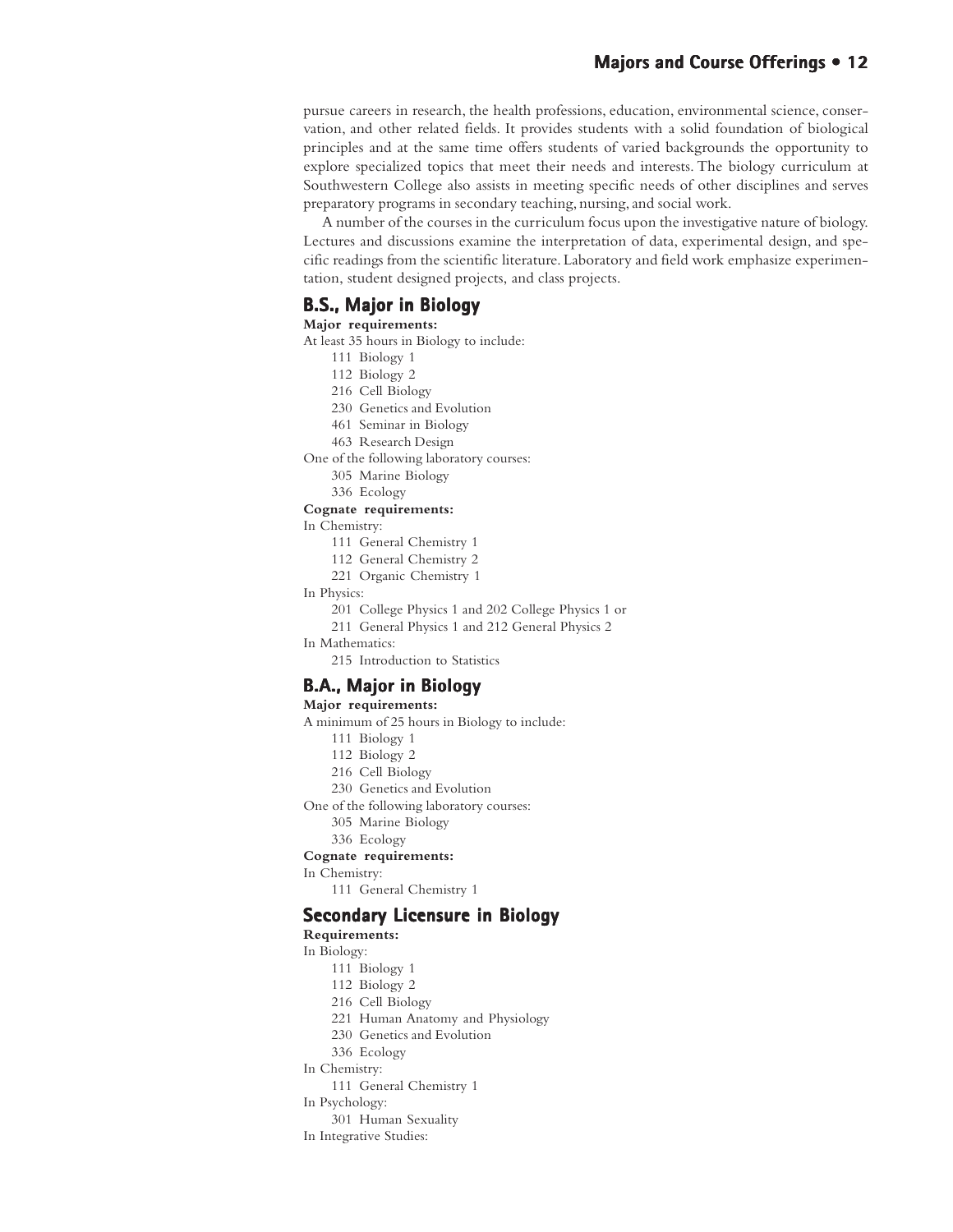280 History of Science

All requirements for Kansas teacher licensure as listed in the Education section of this catalog.

### **Biology Courses Biology Courses Department Code: BIOL**

- **111 Biology 1.** The Unity of Life. Fundamental principles of prokaryotic and eukaryotic life. An examination of life processes from the molecular to the ecological level. Lecture and laboratory. Credit 4 hours.
- **112 Biology 2.** The Diversity of Life. Evolutionary diversity of eukaryotes, with an emphasis on animals and plants. Animal and plant structure and function. Lecture and laboratory. Credit 4 hours.
- **216 Cell Biology.** A study of structure and function at the molecular, organelle, and cellular levels of organization. The course will examine in detail the major cellular processes in eukaryotic cells. Lecture and laboratory. Credit 4 hours.
- **221 Human Anatomy and Physiology.** An introduction to the structure and function of the human body. Designed for students in various fields, requiring a basic but comprehensive knowledge of human anatomy and physiology. Lecture and laboratory. Prerequisite: BIOL 111 or equivalent. Credit 5 hours.
- **230 Genetics and Evolution.** An examination of the fundamentals of transmission, population and molecular genetics, and the principles of organic evolution. Lecture and laboratory. Credit 4 hours.
- **243 Comparative Anatomy of the Vertebrates.** Comparative structure of the vertebrates with emphasis upon selected types. Lecture and laboratory. Prerequisite: BIOL 112. Credit 5 hours.
- **305 Marine Biology.** An introduction to the diverse array of marine organisms and marine habitats. Examination of the ecology of oceans from the intertidal to the deep sea. Emphasis upon adaptations to environmental factors and ecological relationships. Prerequisite: a college biology course or consent of instructor. Lecture and laboratory. Credit 5 hours.
- **310 Developmental Biology.** The study of patterns of development, mechanisms of cellular differentiation, and cellular interactions in development in animals and plants. Examination of the cellular, molecular, and genetic mechanisms governing these processes. Lecture and laboratory. Credit 5 hours.
- **321 Cadaver Dissection.** Advanced training in gross human anatomy and dissection techniques. Students will perform selected dissections on a human cadaver specimen. Prerequisites: BIOL 221 or 243 and consent of instructor. Graded S/U. Credit 1 or 2 hours. Can be repeated for a maximum of 4 credit hours.
- **322 Animal Behavior.** Examines the different philosophical approaches and experimental methodologies used to study animal behavior including ethology, comparative psychology, sociobiology, and behavioral ecology. The primary focus of these explorations will be to understand the proximate mechanistic causes and ultimate evolutionary explanations for the behavior of animals. A wide taxonomic spectrum of animals will be considered ranging from the simplest protozoans to guppies and human beings. Specific topics include communication, reproduction, foraging, and sociality. Credit 4 hours.
- **325 Animal Physiology.** A general and comparative examination of the major functional systems in animals. Emphasis upon regulatory mechanisms underlying physiological processes. Physiological adaptations at the cellular, molecular, and organ-system levels will be explored. Lecture and laboratory. Credit 5 hours.
- **331 Principles of Nutrition.** Utilization of basic nutrients throughout the life cycle. Emphasis on community nutrition and diet therapy. Prerequisite (or concurrent enrollment): BIOL 221 or consent of instructor. Credit 3 hours.
- **334 Microbiology.** An introduction to the study of microorganisms with emphasis on bacteria. Lecture and laboratory. Credit 5 hours.
- **336 Ecology.** The relation, formation, and associations of animals and plant communities. Prerequisites: BIOL 111 and 112. Lecture and laboratory. Credit 5 hours.
- **352 Readings in Biology.** An independent study course in the biological sciences for reading in specific and advanced fields of study. Open to students of junior/senior standing with 8 or more hours in biology. Consent of instructor required. Graded S/U. Credit 1 or 2 hours.
- **353 Problems in Biology.** An independent study course in the biological sciences that utilizes one or more components of the scientific method in conducting field or laboratory research: literature review, development of methodologies, data collection, data analysis and/or the writing of a scientific paper. Open to students of junior/senior standing with 8 or more hours in biology. Consent of instructor required. Graded S/U. Credit 1 or 2 hours.
- **390 Pathophysiology.** This is a foundational course in the study of physiologic and pathologic concepts of human homeostasis and alterations in homeostasis. It focuses on rationales for adaptations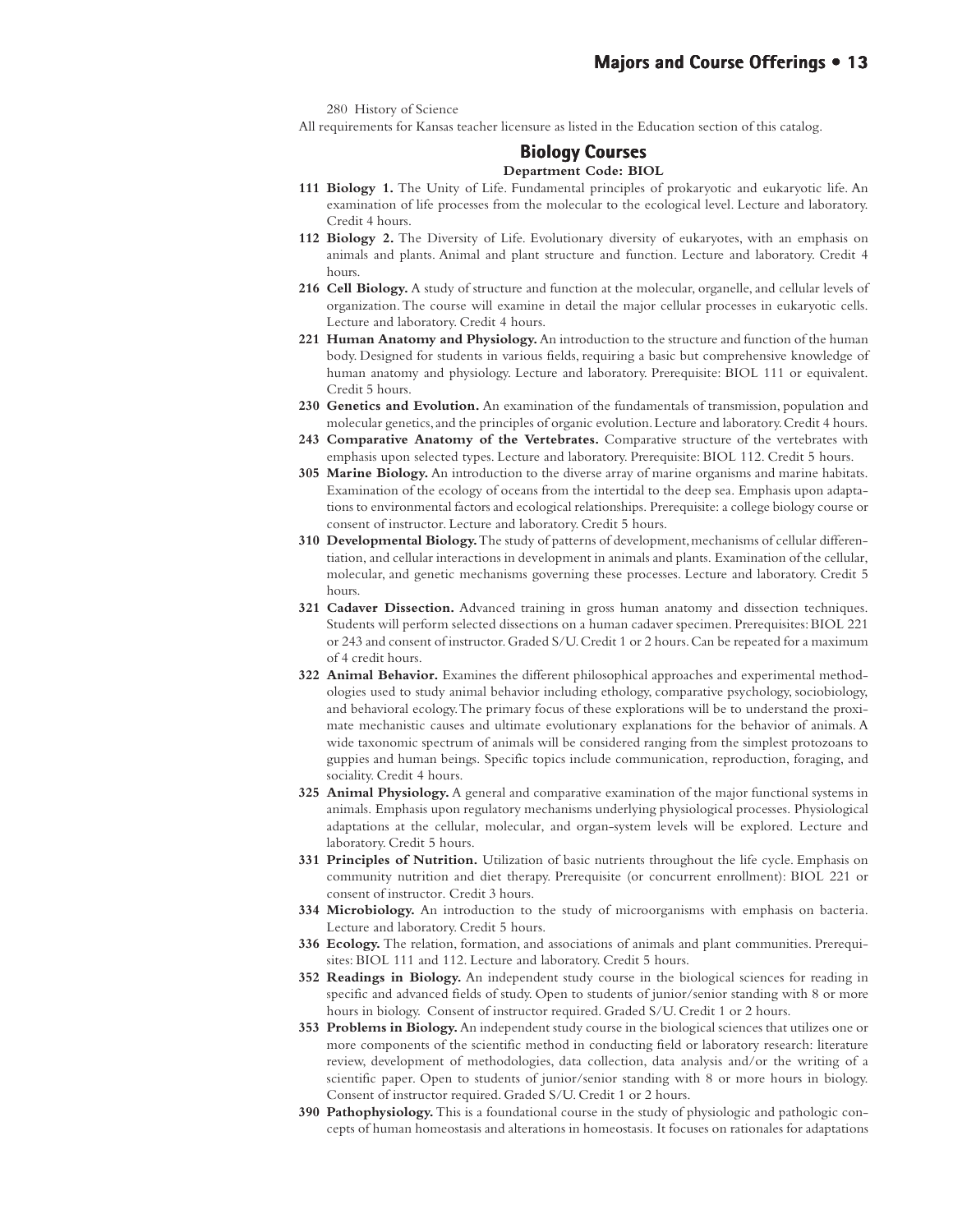of human functioning to stressors and altered health states. It provides a basis for understanding alterations in functioning imposed by disease processes so that application to understanding clinical presentations can be made. Anatomy and Physiology, Chemistry, and other supplementary science courses may provide a foundational knowledge bases for this course. Prerequisite: BIOL 221. Credit 4 hours.

- **430 Biochemistry.** An introduction to the structure and function of biomolecules. Emphasis on proteins and carbohydrates. Protein structure, enzyme kinetics, and regulation are studied as are carbohydrates and their metabolism. Structure of lipids, steroids, and nucleic acids are taught; a brief time is given to their synthesis and reactions within the cell. Prerequisites: CHEM 111, 112, 221, and either 222 or permission from the instructor. Cross-listed with Chemistry. Credit 5 hours.
- **461 Seminar in Biology.** While content will vary from year to year, the general theme of this seminar will be evolutionary biology. Credit 1 hour.
- **463 Research Design.** This course will cover aspects of biological research including research opportunities, library and computer resources, data reduction and analysis, scientific writing, and illustration techniques. Each student will choose a research advisor or off-campus internship and submit a research proposal for departmental approval. Credit 1 hour.
- **464 Senior Research.** Library research, development of methodologies, data collection, data analysis, and writing of the scientific paper. Prerequisite: BIOL 463. Credit 3 hours.

## **Business Administration Business Administration**

The business administration division offers the B.A. and B.S. degree in three different major areas after students complete a core of foundation courses. The curriculum in these major areas reflects the current and projected needs of the global business community and will prepare graduates to address the challenges of leadership in the rapidly changing world of business. Students pursuing a major in Business Administration may also choose an optional area of emphasis.

Students whose major or minor is within the business administration division must earn a grade of C or better in each course taken within the division (ACCT, BUS, ECON) to meet graduation requirements.

### **Core requirements:**

In Business:

- 210 Business Communications
- 318 Quantitative Methods for Business
- 322 Management
- 393 Legal and Ethical Environment of Business
- 394 Marketing
- 395 Corporate Finance
- 497 Business Strategy and Policy (Capstone)
- In Economics:
	- 101 Principles of Microeconomics
	- 102 Principles of Macroeconomics
- In Computer Science and Digital Arts:
	- 210 Introduction to Computer Systems
	- 320 Database Management Systems I
- In Accounting:
	- 281 Financial Accounting
	- 283 Managerial Accounting
- In Mathematics:
	- 110 College Algebra
	- 215 Introduction to Statistics
	- All requirements of one major area (below)

### **B.A., Major in Accounting**

### **Requirements**:

In Accounting

385 Tax Accounting I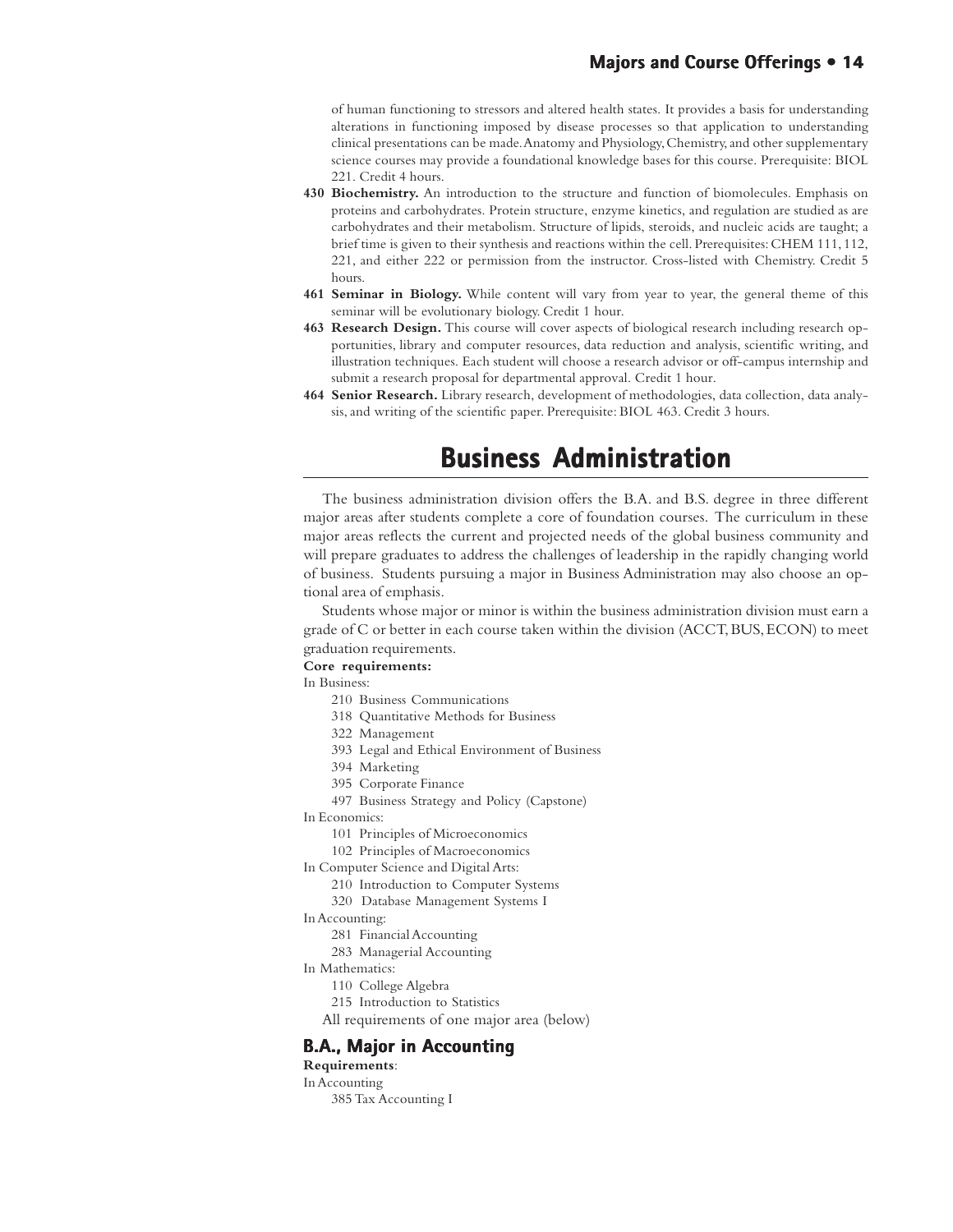386 Cost Accounting

391 Intermediate Accounting I

392 Intermediate Accounting II

- 445 Auditing
- 448 Tax Accounting II

Six additional hours of 300 level or above of courses within the division.

### **Minor in Accounting**

**Requirements:**

In Accounting

- 281 Financial Accounting
- 283 Managerial Accounting
- 385 Tax Accounting I
- 386 Cost Accounting
- 448 Tax Accounting II

Nine additional hours of accounting courses of 300 level or above (including BUS 497)

### **B.A., Major in Business Administration**

**Major Requirements:**

In Business

- 326 Investments
- 327 Consumer Behavior
- 328 Organizational Behavior
- 445 Management Decision Making

Six additional hours of 300 level or above from courses within the division.

#### **Optional area of emphasis:**

### **Emphasis in Management Emphasis**

**Requirements:**

In Business:

- 390 Operations Management
- 329 Money and Banking

Six additional hours of 300 level or above from courses within the division not part of core curriculum or major.

### **Emphasis in Marketing**

**Requirements:**

- In Business:
	- 315 Sales
	- 432 Marketing Strategies
- Six additional hours of 300 level or above from courses within the division not part of core curriculum or major.

### **Emphasis in Finance**

### **Requirements:**

In Business:

- 331 Risk Management
- 329 Money and Banking

Six additional hours of 300 level or above from courses within the division not part of core curriculum or major.

### **Minor in Business Administration**

### **Requirements:**

In Accounting:

- 281 Financial Accounting
- In Business:
	- 322 Management
	- 394 Marketing

### In Economics:

- 101 Principles of Microeconomics
- Nine additional hours of 300 level or above from courses within the division. All prerequisites for courses must be met.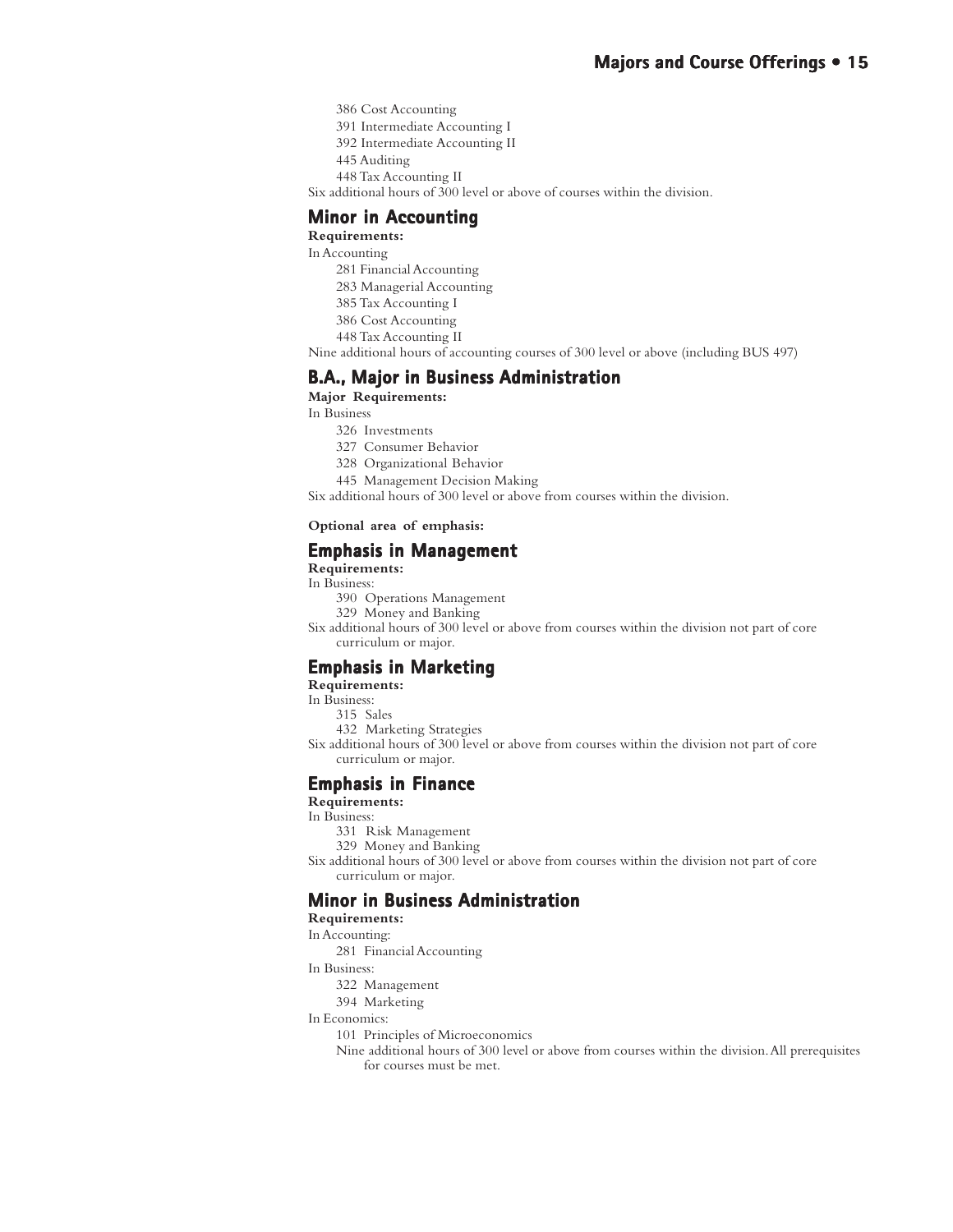### **Secondary Licensure in Business Education**

### **Requirements:**

In addition to the requirements for the B.A. in Business Administration major, the student will be required to satisfy all the requirements for Kansas teacher licensure as listed in the Education section of this catalog.

### **B.S., Major in Business and Computer Information Systems**

**Major requirements:**

In Business:

- 459 Practicum (minimum 3 hours) or 460 Internship (minimum 6 hours)
	- In Computer Science and Digital Arts:
		- 211 Basic Information and Web Site Design
		- 216 Visual Basic Programming
		- 222 Programming I
		- 320 Database Management Systems I
		- 322 Programming II
		- 324 Computer Networks & Concepts
		- 440 Decision Support Systems

### **Accounting Courses Accounting Courses**

**Department Code: ACCT**

- **281 Financial Accounting.** Emphasizes basic concepts and their application in transaction analysis and financial statement preparation, and analysis of financial statements. Course procedures will include group interaction, written assignments, and written examinations. Credit 3 hours.
- **283 Managerial Accounting.** The study of accounting in terms of management's information requirements. Emphasizes the use of accounting information to assist management in planning, analyzing and implementing business decisions and activities. Course procedures include group interaction, written assignments, completion of cases and written examinations. Prerequisite: ACCT 281. Credit 3 hours.
- **330 Accounting/Financial Information Systems**. A study of the concepts of information systems, their design and operation and the relationship of these concepts to the economic information requirements, information flows, decision criteria and control mechanisms in the business organization. Course procedures include group interaction, written assignments, completion of cases and papers and written examinations. Prerequisite: ACCT 283. Credit 3 hours.
- **331 Not-for-Profit Accounting**. An expansion of accounting concepts and practices relating specifically to not-for-profit and governmental entities. Course procedures include group interaction, written assignments, completion of papers and cases and written examinations. Prerequisite: ACCT 283. Credit 1 hour.
- **385 Tax Accounting I.** Emphasis will be on discussing and recognizing the major tax issues inherent in business and financial transactions. Focus will be on the fundamental concepts, the mastery of which provides a permanent frame of reference for future study of advanced tax topics. The course will stress that an understanding of taxation is not only relevant but critical to the student's success in the business world. Prerequisite: ACCT 283. Credit 3 hours.
- **386 Cost Accounting.** The use of accounting information to assist management in planning, analyzing and operational control in contemporary business contexts. Course procedures include group interaction, written assignments, completion of papers and cases and written examinations. Prerequisite: ACCT 283. Credit 3 hours.
- **391 Intermediate Accounting I.** A thorough study of conceptual and technical aspects of financial accounting and reporting. Emphasizes recognition and measurement problems of income determination and balance sheet presentation. Course procedures include group interaction, written assignments, completion of papers and cases and written examinations. Prerequisite: ACCT 283. Credit 3 hours.
- **392 Intermediate Accounting II.** A continuation of 391. Course procedures include group interaction, written assignments, completion of papers and cases and written examinations. Prerequisite: ACCT 391. Credit 3 hours.
- **445 Auditing.** A study of the auditor's attest function, including auditing standards and procedures, independence, legal responsibilities, codes of ethical conduct and evaluation of accounting systems and internal control. Course procedures include group interaction, written assignments, completion of cases and papers and written examinations. Prerequisite: ACCT 392. Credit 3 hours.
- **446 Advanced Accounting.** An expansion of accounting concepts and practices relating to consolidation of statements and partnerships. Course procedures include group interaction, written as-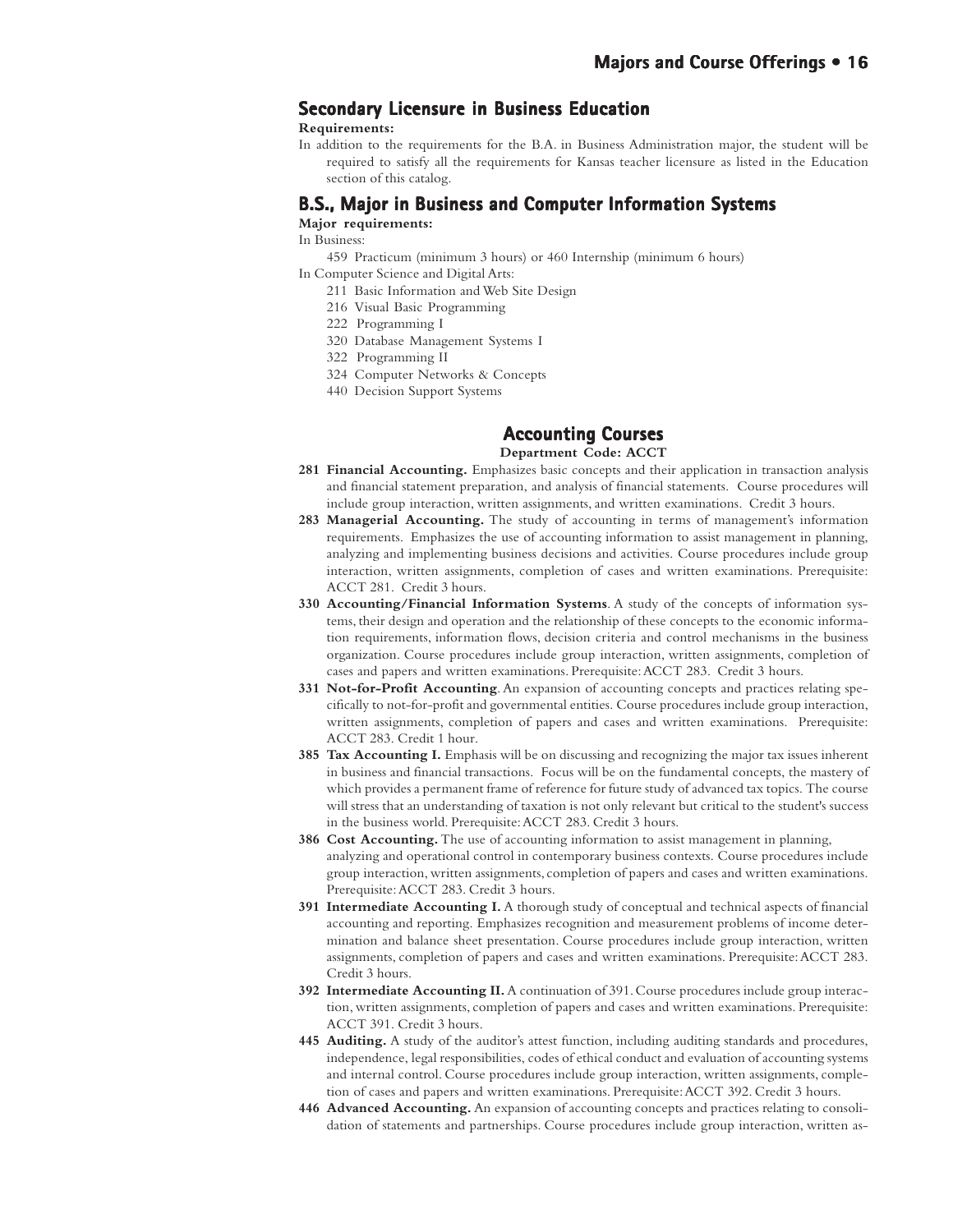signments, completion of cases and papers and written examinations. Prerequisite: ACCT392. Credit 3 hours.

**448 Tax Accounting II.** Emphasis will be on advanced strategies in taxation. The course will explore the tax consequences of many sophisticated business, financial, and personal wealth-planning transactions as tax efficient as possible to all parties involved. Tax strategies are analyzed in terms of their impact on net cash flows and on the income statements and balance sheets of the transacting parties. Prerequisite: ACCT 385. Credit 3 hours.

### **Business Courses Courses**

### **Department Code: BUS**

- **210 Business Communications.** Course focuses on audience-oriented communication in the corporate culture. Oral and written communication forms, created with a corporate audience in mind, will be practiced using PowerPoint and other visual aids. Emphasis will be on developing and demonstrating communication skills, both singularly and in groups. Course procedures include oral and written communications, group interaction in class, and group project. Cross-listed with English and Communication. Prerequisites: LAS 110, LAS 120. Credit 3 hours.
- **220 Introduction to Sport Management.** This course is designed to provide an overview of the structure of the sports industry and to highlight the scope and variety of career opportunities in the area. The value of professional management to sports organization will also be emphasized. Attention will be given to the issues facing sport organizations and to the use of management techniques to solve business-related problems. The development of effective communication skills, both written and oral, will be emphasized through class presentations and written assignments. Cross-listed with Physical Education and Sport Studies. Credit 3 hours.
- **240 Mini-Topics in Sport (Law, Finance, and Facilities).** The course will be divided into three sections and will include the exploration of law concepts as they apply to the context of sport, a look at the financial operations and economic conditions relative to intercollegiate athletics with exposure to professional and interscholastic athletics, and the concepts of facility design and layout. Cross-listed with Physical Education and Sport Studies. Credit 2 hours.
- **315 Sales: The Influence Management Process.** This course is designed to examine sales as the indispensable element in the marketing mix which creates a proactive response with customers. The problem-solving approach which increases productivity and organizational effectiveness will be discussed in detail. Course procedures include oral and written communications, group interaction in class, and major presentations. Credit 3 hours.
- **318 Quantitative Methods for Business.** An introduction to the quantitative reasoning required in business and economics. The course includes the study of basic algebraic functions, differential calculus, descriptive measures, sampling distributions, estimation and hypothesis testing with emphasis on applied problems in business and economics. Additional topics may include linear programming techniques, linear and multiple regression analyses and the introduction of structural modeling techniques in the solution of business problems. The coursework requires extensive research, case studies, oral and written presentations and group interaction. Prerequisites: MATH 110, MATH 215. Credit 3 hours.
- **320 SIFE (Students in Free Enterprise).** Students will meet weekly in a common class to generate and define free enterprise educational outreach projects. Students will work outside of class to develop and implement these projects within the community. Projects must fall into one of four categories: Business and Professional Ethics, Personal Financial Success Skills, Entrepreneurship, Free Market Economics Principles. Through these project activities students will learn and apply the fundamental principles of the free enterprise system in a service learning environment. Students will have the opportunity to travel and present the effectiveness of their projects in
- competition against other colleges and universities. May be repeated for credit. Credit 1 hour. **322 Management.** Course is designed to establish a foundation of sound management skills for future business leaders. Managing communication, people, quality, and economic change will highlight this human resource development process. Course procedures include oral and written communication, group interaction, and major presentations. Credit 3 hours.
- **326 Investments.** The course covers the principles of securities analysis and valuation from the perspectives of the individual and institutional investor. Emphasis is placed on portfolio theory and modern philosophies of portfolio analysis and selection. Topics include stocks, bonds, mutual funds, derivatives, international trading, and the organization and functions of the securities markets and the SEC. Prerequisites: BUS 318 and BUS 395. Credit 3 hours.
- **327 Consumer Behavior.** A study of the buyer's information acquisition, evaluation, purchasing and post-purchasing evaluation process. Emphasis is placed upon social psychological theories and their implications on the understanding and prediction of consumers' behavior. The student will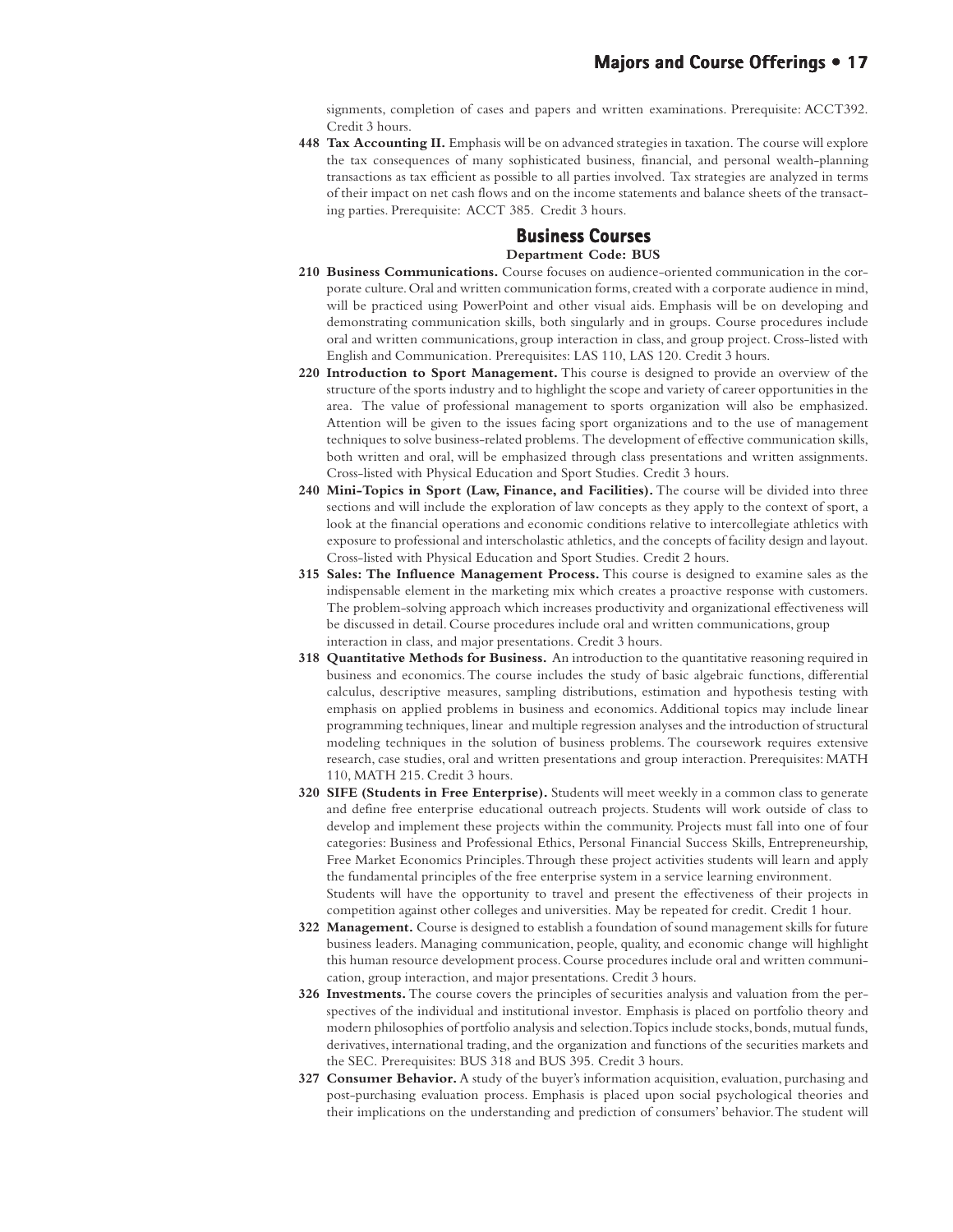apply behavioral science concepts to the problems of planning, pricing and promotion decision. Prerequisites: BUS 318 and BUS 394. Credit 3 hours.

- **328 Organizational Behavior.** Individual and work group behavior in organizations. Exercises in the dynamics of power, developing leadership, facilitating quality and change, and interpersonal communication skills will be emphasized. Course procedures include oral and written communications, group interaction in class, and a major presentation. Cross-listed with Psychology. Credit 3 hours.
- **329 Money and Banking.** The course topics include the study of contemporary money and banking concepts including the role of money in the domestic and world economies, government regulation of the money supply, banking systems and the role of the Federal Reserve Bank. The course may include guest speakers, case studies, extensive research and development of oral and written presentations and group interaction. Prerequisites: BUS 395 and ECON 102. Credit 3 hours.
- **330 Real Estate.** This is an introductory course in the fundamentals of real estate including property rights, ownership, financing, brokerage, investing and home buying and selling. The course also includes a survey of the various kinds of deeds and conveyances, mortgages, liens, rentals, appraisals and other types of real estate transactions. The course will include guest speakers, extensive research requirements, oral and written presentations and group interaction. Prerequisites: BUS 393, 394, and 395. Credit 3 hours.
- **331 Risk Management.** The course covers the concepts of risk and risk management, what insurance is and how it is distributed to the public, essential insurance terms and concepts, various insurance products, the importance of risk management and insurance to business and society. The course will include guest speakers, a survey of career opportunities in risk management, case studies, oral and written presentations and group interaction. Prerequisite: BUS 318. Credit 3 hours.
- **332 Project Management.** An introductory course in project management including quantitative techniques such as PERT/CPM, simulations, decision trees as well as the development of project proposals, project monitoring and project evaluation. The course requirements include substantial use of computerized planning and scheduling modules, case studies, oral and group presentations, and group interaction. Prerequisite: BUS 318. Credit 3 hours.
- **333 Advertising.** The course will deal with the use of advertising and public relations elements in a promotional program. The emphasis will be on the efficient use of an organization's resources to accomplish communication goals through effective promotional strategy. The student will study the communication process and how information is processed by the receiver, determination of promotional objectives, promotional budgets, media decisions, measuring the effectiveness of promotional campaigns. The ultimate goal of the course is to provide students the tools necessary to devise and evaluate advertising and marketing communications programs for any given product, service or idea. Prerequisites: BUS 318 and 394. Credit 3 hours.
- **344 Sport Marketing.** Course is designed to develop an understanding and appreciation of the unique aspects of marketing as related to sport. Cross-listed with Physical Education and Sport Studies. Credit 3 hours.
- **345 Management Processes in Sport.** Course is designed to establish a knowledge and understanding of basic management concepts including planning, organizing, leadership, and evaluation. Cross-listed with Physical Education and Sport Studies. Credit 3 hours.
- **390 Operations Management.** The use of quantitative methods in the decision-making process. Topics include regression analysis, forecasting, linear programming, quality control and continuous improvement, and scheduling. Course procedures include quantitative methods. Prerequisites: MATH 110 and 215, or consent of instructor. Credit 3 hours.
- **393 Legal and Ethical Environment of Business.** A course designed to explore the legal and ethical aspects of business and the interaction of these entities. Contracts, the uniform commercial code, liability of businesses, Federal RICO, and mail fraud statutes will be covered. Ethical issues of business will be studied using economic measures in addition to traditional ethical tools. Course procedures include oral and written communications, group interaction in class, and major presentations. Credit 3 hours.
- **394 Marketing.** Product concepts, from idea to delivery to the ultimate consumer, will be examined. Also included will be pricing, promotion, distribution, and planning for the marketing effort. Emphasis on being an informed consumer included. Course procedures include oral and written communications, group interaction in class, and group project. Cross-listed with Communication. Credit 3 hours.
- **395 Corporate Finance.** An introduction to the long-term and short-term investing and financing decisions required in the financial management of a business. Course procedures include quantitative methods, oral and written communications, group interaction in class, and a major presentation. Prerequisite: ACCT 281 or consent of instructor. Credit 3 hours.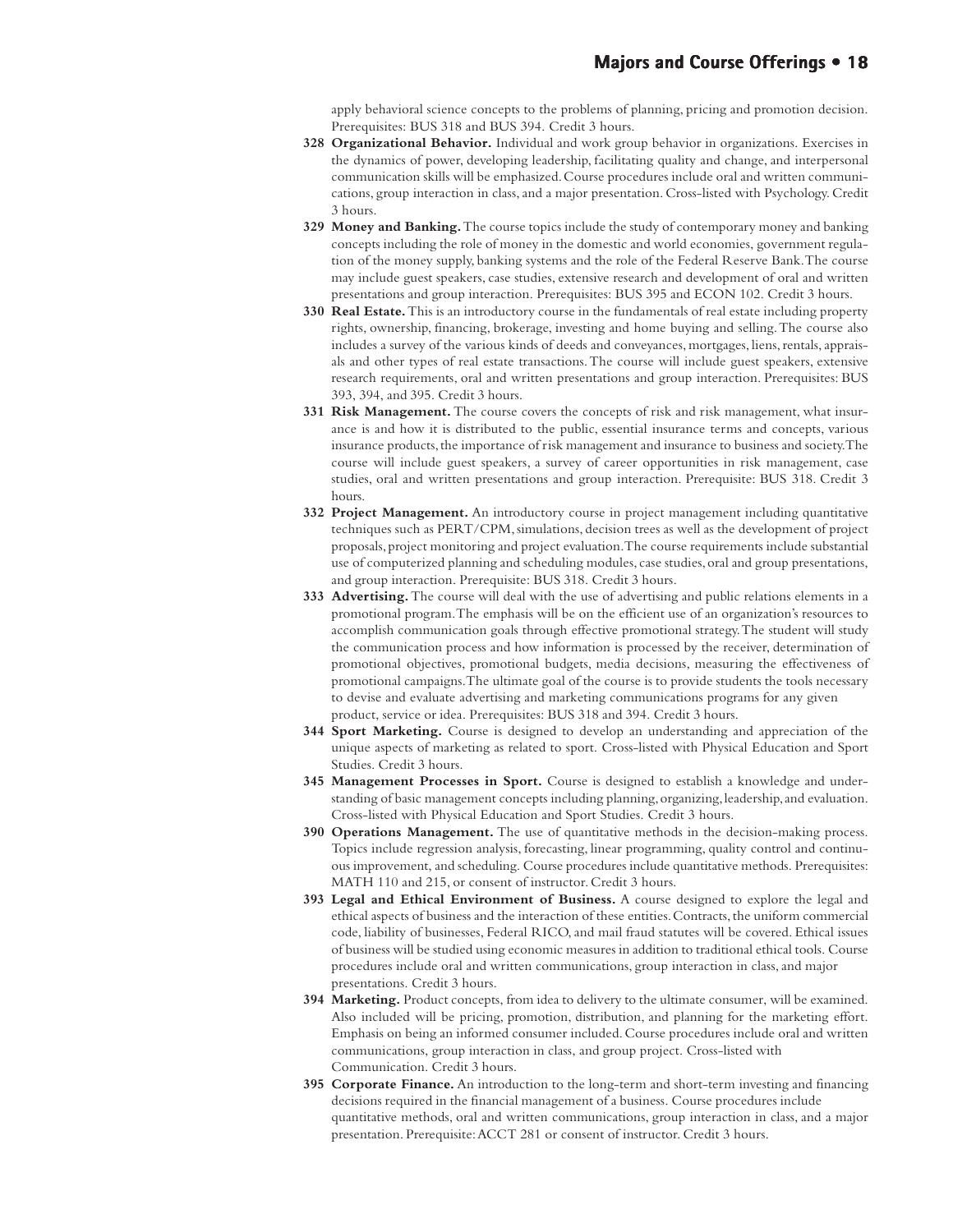- **398 Creativity in the Workplace.** Creativity: Historical, biographical, and cinematic examinations of the issue of creativity. Fundamental questions posed: What is creativity? Why do we need to be creative? Are there ways to master creative responses to problems within life planning as well as for academic work? In what way can creativity enhance productivity, interpersonal relations, and professional development in the workplace? Credit 3 hours.
- **420 Business and Administrative Communication.** The study and writing of technical reports, letters, memos, resumes, progress reports, and proposals. The course will also include various functions associated with writing: organization, sentence structure, and grammar in conjunction with rhetorical theory. Cross-listed with English. Credit 3 hours.
- **425 International Business.** An overview of business practices worldwide. Focus on how U.S. managers can effectively manage a business enterprise outside the U.S. Course procedures include oral and written communications, group project, and major presentation. Prerequisite: BUS 322. Credit 3 hours.
- **432 Marketing Strategy.** The emphasis in this course is on strategic marketing analysis and planning and integration of marketing concepts into a strategic planning framework. Concepts and methods for the strategic analysis of product-market definition, segmentation, product positioning and new product planning are examples of individual subjects that are covered. The students will apply concepts to realistic marketing problems through marketing simulations and/or case studies that capture the dynamics of the marketing environment. Students will learn how to identify markets, assess company strengths and weaknesses, target market segments, analyze competition and develop specific functional strategies in such areas as product development, pricing, distribution and promotion. Prerequisites: BUS 322, 394, and 395. Credit 3 hours.
- **437 Professional and Business Ethics.** An approach to the ethical challenges of a modern business society. The course will utilize the expertise of professionals working in the various areas of business as well as the moral reasoning of ethicists. Course procedures include oral and written communications, group interaction in class, group project, and a major presentation. Cross-listed with philosophy. Credit 3 hours.
- **444 Supply Chain Management.** This course examines the integration of business processes from end users to original suppliers. It focuses on identifying, selecting, and evaluating suppliers to enhance the quality and timely delivery of supplies needed within an organization. Other topics include understanding the nature of demand for goods and services within business markets and the process of building relationships with suppliers. Prerequisites: BUS 394 and 318. Credit 3 hours.
- **445 Management Decision Making.** This course introduces the student to statistical methods using quality improvement tools and techniques, and Microsoft Excel applications in a variety of process control functions. Fundamental statistical concepts and techniques are used as the foundation for the development and interpretation of attributes and variables, and as data sources for the purpose of improving processes in business and production environments. Process capability and graphical methods for data presentation are also discussed. Credit 3 hours.
- **450 International Trade Policy.** The course topics include theories of international trade, tariffs and non-tariff trade barriers, arguments for free-trade versus protectionism, the role of money, balance of payments, foreign exchange rates and their determination and regional economic alliances. The course will include extensive research, case studies, readings, oral and written presentations and group interaction. Credit 3 hours.
- **456 International Finance.** The course is an introductory course in international finance. Topics are studied from the perspective of a global corporation. Topics include exchange rate theory, the foreign exchange markets, management of exchange rate risk, country risk assessment, global mobilization of financial resources. The course will include extensive research, case studies, oral and written presentations and group interaction. Prerequisite: BUS 395. Credit 3 hours.
- **495 Entrepreneurship.** Students will prepare a complete business plan for an organization they may wish to start. There will be emphasis on the structural, legal, and financial aspects of entrepreneurship. The course explores sources of information, common start-up problems and methods for analyzing situations for profitable entry. The course will include guest speakers, visits to existing small businesses and start-ups, case studies, and class discussions. Students will prepare oral and written presentations and engage in group activities. Extensive outside research and networking required. This class is designed to help students jump-start their careers and put their education into practice. Class should be taken within the student's final two semesters prior to graduation. Prerequisite: BUS 334. Credit 3 hours.
- 497 Business Strategy and Policy/Capstone. Focus on problem-solving, creative solutions, and brainstorming, using guided intuitive processes to reach group conclusions on given entrepreneurial dilemmas. Course procedures include quantitative methods, oral and written communications, group interaction in class, group project, and major presentation. Prerequisites: BUS 322, 394, 395, ACCT 281, and 283, or consent of instructor. Credit 3 hours.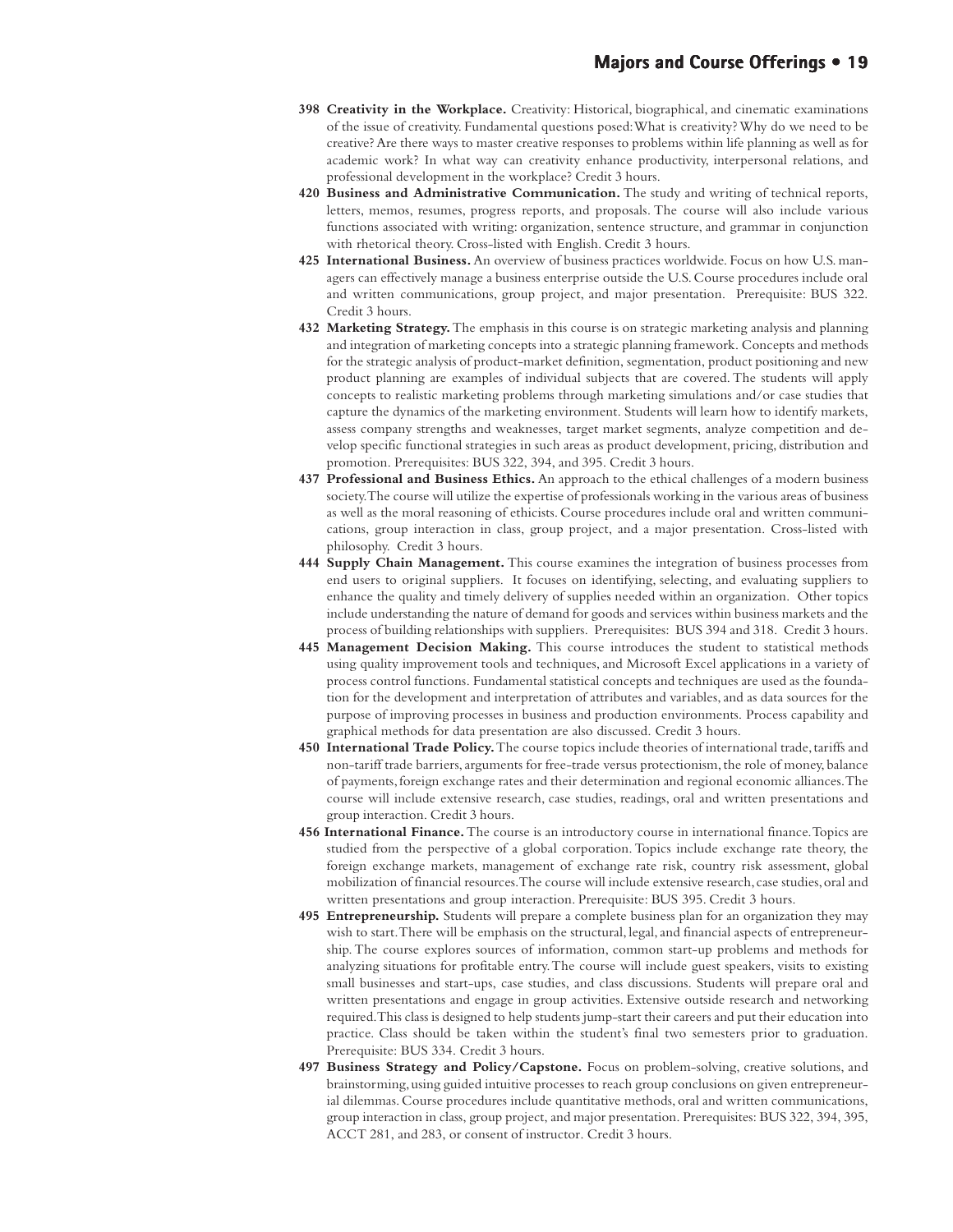### **Economics Courses Economics Courses**

#### **Department Code: ECON**

- **101 Principles of Microeconomics.** A theory and issues-oriented approach to the study of economics. Basic economic principles and tools introduced and developed through study of important social issues including inflation, unemployment, poverty, discrimination, crime, environmental quality and other contemporary topics. Develops the economist's approach to social problems and evaluates the contribution of economics to their solution. Course procedures include quantitative methods, oral and written communications, and group interaction in class. Credit 3 hours.
- **102 Principles of Macroeconomics.** A theory and issues-oriented approach to economics. Systematically develops the elementary principles of the determination of income, employment, output, economic growth, government spending, taxation, and international trade. Course procedures include quantitative methods, oral and written communications, and group interaction in class. Credit 3 hours.
- **317 Economic History and Economic/Business Systems.** Focuses on economic history and on the institutions and practices—largely business—affecting the output and distribution of goods and services (including social services) and affecting where and how people live and work and related values, while taking into account historical, philosophical, legal, and administrative perspectives. Course procedures include oral and written communications and group interaction in class. Credit 3 hours.

### **Chemistry Chemistry**

Chemists study the composition, structure, and properties of substances and the interactions between them. They search for new information about materials and look for ways to put this knowledge into practice. Southwestern College chemistry students learn chemistry by performing hands-on experiments, using modern instrumentation, and even designing their own experiments.

The major branches of chemistry are organic, inorganic, physical, analytical, and biological. The chemistry program at Southwestern College exposes students to these areas and prepares students for a number of career options. Recent graduates have accepted positions in the chemical and pharmaceutical industries, attended graduate school, and attended professional schools such as medical, dental, and pharmacy.

Employers seek motivated employees who have the ability to work independently yet can also work effectively in a group. Chemistry and biochemistry majors learn to work with other students and have the opportunity for independent study in advanced laboratories and independent research.

### **Dual Degree Program**

Southwestern College cooperates with Washington University in St. Louis in a dual degree program leading to undergraduate degrees in chemistry and in chemical engineering. Students complete the requirements for the B.A. in chemistry and all integrative studies requirements at Southwestern before transferring to Washington University for the final two years of the chemical engineering curriculum. The program is designed as a '3-2' plan (3 years at Southwestern and 2 years at Washington), but could be done as a '4-2' plan if a student desires to stay at Southwestern for four years before transferring. Upon completion of the Washington University chemical engineering curriculum, the student is granted a B.A. in chemistry from Southwestern and a B.S. in chemical engineering from Washington University.

Students interested in the dual degree program in chemical engineering should contact a member of the chemistry department.

### **B.S., Major in Biochemistry**

**Major requirements:**

- In Chemistry:
	- 111 General Chemistry 1
	- 112 General Chemistry 2
	- 221 Organic Chemistry 1
	- 222 Organic Chemistry 2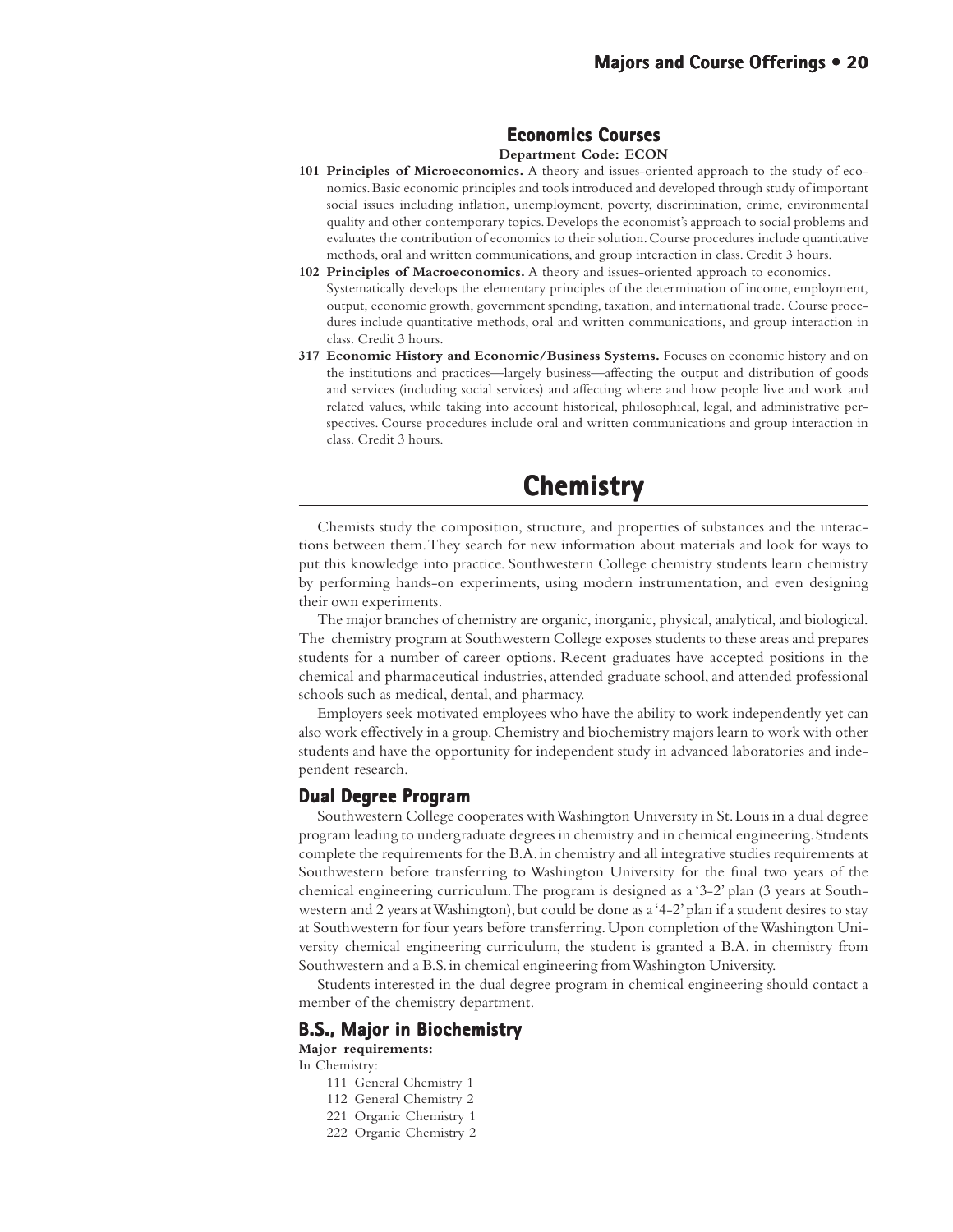324 Analytical Chemistry 345 Biophysical Chemistry 430 Biochemistry

461 Seminar in Chemistry

- In Biology:
	- 111 Biology 1: The Unity of Life
	- 230 Genetics and Evolution
- **Cognate requirements:**

### In Mathematics:

- 222 Calculus 1
- In Physics:
	- 211 General Physics 1
	- 212 General Physics 2

### **B.A., Major in Chemistry**

**Major requirements:**

In Chemistry:

- 111 General Chemistry 1
- 112 General Chemistry 2
- 221 Organic Chemistry 1
- 222 Organic Chemistry 2
- 461 Seminar in Chemistry
- Two additional courses from the following:
	- 324 Analytical Chemistry
	- 345 Biophysical Chemistry
	- 430 Biochemistry

### **Cognate requirements:**

- In Mathematics:
	- 222 Calculus 1
- In Physics:
	- 201 College Physics 1 or
	- 211 General Physics 1

Additional courses in Biology, Physics, and Mathematics may be recommended by advisor, depending upon academic goals of student.

### **Secondary Licensure in Chemistry**

### **Requirements:**

In Chemistry:

- 111 General Chemistry 1
- 112 General Chemistry 2
- 221 Organic Chemistry 1
- 222 Organic Chemistry 2
- 324 Analytical Chemistry
- 430 Biochemistry
- In Integrative Studies:
	- 280 History of Science

In Mathematics:

- 110 College Algebra
- 112 Trigonometry
- 222 Calculus 1
- All requirements for Kansas teacher licensure as listed in the Education section of the catalog.

### **Chemistry Courses Chemistry Courses**

### **Department Code: CHEM**

- **101 Introduction to Chemistry.** Topics to be studied include measurements, stoichiometry, electrolytes, chemical reactions, the periodic table, and acid-base chemistry. Recommended for students requiring a terminal course in chemistry or for those requiring a preparatory course for 111. This course is not open to students who have already completed 111. Credit 4 hours.
- **111 General Chemistry 1.** Stoichiometry, periodic properties of representative elements, structure of atoms and molecules, thermal chemistry, gas laws, and properties of gases, liquids, and solids. Prerequisite or corequisite: MATH 110 or equivalent. Credit 4 hours.
- **112 General Chemistry 2.** Acid base chemistry, solutions, chemical equilibrium, kinetics, and aqueous equilibria. Prerequisite: CHEM 111 or equivalent. Credit 4 hours.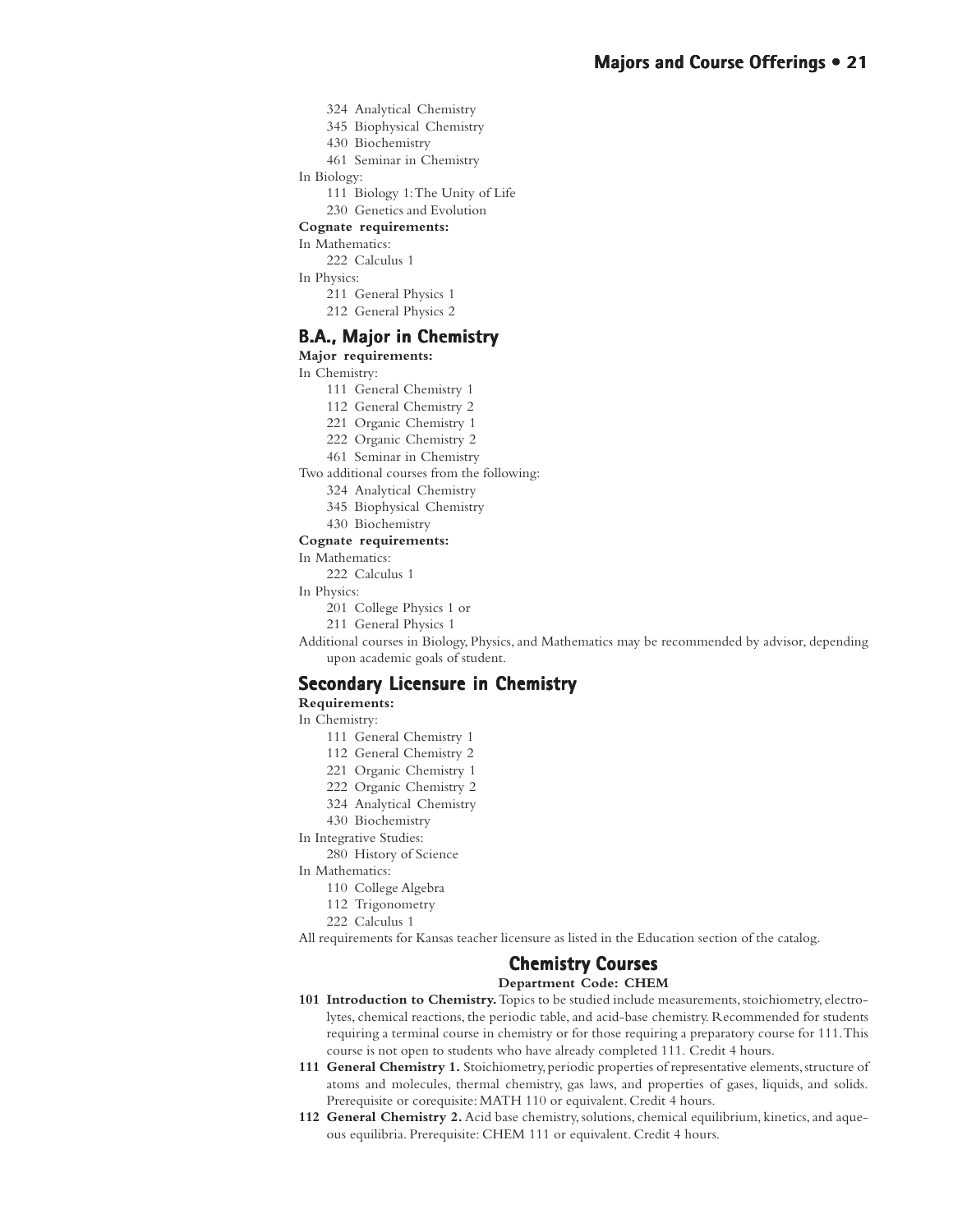- **221 Organic Chemistry 1.** The functional groups found in organic chemistry, with emphasis on their structures, physical properties, and reactions (selected). Prerequisite: CHEM 112. Credit 5 hours.
- **222 Organic Chemistry 2.** Mechanisms of chemical reactions, emphasizing synthesis. Introduction of instrumental analysis such as NMR, IR, and mass spectroscopy. Prerequisite: CHEM 221. Credit 5 hours.
- **324 Analytical Chemistry.** A survey of modern methods of chemical analysis including titrations, equilibrium techniques, electrochemistry, spectroscopy, and separation procedures. Emphasis is given to analytical calculations. Two lecture hours and 6 lab hours per week. Prerequisite: CHEM 112. Credit 4 hours.
- **327 Qualitative Organic Chemistry.** Course consists of reactions and instrumentation used to determine structure of organic compounds, approached on basis of their functional groups. Prerequisites: CHEM 111, 112, 221, and 222 or their equivalents. Credit 2 to 4 hours.
- **345 Biophysical Chemistry.** Theoretical treatment of gases, solids, liquids and solutions, using thermodynamics, electrochemistry and reaction kinetics will be discussed. Problems will have a biochemical emphasis. Prerequisites: CHEM 111, one year of college physics, and Calculus 1. Credit 3 hours.
- **421 Advanced Organic Chemistry.** The functional groups found in Organic Chemistry are discussed with emphasis on their structures, physical properties and reactions. Mechanisms of chemical reactions emphasizing synthesis will be discussed. Use of instrumental analysis such as NMR, IR, and mass spectroscopy will be presented. Prerequisites: CHEM 221 and 222. Credit 3 hours.
- **430 Biochemistry.** An introduction to the structure and function of biomolecules. Emphasis on proteins and carbohydrates. Protein structure, enzyme kinetics, and regulation are studied as are carbohydrates and their metabolism. Structure of lipids, steroids, and nucleic acids are taught; a brief time is given to their synthesis and reactions within the cell. Includes one laboratory per week. Prerequisites: CHEM 111, 112, 221, and either 222 or permission of instructor. Cross-listed with Biology. Credit 5 hours.
- **461 Seminar in Chemistry.** The class will focus on the presentation of papers on current topics in chemistry. The student will develop the skills needed for researching and delivering a technical seminar. Prerequisite: Junior standing in the biochemistry major or permission of the instructor. Credit 1 hour.
- **464 Senior Research.** Senior projects will include a literature review, development of methodologies, data collection, data analysis, and a written report. Prerequisite CHEM 463. Credit 3 hours.

### **Communication Communication**

The communication major includes coursework in radio/television, journalism, new media, speech and communication arts. It is also closely allied with elements in the computer science and digital arts major. As a point of distinction, both majors include the study of content and communication principles now demanded by the field, plus a strong hands-on component. As a second point of distinction, each of these majors goes beyond simply listing coursework required for entry and success in the field. The curriculum at Southwestern also takes into consideration the native abilities/skills each student brings to the program, and offers coursework avenues uniquely suited to students with those varying skills. These avenues are referred to as emphasis areas. Between communication and computer science and digital arts, there are nine from which to choose.

Students also have the option of not selecting an emphasis area, working instead with their advisor to select a unique combination of courses. No one with genuine interest need be left out of this multifaceted field. With a strong focus on goals and the guidance of our faculty, students can find and succeed in the communication/new media/computer science/digital arts career path most suited to them.

### **B.A., Major in Communication**

**Major requirements:**

In Communication:

- 101 Survey of Mass Communications
- 102 Elements of Oral Communication
- 103 Graphic Design
- 110 Media Writing 1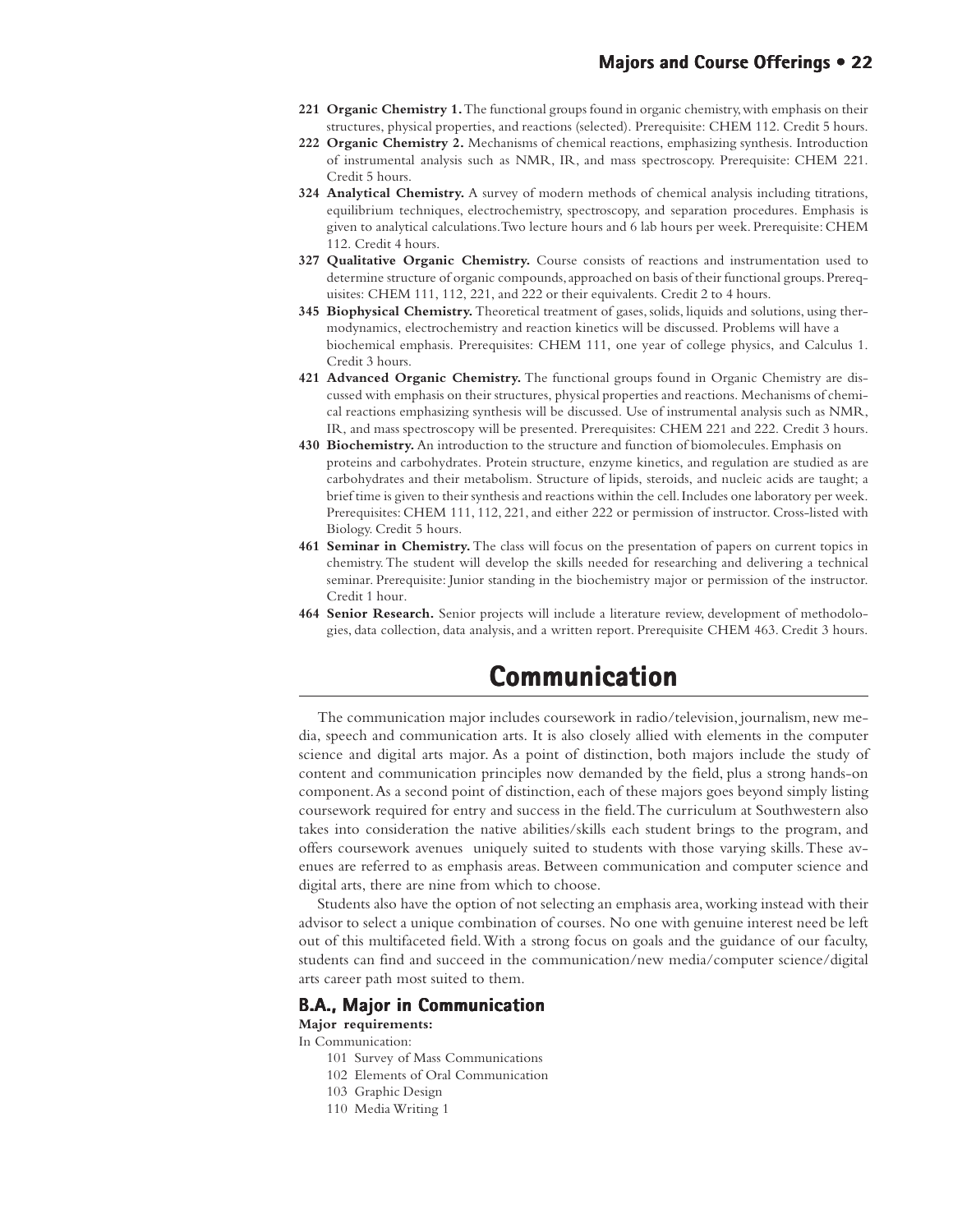- 315 Persuasion
- 410 Theories of Human Communication
- All requirements of one emphasis area (below)

### **Emphasis in Radio/Television Production and Performance**

In Communication:

- 111 Radio Production
- 112 Video Production
- 212 Digital Video and Motion Graphics
- 230 Voice and Diction or 201 Media Writing 2
- 231 Radio Experience (minimum 3 hours)
- 233 TV Experience (minimum 3 hours)
- 246 History of Television
- 248 History of the Cinema
- 312 Visual Storytelling
- Plus 6 hours from within the communication/computer science division or external to the division with advisor approval. See the other emphases and suggested coursework.

### **Emphasis in Journalism**

In Communication:

- 111 Radio Production
- 112 Video Production
- 201 Media Writing 2
- 205 Introduction to Photography
- 206 Digital Photography
- 212 Digital Video and Motion Graphics
- 221 Newspaper Experience (minimum 2 hours)
- 223 Yearbook Experience (minimum 2 hours)
- 312 Visual Storytelling
- 345 Desktop Publishing
- Plus 5 hours from within the communication/computer science division or external to the division with advisor approval. See the other emphases and suggested coursework.

### **Emphasis in New Media**

In Communication:

- 201 Media Writing 2
- 206 Digital Photography
- 212 Digital Video and Motion Graphics
- 345 Desktop Publishing
- 346 Multimedia Authoring for CD ROM and the Web
- In Computer Science and Digital Arts:
	- 211 Basic Information and Web Site Design
- In English:
	- 340 Language: Structure and Meaning
	- 360 Advanced Composition
- Choose one of the following:

In Communication:

- 320 Advanced Web Site Design: Graphic Techniques or
- In Computer Science and Digital Arts:

321 Advanced Web Site Design: Dynamic Sites; Interactivity

Plus 6 hours from within the Communication/Computer Science Division or external to the division with advisor approval. See the other emphases and suggested coursework.

### **Emphasis in Communication Studies**

In Communication:

- 203 Interpersonal Communication
- 215 Intercultural Communication
- 238 Group Communication
- In English:
	- 360 Advanced Composition
- In History:
- 132 American History Since 1865
- In Psychology: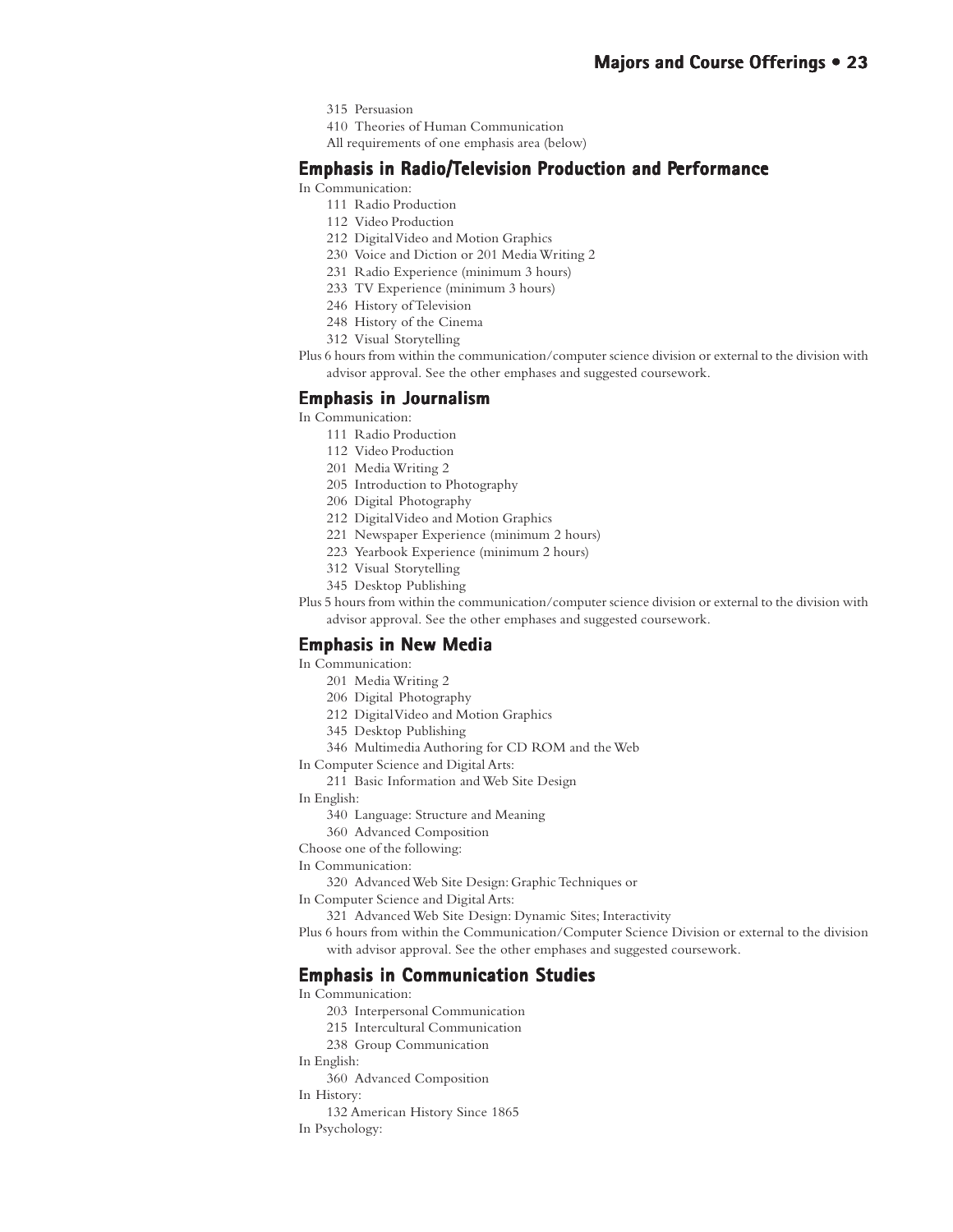112 General Psychology

Four courses selected from the following:

In Communication:

- 208 Critical Thinking and Argumentation
- 230 Voice and Diction
- 328 American Public Address
- 355 Special Topics in Communication (3 hours)
- 417 Organizational Communication

Students must also complete a minimum 2 hours practicum

### **Emphasis in General Communication**

27 credit hours selected from within the division in coordination with a computer/communication representative.

6 additional hours from within the communication/computer science division or external to the division with advisor approval.

Suggested additional coursework for all emphasis areas:

In Communication:

- 104 Software Lab
- 123 Discussion
- 125 Forensics
- 210 Business Communications
- 211 Introduction to the Cinema
- 213 Journalism Projects
- 294 Public Relations
- 341 Radio Management
- 343 Television Management
- 348 International Cinema: Western Culture
- 349 International Cinema: Asian Culture
- 394 Marketing
- 399 Screenwriting
- 421 Journalism Management
- 438 Teaching and Directing Forensics, Debate, and Theatre in the Secondary School
- In English:
	- 420 Business and Administrative Communication
- In History:
	- 132 American History since 1865
	- 331 19th Century U.S. History
- In Integrative Studies:
	- 234 Psychology and Art
	- 235 Language
	- 240 Truth and Beauty: Chaos and Fractals
	- 242 Mathematics and Art
	- 257 Sights and Sounds: Sense and Sensibility
- In Psychology:
	- 219 Social Psychology
	- 328 Organizational Behavior
- In Theatre:
	- 234 Oral Interpretation of Literature

Students majoring in Communication may not take these minors. Students majoring in Computer Science with an emphasis in Digital Arts may not minor in New Media.

### **Emphasis in Speech and Theatre Education**

In Communication:

- 101 Survey of Mass Communications
- 102 Elements of Oral Communication
- 123 Discussion or 208 Critical Thinking and Argumentation
- 125 Forensics
- 203 Interpersonal Communication
- 230 Voice and Diction
- 238 Group Communication
- In Theatre:
	- 111 Introduction to Theatre
	- 224 Stagecraft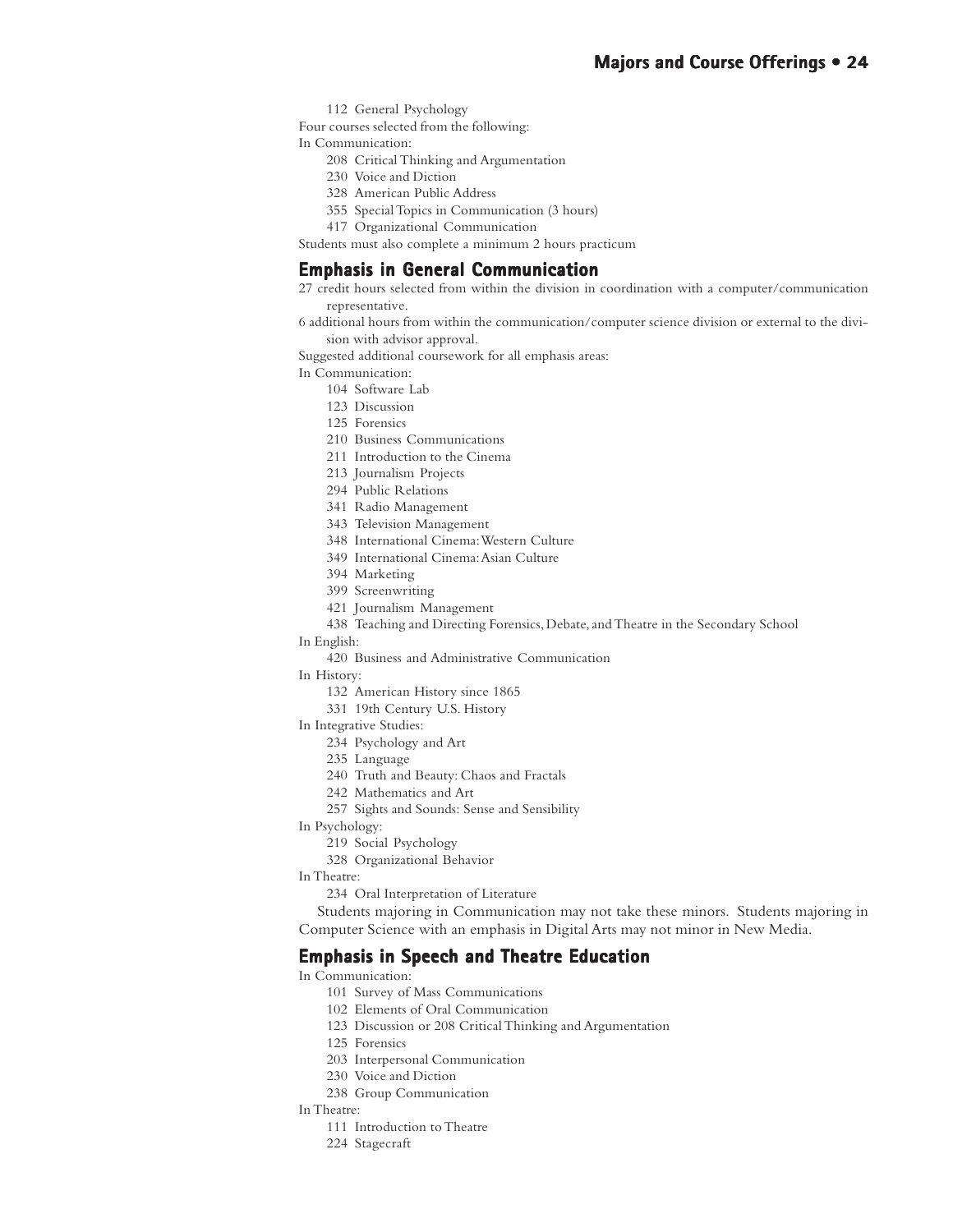- 226 Acting 1
- 234 Oral Interpretation of Literature
- 325 Design for the Stage
- 333 Theatre History 2
- 415 Goal and Career Development
- 416 Goal and Career Development
- 424 Directing 1
- 425 Directing 2

438 Teaching and Directing Forensics, Debate, and Theatre in the Secondary School Completion of Communication and Theatre experience checklist

All requirements for Kansas teacher licensure as listed in the Education section of this catalog.

### **Minor in Broadcasting**

**Requirements:**

In Communication:

- 101 Survey of Mass Communications
- 110 Media Writing 1
- 111 Radio Production
- 112 Video Production
- 212 Digital Video and Motion Graphics

Plus two courses selected for the following:

In Communication:

- 102 Elements of Oral Communication
- 201 Media Writing 2
- 246 History of Television
- 312 Visual Storytelling

### **Minor in Communication Studies**

### **Requirements:**

In Communication:

- 102 Elements of Oral Communication
- 315 Persuasion
- 410 Theories of Human Communication

Plus 12 additional hours with approval of division advisor.

### **Minor in Film and Television Theory and Criticism**

### **Requirements:**

- In Communication:
	- 101 Survey of Mass Communications
	- 110 Media Writing 1
	- 211 Introduction to the Cinema
	- 246 History of Television
	- 248 History of the Cinema

Plus two courses selected from the following:

In Communication:

- 348 International Cinema: Western Culture
- 349 International Cinema: Asian Culture
- 399 Screenwriting
- In English:
	- 360 Advanced Composition

### **Minor in Journalism**

### **Requirements:**

### In Communication:

- 101 Survey of Mass Communications
- 110 Media Writing 1
- 221 Newspaper Experience (3 semesters) or
- 221 Newspaper Experience (2 semesters) and
- 223 Yearbook Experience (1 semester)

Plus 12 additional hours selected from the following: In Communication:

- 111 Radio Production
- 112 Video Production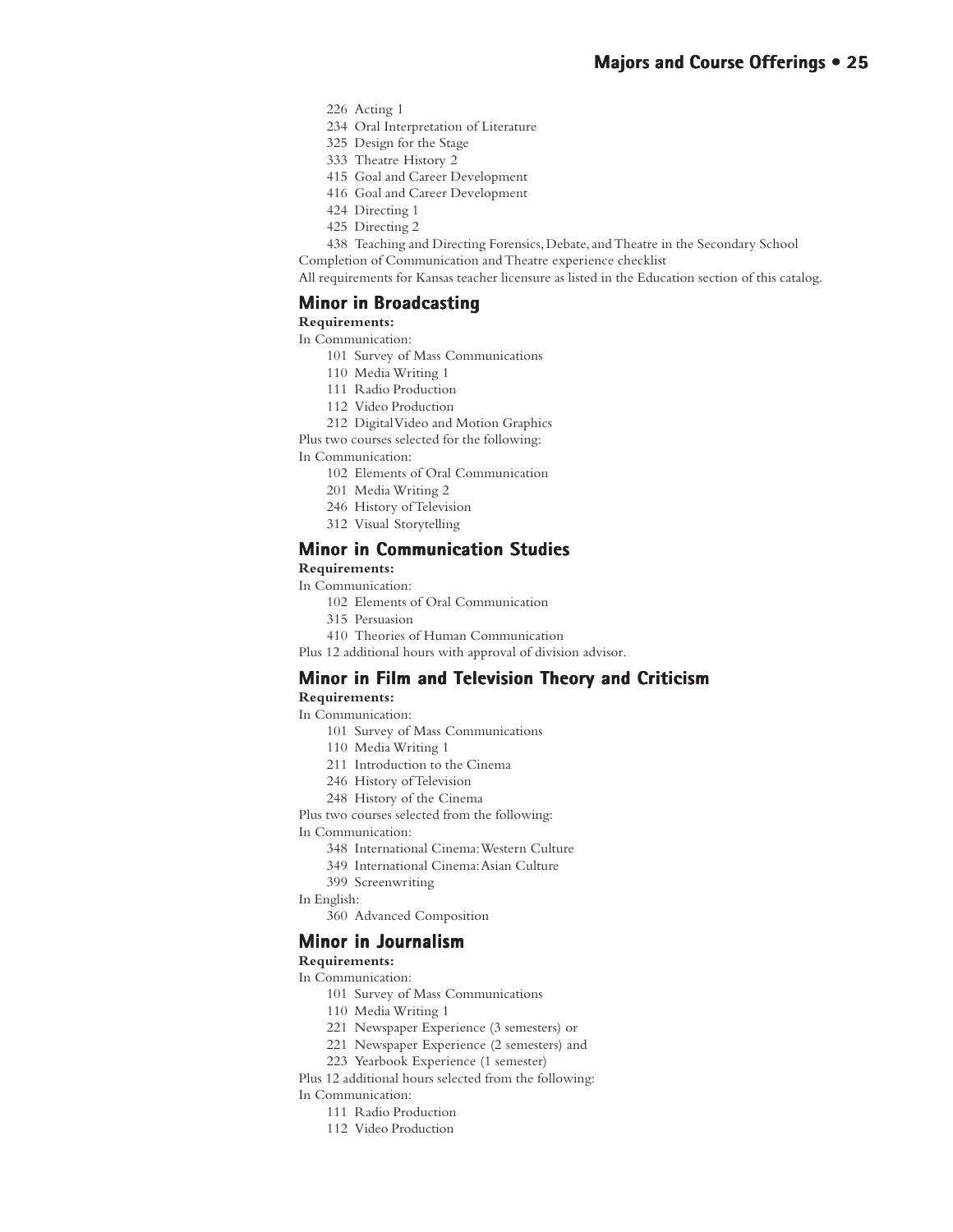- 201 Media Writing 2
- 205 Introduction to Photography
- 206 Digital Photography
- 212 Digital Video and Motion Graphics
- 312 Visual Storytelling
- 345 Desktop Publishing

### **Minor in New Media**

### **Requirements:**

In Communication

- 101 Survey of Mass Communications
- 103 Graphic Design
- 234 Digital Media Experience (3 semesters)
- Plus 12 additional hours selected from the following:
	- 206 Digital Photography
	- 212 Digital Video and Motion Graphics
	- 216 Composing with Paint & Draw Programs I
	- 320 Advanced Web Site Design: Graphic Techniques or CPTR 321 Advanced Web Site Design: Dynamic Sites; Interactivity
	- 345 Desktop Publishing
	- 346 Multimedia Authoring for CD-ROM and the Web
- In Computer Science
	- 211 Basic Information and Web Site Design
- A one-course substitution for one of the elected courses above may be made with approval of division advisor.

### **Communication Courses Courses**

**Department Code: COMM**

- **101 Survey of Mass Communications.** A course designed to develop the student's ability to appreciate and evaluate the aesthetic, societal, and cultural functions of newspapers, magazines, advertising, film, radio and television. It will examine the nature, development, contemporary structure and influence of the mass media. Credit 3 hours.
- **102 Elements of Oral Communication.** This course offers students an introduction to the study and application of basic oral communication principles and purposes. Students will study the practice and process of rhetorical principles as they relate human communication in the development and maintenance of identities, relationships, organizations (public and private), societies and cultures. Credit 3 hours.
- **103 Graphic Design.** The course will cover the basic design principles of layout, color, and typography. Class time will be spent on discussions, lectures, critiques, individual meetings, and work sessions. Cross-listed with Art. Credit 3 hours.
- **104 Software Lab.** Hands-on learning experience with graphic, communication and code-writing software. Students are expected to be familiar and adept at all software used in the various courses they intend to take before enrolling in those courses. The software lab is a collegial learning opportunity in which to accomplish this. Cross-listed with Computer. Credit 1 hour. May be repeated up to 4 credits.
- **110 Media Writing 1.** The study of basic news gathering techniques and principles of news writing. Students will learn to write for a variety of media, purposes, and audiences. Emphasis will be on style, ethics, and accuracy. Credit 3 hours.
- **111 Radio Production.** Academic base for students interested in broadcasting. Study of principles of production, mass media theory, FCC regulations, and the equipment at station KSWC with required participation in station programs. Credit 3 hours.
- **112 Video Production.** Academic base for students interested in television production. Aimed for the communication major, the course studies the principles of video production with practical emphasis on preparation of cable television shows. Credit 3 hours.
- **123 Discussion.** Students who enroll in this course will develop skills in research, organization, and presentation of ideas by discussing current event issues that pertain to their particular interest and major field of study. These discussions will help students understand and value the opinions of others while learning how to present their owns ideas effectively. Students will have opportunities to travel to regional and national discussion events. Prerequisite: consent of instructor. Credit 1 hour. May be repeated for credit.
- **125 Forensics.** Students who are enrolled in this course will participate on the SC intercollegiate forensics squad. This experience is an extension of the communication classroom to develop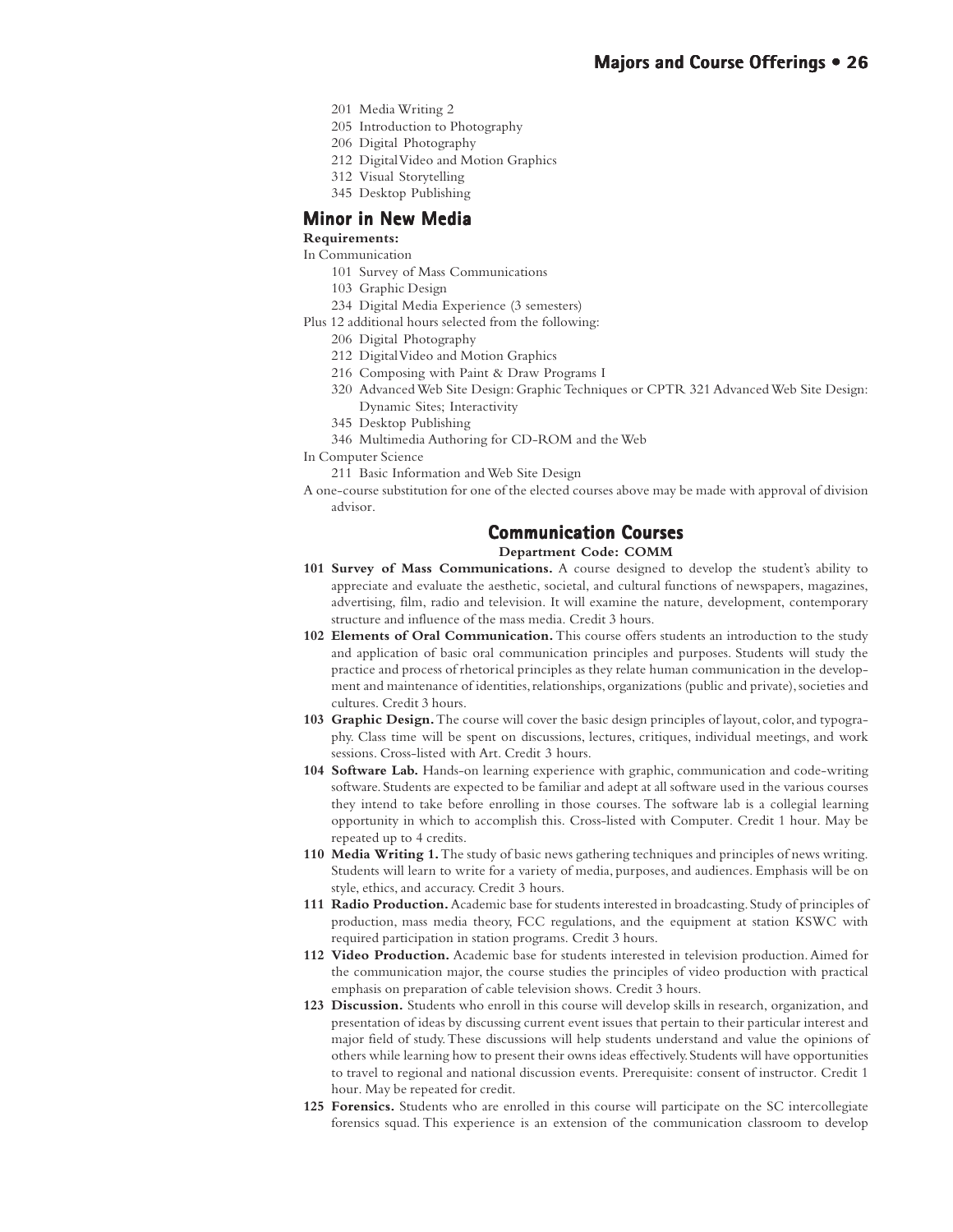public speaking and performance skills through competitive and public performances. Prerequisite: consent of instructor. Course graded S/U. Credit 1 hour. May be repeated for credit.

- **201 Media Writing 2.** Advanced approach to news gathering, reporting, and writing techniques, including feature, editorial/op-ed, reviews, and investigative writing. Course will also examine legal issues affecting news reporters as well as situations requiring ethical decisions leading students to the development of a Professional Code of Standards and Ethics. Prerequisite: COMM 110 or consent of instructor. Credit 3 hours.
- **203 Interpersonal Communication.** Introductory study of communication between people and in relationships. Stresses awareness of how one's communication behavior influences and is influenced by others and provides methods of improving interpersonal interactions. Credit 3 hours.
- **205 Introduction to Photography.** A study of camera, film, composition, light and lighting, flash and the principles of photojournalism as it relates to storytelling. Building a portfolio is included. Cross-listed with Art. Credit 3 hours.
- **206 Digital Photography.** An overview of digital photography and how it works. Among the topics covered will be features of digital cameras, managing and editing digital images, and making the transition from analog to digital. Credit 3 hours.
- **208 Critical Thinking and Argumentation.** Students enrolled in this course will learn the theoretical principles of critical thinking and argument as they apply to interpersonal, organizational, public, and political contexts. Students will be guided in subject analysis, data gathering, evidence building and evaluation, and audience analysis. The course will focus on how to use theoretical principles in presentations and interpersonal situations. Credit 3 hours.
- **210 Business Communications.** Course focuses on audience-oriented communication in the corporate culture. Oral and written communication forms, created with a corporate audience in mind, will be practiced using PowerPoint and other visual aids. Emphasis will be on developing and demonstrating communication skills, both singularly and in groups. Course procedures include oral and written communications, group interaction in class, and group project. Cross-listed with Business and English. Prerequisites: LAS 110, LAS 120. Credit 3 hours.
- **211 Introduction to the Cinema.** A study of the five technical elements that are involved in film: cinematography and visual editing, sound acquisition and music insertion, scriptwriting, performance, and the role of the director in pulling all this together. The course examines motion picture themes as a rhetorical communication medium, artistic expression, as well as a reflection of social and cultural thought. Credit 3 hours.
- **212 Digital Video and Motion Graphics.** This course continues and builds upon the field production principles learned in 112 Video Production. Specific topics include lighting, framing, shot selection and non-linear editing decisions. The course also features graphic effects available in Adobe Premier, Adobe After Effects and other software. Two dimensional animation is a learning option. Prerequisite: COMM 112 or consent or instructor. Credit 3 hours.
- **213 Journalism Projects.** Participation in production of newspaper or yearbook. The student will become proficient in a particular aspect of print publication such as layout, feature writing, or photography. Prerequisite: consent of instructor. Credit 2 hours. May be repeated for credit.
- **215 Intercultural Communication.** An investigation of the similarities and differences of communication patterns of various cultures. Examination of the values and cultural norms that inform and influence a culture's communication. Credit 3 hours.
- 216 Composing With Paint & Draw Programs I. The application of art, illustration and graphic design principles using paint and draw programs such as Adobe Photoshop, Adobe Illustrator and Macromedia Flash. Focus on art work for screen-based and print-based media. Cross-listed with Art. Credit 3 hours.
- **220 Interactive Story Telling.** This course explores story telling for interactive media to include computer games. Particular emphasis will be placed upon character development. Traditional and emerging means for accomplishing successful interactivity will be explored, to include elements beyond the traditional use of words and images. Cross-listed with English. Credit 3 hours.
- **221 Newspaper Experience.** Practical experience in working on staff of campus newspaper. Prerequisite: 2.0 GPA. Course graded S/U. Credit 1 hour. May be repeated for credit.
- **223 Yearbook Experience.** Practical experience in working on staff of campus yearbook. Prerequisite: 2.0 GPA. Course graded S/U. Credit 1 hour. May be repeated for credit.
- **230 Voice and Diction.** Techniques for improvement of the normal voice in tonal quality, intelligibility, and projection; emphasis on the interrelatedness of relaxation, breathing, concentration, and vocal expressiveness. Credit 3 hours.
- **231 Radio Experience.** Practical experience on air at KSWC-FM. Enrollment contingent on shift availability. Prerequisite: 2.0 GPA and consent of instructor. Course graded S/U. Credit 1 hour. May be repeated for credit.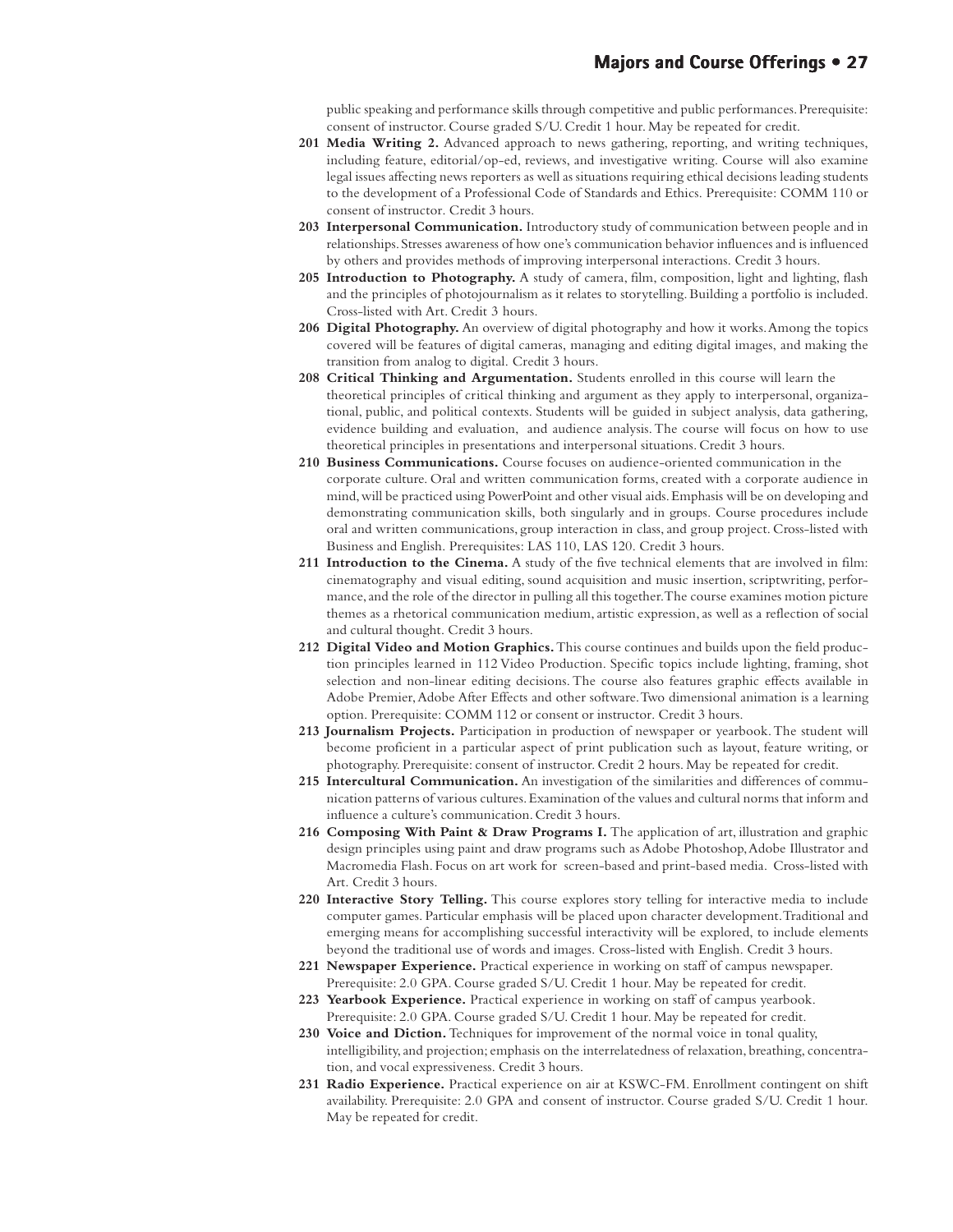- **233 Television Experience.** Practical emphasis for communication majors in television production with experience in preparing videotaped shows and features. Prerequisite: 2.0 GPA and consent of instructor. Course graded S/U. Credit 1 hour. May be repeated for credit.
- **234 Digital Media Experience.** Practical application of New Media/Digital Arts knowledge and skills. Projects include but are not limited to video features, Web sites, CD-ROMS, computer games. Cross-listed with Computer Science and Digital Arts. Prerequisite: 2.0 GPA and consent of instructor. Course graded S/U. Credit 1 hour. May be repeated for credit.
- **238 Group Communication.** Introduction to theory as it relates to communication in a small group setting. Study will center on small group formation and development, leadership, roles, norms, and conflict. Credit 3 hours.
- **246 History of Television.** An examination of social issues as explored through various television genres. Course may also explore news coverage of events and contemporary problems with television programming. Intended for non-majors as well as Communication majors. Credit 3 hours.
- **248 History of the Cinema.** The history of visual storytelling. The course examines the development of cinematography technology (camera, film, lighting, editing, sound) with an emphasis on techniques of video-only storytelling by such masters as the Lumiere Brothers (cinematography), Georges Melies (special effects), Sergei Eisenstein (montage), D.W. Griffith, Charles Chaplin, and Buster Keaton. The course also examines early attempts at sound acquisition and editing. It will culminate in a comprehensive analysis of what is critically considered to be the greatest American film: Citizen Kane. Credit 3 hours.
- **294 Public Relations.** Students will explore the major concepts and strategies of public relations for business and other organizations. Credit 3 hours.
- **312 Visual Storytelling.** This course focuses on visual storytelling with strong production values using state-of-the art shooting and editing stations. Students will create a project in one of the following areas: Video Essay, Still Photography, Animation (cartoon or stop motion), Original Short Fictional Feature, Short News Documentary, or Video Profile, with a view toward entry in regional or national competitions. Prerequisite: COMM 212 or consent of instructor. Credit 3 hours.
- **315 Persuasion.** A study of persuasive communication and the techniques that motivate persons to act or believe in a particular way. A variety of persuasive rhetorical theories will be discussed as tools for persuasion. Credit 3 hours.
- **316 Composing With Paint & Draw Programs II**. A continuation of COMM 216. Cross-listed with Art. Prerequisite: COMM 216. Credit 3 hours.
- **320 Advanced Web Site Design: Graphic Techniques.** The course builds upon the planning and design principles in 211, extending site effectiveness through the use of advanced graphic techniques. Prerequisite: CPTR 211. Credit 3 hours.
- **325 Convergent Media News**. Through repeated enrollments, students will learn to consult among the whole editorial staff of all media to assist in productions in Audio, Video, Print, and Web, that, while perhaps strongest in a given medium, can be modified to fit various other media. Students will learn to work with and profit by the insights of other students in other media. Consent of instructor required. Credit 1-2 hours. May be repeated for credit.
- **328 American Public Address.** This course offers students a historical perspective on how public discourse has shaped and changed our social constructs and consciousness. Students discuss the theoretical principles and persuasive techniques of effective speakers. The course will focus on students employing the techniques in their own persuasive presentations. Prerequisite: COMM 102. Credit 3 hours.
- **341 Radio Management.** Learning and practical application of management and supervisory skills for KSWC. Available only to radio management staff. Consent of instructor required. Graded S/ U. Credit 2 hours. May be repeated for credit.
- **343 Television Management.** Learning and practical application of management and supervisory skills for television production. Available only to television management staff. Consent of instructor required. Course graded S/U. Credit 2 hours. May be repeated for credit.
- **345 Desktop Publishing.** A course in the creation of print media communication products using industry-standard software such as Quark Express. Focus will be on professional standards, consistency of design with theme/objective, and creativity in communication. Students will create flyers, brochures, newsletters, advertising layouts, and other printed products. Cross-listed with Computer Science and Digital Arts. Credit 3 hours.
- **346 Multimedia Authoring for CD- ROM and the Web.** A course in the creation of interactive productions for CD-ROM using Macromedia Director. Students learn to create gaming, informational, and presentational interactivity without the bandwidth restrictions imposed by the internet. Certain of these same productions are then revised for use on the internet through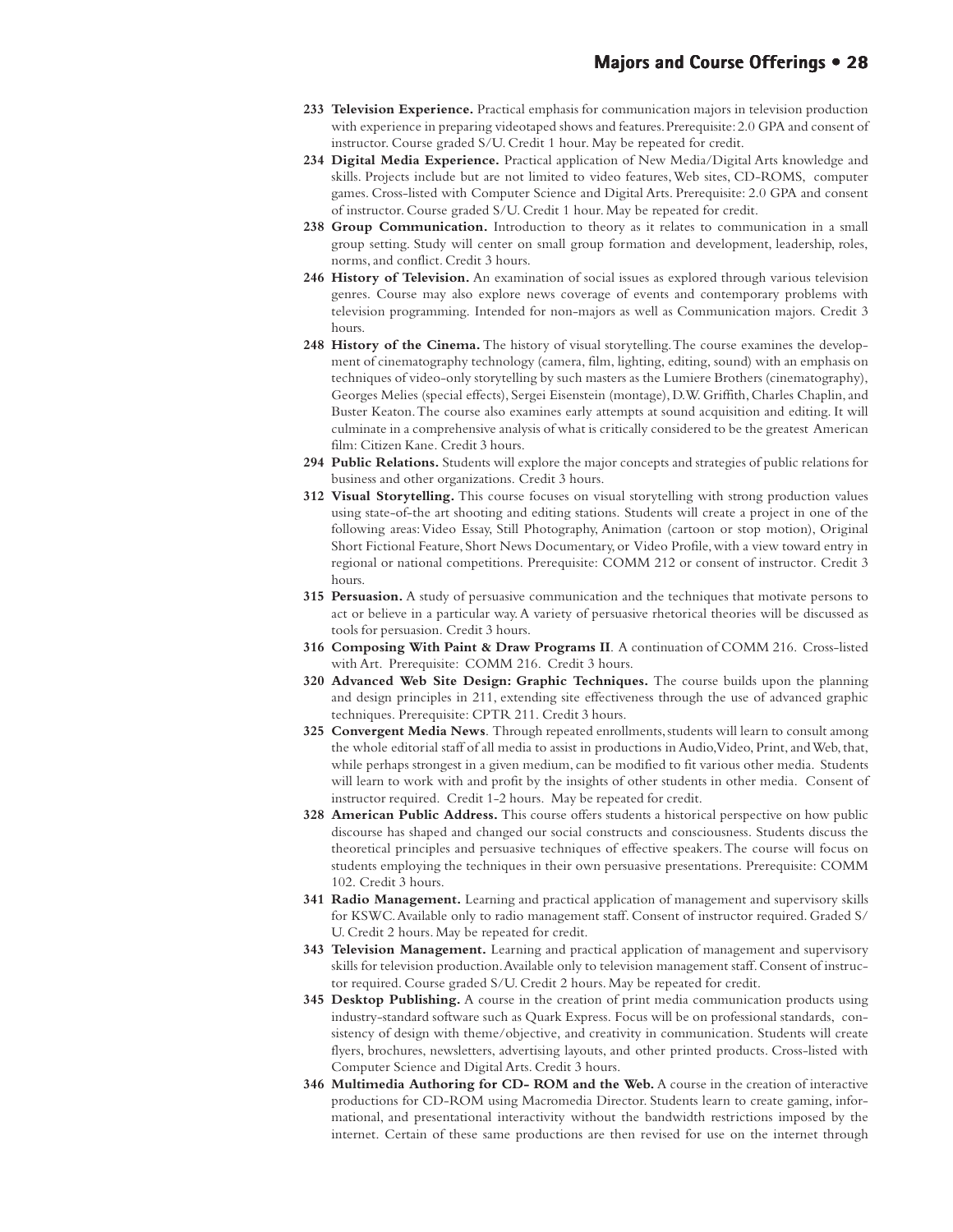Director's Shockwave software. Cross-listed with Computer Science and Digital Arts. Credit 3 hours.

- **348 International Cinema: Western Culture.** An examination of the foreign film from traditional western cultures to include, among others, France, Spain, Mexico, Scandinavia, Italy, Greece, Germany, Russia, Australia, and New Zealand. Students will study the major trends and styles of cinema and how national identity and customs are reflected in those films. Course is designed to give global perspective to non-majors as well as majors. Credit 3 hours.
- **349 International Cinema: Asian Culture.** An examination of the foreign film from traditional eastern cultures to include, among others, Japan, China, Hong Kong, India, Korea, Vietnam, and Taiwan. Students will study the major trends and styles of cinema and how national identity and customs are reflected in those films. Course is designed to give global perspective to non-majors as well as majors. Credit 3 hours.
- **362 Experience in Public Relations.** A practical, hands-on experience with the Southwestern College Communications Office, under the supervision of the office staff. Consent of instructor required. Credit 3 hours.
- **394 Marketing.** Product concepts, from idea to delivery to the ultimate consumer, will be examined. Also included will be pricing, promotion, distribution, and planning for the marketing effort. Emphasis on being an informed consumer included. Course procedures include oral and written communications, group interaction in class, and group project. Cross-listed with Business. Credit 3 hours.
- **399 Screenwriting.** A study of the principles and practices in writing an original script for film and television. Prerequisite: consent of instructor. Credit 3 hours.
- **410 Theories of Human Communication.** The focus of this course includes an overview of current and historical theories and research in the major sub-fields of human communication. Prerequisite: COMM 102 or supporting courses by consent of instructor. Credit 3 hours.
- **417 Organizational Communication.** Comprehensive study of communication processes in situations commonly encountered in organizational settings. Intensive analysis of simulated and real life situations will aid the student in understanding the communication dynamics of organizations. Credit 3 hours.
- **421-422 Journalism Management.** Available only to chief editors of The Collegian and The Moundbuilder. Course graded S/U. Credit 2 hours. May be repeated for credit.
- **438 Teaching and Directing Forensics, Debate, and Theatre in the Secondary School.** A study of the problems and methodologies of teaching and directing forensics, debate, and theatre activities in the secondary schools. Includes observation and participation in drama, debate, and forensic activity designed for the public school programs. Satisfies teacher licensure requirements for Education 438. Prerequisites: Theatre Participation practical experience check sheet, participation in debate and forensic activity courses. Cross-listed with Theatre. Credit 3 hours.

### **Computer Science and Digital Arts Computer Science and Digital Arts**

The computer science/digital arts major includes coursework in computer science, digital arts, and computer game development. It is also closely allied with elements in the communication major such as traditional media, journalism, new media, speech, and communication arts. As a point of distinction, both majors include the study of content and communication principles now demanded by the field, plus a strong hands-on component. As a second point of distinction, each of these majors goes beyond simply listing coursework required for entry and success in the field. The curriculum at Southwestern also takes into consideration the native abilities/skills each student brings to the program, and offers coursework avenues uniquely suited to students with those varying skills. These avenues are referred to as emphasis areas. Between computer science/digital arts and communication, there are nine from which to choose.

No one with genuine interest need be left out of this multifaceted field. With a strong focus on goals and the guidance of our faculty, students can find and succeed in the computer science/digital arts or communication/new media career path most suited to them.

### **B.S., Major in Computer Science and Digital Arts**

**Major requirements:**

In Computer Science and Digital Arts: 125 Data Structures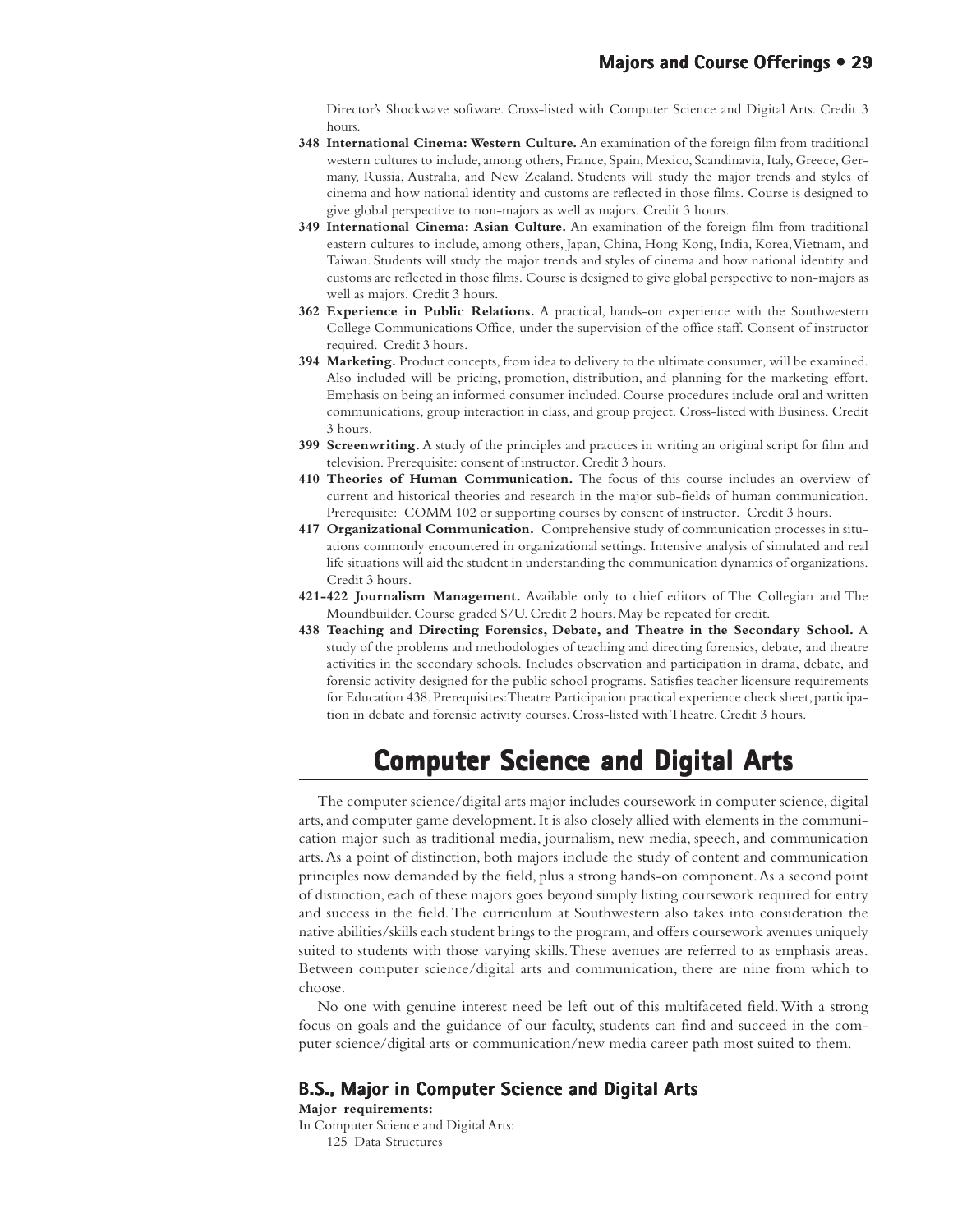- 210 Introduction to Computer Systems
- In Communication:
- 315 Persuasion

In English:

- 210 Business Communications, or
- 420 Business and Administrative Communication
- All requirements of one emphasis area below

### **Emphasis in Computer Science**

In Computer Science and Digital Arts:

- 216 Visual Basic Programming
- 222 Progamming I (C++)
- 322 Programming II (Java) or 452 Automata Theory (graduate school intention)
- 320 Database Management Systems I
- 324 Computer Networks & Concepts
- 341 Operating Systems
- 345 Software Engineering or 453 Analysis of Algorithm (graduate school intention)
- 454 Senior Project
- In Mathematics:
	- 110 College Algebra
	- 222 Calculus 1
	- 223 Calculus 2
	- 319 Linear Algebra

### **Suggested Electives**:

- In Computer Science and Digital Arts:
	- 211 Basic Information and Web Site Design
	- 321 Advanced Web Site Design: Dynamic Sites; Interactivity
	- 334 Management Information Systems
	- 415 Systems Architecture
	- 475 Database Management Systems II
	- 440 Decision Support Systems

### **Emphasis in Computer Game Development Emphasis in Computer Game**

- In Computer Science and Digital Arts:
	- 200 Computer Game Concepts (minimum six hours)
- 205 Computer Game Planning and Production (minimum twelve hours)
- Plus completion of the courses under one of the following:

### **Image and Sound Design:**

- In Communication/Art:
	- 103 Graphic Design
	- 216 Composing With Paint & Draw Programs I
- In Music:
	- 111 Foundations in Music
- In Computer Science and Digital Arts:
	- 220 Digital Sound
	- 240 3D Modeling and Animation I
	- 250 3D Modeling and Animation II
	- 350 3D Modeling and Animation III

### **Game/Level Design:**

- In Psychology:
	- 112 General Psychology
	- 219 Social Psychology
- In English/Communication:
	- 220 Interactive Story Telling
- In Business:
	- 322 Management
	- 394 Marketing
- In Communication:
	- 346 Multimedia Authoring for CD-ROM and the Web

In Theatre Arts:

2 hours in 112/113/212 and/or 117/118/217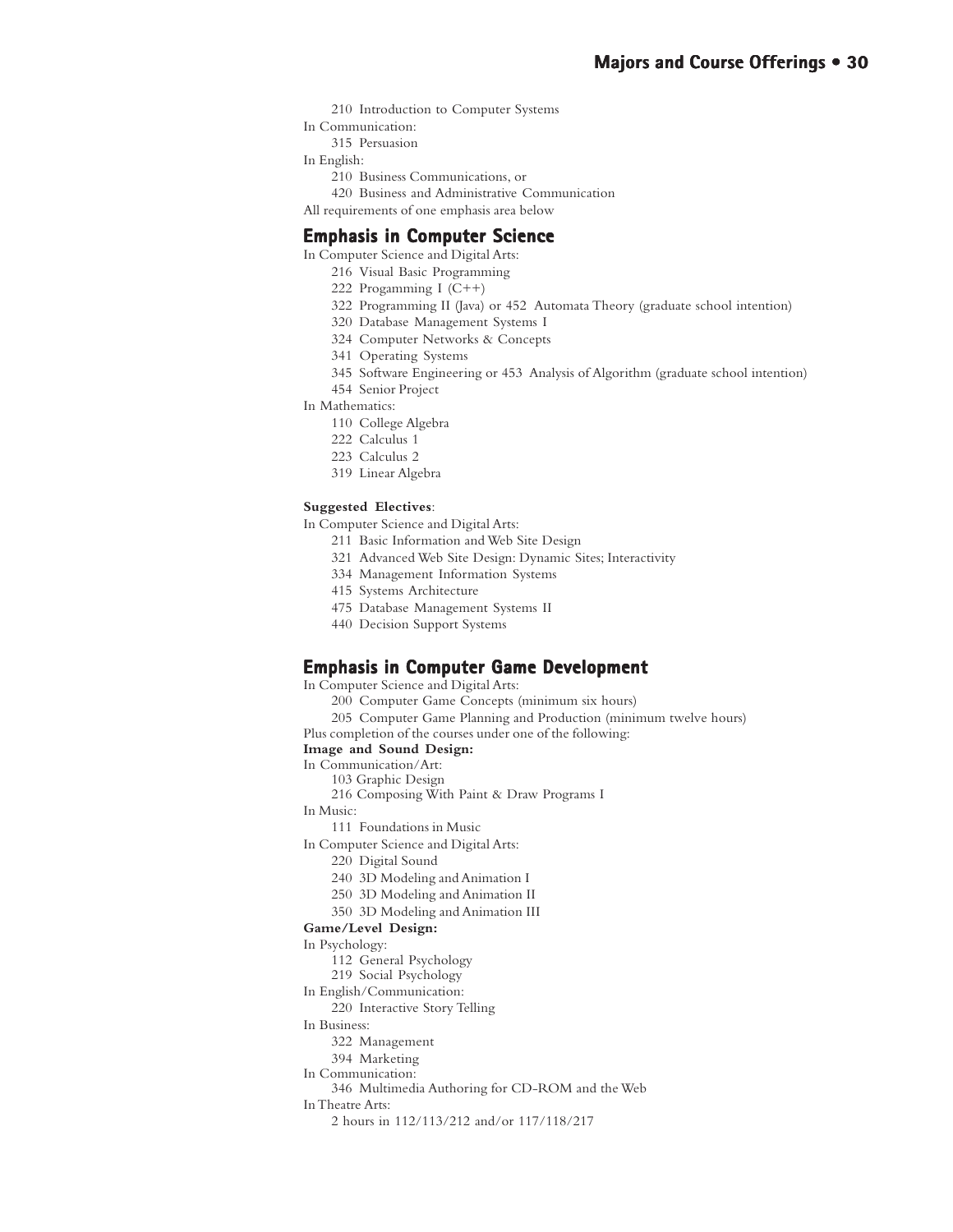### **Software Design:**

In Mathematics:

- 110 College Algebra
- 112 Trigonometry
- 319 Linear Algebra
- In Physics:
	- 201 College Physics 1
- In Computer Science and Digital Arts:
	- 222 Programming I
	- 322 Programming II
- In Communication:
	- 346 Multimedia Authoring for CD-ROM and the Web

### **Emphasis in Digital Arts Emphasis in Arts**

In Art:

- 103 Graphic Design
- 123 Basic Drawing
- 215 Painting Studio 1
- 216 Composing With Paint & Draw Programs I
- 316 Composing With Paint & Draw Programs II
- In Computer Science and Digital Arts:
	- 211 Basic Information and Web Site Design
	- 345 Desktop Publishing
- In Communication:
	- 206 Digital Photography
	- 346 Multimedia Authoring for CD-ROM and the Web
- Choose one of the following:

In Communication:

320 Advanced Web Site Design: Graphic Techniques

- In Computer Science and Digital Arts:
- 321 Advanced Web Site Design: Dynamic Sites; Interactivity Choose one of the following:
- In Communication:
	- 112 Video Production
- In Computer Science and Digital Arts:
	- 240 3D Modelling & Animation I
- Choose one of the following:
- In Communication:
- 212 Digital Video and Motion Graphics
- In Computer Science and Digital Arts: 250 3D Modeling & Animation II
- 

### **Minor in Computer Science**

### **Requirements:**

- In Computer Science and Digital Arts:
	- 125 Data Structures
	- 216 Visual Basic Programming
	- 324 Computer Networks & Concepts
- One additional 3-credit PC language course

Two additional 3-credit computer courses

### **Minor in Computer Game Development in Computer Development**

#### **Requirements:**

- In Computer Science and Digital Arts:
	- 200 Computer Game Concepts (minimum three hours)
- 205 Computer Game Planning and Production (minimum six hours)

Plus completion of the courses under one of the following:

#### **Image and Sound Design:**

- In Communication/Art:
	- 103 Graphic Design
- In Computer Science and Digital Arts:
	- 220 Digital sound
	- 240 3D Modeling and Animation I
	- 250 3D Modeling and Animation II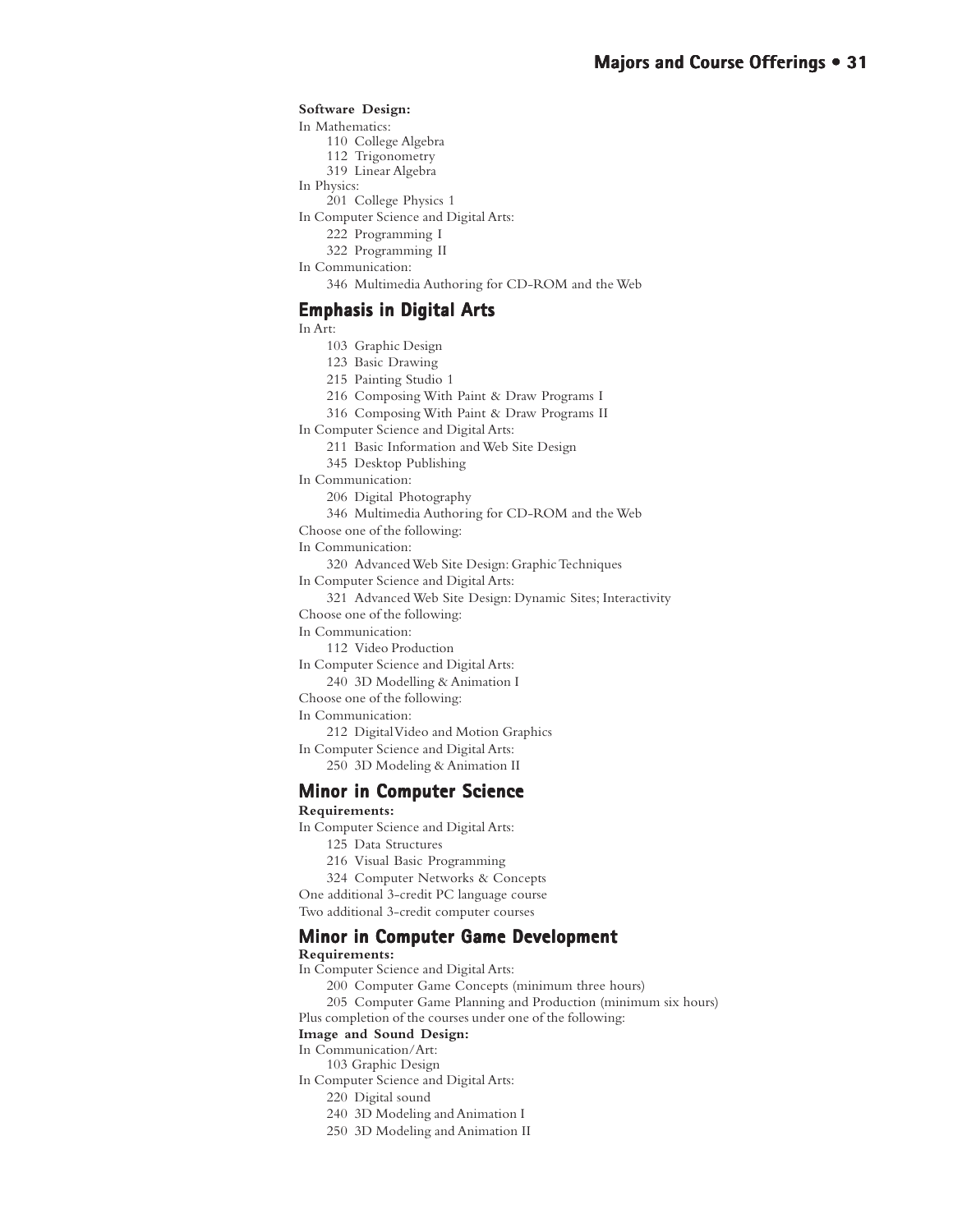#### **Game/Level Design:**

In Psychology:

- 112 General Psychology
- In English/Communication:
- 220 Interactive Story Telling

In Business:

- 394 Marketing
- In Communication:

346 Multimedia Authoring for CD ROM and the Web

**Software Design:**

In Mathematics:

110 College Algebra

- In Physics:
	- 201 College Physics 1
- In Computer Science and Digital Arts:
	- 222 Programming I
	- 322 Programming II or
	- 346 Multimedia Authoring for CD ROM and the Web

### **Computer Science and Digital Art Courses Department Code: CPTR**

- **104 Software Lab.** Hands-on learning experience with graphic, communication and code-writing software. Students are expected to be familiar and adept at all software used in the various courses they intend to take before enrolling in those courses. The software lab is a collegial learning opportunity in which to accomplish this. Cross-listed with Communication. Credit 1 hour. May be repeated up to 4 credits.
- **125 Data Structures.**This course will cover basic concepts of computer science data that are useful in the field. This includes concepts such as stacks, queue, link lists, arrays, trees, sorting algorithms. Credit 3 hours.
- **200 Computer Game Concepts**. A forum where the topics are free-ranging. Periodically students will sift through the topics discussed to see if anything presents fertile ground for a game premise. Participation needs to be based upon simple opinion/observation in some cases and upon research and structured brainstorming in others. May be repeated for credit. Credit 1 hour.
- **205 Computer Game Planning and Production.** Students in this course study games and the game development process. They also evaluate the premises presented to them by the Game Concepts class and select one or more to prototype and playtest. May be repeated for credit. Credit 2 hours.
- **210 Introduction to Computer Systems.** An introduction to the core functions of computer systems in organizations in a societal context, including career and graduate study trends, and a study of the techniques used to manage information systems. The fundamentals of computer organization, architecture and operating systems and their role in systems will be central. Systems concepts include the traditional system development life cycle, project management, disaster recovery, financial control, strategic planning, systems thinking and modeling. The emphasis is on knowledge management in the virtual networked organization. Credit 3 hours.
- **211 Basic Information and Web Site Design.** An introduction to Web site creation. Students will learn the planning process, to include information design, and the creation of sites using WYSIWYG editors such as Dreamweaver, and HTML. Prerequisite: COMM or ART 103 or consent. Credit 3 hours.
- **216 Visual Basic Programming.** An introduction to interactive computing and the high-level language capability of the personal computer. Development of the user interface, OOP and event driven programming techniques, and program design. Credit 3 hours.
- **220 Digital Sound.** This course will explore the use of computer software to create digital music and sound effects. Software such as Cakewalk Project 5 will enable students to create and use audio synthesizing workstations. Prerequisite: departmental consent. Credit 3 hours.
- **222 Programming I.** Introduces students to the use of computers as a problem-solving tool. Programming techniques and methodologies are covered. This includes the design, coding, and execution of structured and object-oriented programming. The primary language used for instruction is C++. The topics covered: C++ basics, procedural abstraction, functions, I/O streams, objects and classes. Credit 3 hours.
- **234 Digital Media Experience.** Practical application of New Media/Digital Arts knowledge and skills. Projects include but are not limited to video features, Web sites, CD-ROMs, computer games. Cross-listed with Communication. Prerequisite: 2.0 GPA and consent of instructor. Course is graded S/U. Credit 1 hour. May be repeated for credit.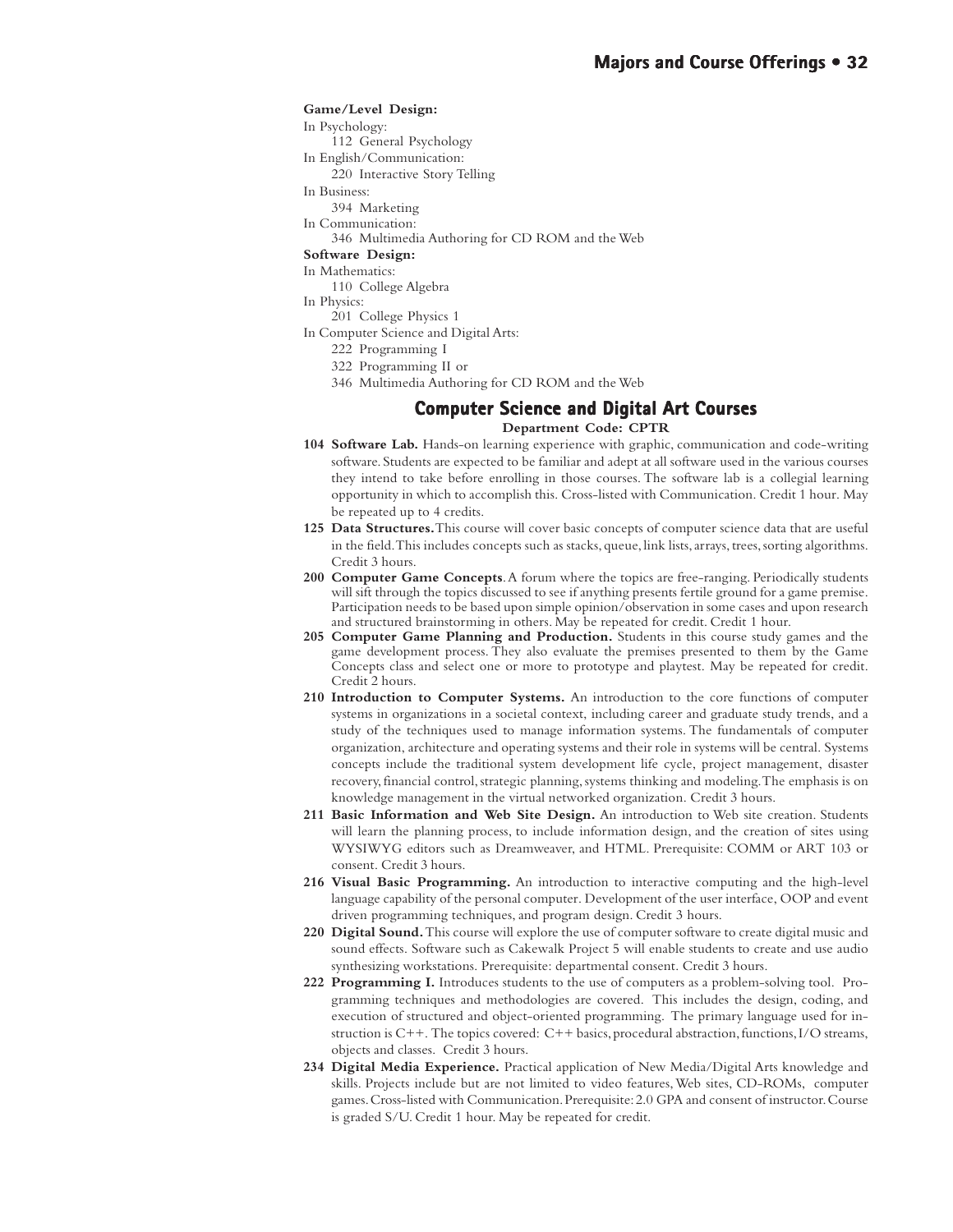- **240 3D Modeling and Animation I.** Probable topics for this course include the 3DMax interface layout, creation tools with primitives and 2D shapes, lofting, and basic modifiers along with scene set up. Simple lighting, camera and materials will enhance student renders and animations. Prerequisite: departmental consent. Credit 3 hours.
- **250 3D Modeling and Animation II.** Probable areas of study include in-depth renders and animations using complex modifiers, lofting, space wars, particle systems; creating low-polygon characters and objects for gaming; advanced lighting, camera and material creation methods along with detailed rendering options for enhanced realism. Prerequisite: CPTR 240. Credit 3 hours.
- **320 Database Management I.** This course will cover the concepts of successful commercial-level database design. It will include the topics: data models, three schema architecture, entity-relationship model, enhanced ER diagram, relational model concepts, relational algebra and calculus, SQL, and functional dependencies. Credit 3 hours.
- **321 Advanced Web Site Design: Dynamic Sites; Interactivity.** This course builds upon the planning and design principles in 211, extending site effectiveness through the use of databases and other methods of interactivity. Prerequisite: CPTR 211. Credit 3 hours.
- **322 Programming II.** Advanced object-oriented programming will be covered in this class. Java will be used as programming language to develop applications. It will include the topics: introduction to java applications and applets, control structures, methods, object-oriented programming, string and characters, basic graphical user interface components. Prerequisite: CPTR 222 or consent of instructor. Credit 3 hours.
- **324 Computer Networks & Concepts.** This course will introduce computer network concepts. It will include communication models, signals, digital transmission systems, packet switching, multiplexing, TCP/IP protocol suite, and internet application protocols. Credit 3 hours.
- **334 Management Information Systems.** Evaluation of different types of software and their application in organizations. Emphasis on practical skills, spreadsheet modeling, and database design. Techniques for developing systems responsive to managerial needs. Credit 3 hours.
- **341 Operating Systems.** This course will cover the concepts, structures, and functionalities of operating systems. It will include process management, memory management, scheduling, file management, multiprocessor scheduling, threads, deadlocks, and starvation. Credit 3 hours.
- **345 Software Engineering.** This course will study systems development life cycles through project implementation and evaluation, and life cycle models such as waterfall. Credit 3 hours.
- **346 Multimedia Authoring for CD-ROM and the Web.** A course in the creation of interactive productions for CD-ROM using Macromedia Director. Students learn to create gaming, informational, and presentational interactivity without the bandwidth restrictions imposed by the internet. Certain of these same productions are then revised for use on the internet through Director's Shockwave software. Cross-listed with Communication. Credit 3 hours.
- **350 3D Modeling and Animation III.** A continuation of 250. Prerequisite: CPTR 250. Credit 3 hours.
- **415 Systems Architecture.** Covers concepts involved in computer hardware and software design including data representation, processor technology, data storage technology, system performance, operating systems, file management systems and system administration. Prerequisite: CPTR 210. Credit 3 hours.
- **440 Decision Support Systems.** A study of how systems can be used to support executive, nonstructured, non-repetitive decisions. The emphasis will be to provide the right data, in the correct form, with executive execution potential. This course extends databases into data warehousing, suitable for mining by nontechnical personnel. The study will be supported by a broad-based study of decision-making methods and its importance in both organizations and society. Credit 3 hours.
- **452 Automata Theory.** Introduction to finite automata, infinite automata, regular expressions, turing machines, formal languages, context free grammar, and push down automata. Credit 3 hours.
- **453 Analysis of Algorithm.** This course focuses on running time of algorithms, recurrences, sorting, binary search trees, hash tables, and dynamic programming. Credit 3 hours.
- **454 Senior Project and Seminar.** Working with a professional mentor, the student will design, execute and manage a project involving computer technology. This project may include hardware, software and assessing the impact upon people and systems. The goal of this course is to provide students with professional experience. Three main objectives of this course are technical accomplishment, execution of a commercial-level project, and effective communication. Credit 3 hours.
- **459 Practicum.** An intensive applied learning experience that involves the analyzing and solving of a significant practical problem, and providing appropriate documentation of the work done. Credit 1 to 5 hours.
- **475 Database Management Systems II.** Functional dependencies, normalization, query optimization, concurrency control, object-oriented database, database security. This course has prerequisite CPTR 210. Credit 3 hours.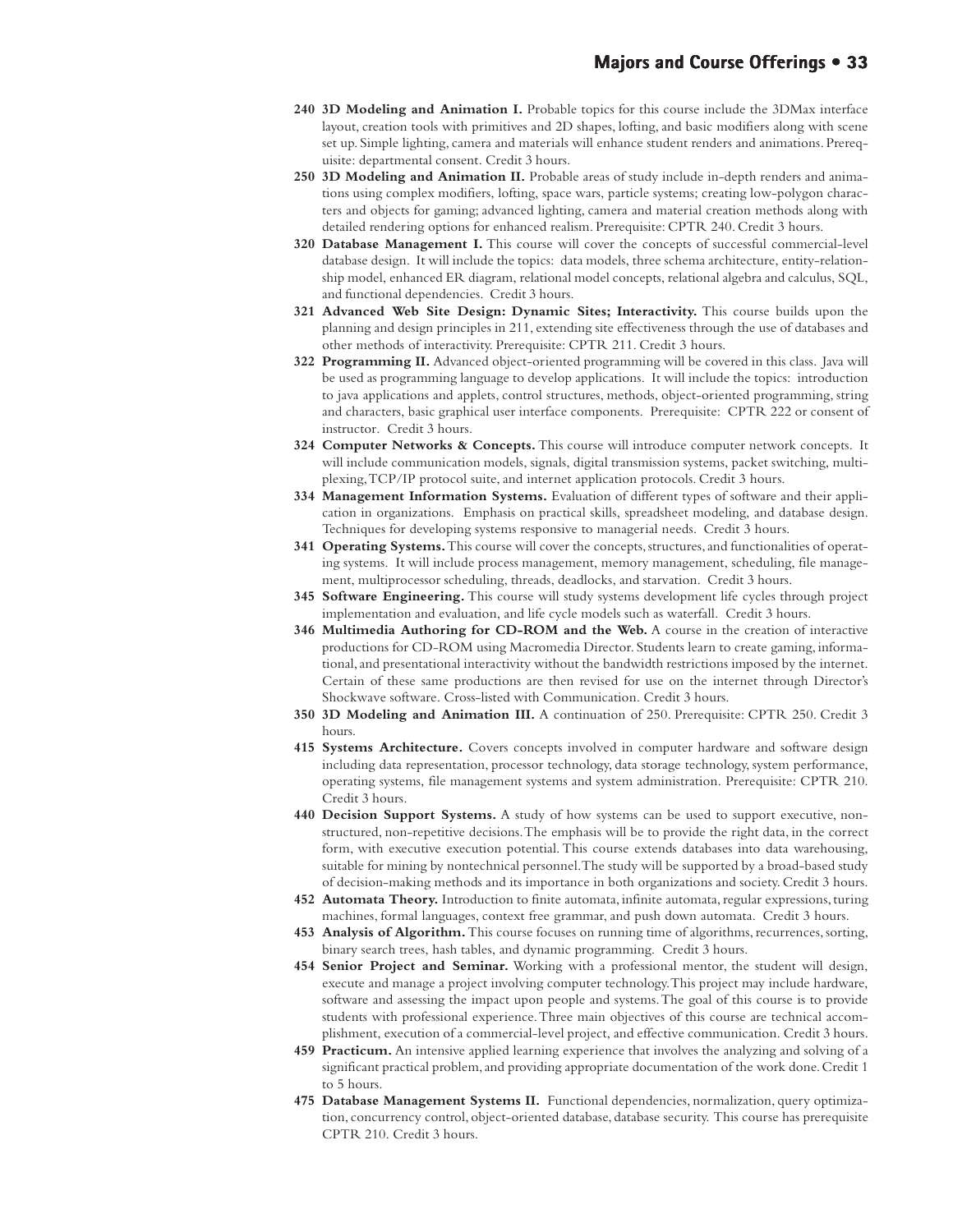### **Education**

The Southwestern College teacher education program is a student-centered learning community dedicated to optimal intellectual growth, preparation for leadership in the field of education, personal development, ethical values, and lifelong service in a world beyond cultural boundaries. The goals of teacher education program are in the Conceptual Framework. This states that the professional educator will:

- possess wisdom of practice
- have the ability to facilitate student learning
- have the ability to interact effectively
- have the ability to reflect

The teacher education program has an undergraduate curriculum with the following components: the elementary education major, the early childhood major, professional course sequence for both elementary and secondary education majors, and the clinical field experience sequence for early childhood, elementary, and secondary education majors.

### **Admission to the Teacher Education Program**

Students seeking admission to the teacher education program must first demonstrate their readiness by completing the following requirements:

- 1. PSYC 112 General Psychology with grade of C or better.
- 2. EDUC 218 Developmental Psychology with grade of C or better.
- 3. Sophomore standing with a GPA of at least 2.5.

4. Demonstration of communication skills by completion of LAS 110 Writing Across the Disciplines, LAS 120 Research Across the Disciplines, and COMM 102 Elements of Oral Communication with at least a 2.5 cumulative GPA in the three courses.

5. Successful completion of Pre-Professional Skills Test (PPST) with scores that meet or exceed program requirements in the Reading (173), MATH (172), and Writing (172) sections.

- 6. EDUC 150 Introduction to Education with grade of C or better.
- 7. EDUC 215 Foundations of Education with grade of C or better.
- 8. Submission of formal application to Education Committee.
- 9. Submission and approval of a writing sample.
- 10. Submission and approval of a video presentation.
- 11. Successful completion of peer jury.

### **Admission for Transfer Students Admission Transfer Students**

1. Transfer credit that meets the requirements and standards above, including GPA requirements. All transfer credits must be a "C" or better.

2. Successful completion of Pre-Professional Skills Tests (PPST) with scores that meet or exceed program requirements in the Reading (173), MATH (172), and Writing (172) sections.

3. Articulation of additional pre-professional credit as determined by the director of teacher education and the registrar.

- 4. Submission of formal application to Education Committee.
- 5. Submission and approval of a writing sample.
- 6. Submission and approval of a video presentation.
- 7. Successful completion of peer jury.

### **General Requirements For Licensure**

 The college requires 50 semester hours of general education courses and liberal arts courses for teacher licensure. These courses will include the Integrative Studies requirement and additional hours to reflect the following:

Twelve hours chosen from oral and written communication, literature, and foreign languages

Twelve hours chosen from the natural sciences and mathematics, with a minimum of six hours in mathematics

Twelve hours chosen from history, social and behavioral sciences

The remaining 14 hours may be chosen from the above areas or from religion and philosophy courses, and art or music courses pertaining to history, literature, or appreciation.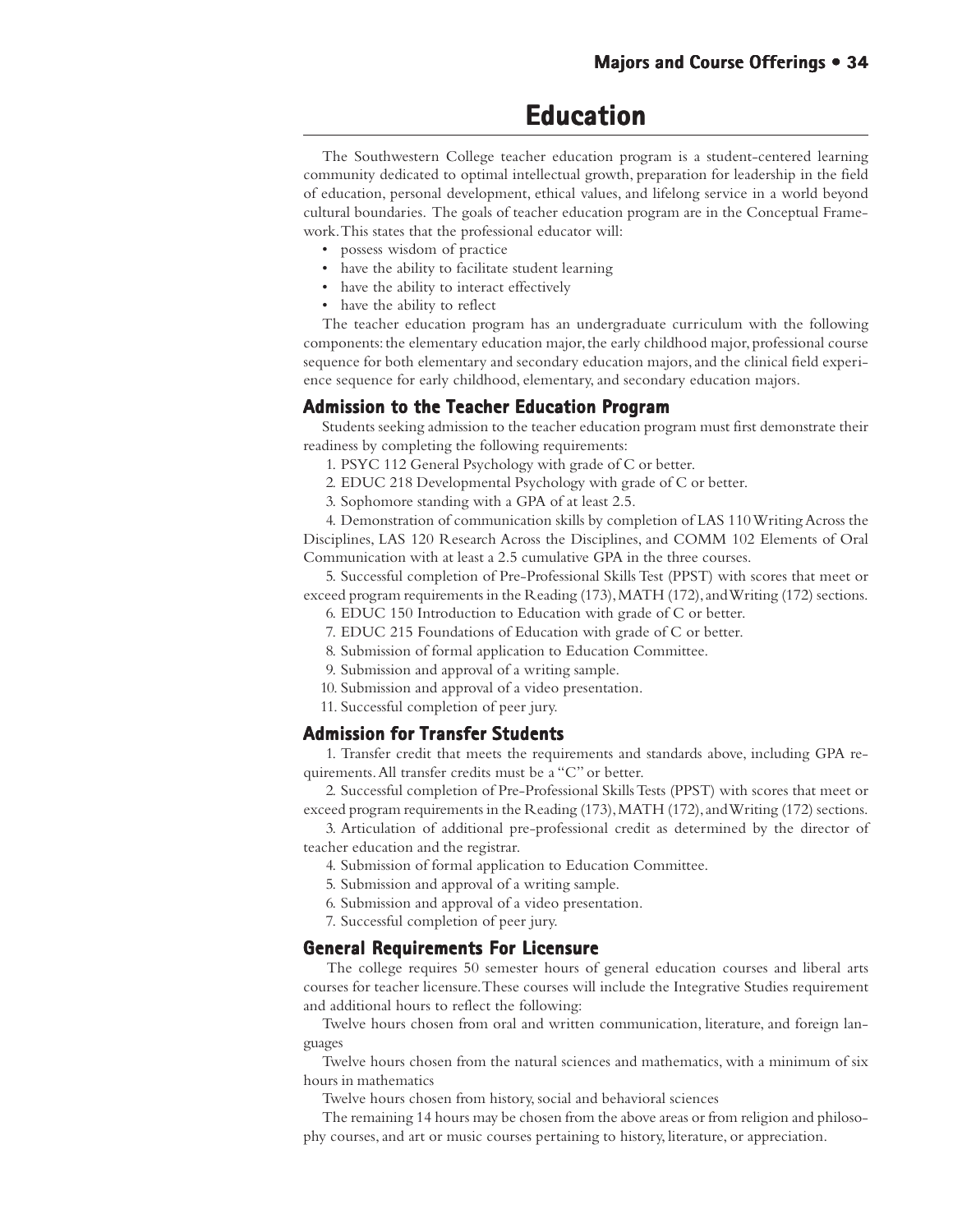### **Professional Requirements For Licensure**

The professional course sequence is designed developmentally and each course has at minimum a 20-hour clinical experience component. Students should plan accordingly when designing their program.

With the exception of 150, 215, 216, and 416, these courses are open only to students who have been admitted to the teacher education program.

### **Required of all students:**

In Education:

- 150 Introduction to Education
- 215 Foundations of Education
- 216 Foundations of Education Laboratory
- 322 Educational Psychology
- 323 Introduction to Exceptionalities
- 440 Professional Problems and Relations of Teachers (PPRT)

### **Required of elementary majors:**

In Education:

- 341 Reading in the Elementary School
- 416 Introduction to the Reading Process
- 437 Elementary School Methods and Management
- 447 Observation and Supervised Teaching in the Elementary School

#### **Required of early childhood majors:**

In Education:

- 341 Reading in the Elementary School
- 416 Introduction to the Reading Process
- 437 Elementary School Methods and Management
- 446 Observation and Supervised Teaching in Early Childhood Programs

#### **Required if seeking secondary licensure:**

In Education:

- 348 Reading for Secondary Teachers
- 438 Teaching (subject) in the Secondary School
- 439 Secondary School Methods and Management
- 449 Observation and Supervised Teaching in the Secondary School

### **B.A., Major in Elementary Education**

### **General requirements:**

50 hours of liberal arts courses as specified in General Requirements section above.

### **Professional requirements:**

Nine professional courses as specified in Professional Requirements section above.

**Major requirements** (these courses are open to students who have not yet applied for admission to the teacher education program):

- In Education:
	- 328 Instructional Strategies in Physical Education for the Elementary Classroom Teacher
	- 329 Children's and Adolescents' Literature
	- 337 Science in the Elementary School
	- 338 Mathematics in the Elementary School
	- 341 Reading in the Elementary School
	- 342 Language Arts in the Elementary School
	- 345 Social Science in the Elementary School

### In Art:

- 223 Art in the Elementary School
- In Music:
	- 223 Music in the Elementary School
- In Mathematics:
	- 103 Foundations of Basic Mathematics
	- 110 College Algebra, or higher

Students may either complete MATH 103 or earn validation of credit by examination.

### **B.A. Major in Early Childhood Education**

The early childhood education program prepares students to teach children from three to age eight (third grade).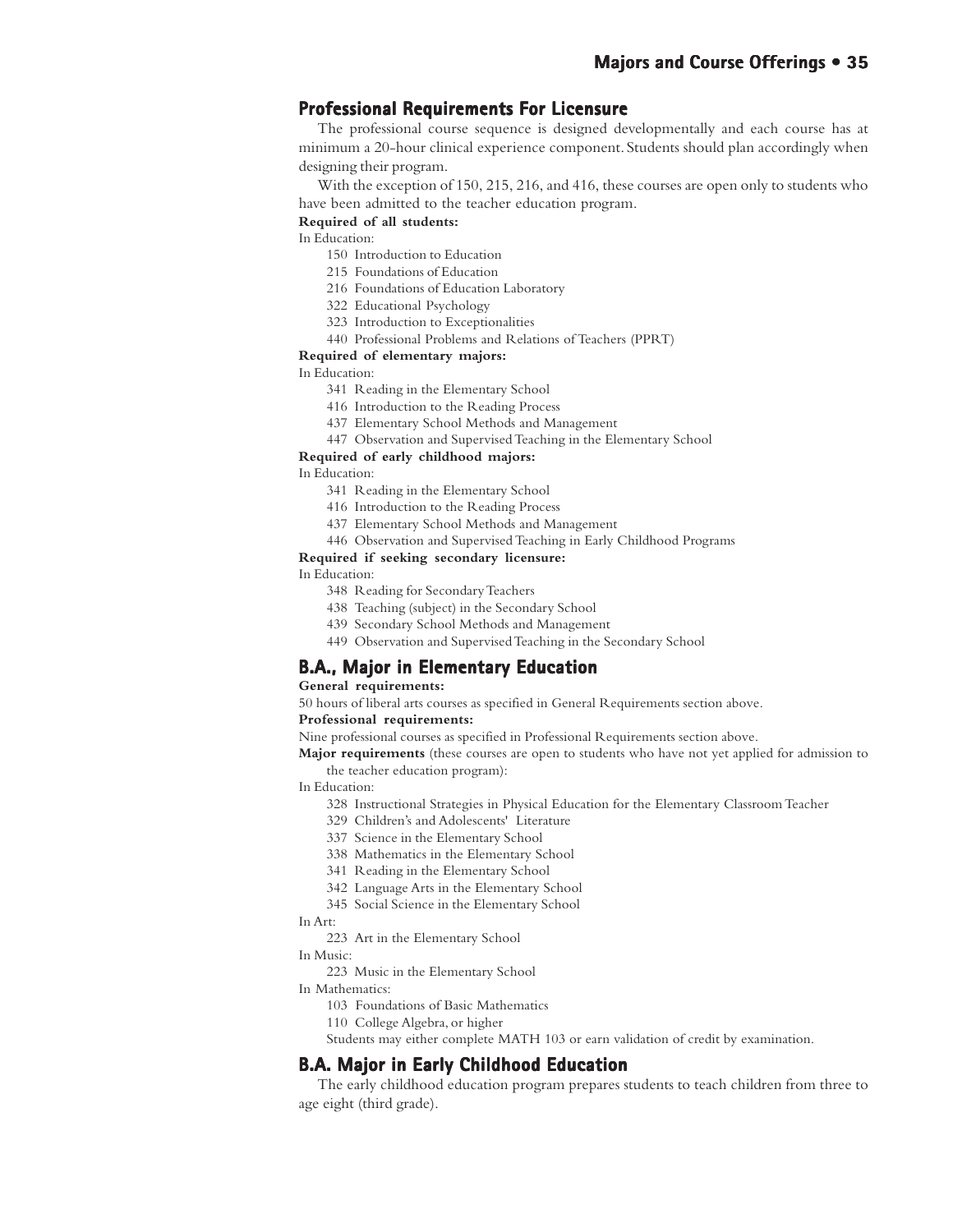This innovative program provides two semesters of field-based experiences where students work together in a cohort group with professionals in the field gaining practical experiences with young children.

**General requirements:**

50 hours of liberal arts courses as specified in General Requirements section above.

**Professional requirements:**

Seven professional courses as specified in Professional Requirements section above.

**Major requirements:**

In Education:

- 311 Introduction to Early Childhood Education
- 333 Teaching Young Children with Disabilities
- 341 Reading in the Elementary School
- 425 Administration, Guidance, and Behavior
- 429 Assessment in Early Childhood Intervention
- 432 Technology in Special Education
- 435 Science and Math
- All of the following curriculum blocks (these may be taken in any order; courses within each block must be taken concurrently):

Curriculum Block 1:

- 339 Assessment Strategies in Early Childhood
- 343 Home, School, and Community

Curriculum Block 2:

- 325 Motor Development, Expressive Arts, Social Studies
- 335 Infant Development
- Curriculum Block 3:
	- 420 Oral Language Development

In Mathematics:

- 103 Foundations of Basic Mathematics
- 105 Intermediate Algebra
- 110 College Algebra, or higher

Students may either complete MATH 103 or earn validation of credit by examination.

KSDE approval for the above program will expire 2007. See Early Childhood coordinator for details.

### **Minor in Early Childhood Education**

### **Requirements:**

In Education:

311 Introduction to Early Childhood Education

Twelve hours (2 blocks) to be selected from the following:

Curriculum Block 1:

- 339 Assessment Strategies in Early Childhood
- 343 Home, School, and Community

Curriculum Block 2:

- 325 Motor Development, Expressive Arts, Social Studies
- 335 Infant Development

Curriculum Block 3:

420 Oral Language Development

### **Secondary Education Licensure**

Kansas teacher licensure at the secondary level is available in the following subject areas:

• American History, World History, and Political Science (see requirements under His-

### tory)

- Biology (see requirements under Biology)
- Business (see requirements under Business)
- Chemistry (see requirements under Chemistry)
- English (see requirements under English)
- Mathematics (secondary, middle level; see requirements under Mathematics)
- Music (K-12; see requirements under Music)
- Physical Education (K-12; see requirements under Physical Education and Sport Studies)
	- Physics (see requirements under Physics)
	- Speech/Theatre (see requirements under Communication or Theatre Arts)

### **General requirements:**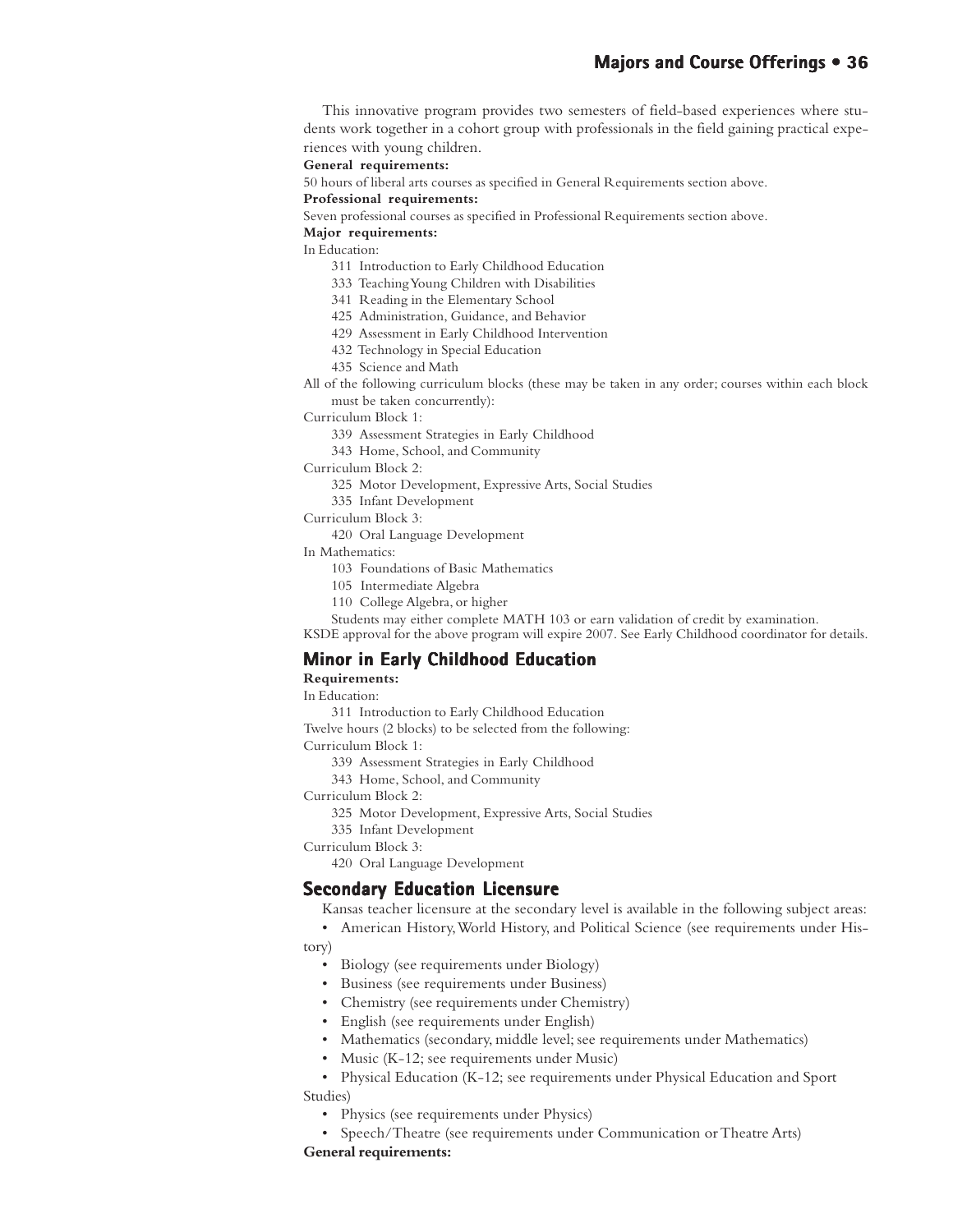50 hours of liberal arts courses as specified in General Requirements section above.

- In Mathematics:
	- 103 Foundations of Basic Mathematics
	- 110 College Algebra, or higher

Students may either complete MATH 103 or earn validation of credit by examination.

#### **Professional requirements:**

Ten professional courses as specified in Professional Requirements section above.

**Subject area requirements:**

Requirements of each subject area are listed in that subject's section of the catalog.

# **Teacher Education Handbook**

For additional information concerning the Southwestern College teacher education program, students should refer to the Teacher Education Handbook, available in the education department.

## **Kansas Teacher Competency Test Teacher Test**

The Kansas Legislature has mandated that all teacher licensure candidates demonstrate competency prior to Kansas Teacher Licensure. Students must pass the Principles of Learning and Teaching test (PLT) with a score of 161 or higher. This test is given periodically at various Kansas testing centers. Students are responsible for arranging to be tested before applying for state licensure.

Effective July 1, 2003, all teacher candidates are also required to take a nationally-normed content test in the area they will teach.

# **Education Courses Education Courses**

#### **Department Code: EDUC**

- **150 Introduction to Education.** An introductory and exploratory course for those considering education as a career. The course is designed to assist each prospective teacher in gaining a valid and comprehensive knowledge of what is involved in a teaching career. Emphasis is placed upon inquiry and personal involvement in planning an effective and successful career in education. Opportunities for school visits will be provided, and all students will participate in the mentoring programs in area schools. Credit 2 hours.
- **215 Foundations of Education.** The course explores the theories and applications of educational philosophies for students' use in both the classroom and their personal and professional lives. Additionally, educational institutions will be examined from historical, economic, sociological, and political perspectives. Prerequisites: Successful completion (minimum grade of C) of PSYC 112, successful completion or concurrent enrollment in EDUC 218. Credit 3 hours.
- **216 Foundations of Education Laboratory.** This course provides an opportunity for prospective teachers to observe, tutor, or mentor students in a school where there is a diverse population. Students must complete at least 20 hours of work in a school with a diverse population. Prerequisite: EDUC 215. Must be completed prior to enrollment in EDUC 440, 447, 448, or 449. Credit 1 hour.
- **218 Developmental Psychology.** The development of behavior from infancy through adulthood. Emphasis is placed on learning and environmental factors in the socialization of children and adolescents. Prerequisite: PSYC 112. Cross-listed with Psychology. Credit 3 hours.
- **311 Introduction to Early Childhood Education.** An introductory course for those preparing for licensure to teach in the early childhood area. This course is designed to assist each prospective teacher in gaining a valid and comprehensive knowledge of what is involved in early childhood education. Emphasis is placed upon reflection, inquiry and personal involvement in planning an effective and successful career in early childhood, and developing an understanding of how children develop and learn successfully. Current trends, issues, developmental theories, and research findings related to the education of young children will be explored. Prerequisite: Satisfactory completion of PSYC 112, EDUC 150, and at least sophomore standing. Credit 3 hours.
- **322 Educational Psychology.** A course designed specifically to study the behavior of individuals and groups in educational settings. Emphases are placed upon development, motivation, assessment, individual differences, teaching modalities and learning preferences. Attention is also given to character education and attitudes. Directed observation/participation in the public schools provide practical application of course theory. Twenty hours of observation/participation in a public school classroom required. Prerequisite: Admission to Teacher Education. Cross-listed with Psychology. Credit 3 hours.
- **323 Introduction to Exceptionalities.** A course designed to prepare prospective elementary and secondary teachers in the understanding and appreciation of students with exceptionalities. Em-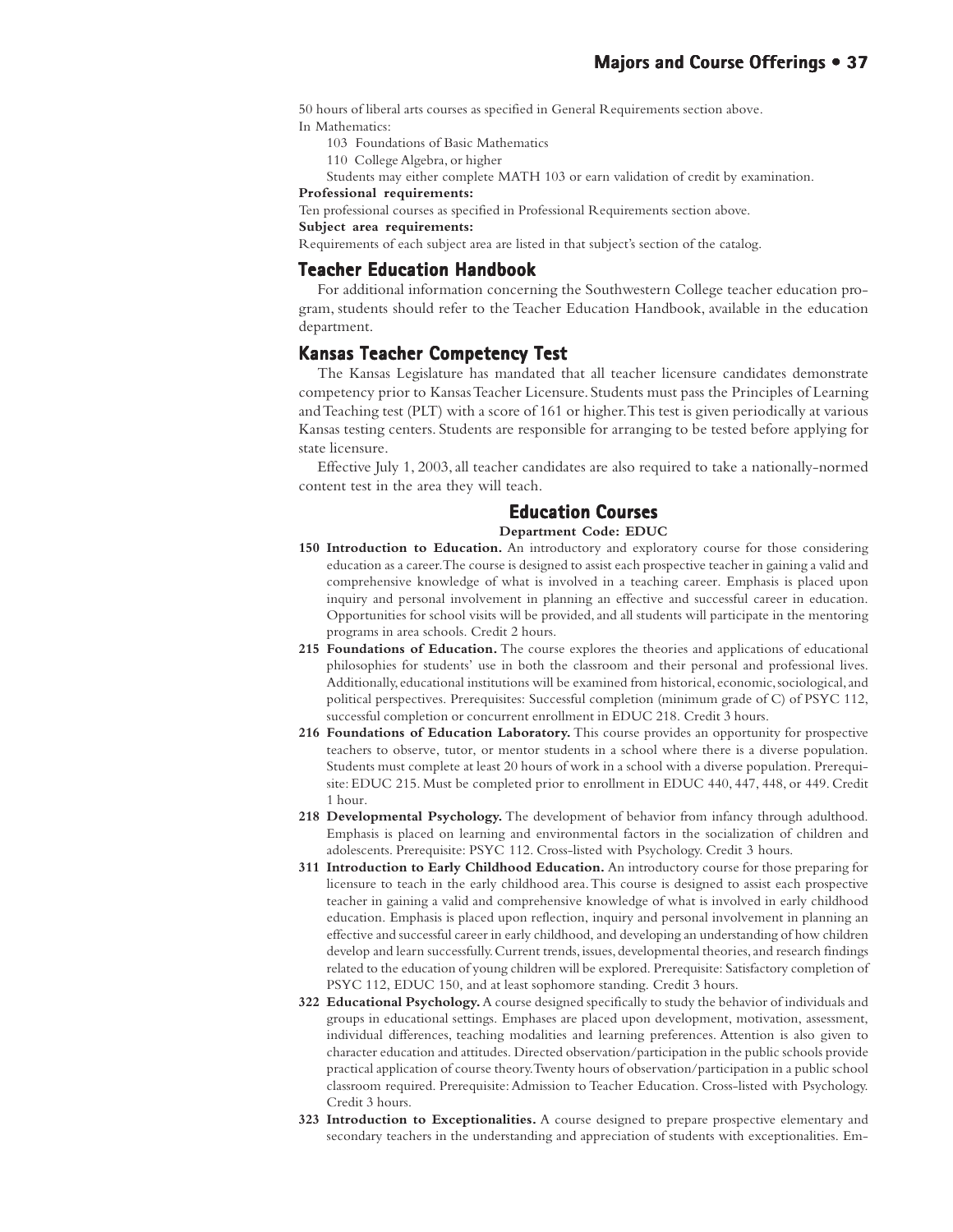phases are placed upon characteristics and categories of exceptionality, processes of referral, assessment, and placement of exceptional students. Effective teaching practices and observation in the public schools provide practical application of course theory. Twenty hours of observation/participation in a public school classroom required. Prerequisite: Admission to Teacher Education. Credit 3 hours.

- **325 Motor Development, Expressive Arts, Social Studies.** This course will examine the curricula, instructional strategies, and classroom organization for motor development, expressive arts, and social studies relevant to children aged birth through 8. Emphasis will be placed on the interrelatedness of different content areas and their successful implementation in the classroom environment. Prerequisite: EDUC 311. Concurrent with EDUC 335. Credit 3 hours.
- **328 Instructional Strategies in Physical Education for the Elementary Classroom Teacher.** Designed for K-5 classroom teacher, this course addresses the major concepts of health education, human movement, and physical activity as essential elements which foster a healthy lifestyle. Content includes health, nutrition, safety, impact of movement on brain development and learning, and integrates movement learning theories and practice across all curricular areas and instruction. Credit 2 hours.
- **329 Children's and Adolescents' Literature.** Survey of literature K-12. Exploration of literature and relevant contemporary issues regarding literary works and pedagogy pre-K through 12th grade. Cross-listed with English. Credit 3 hours.
- **333 Teaching Young Children with Disabilities.** This course is designed to prepare prospective early childhood teachers in the understanding and appreciation of young children with exceptionalities. It will provide an overview of early childhood special education including service delivery models, atypical infant/toddler development, the effects of early intervention, and characteristics and etiologies of disabilities in young children. Appropriate delivery systems, assessment, curriculum, and intervention strategies will be considered. Credit 4 hours.
- **335 Infant Development.** The purpose of this course is to introduce students to growth and development issues related to infants and toddlers and to provide experiences with the organization and management of high quality environments for infants. Appropriate play activities will be introduced. Prerequisite: EDUC 311. Concurrent with EDUC 325. Credit 3 hours.
- **337 Science in the Elementary School.** A course that focuses on methods of science instruction, organizing and presenting science materials for instruction, observation of classroom science presentation, familiarization with current trends in science education, and the development of a background in the content areas of science. Credit 3 hours.
- **338 Math in the Elementary School.** A course focusing on principles and methods of mathematics instruction at the elementary level organized around the 13 math standards of the Kansas State Board of Education (adapted from NCTM guidelines). Development and presentation of math materials and units of instruction, familiarization with current trends in math curriculum and instructional methodology, and attention to evaluating and adapting instructional materials and delivery methods to the needs and learning styles of students are components of this course. Credit 3 hours.
- **339 Assessment Strategies in Early Childhood.** This course is designed to prepare teachers to conduct reliable and valid assessments of children's growth and development in the early childhood arena. Students are introduced to and have an opportunity to practice developing formal and informal assessment devices. Practice in developing and evaluating both open and closed assessment format is also provided. Special attention is given to performance-based assessments, particularly in the context of instruction that is developmentally appropriate. Prerequisite: EDUC 311. Concurrent with EDUC 343. Credit 3 hours.
- **341 Reading in the Elementary School.** Will emphasize the various methods of teaching and assessing reading in the elementary. It will prepare prospective teachers to develop programs to strengthen vocabulary and comprehension skills, assess growth in reading skills, diagnose reading problems, and adapt instructional materials and delivery methods to meet the special needs and learning styles of students. In conjunction with regular course work, the prospective teacher will gain experience through practical application with a required 20 hour practicum in the public schools. Prerquisite: Admission to Teacher Education. Credit 3 hours.
- **342 Language Arts in the Elementary School.** A study of developing language skills in children, with an emphasis on oral language, viewing, listening, writing, and spelling. Content includes cooperative learning strategies, effective group strategies, and a survey of current trends in language arts instruction, as well as the development of a whole language curriculum, multicultural language arts units, and interdisciplinary units. Credit 3 hours.
- **343 Home, School, and Community.** The purpose of this class is to promote the understanding that quality services for young children and their families are best ensured by establishing collaborative relationships between the home, school, program, and community. A portion of the course focuses on techniques for establishing collaborative relationships with parents and involving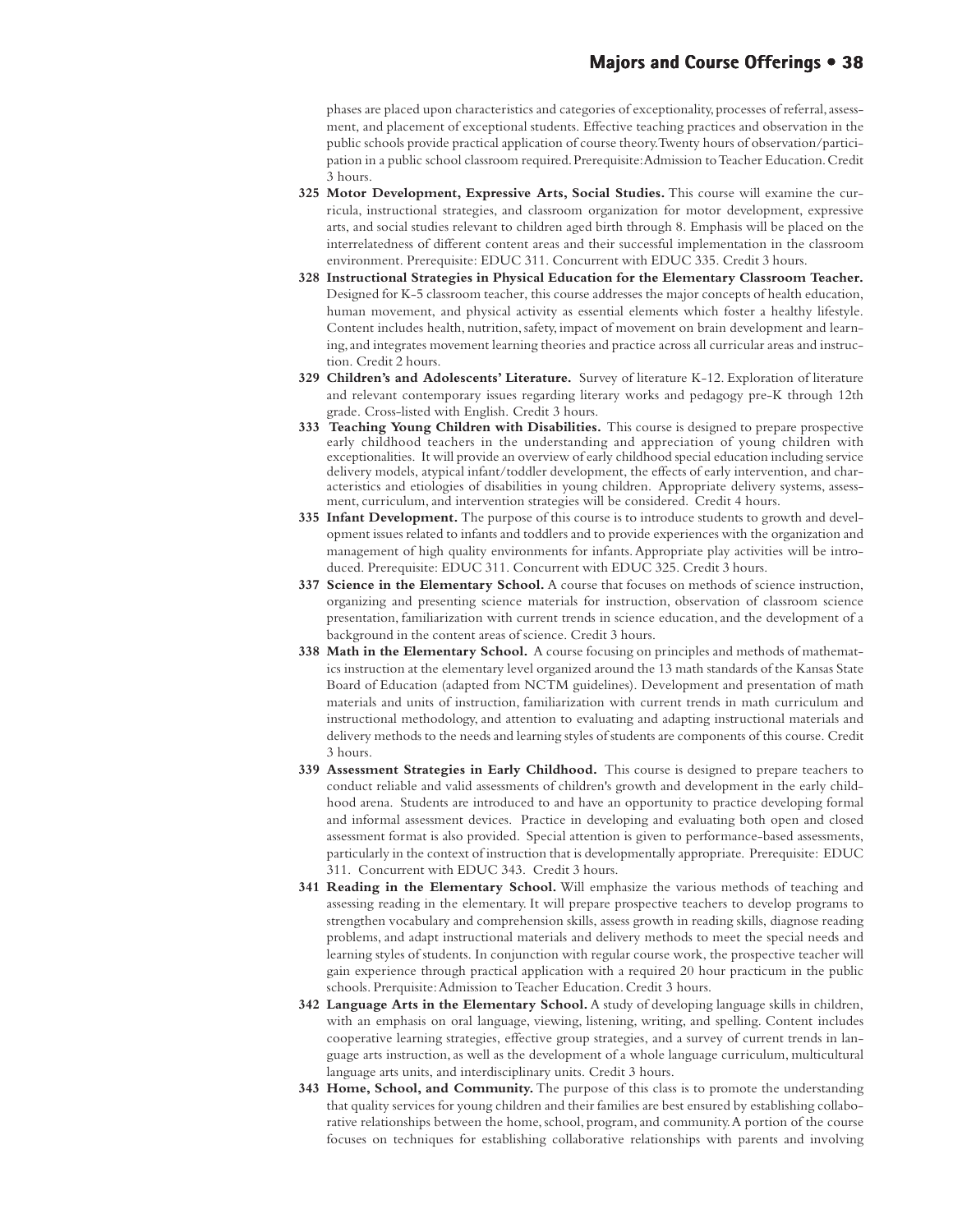family members in the growth and development of the young child. Health, nutrition, and safety issues also will be explored. Prerequisite: EDUC 311. Concurrent with EDUC 339. Credit 3 hours.

- **345 Social Science in the Elementary School.** A course that emphasizes the relationship of the various social science areas and the elementary school curriculum. Content includes unit and instructional material development and presentation, familiarization with current trends in social studies instruction. Emphases include multicultural instruction, interdisciplinary unit development, and the methodology of content delivery. Credit 3 hours.
- **348 Reading for Secondary Teachers.** This course helps prospective secondary teachers design and develop methods and materials to foster successful reading skills in all content areas. Students also practice adapting teaching strategies and content for special needs or learning styles. In conjunction with regular course work, students gain experience through practical application with a required reading practicum in the public schools. Prerequisites: EDUC 322 and 323. Credit 3 hours.
- **362 Professional Development School Seminar A.** This seminar focus includes acquaintance with PDS site, explorations of "specials" (art, music, library) and their relation to the educational process of the school program, observations, curricular review, and presentations in the content areas of math, social studies, children's literature, art, and music, and lesson design, planning, and methodology. This seminar is taken during the first PDS Module. Open only to and required for students accepted into the Professional Development School program for Elementary Education majors. Credit 1 hour.
- **363 Professional Development School Seminar B.** This seminar focus includes exploration of effective teaching practices, observation, curricular review, and presentation in the content areas of science, language arts, and physical education, familiarization with the state and local testing programs, acquaintance with food service and transportation resources and the particulars associated with the planning and implementation of classroom field trips. This seminar is taken during the second PDS Module. Open only to and required for students accepted into the Professional Development School program for Elementary Education majors. Credit 1 hour.
- **416 Introduction to the Reading Process.** Introduces prospective early childhood and elementary teachers to children's speech and language development, the recognition and development of readiness skills, the overall scope of emergent literacy issues and an understanding of basic literacy development, appropriate methodologies for building the communication skills of students and curriculum and instructional resources that would integrate these skills in all curricular areas. In conjunction with regular course work, the prospective teacher will gain experience through practical application with a required 20 hour practicum in the public schools. Credit 3 hours.
- **420 Oral Language Development.** This course introduces prospective educators to children's speech and language development, recognition and development of readiness skills, and appropriate methodologies for developing the communications skills of young children. Credit 3 hours.
- **425 Administration, Guidance, and Behavior.** This course will provide an overview of the responsibilities of administrators, directors, and teachers in school and program management. Legal and financial issues also will be covered, as well as ethical aspects of early childhood programs. Additionally, students will be introduced to successful classroom management strategies. Credit 3 hours.
- **429 Assessment in Early Childhood Intervention**. This course will focus upon the administration and interpretation of test instruments including screening tests, formal and informal tests, norm and criterion-referenced tests, and diagnostic and achievement tests. Individual assessment of developmental skills, academic achievement, adaptive behavior, and processes will be included. Credit 3 hours.
- **435 Science and Math.** This course will prepare prospective teachers to teach science and mathematics in the early childhood (birth through eight) setting. Theories and methodologies will be explored. Special attention will be given to developmentally appropriate activities, with significant emphasis placed on integrating subject matter. Technology issues also will be covered. Credit 3 hours.
- **437 Elementary School Methods and Management.** This course focuses on the development of professional teaching skills for the elementary and middle school teacher, including: a personal philosophy of education; classroom management procedures; a discipline plan; instructional methods and strategies; program, course, unit, and lesson planning; awareness of current trends in education; and assessment/evaluation strategies. During this semester, students complete their professional portfolio and make application for student teaching placement. This course is taken immediately prior to the professional block. Prerequisites: Successful completion of EDUC 341 and 416, admission to Teacher Education, and senior standing. Credit 3 hours.
- **438 Teaching (subject) in the Secondary School.** This course provides secondary education candidates with instructional strategies, methods and familiarity with current trends in their content area. Students are involved in a mentoring triad with public school teachers, subject area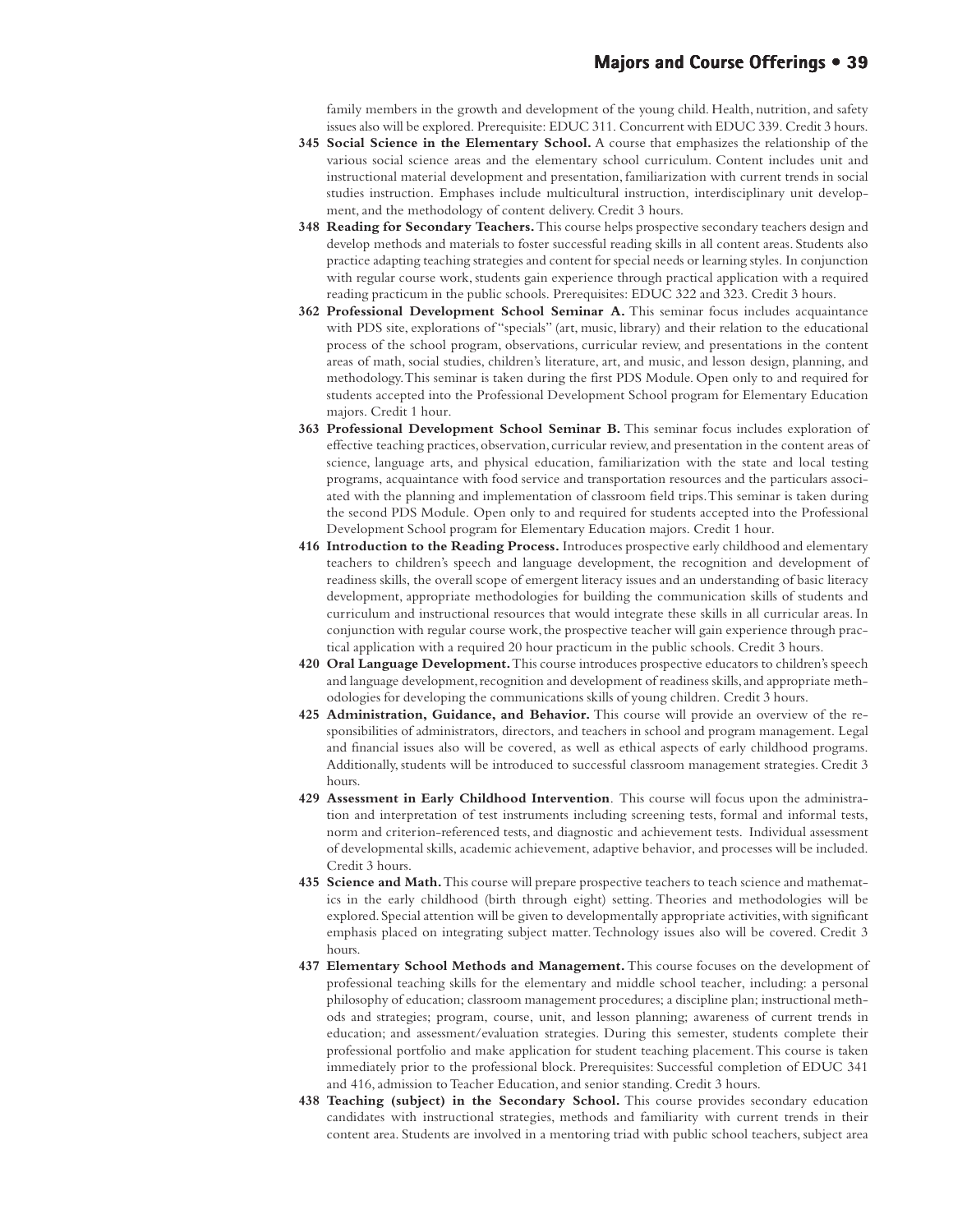faculty, and the secondary education director. In conjunction with his or her mentor partners, each student develops a plan for study, observation, and practice in the public schools and on campus. Prerequisites: concurrent enrollment in EDUC 439 and successful completion of EDUC 348 or permission of instructor. Credit 3 hours.

- **439 Secondary School Methods and Management.** This course focuses on the development of professional teaching skills for the secondary and middle school teacher, including: a personal philosophy of education; classroom management procedures; a discipline plan; instructional methods and strategies; program, course, unit, and lesson planning; awareness of current trends in education; and assessment/evaluation strategies. During this semester, students complete their professional portfolio and make application for student teaching placement. This course is taken immediately prior to the professional block. Prerequisites: Admission to Teacher Education, and senior standing. Credit 3 hours.
- **440 Professional Problems and Relations of Teachers.** A seminar course designed to be taken in conjunction with the student teaching block. The course exposes students to current trends and practices related to effective teaching and school improvement. Students will also identify and reflect upon the professional problems which may be encountered by beginning teachers. Prerequisites: Successful completion of EDUC 437 or 439, senior standing, acceptance as a candidate for teacher licensure. Credit 1 hour.
- **446 Observation and Supervised Teaching in Early Childhood Programs.** Clinical experiences in kindergarten through third grade public school classrooms for teacher licensure candidates. Concurrent with EDUC 440. Prerequisites: Successful completion of the eight early childhood core courses. Credit 12 hours.
- **447 Observation and Supervised Teaching in the Elementary School.** Clinical experiences in the public schools for teacher licensure candidates. Prerequisites: Successful completion of 437; acceptance as a candidate for teacher licensure. Concurrent with EDUC 440. Credit 12 hours.
- **448 Observation and Supervised Teaching in the Middle School.** Clinical experiences in the public schools for teacher licensure candidates. Prerequisites: Successful completion of 437 or 439; acceptance as a candidate for teacher licensure. Concurrent with EDUC 440. Credit 12 hours.
- **449 Observation and Supervised Teaching in the Secondary School.** Clinical experiences in the public schools for teacher licensure candidates. Prerequisites: Successful completion of 439; acceptance as a candidate for teacher licensure. Concurrent with EDUC 440. Credit 12 hours.
- **462 Professional Development School Seminar C.** This seminar focus includes assessment procedures at the classroom and building levels including grades; record keeping and reporting processes; working with parents, including parent/teacher conferences; roles and responsibilities of the home-school specialist, DARE officer, and custodial staff; extended lesson/unit planning and presentation; classroom celebrations; school demographics with implications for program planning, and reading curriculum. This seminar is taken during the third PDS module which immediately precedes the student teaching semester. Open only to and required for students accepted into the Professional Development School program for Elementary Education majors. Credit 1 hour.
- **463 Professional Development School Seminar D.** This seminar focus is Action Research. Students in consultation with PDS liaison, mentors, and site managers design, explore, and implement an action research project within their classroom/building reflective of previous onsite experiences and course work. This seminar is taken during the fourth PDS module which is the student teaching semester. Open only to and required for students accepted into the Professional Development School program for Elementary Education majors. Credit 1 hour.

# **Engineering Engineering**

Southwestern College offers a dual-degree program in engineering in cooperation with both Washington University in St. Louis and the University of Texas at El Paso. For more information about this program, please see the Physics section of this catalog.

# **English English**

The major in English prepares students for graduate study within the field of English or within related fields and for all professional study which relies on preparation, analysis, or interpretation of texts.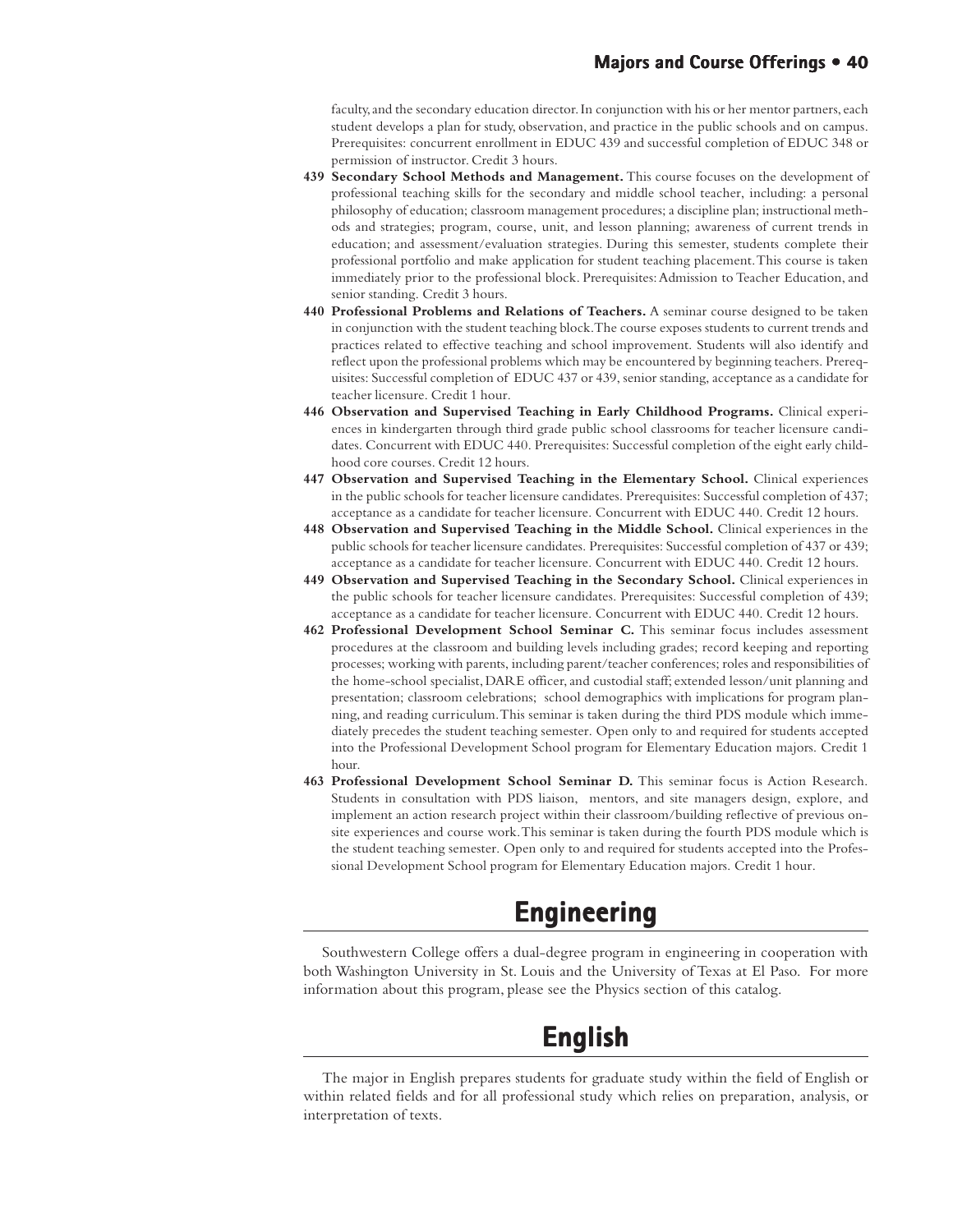# **B.A., Major in English**

**Major requirements:**

In English:

- 115 Introduction to Literary Approaches
- 211 Survey of English Literature 1
- 212 Survey of English Literature 2
- 225 Survey of American Literature 1
- 226 Survey of American Literature 2
- 335 World Literature
- 360 Advanced Composition
- 380 Multicultural Literature
- 454 Senior Project (3 hours)
- All requirements of one emphasis area (below)

## **Emphasis in Literature**

In English:

- 499 Literary Theory and Criticism
- Four additional courses from the following:
	- 314 Shakespeare
	- 325 The Renaissance
	- 340 Language: Structure and Meaning
	- 346 Colonial and Post Colonial Literature in English
	- 347 Mythology and Literature
	- 349 20th and 21st Century Literature
- Two additional courses from the following:
	- 425 Genre: Short Story
	- 427 Genre: Poetry
	- 429 Genre: Novella
	- 430 Genre: Drama
	- 440 Major Authors

#### **Emphasis in Writing**

#### In English:

- 330 Creative Writing: Short Story
- 337 Creative Writing: Poetry
- 348 Creative Writing: Novella
- Four additional courses from the following:
	- 314 Shakespeare
	- 325 The Renaissance
	- 340 Language: Structure and Meaning
	- 346 Colonial and Post Colonial Literature in English
	- 347 Mythology and Literature
	- 349 20th and 21st Century Literature
	- 425 Genre: Short Story
	- 427 Genre: Poetry
	- 429 Genre: Novella
	- 430 Genre: Drama
	- 440 Major Authors
	- 499 Literary Theory and Criticism

#### **Emphasis in Secondary Education**

### In English:

- 328 Young Adult Literature
- 340 Language: Structure and Meaning
- 499 Literary Theory and Criticism
- Four additional courses from the following:
	- 314 Shakespeare
	- 325 The Renaissance
	- 346 Colonial and Post Colonial Literature in English
	- 347 Mythology and Literature
	- 349 20th and 21st Century Literature
	- 425 Genre: Short Story
	- 427 Genre: Poetry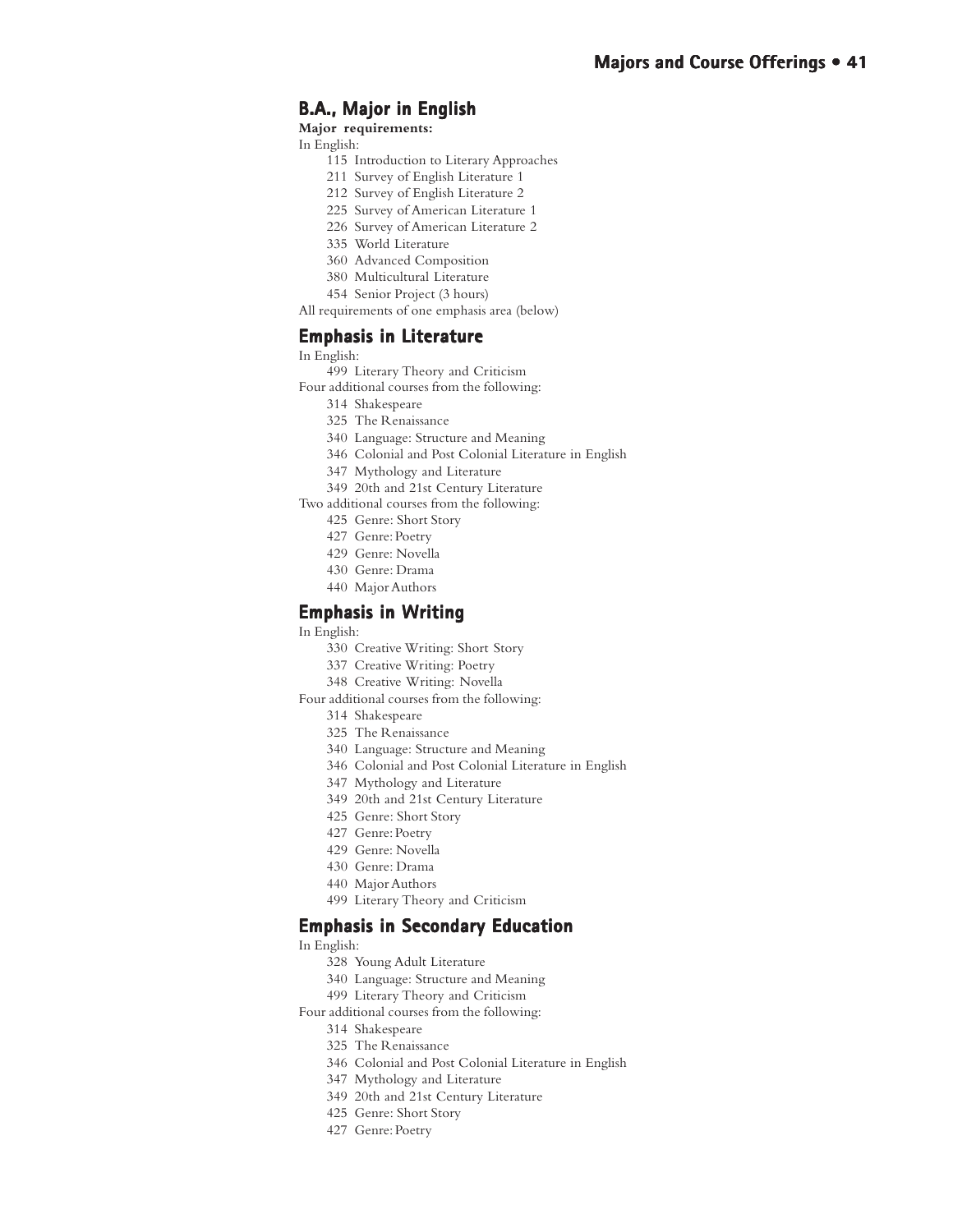- 429 Genre: Novella
- 430 Genre: Drama
- 440 Major Authors

All requirements for teacher licensure as listed in the Education section of this catalog

# **Minor in English**

# **Requirements:**

- In English:
	- Two survey courses Four additional courses

# **English Courses English Courses**

### **Department Code: ENG**

- **115 Introduction to Literary Approaches.** The course will introduce students to literary genres and the critical tools of literary analysis. Course will focus on application of traditional critical theory, with particular emphasis on analytical reading and the techniques of writing about literature. This course is required for English majors and minors of all emphases. The course is designed to introduce students to the fundamentals of college-level literary study. Credit 3 hours.
- **210 Business Communications.** Course focuses on audience-oriented communication in the corporate culture. Oral and written communication forms, created with a corporate audience in mind, will be practiced using PowerPoint and other visual aids. Emphasis will be on developing and demonstrating communication skills, both singularly and in groups. Course procedures include oral and written communications, group interaction in class, and group project. Cross-listed with Business, Communication. Prerequisites: LAS 110, LAS 120. Credit 3 hours.
- **211 Survey of English Literature 1.** Study of major English texts from the beginnings of English literature through the neo-classical period in the eighteenth century. Credit 3 hours.
- **212 Survey of English Literature 2.** Study of representative English texts from the Romantic era to the present. Credit 3 hours.
- **220 Interactive Story Telling.** This course explores story telling for interactive media to include computer games. Particular emphasis will be placed upon character development. Traditional and emerging means for accomplishing successful interactivity will be explored, to include elements beyond the traditional use of words and images. Cross-listed with Communication. Credit 3 hours.
- **225 Survey of American Literature 1.** Readings in American literature from the Colonial era through the age of Romanticism. Selections read in the course will include histories, journals, essays, Native American stories and legends, poetry, excerpts from novels, short fiction, and narratives. Credit 3 hours.
- **226 Survey of American Literature 2.** Readings in American literature from 1865 to the present. Readings will include poetry, short fiction, novels, drama, and reflect the cultural and intellectual diversity of American literature from the 1800s to the 20th and 21st centuries. Credit 3 hours.
- **314 Shakespeare.** Introduction to Shakespearean study through the histories, comedies, and tragedies. Credit 3 hours.
- **325 The Renaissance.** An examination of representative documents reflecting the origin and spread of Renaissance practices and ideals from Italy through England and into Northern Europe. Credit 3 hours.
- **328 Young Adult Literature.** Study of literature for grades 6-12 with overall focus on literary analysis and interpretation. Literary themes and social issues pertinent to this age group will be considered, with a particular emphasis on the selection and evaluation of literature for upperelementary and middle school grades. Study will also focus on the integration of literature and writing as a part of the secondary English curriculum through the middle grades and beyond. Credit 3 hours.
- **329 Children's and Adolescents' Literature.** Survey of literature K-12. Exploration of literature and relevant contemporary issues regarding literary works and pedagogy pre-K through 12th grade. Cross-listed with Education. Credit 3 hours.
- **330-337-348 Creative Writing Sequence.** Includes 330 Short Story, 337 Poetry, and 348 Novella. Emphasis is placed on writing, editing, and evaluating the student's own prose or poetry. Courses may also include reading of traditional, contemporary, and experimental forms of fiction and poetry. Credit 3 hours per course.
- **335 World Literature.** A Study of European and non-European literature in translation. Will focus on classical as well as contemporary texts in translation. The traditional genres of drama, poetry, short story, and novel will be examined. Credit 3 hours.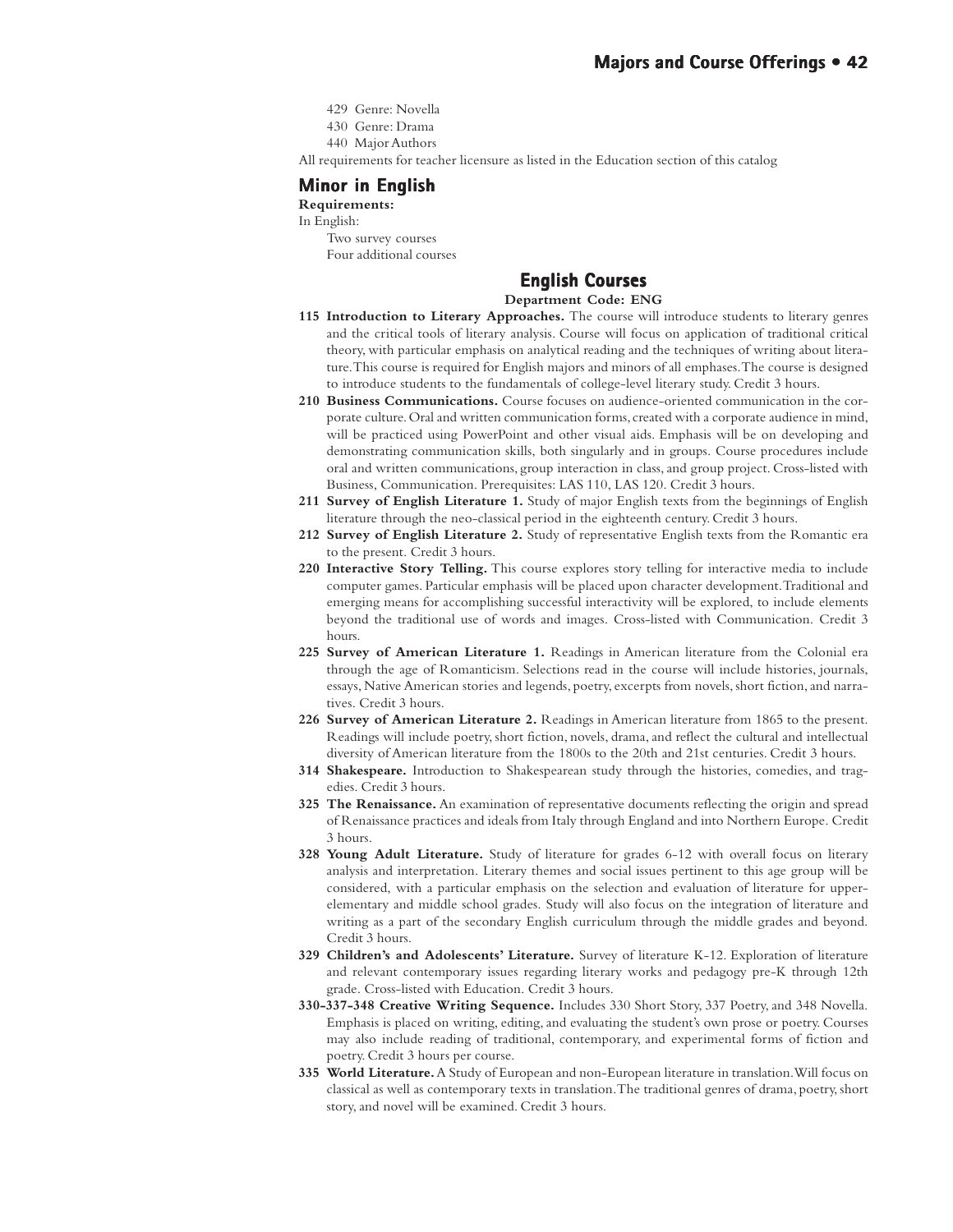- **340 Language: Structure and Meaning.** Basic information about analysis and description of human languages and ways in which human beings use their languages to communicate with one another. Cross-listed with Anthropology. Credit 3 hours.
- **346 Colonial and Post Colonial Literature in English.** A critical exploration of how literature participates in the making of a colonial and post colonial national culture. This course will either focus exclusively on the literature of one of the following: British India, Africa, or the West Indies; or it will focus on a combination of these. Credit 3 hours.
- **347 Mythology and Literature.** A critical study of the structure and function of mythology in various cultures of the world. Credit 3 hours.
- **349 20th and 21st Century Literature.** A critical study of the development of new literary forms during the twentieth century and those emerging in the 21st century. Credit 3 hours.
- **360 Advanced Composition.** Rhetorical principles of persuasive writing reviewed and practiced. Prerequisites: LAS 110, LAS 120. Credit 3 hours.
- **380 Multicultural Literature.** From the barrios of Los Angeles, the fields of Yoder, Kansas, the orchards of Brownsville, Texas, the reservations of the Southwest, the ghettos of New York, and the bayous of Louisiana, America has become not a melting pot but a mosaic or a symphony of ethnic voices and experiences. This course examines some of the brilliant expressions of these experiences in the United States. Credit 3 hours.
- **420 Business and Administrative Communication.** The study and writing of technical reports, letters, memos, resumes, progress reports, and proposals. The course will also include various functions associated with writing: organization, sentence structure, and grammar in conjunction with rhetorical theory. Cross-listed with Business. Credit 3 hours.
- **425-427-429-430 Literary Genre Block.** Includes 425 Short Story, 427 Genre: Poetry, 429 The Novella, and 430 Drama. One course in a literary genre is taught each semester. Credit 3 hours per course.
- **440 Major Authors and Movements Block.** Each semester a major author or a literary movement will be studied in depth. Examples are: Hemingway or Fitzgerald; Tolstoi, Dostoievski, Faulkner, or Welty; Chaucer or Milton; the Transcendental or the Romantic Movement. Credit 3 hours per course.
- **454 Senior Project in English.** Subject area chosen by student and instructor in conference. Extensive reading and discussion culminating in a paper of depth. Oral examination will be required. Credit 3 hours.
- **499 Literary Theory and Criticism.** Introduction to a variety of theoretical approaches, including classical and contemporary texts. Considers the historical conflicts and issues of theory. Credit 3 hours.

# **Essential Skills Essential Skills**

These courses are designed to increase skills in particular areas of identified need. Essential Skills courses are listed with a first digit of zero.

The Learning Center serves all students who want to become more efficient learners. Through individualized study, group instruction, computerized tutorials, or one-on-one tutoring, the student is offered personalized attention while working to improve reading, writing, or study skills. Admittance to Essential Skills 1 and 2 is by permission of the director.

## **Essential Skills Courses**

#### **Department Code: ESKL**

- **079 Essential Skills 1.** A course designed to strengthen skills essential to becoming a successful college student. Emphasis placed on study and practice of basic skills in college writing, study techniques, note taking, time management. Required for students who are admitted conditionally, or at recommendation of academic affairs committee. Credit 3 hours.
- **080 Essential Skills 2.** A continuation of Essential Skills 1, the course is designed to strengthen skills essential to becoming a successful college student. Emphasis is placed on study and practice of basic skills in college writing, study techniques, note taking, test taking, time management, speaking. Required for students who are admitted conditionally, or at the recommendation of the academic affairs committee. Credit 3 hours.
- **090 Quantitative Essential Skills.** A course designed to strengthen quantitative skills essential to becoming a successful college student. It includes a study of whole numbers, signed numbers, fractions, decimals and percents, polynomials, solving linear equations, applications of linear equations, graphing linear equations, problems translated into linear equations, integral powers and scientific notation, radicals, and fractional exponents. Credit 3 hours.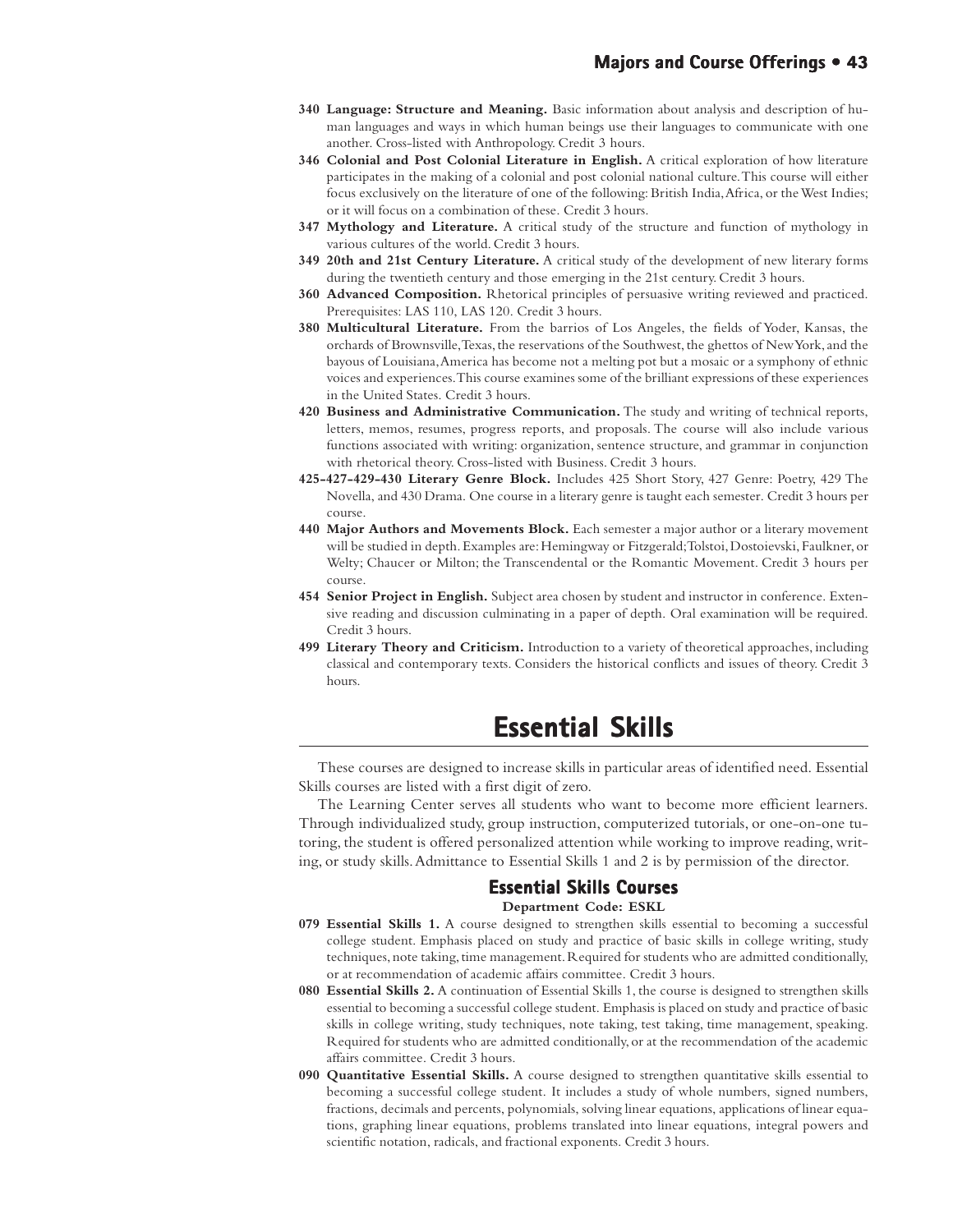# **General Studies (B.G.S.) General Studies (B.G.S.)**

The Bachelor of General Studies degree may be pursued by students in lieu of any other baccalaureate degree. Students must complete a minimum of 36 upper division credit hours in at least five different disciplines. This degree considers the breadth of course work. To pursue the B.G.S. degree requires students, in consultation with an advisor, to submit a proposal to the academic dean for approval.

# **Geography Geography**

#### **Geography Course Department Code: GEOG**

**201 World Geography.** An introduction to geography structured around major world regions. Physical environment, political, social and economic geography. Credit 3 hours.

# **History History**

Students majoring in history develop a critical consciousness of self, society, and the world while enriching their understanding of the history of various societies around the world as well as the political, social, and economic history of the U.S. Students will also develop the critical thinking skills necessary to think historically, or to view ideas, individuals, and events in their proper context, by practicing these skills with a wide variety of subjects. It is important to understand history not only as a content area, but as a craft. Thus, history majors will also learn to generate historical knowledge by conducting original research. Throughout this program of study, history majors will develop research, writing, and communication skills suitable for a variety of career possibilities.

# **B.A., Major in History**

**Major requirements:**

In History:

- 364 Junior Research Methods
- 464 Senior Research Seminar

9 credit hours selected from:

- 121 World History to 1500
- 122 World History since 1500
- 131 American History to 1865
- 132 American History since 1865

15 additional hours in History electives as approved by the History faculty but no more than 6 hours of 352 or 452 Readings courses, for a total of 30 credit hours in History.

#### **Cognate requirements:**

In Political Science:

- 105 Introduction to Public Policy
- 213 The National Government
- In Mathematics:

215 Introduction to Statistics, or a computing course

In Geography:

- 201 World Geography
- In Anthropology:
	- 219 Cultural Anthropology

## **Minor in History**

#### **Requirements:**

In History:

- 9 hours selected from:
	- 121 World History to 1500
	- 122 World History since 1500
	- 131 American History to 1865
	- 132 American History since 1865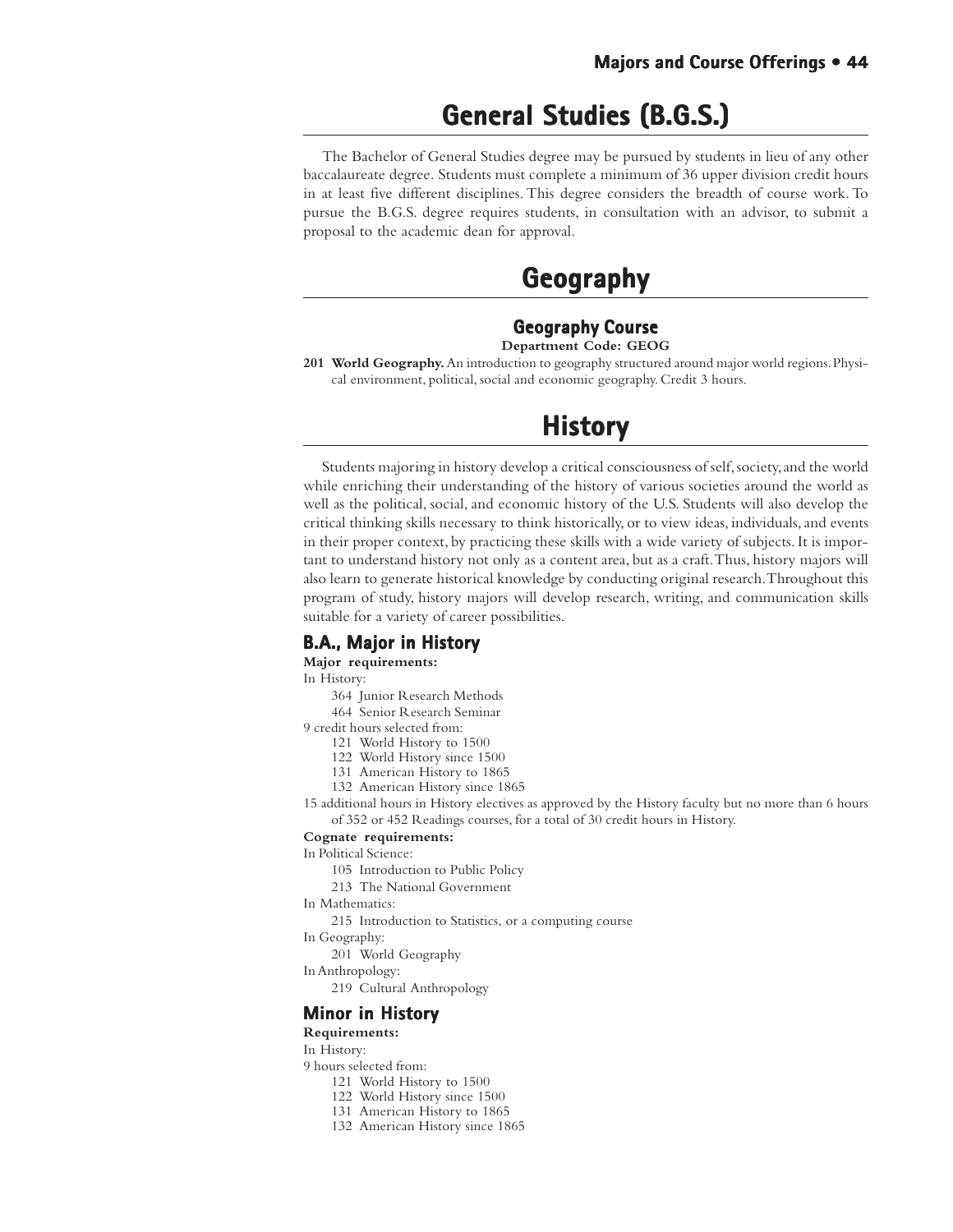9 additional hours in History electives but no more than 3 hours of 352 or 452 Readings courses, for a total of 18 credit hours in History.

## **Secondary Licensure in History**

Completion of this program is required for secondary licensure in American history, world history, and political science.

**Requirements:**

In History:

- 121 World History to 1500
- 122 World History since 1500
- 131 American History to 1865
- 132 American History since 1865
- 332 Kansas History
- 364 Junior Research Methods
- 464 Senior Research Seminar
- (In addition, 9 more credit hours of History electives will be necessary to complete History major requirements.)
- In Political Science:
	- 105 Introduction to Public Policy
	- 213 The National Government
- In Geography:
	- 201 World Geography
- In Anthropology:
	- 219 Cultural Anthropology

In Economics:

101 Principles of Microeconomics

All requirements for Kansas teacher licensure as listed in the Education section of this catalog.

### **History Courses**

#### **Department Code: HIST**

- **121 World History to 1500.** An introduction to the history of the major civilization centers of the ancient and medieval world, from the Middle East to Asia and Africa, Europe, and the Americas. Credit 3 hours.
- **122 World History since 1500.** An introduction to the history of the major states and regions of the world in modern times, from the discovery of the New World to the present. Credit 3 hours.
- **131 American History to 1865.** A survey of the history of North America from colonial times through the founding of the United States, to the close of the Civil War. Credit 3 hours.
- **132 American History since 1865.** A survey of the history of the United States from the Reconstruction to the present, with an emphasis on the changing domestic developments and emerging international role of the U.S. Credit 3 hours.
- **222 North American Indian Cultures.** An ethnology course covering the culture areas and selected tribes of Native Americans at the time of first contact with Europeans. Some consideration of problems of acculturation is included. Cultural Anthropology recommended but not required as a prerequisite. Cross-listed with anthropology. Credit 3 hours.
- **325 Modern China and Japan.** A study of the history of China and Japan in modern times and the impact of the West, emphasizing China's disintegration and Japan's successful modernization in the face of foreign pressure. Credit 3 hours.
- **331 19th Century U.S. History.** An in-depth examination of American history from the 1780s through the Jeffersonian-Jacksonian period to the Civil War, followed by Reconstruction and the industrialization of the economy, focusing on political, economic, and social developments. Credit 3 hours.
- **332 Kansas History.** A detailed investigation of the land, peoples, cultures, and socioeconomic development. Credit 3 hours.
- **335 History of American Christianity.** A survey of people, places, and events of American Christianity set in the larger context of world history. It invites students to explore the role Christianity has played in North America in shaping (as well as being shaped by) cultural characteristics of the United States. Cross-listed with Religion. Credit 3 hours.
- **337 History of Methodism.** An introduction to the general characteristics of Methodism, focusing on the United Methodist Church in the United States. Beginning with John Wesley, it moves to the history of American Methodism, considers doctrinal controversies and changes, surveys denominational structures and touches upon contemporary issues. The course provides an overall introduction to the history, doctrine, and polity courses required for seminary students planning to enter United Methodist ministry, but is accessible to all students interested in gaining familiarity with this denomination. Cross-listed with Religion. Credit 3 hours.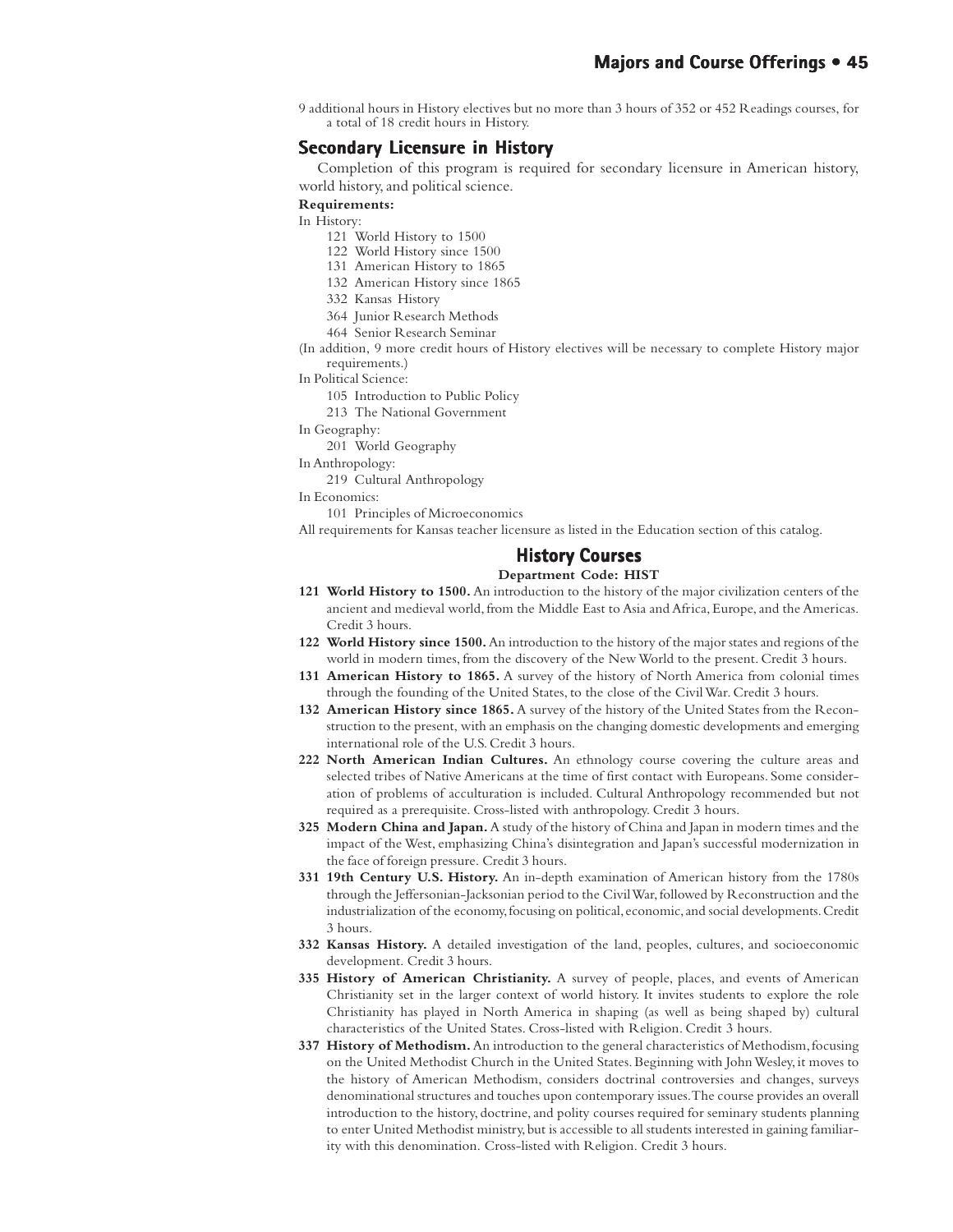- **342 Russian History.** A broad examination of Russian politics and culture from the origins of Russia in the ninth century, to its rebirth under Moscow after the Mongol occupation, with special emphasis on the nineteenth and twentieth centuries. Credit 3 hours.
- **345 The Medieval World.** An in-depth examination of the major new empires in medieval times— Islam, Christian Europe, and the Mongols—and how their interactions of warfare, colonization, travel, and trade constituted the medieval "world." Credit 3 hours.
- **352 Readings in History.** To be arranged with instructor. Limited availability. Credit 1-3 hours.
- **355 Advanced Topics in History.** An in-depth analysis of a particular historical problem or theme. Topics are dependent upon the interests of the history faculty but will address a specific period, region, thematic area, or historiographical approach. Credit 3 hours.
- **364 Junior Research Methods.** An introduction to critical issues of history as a professional craft, designed to provide hands-on experience with research topic selection, historical source collection, primary source interpretation, and attendant issues of historiography and theory. Required of all junior history majors. Graded S/U. Credit 3 hours.
- **383 Revolutionary Europe.** A broad examination of the idea of revolution and the era of political, scientific, and industrial revolutions in Europe, from 1688 to 1917, with special attention to their impact on the twentieth century and contemporary world. Credit 3 hours.
- **385 Revolutionary World.** A comparative examination of several of the major revolutions of the twentieth century, including the communist, nationalist, and religious influences that helped bring them about. Credit 3 hours.
- **388 Critical Issues of History and Film.** An examination of the pros and cons of film as an increasingly popular and frequently inaccurate medium for historical subjects. Recommended for future secondary educators. Credit 3 hours.
- **422 20th Century World History.** An overview of major global trends and events in the twentieth century, with emphasis on the interaction between the U.S., other nations, and international organizations in a global context. Credit 3 hours.
- **452 Readings in History.** To be arranged with instructor. Limited availability. Credit 1-3 hours.
- **459 Practicum in History.** Designed to give the student experience in museum or historical archives work. Prerequisite: consent of instructor. Credit 1 to 5 hours.
- **464 Senior Research Seminar in History.** A consideration of historiography as the philosophy of history and the methodology of historical research and writing. Students will read and discuss texts on the practice of history and as the main component of the course grade, will develop a topic to research, write, and present in a senior thesis for both peer and faculty review. Required of all senior history majors. Prerequisite: HIST 364 and instructor permission. Credit 3 hours.

# **Integrative Studies Integrative**

## **B.A., Major in Liberal Arts and Sciences Major in Liberal Arts and Sciences**

The goals of this major are those listed in the front of the catalog under integrative studies. They include providing students with a holistic view of education and life as well as a recognition that they are part of a greater global whole. These students must have at least a rudimentary awareness of the natural sciences, social sciences, arts, and communication.

#### **Major requirements:**

In Integrative Studies:

- 297 Quantum Renaissance: My Big T.O.E. (Theory of Everything)
- 352 Readings in Integrative Studies (3 hours)

Twelve additional hours taken beyond the college requirements

In English:

325 The Renaissance

21 hours of electives from different majors to be approved by the Integrative Studies Council. Completion of at least one minor in another discipline.

## **Minor in Environmental Studies in Environmental**

#### **Requirements:**

In Integrative Studies: 201 Environmental Issues or HLAS equivalent In Chemistry: 111 General Chemistry 1 In Biology: 336 Ecology In Political Science: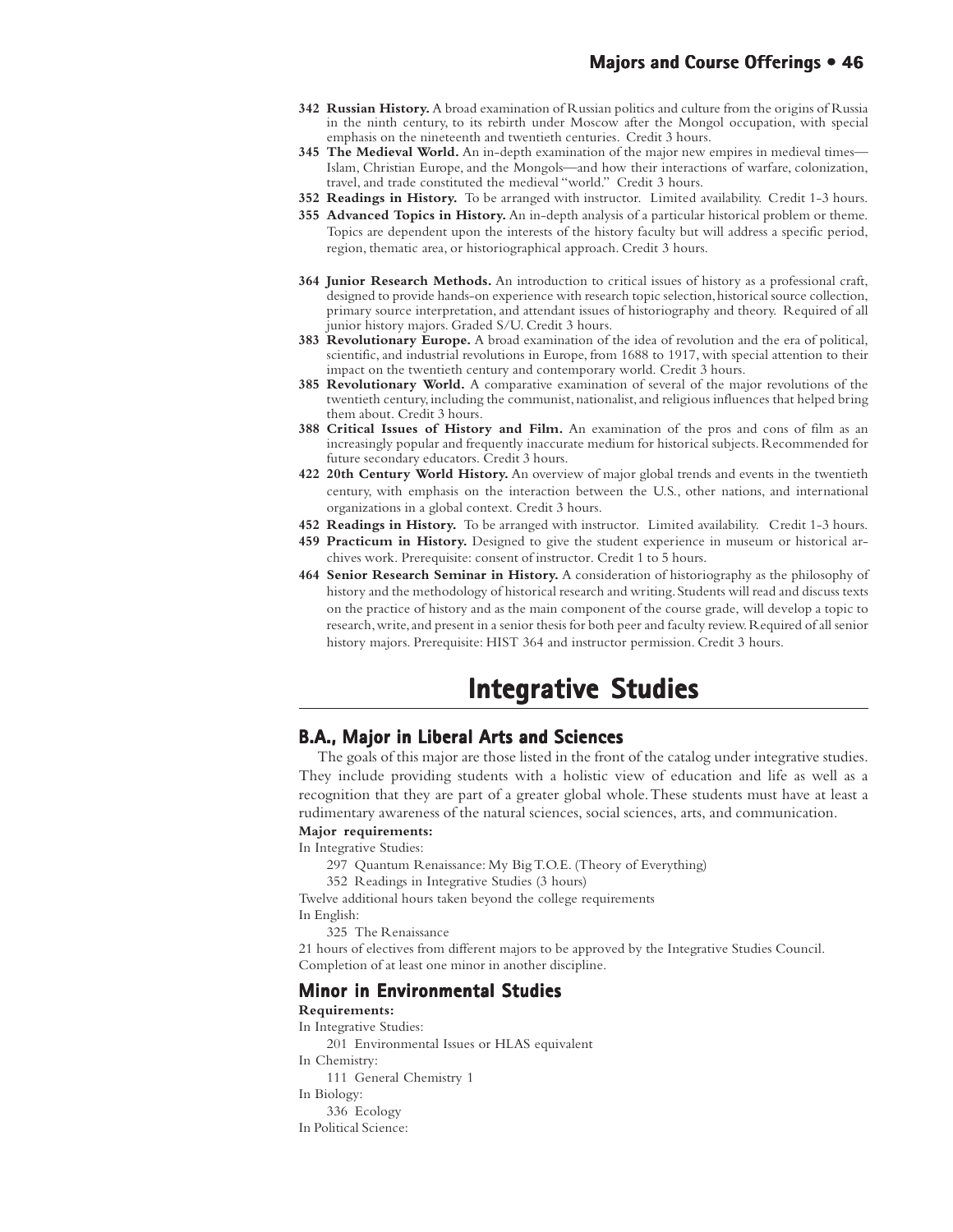- 222 International Relations
- In Economics:
	- 101 Principles of Microeconomics

## **Minor in Leadership**

- **Requirements:**
- In Integrative Studies:
- 214 Leadership
- In Social Science:
	- 206 Exploring Leadership
	- 307 Applied Leadership
	- 408 Advanced Leadership
- In Communication:
- One course selected from:
	- 102 Elements of Oral Communication
	- 210 Business Communication
- At least three additional hours selected from SOCS 330 Service-Learning Travel, a practicum or internship in the student's major field of study (approval required from director of leadership), or study abroad.

## **Integrative Studies Courses**

### **Department Code: LAS**

- **110 Writing Across the Disciplines.** A writing intensive course that considers the rhetorical strategies and issues of the different disciplines. Integration of varied modes of communication: oral, written, and technological. Credit 3 hours.
- **120 Research Across the Disciplines.** A writing intensive course stressing research methods across the disciplines. Emphasis on different methodologies used in a variety of fields, including social sciences, humanities, and natural sciences. Prerequisite: successful completion of 110. Credit 3 hours.
- **130 Ancient Civilizations.** A combination of prehistory and history, from the earliest appearance of humanlike ancestors some five and a half million years ago, through the invention of agriculture, writing, mathematics, and other key developments, to the medieval period of world history around 1300 A.D. A combination of insights on the early human story from a variety of perspectives with special attention to the rise and fall of specific civilizations. Credit 3 hours.
- **140 Modern Civilization.** An examination of the history and culture of a country/region of the world since 1500 to seek to discover our own cultural biases and to discover ways that we may examine, appreciate, and interact with other cultures. Credit 3 hours.
- **150 Creativity.** Theoretical examination of creativity. Fundamental issues examined. What is creativity? Can creativity be learned? How does creativity apply to education, career, and personal development? Credit 3 hours.
- **160 Applied Creativity.** Hands on activities featured from several disciplines; most based primarily in the fine and applied arts. Activities to include optional modules from fields which require creative responses to real world problems. Within multi-disciplinary framework, students introduced to a wide variety of creative possibilities. Credit 3 hours.
- **165 Computer, Brain, and Society.** Investigations into the impact of the computer on society and its role in performing functions associated with human intelligence. Credit 3 hours.
- **170 Atom and Cosmos.** A descriptive examination of fundamental principles in physics, both mechanics and energy. Includes a review of modern atomic research, origin theories, and current efforts to explore and to map the universe. Credit 3 hours.
- **180 Planet Earth.** An examination of life on the planet in terms of world biomes, biogeographical realms, and global climate patterns. Provides an overview of physical geography including climate, soils, and topography. Credit 3 hours.
- **185 Mind, Body, Universe.** A biopsycho-social spiritual approach to mind and body interactions. Both community service and physical activity are emphasized as paths to individual and social wellness. Credit 3 hours.
- **201 Environmental Issues.** A research-based course in which students focus on the historical, physical, biological, and social/economic/political aspects of a specific environmental topic. Credit 3 hours.
- **202 Future Watch.** Course will examine institutions, national and multinational corporations, and human and natural resources which will determine the social and economic future of Generation X. Credit 3 hours.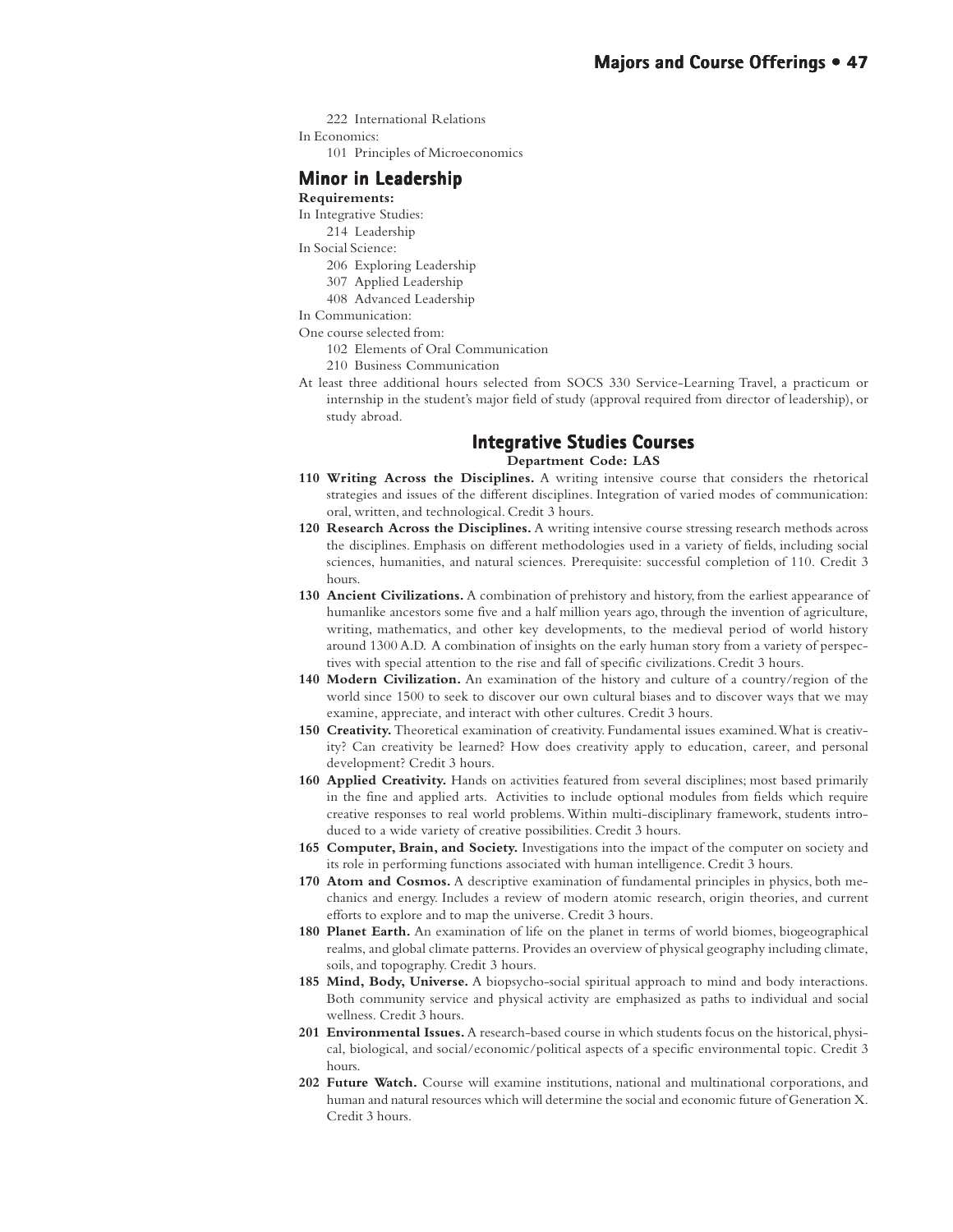- **205 Money.** Consumerism in a fluid economy. Students become familiar with basic economic terminology, fundamentals of personal finance, and basic business principles. Features interactive exercises, field trips, and case studies. Credit 3 hours.
- **207 From Alchemy to Chemistry.** Begins by examining alchemy through literary and philosophical texts of the Middle Ages and the Renaissance and proceeds to a more recent understanding of chemistry: The class will consider the Medieval and Renaissance alchemical precursors and more recent advances in the field. Will include simple experiments that demonstrate the magic of alchemy and the science of chemistry. Credit 3 hours.
- **214 Leadership.** An introduction to leadership theory begins the class. Analysis of historical leaders, contemporary leaders, and self as leader follows. Students end the class with a learning experience designed to foster collaboration among a team of students and one that gives opportunity for that team to articulate a shared vision. Credit 3 hours.
- **215 Race, Age, and Ethnicity.** Provides fundamental information about persons from different race and ethnic groups, as well as from different age cohorts. This information will be utilized to develop an understanding of our own lives in relation to others. Credit 3 hours.
- 217 Beyond Race and Racism: Ethno-Cultural Appreciation. Twofold emphasis: 1) increasing students' awareness of their own ethno-cultural roots and the influence of these roots on their world views and interactions with others, and 2) increasing students' understanding of and sensitivity to the experience of being an ethnic minority in the U.S. today. Credit 3 hours.
- **220 Gender.** An examination of differences and similarities between the sexes. Based on recent psycho-biological and linguistic research, an exploration of the impact of gender on social, economic, political, and aesthetic models of reality. Credit 3 hours.
- **225 PrairyLife.** An examination of the people of Kansas and their interaction with historical events and the environment using historical and literary sources, field experiences, films, and student research. Credit 3 hours.
- **227 Gendering.** Will present theories of how gender is constructed and how we appropriate those constructions both consciously and unconsciously; approach will be psychological; applications will be literary. Credit 3 hours.
- **230 Drugs: Research and Reward.** This course provides an introduction to how drugs affect our lives and bodies. Topics covered include the role of the Food and Drug Administration (FDA) in drug development, how specific diseases are treated, and the effects of illegal drugs on the individual and society. The course is designed to be accessible to students with a limited science background. Credit 3 hours.
- **231 Theatre Across the Disciplines.** This lab-intensive course stresses theatre involvement and methods across the disciplines. Emphasis is placed on communicating with and developing empathy for others in a variety of fields including the humanities, social sciences, and natural sciences. The course seeks to connect learning and sharing among all disciplines through theatre games, creative dramatics, and dramatic literature and its performance across campus and in the surrounding community. As theatre entertains and teaches, it helps us build connections to understand ourselves and our world. Credit 3 hours.
- **233 New Frontiers in American Education.** Focuses on the changing world of American education with an emphasis on information gathering through guest speakers, on-site visits, and participation in the various entities which constitute current educational trends. Designed for students in any field of study, this course will provide opportunity for identification and evaluation of the skills contemporary high school graduates will bring to the workplace and to higher education in the 21st century. Credit 3 hours.
- **234 Psychology and Art.** An exploration of how art and psychology are interrelated. Students will be introduced to famous artists, their lives, and their art. Emphasis on artists who may have been labeled mentally ill. Some work in color and color psychology. Credit 3 hours.
- **235 Language.** Examination of the history and origin of the English language; additional sign systems both linguistic and non-linguistic will be explored. These may include music and mathematical notation, color theory, and body language. Credit 3 hours.
- 236 Women in Art. A reflective look at women in art and why society has been so slow to recognize women in the arts. An examination of women artists through analysis of style, technique, media, and design. Credit 3 hours.
- 237 Art As Therapy. Examines the uses of two and three dimensional art forms as they are currently used in diagnostic and therapeutic interventions. Credit 3 hours.
- **240 Truth and Beauty: Chaos and Fractals.** Begins with classical treatments and definitions of truth and beauty in early texts. Contemporary definitions sought. Concludes with focus on recent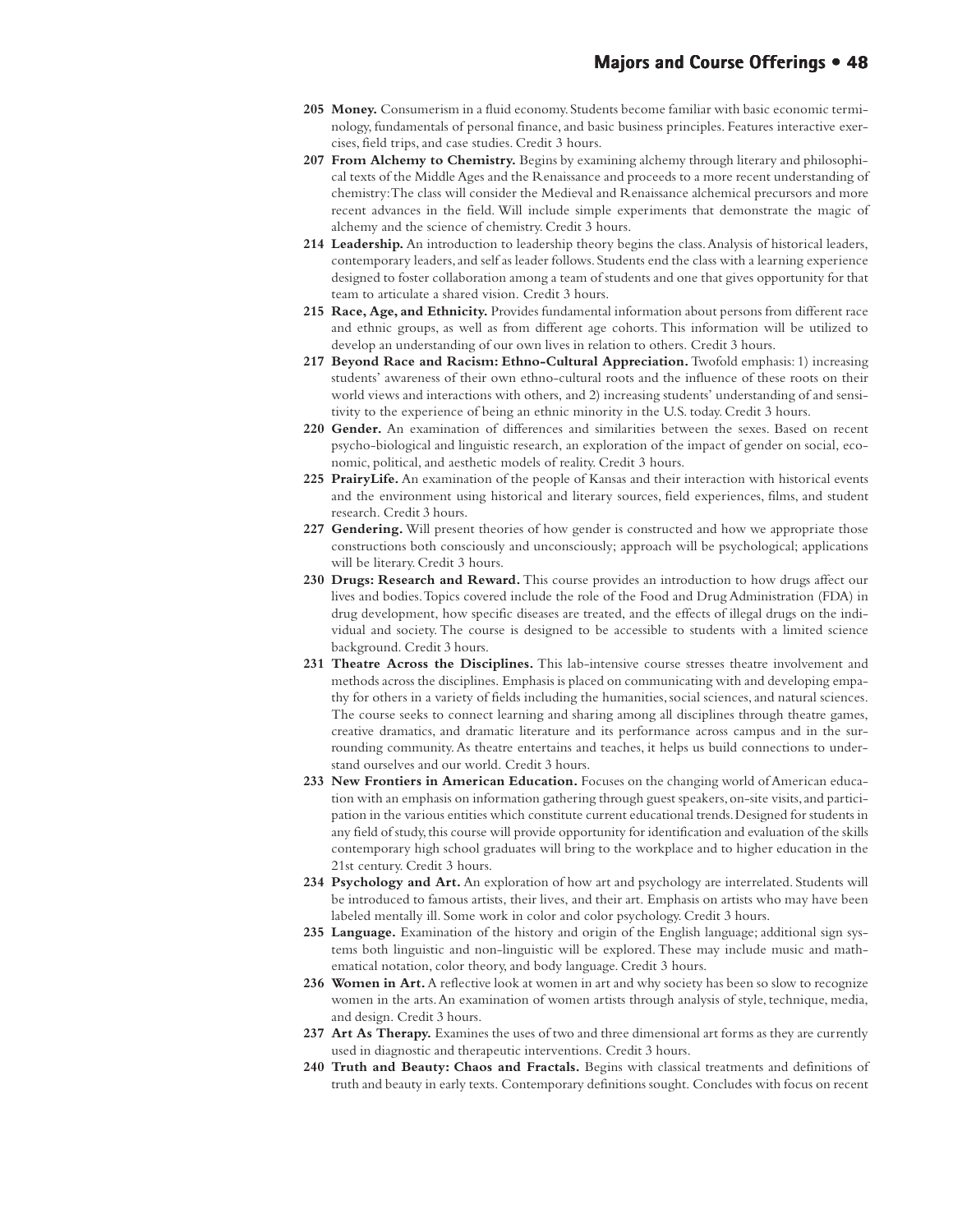claims raised by those developing chaos theory and fractal geometry. The power, development, and uses of complex analysis examined. Credit 3 hours.

- **242 Mathematics and Art.** A study of the geometric connections between art and mathematics including tessellations in different cultures, Fibonacci sequences, the Golden Ratio and Golden sections, and work by artist M. C. Escher. Credit 3 hours.
- **244 Mathematical Bridges To Science.** The mathematics of social choice, management science, mathematical logic, Fuzzy Logic and its applications, Euler Circuits, and Graph Theory. In addition the course will explore mathematical structures and approaches from cultures outside the current mathematical mainstream. Credit 3 hours.
- **245 Judeo-Christian Tradition.** Our culture, the college and other institutions, and many of us as individuals, have roots in the Judeo-Christian heritage. To understand and appreciate those roots, and to choose intelligently where it is appropriate and beneficial to be attached to them, is vital for the flowering of our individual and corporate lives. To help us in that direction is the aim of this course. Credit 3 hours.
- **247 Buddhism.** Examines common tenets of various Buddhist forms, the history and practice of Buddhism, and the current application and misapplication of Buddhist thought in contemporary American contexts. Credit 3 hours.
- 250 Spirituality: Comparative Religions. Individually and corporately we each have a spirituality, whether this is expressed in religious or other ways. That every culture has one or more religions means great religious diversity in the world. To appreciate the spirituality expressed in these diverse forms, and to find human commonality and cooperation that transcends the diversity, is increasingly urgent in our global society. Credit 3 hours.
- **257 Sights and Sounds: Sense and Sensibility.** Course features an exploration of parallels between art and music as well as the interactions among the artists and musicians who created those forms. Credit 3 hours.
- **260-265-270-274 World Literature and Cinema.** Each semester literature and film representing a different country, culture, or geopolitical region featured. The intent is to examine cultural definitions through comparative modes of creative expression. These to include: African, the Americas, Indian, Asian, Slavic, and European modes and cultures. Topic announced each semester. Credit 3 hours.
- **262 Science Fiction Television.** Examines the history of the genre to see how programming has dealt with significant political and social issues in a way unexplored in most dramatic television. It will also explore theories of Carl Jung to see how archetypes help to unify character and theme in Science Fiction TV. An additional focus will be on attempts of futuristic series to create a modern mythic construct for a society devoid of a unified native mythos. Credit 3 hours.
- **275 Life on Earth: A History.** A multi-disciplinary exploration of the history of life on earth. In addition to an examination of evolutionary explanations for the unity and diversity of life, this course will discuss the historical and philosophical aspects of the study of evolution. Topics such as the origin of life, mass extinctions, extraterrestrial life, and human evolution will be examined. Credit 3 hours.
- **277 Genetics: Promises and Perils.** Basic principles of genetics will be introduced as a foundation for examining applications of genetics in medicine, forensics, agriculture, counseling, law, and general issues of social engineering. The specific topics examined will depend on interests of students enrolled. Credit 3 hours.
- **280 History of Science.** An overview of the emergence of science from the early stirrings in pre-Christian cultures through its flowering in the twentieth century. Time-lines developed. Within this context, major theoretical and experimental contributions within science and technology examined. Attention to the philosophy of science an integral element. Credit 3 hours.
- **282 Myths and Their Makers.** An examination of the life and work of Joseph Campbell as it relates to the power of myth in various cultures. Course will also evaluate poetry, fiction and films which embody Campbell's ideas. Credit 3 hours.
- **297 Quantum Renaissance: My Big T.O.E. (Theory of Everything).** Students will develop four to five "life-changing or vexing" questions that they expect to be important to them throughout their lives. They will acquire resources on those topics (research, books, interviews, videos, etc.), write preliminary position papers, and present symposium discussions on each topic. Credit 3 hours.
- **352 Readings in Integrative Studies.** Students will take this independent study with faculty members of their choice who will suggest a book that "changed their life." The student will read the book, discuss it with the faculty member, and turn in a final critical or experiential paper for grade. LAS majors must complete three of these readings. Credit 1 hour. May be repeated for credit.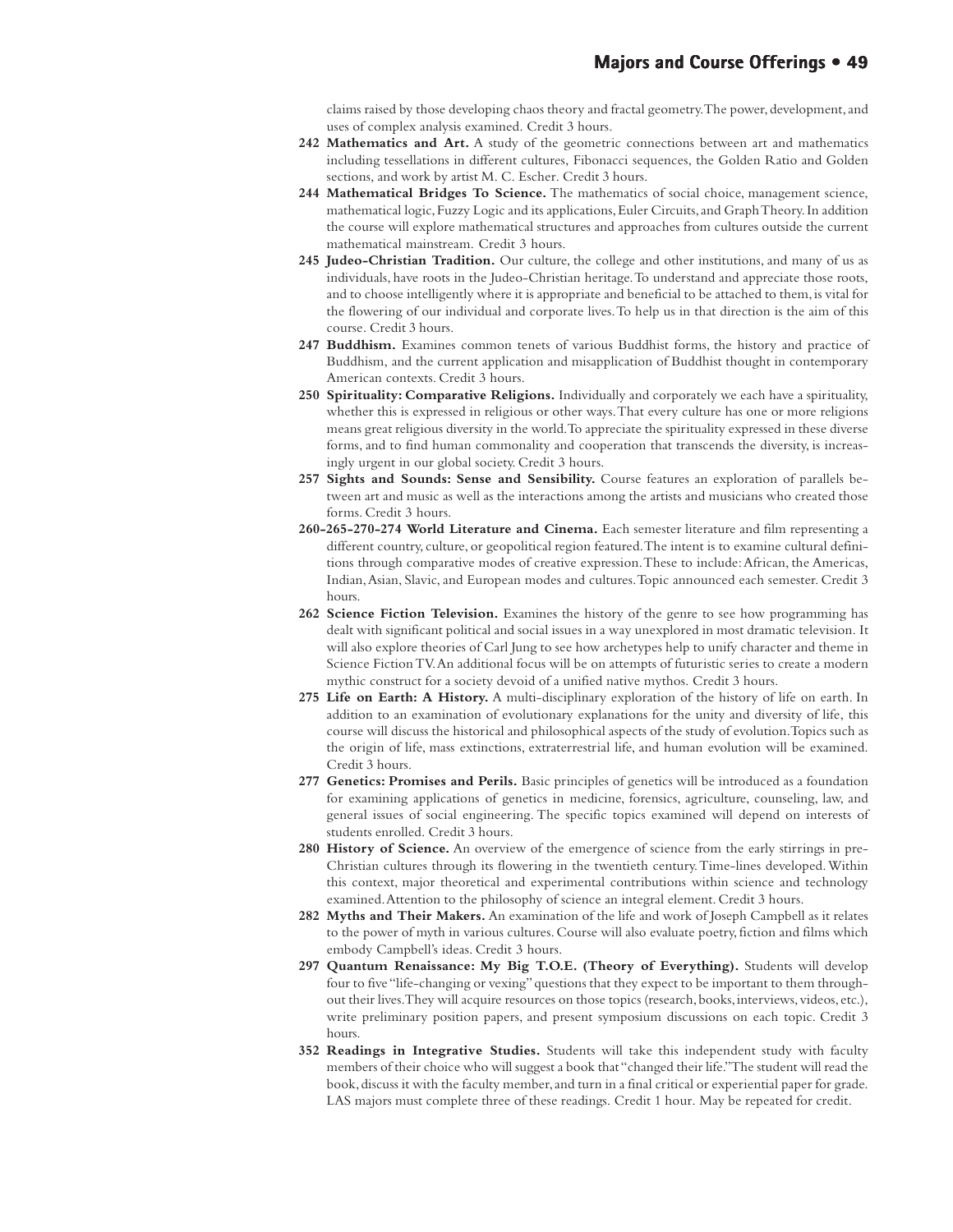**499 Responsibility for the Future.** Seniors with various majors will share learnings and approaches from their different disciplines toward dealing holistically with issues that shape the future, seeking to integrate disciplines and to synthesize knowing, caring, and doing. Credit 3 hours.

# **Languages**

 The program in modern languages prepares students for graduate study, for professional study, for teaching, or for a wide range of occupations. In addition to on-campus major requirements, students in this major are required to earn a minimum of 15 credits through study outside the U.S. with a program offering credits through an accredited U.S. university. **The Modern Language Program is currently under review. For up-to-date information, contact the director of integrative studies.**

# **Spanish Track**

# **Intensive Foreign Language Program (Spanish) Intensive Foreign Program**

Students in this program study language intensively (the equivalent of 10 traditional semester hours) during the first semester of their freshman year in an immersion model focusing on speaking and listening. In the second semester they study abroad as a cohort in a carefully selected program with a focus on language acquisition as well as coursework comparable to the integrative studies curriculum. On return to campus these students complete additional modern language courses and engage in service-learning internships and programs that will enable them to demonstrate proficiency in the language.

Successful completion of 131 and 132 plus LAS 110 Writing Across the Disciplines satisfies the freshman year integrative studies requirements.

This program does not lead to a major. Rather, the goal is to provide students with proficiency in a second language leading to American Council on the Teaching of Foreign Languages licensure at the advanced level.

#### **Program requirements:**

In Spanish:

131 Intensive Spanish Block 1

132 Intensive Spanish Block 2

15 additional hours in advanced Spanish courses

## **Spanish Courses Courses**

#### **Department Code: SPAN**

- **131 Intensive Spanish Block 1.** Instruction will focus primarily on immersion in listening and speaking, secondarily on reading and writing, in the context of Latin American culture, using the ACTFL guidelines. In addition, students will complete a service-learning component or internship in major related setting. Credit 10-12 hours.
- **132 Intensive Spanish Block 2.** This block consists of a semester study in Central or Latin America, focusing on immersion in listening, speaking, reading, and writing as well as coursework selected to meet the goals of the integrative studies curriculum. Credit 15 hours.
- **321 Conversation and Composition 1.** An advanced course designed to progress toward fluency in the oral use of the language, ability to read with understanding, and to write with clarity. Topics for conversation and composition will be selected from contemporary culture and Spanish-language literature adapted to the needs of those enrolled. Prerequisite: SPAN 132 or equivalent. Credit 3 hours.
- **322 Conversation and Composition 2.** An advanced course allowing a student to consolidate the foundation in understanding, speaking, reading, and writing the language. Skills developed by application to topics of general interest. Prerequisite: SPAN 321 or equivalent. Credit 3 hours.
- **328 Spanish and Latin American Culture.** A panoramic view of the political, social, and economic development. Prerequisite: SPAN 132. Credit 3 hours.
- **329 Latin American Culture in the United States.** Study of problems confronted by the Spanish-speaking population in the United States and how these problems affect the process of learning in children belonging to that segment of the American population. Prerequisite: SPAN 132. Credit 3 hours.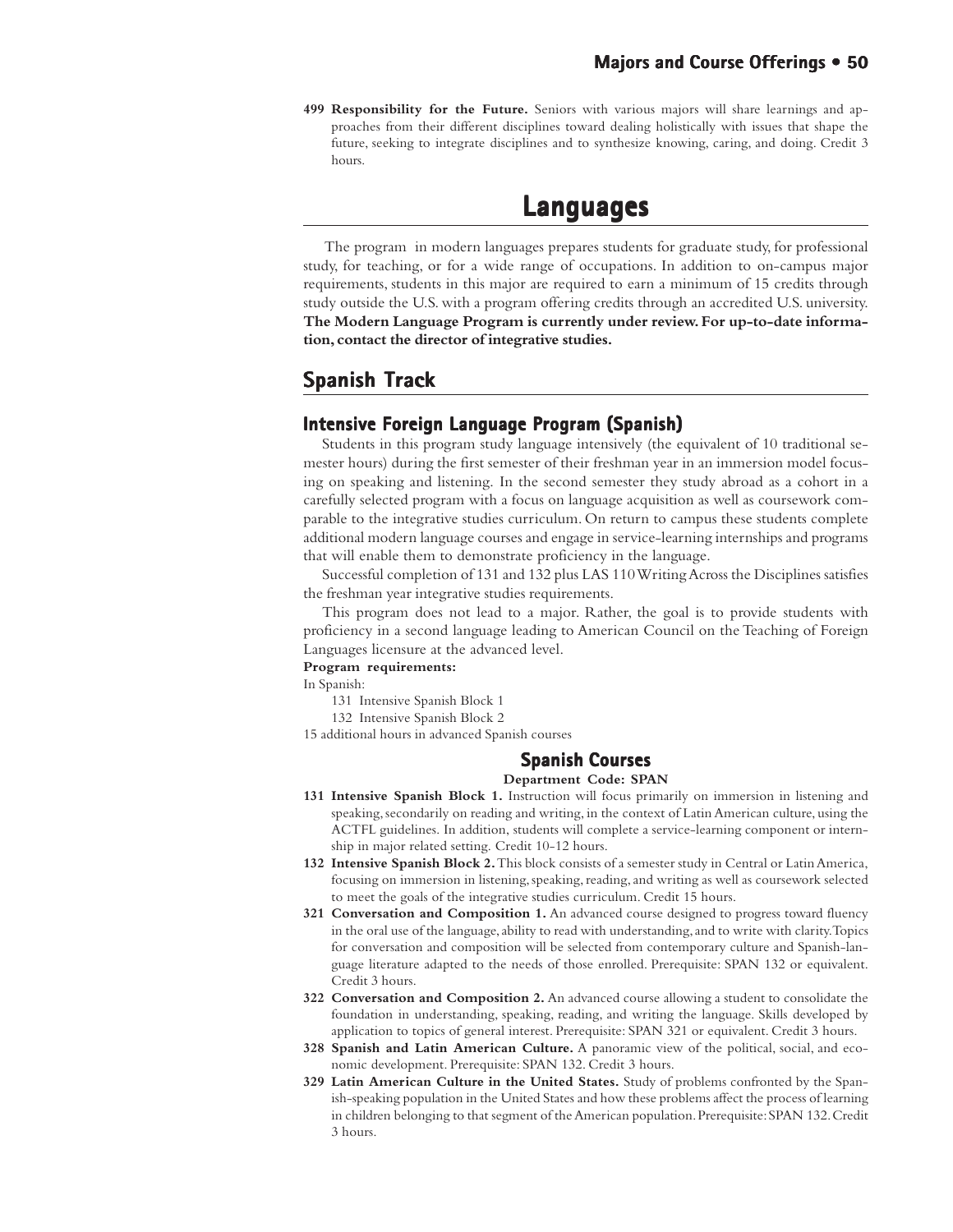- **330 Contrastive Phonetics.** Practical phonetics, with exercises stressing individual sounds, sound patterns, intonation, and rhythm, in Spanish, contrasted with English. Prerequisite: SPAN 132. Credit 3 hours.
- **428 Latin American Literature.** A study of Latin American literature in Spanish, covering the works of the most representative writers, emphasizing the twentieth century, giving attention to the various genres of literature from a historical perspective. Prerequisite: SPAN 132. Credit 3 hours.
- **429 Spanish Literature.** A survey of classical literature and contemporary writers of Spain in selected represented works. Prerequisite: SPAN 132. Credit 3 hours.

# **Library and Information Sciences Library and Information Sciences**

Library and Information Sciences is a field in which professional and technical practitioners nurture research and information literacy while facilitating both access and transfer of information.

The Southwestern College Memorial Library is dedicated to assisting students to become confident and informed users and disseminators of information by fostering the ability to critically evaluate information resources, providing exposure to a wide array of information mediums, and developing students' abilities to use information technology.

A pre-professional minor that will assist in preparing students for graduate study or for a wide range of library and information science technical service occupations, this course of study is composed of 18 credits and represents a combination of traditional coursework and practicums.

## **Minor in Library and Information Services in Library and Information**

## **Minor Requirements:**

12 hours in Library Science:

- 101 Basic Library and Information Skills
- 202 History of Libraries
- 355 Topics (repeatable)
- Plus, any two practicums selected from the following:
	- 459A Practicum in Reference/Circulation
	- 459B Practicum in Cataloging
	- 459C Practicum in Serials
	- 459D Practicum in Resource Sharing
	- 459E Practicum in Technical Service

#### **Cognate requirements: 6 credits total**

Two courses selected from the following:

In Accounting:

- 281 Financial Accounting
- In Business:
	- 394 Marketing
- In Communication:

102 Elements of Oral Communication

- In Computer Science and Digital Arts:
	- 211 Basic Information and Web Site Design

## **Library Science Courses**

**Department Code: LBIS**

- **101 Basic Library and Information Skills.** An introduction to the primary elements of the information transfer cycle, search methodologies, classification systems/theory, and information ethics. Credit 2 hours.
- **202 History of Libraries.** Spanning a time period from Asherbanipal's library at Nineveh to the "Virtual Library," study will focus on book technology throughout the ages and the history of librarianship. Credit 3 hours.
- **459A Practicum in Reference/Circulation.** In this practicum the student will undertake 60 hours of library work experience under the supervision of the Reference Department of the Southwestern College Memorial Library. Written assignments and readings in Reference and Circulation theory/practice will enrich this learning experience. Credit 2 hours.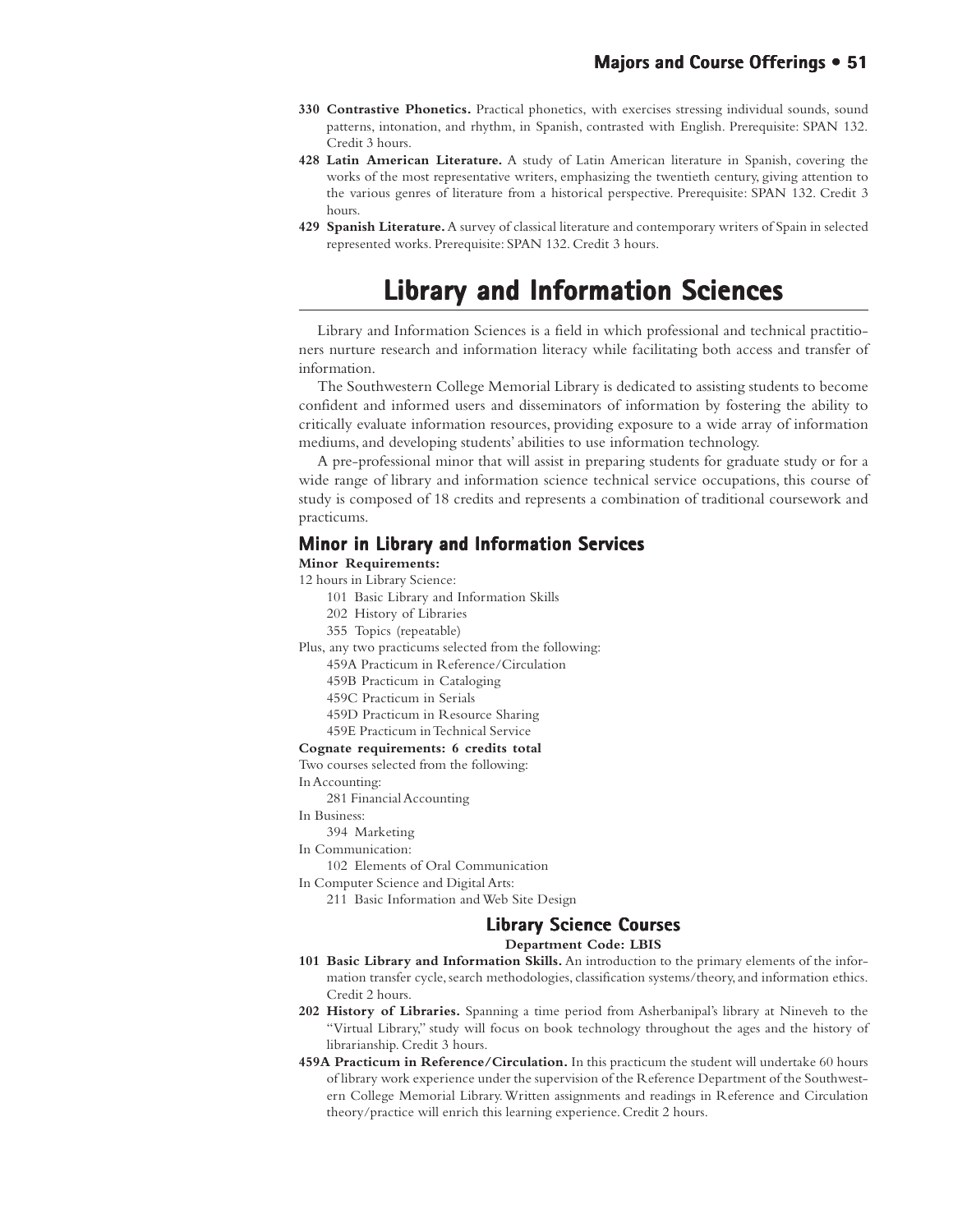- **459B Practicum in Cataloging.** Work experience within the Southwestern College Memorial Library consisting of 60 hours of hands-on cataloging. Additional written assignments will under gird the learning experience. Credit 2 hours.
- **459C Practicum in Serials.** Work experience within the Southwestern College Memorial Library consisting of 60 hours of serials processing under the supervision of the Serials Department. Written assignments will play a part in the practicum experience. Credit 2 hours.
- **459D Practicum in Resource Sharing.** Facility in obtaining resources from external institutions will be developed through a combination of 60 hours of hands on work experience in the Southwestern College Memorial Library Resource Sharing Department and written assignments. Credit 2 hours.
- **459E Practicum in Technical Service.** An essential element of library service involves technology. Students will undertake 60 hours of work experience in the Southwestern College Memorial Library. Tasks may involve web page design/maintenance, work with the library's automation system, and database maintenance under the supervision of the appropriate library personnel. Prerequisite: CPTR 211. Credit 2 hours.

# **Marine Biology Marine Biology**

See also Biology.

## **B.S., Major in Marine Biology**

**Major requirements:**

In Biology:

- 111 Biology 1
- 112 Biology 2
- 216 Cell Biology
- 230 Genetics and Evolution
- 305 Marine Biology
- 461 Seminar in Biology
- 463 Research Design
- A full semester of course work (12-15 credit hours) in marine biology will be taken at a marine biological field station. Both the course work and field station must receive prior approval in order to be considered for fulfillment of degree requirements. These courses count as courses taken on the campus of Southwestern College in fulfilling graduation requirements.

#### **Cognate Requirements:**

- In Chemistry:
	- 111 General Chemistry 1
	- 112 General Chemistry 2
	- 221 Organic Chemistry 1
- In Mathematics:
	- 215 Introduction to Statistics

# **Mathematics Mathematics**

The mathematics department offers students the opportunity to earn a bachelor of arts or a bachelor of science degree in mathematics. The department also assists students in meeting the Kansas State Board of Education requirements for secondary school licensure in mathematics. Moreover, the department serves education students who plan to teach mathematics at the middle school level.

Mathematics classes at Southwestern are small, and vital interpersonal relationships between faculty and students are encouraged. In addition, students have access to Southwestern's math lab. The math lab is equipped with computers, mathematical and scientific software, videos, resource books, manipulatives, and hands-on instructional devices.

## **B.S., Major in Mathematics**

**Major requirements:**

- In Mathematics:
	- 222 Calculus 1 223 Calculus 2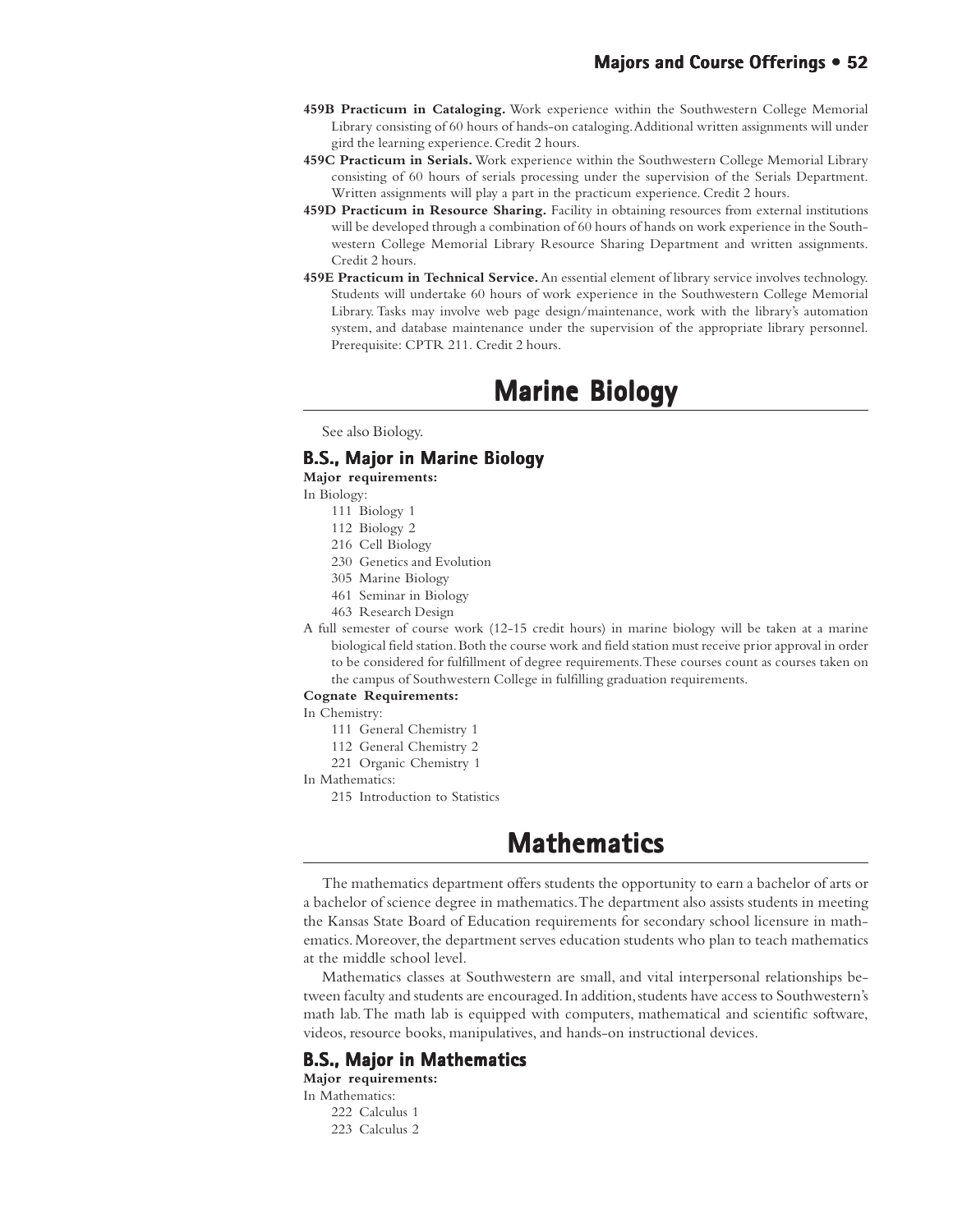- 224 Calculus 3
- 240 Statistics and Probability
- 319 Linear Algebra
- 320 Introduction to Advanced Mathematics
- 321 Ordinary Differential Equations
- 331 Foundations of Geometry
- 444 Abstract Algebra
- 445 Mathematical Analysis
- 447 Complex Variables

#### **Cognate requirements:**

- In Computer Science and Digital Arts:
	- 222 Programming I (or any other high-level programming language)
- In Physics:
	- 211 General Physics 1
	- 212 General Physics 2

## **B.A., Major in Mathematics**

#### **Major requirements:**

- In Mathematics:
	- 222 Calculus 1
	- 223 Calculus 2
	- 224 Calculus 3
	- 240 Statistics and Probability
	- 319 Linear Algebra
	- 320 Introduction to Advanced Mathematics
	- 321 Ordinary Differential Equations
	- 331 Foundations of Geometry
	- 444 Abstract Algebra

#### **Cognate requirements:**

In Computer Science and Digital Arts:

222 Programming I (or any other high-level programming language)

In Physics:

- 211 General Physics 1
- 212 General Physics 2

## **Minor in Mathematics in**

**Requirements:**

- 222 Calculus 1
- 223 Calculus 2

Nine additional hours of math courses of 200 level or above (excluding MATH 438)

## **Licensure in Secondary Mathematics in Secondary Mathematics**

## **Requirements:**

- In Mathematics:
	- 222 Calculus 1
	- 223 Calculus 2
	- 224 Calculus 3
	- 240 Statistics and Probability
	- 319 Linear Algebra
	- 320 Introduction to Advanced Mathematics
	- 321 Ordinary Differential Equations
	- 331 Foundations of Geometry
	- 438 Teaching Mathematics in the Secondary School
	- 444 Abstract Algebra

In Computer Science and Digital Arts:

222 Programming I (or any other high-level programming language)

In Physics:

- 211 General Physics 1
- 212 General Physics 2

All requirements for Kansas teacher licensure as listed in the Education section of this catalog.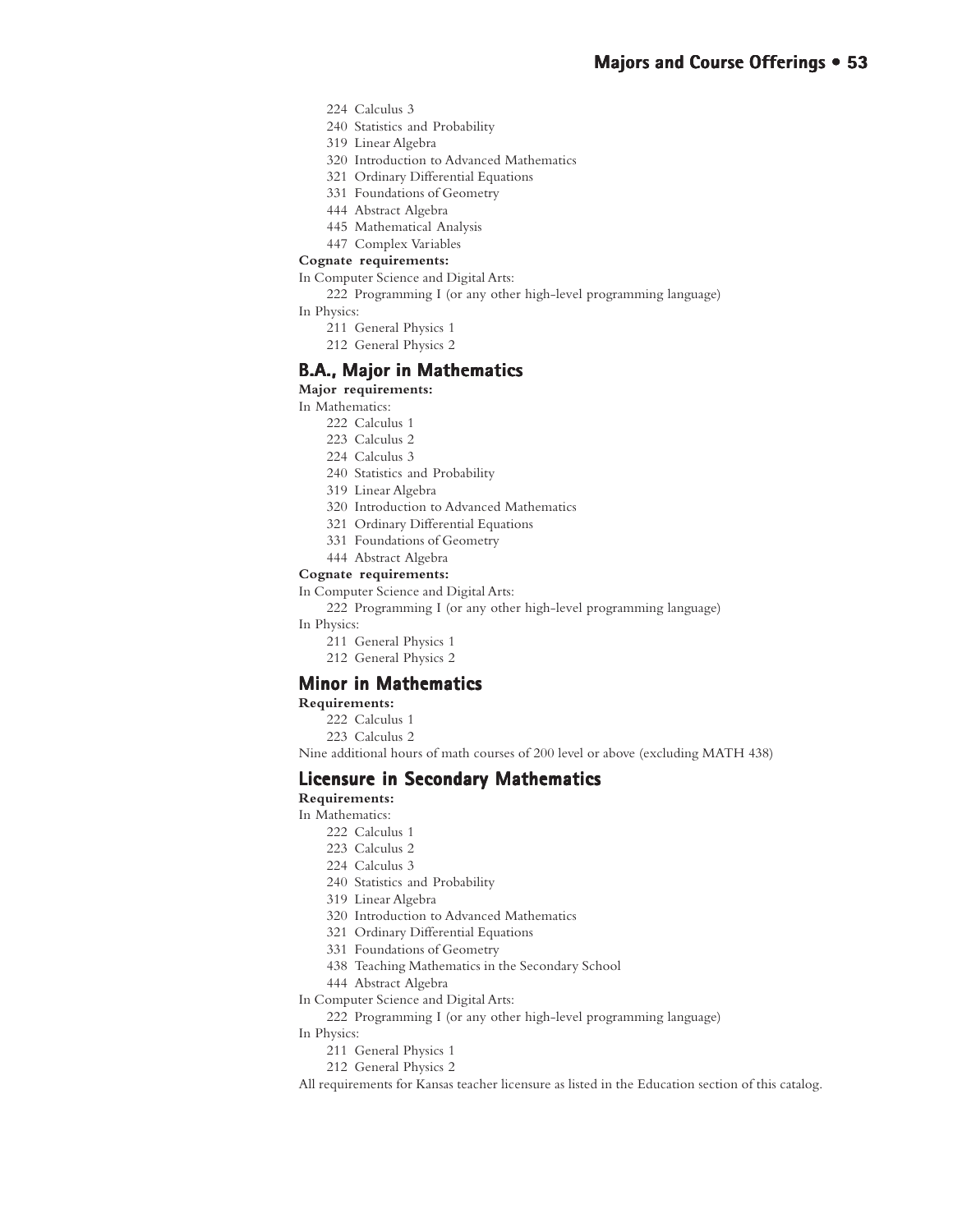# **Licensure in Middle Level Mathematics**

### **Requirements:**

In Mathematics:

- 110 College Algebra
- 222 Calculus 1
- 240 Statistics and Probability
- 320 Introduction to Advanced Mathematics
- 331 Foundations of Geometry
- 438 Teaching Mathematics in the Secondary School
- In Computer Science and Digital Arts:
	- 222 Programming I (or any other high-level programming language)

All requirements for Kansas teacher licensure as listed in the Education section of this catalog.

#### **Mathematics Courses Courses**

#### **Department Code: MATH**

- **103 Foundations of Basic Mathematics.** Numbers and operations, fractions and operations, decimals, ratio, proportion and percent, introduction to algebra, geometry, measurement, statistics, and problem-solving techniques, including the use of technology. Credit 3 hours.
- **105 Intermediate Algebra.** Fundamental operations, factoring, fractions, positive, negative, zero, and fractional exponents, linear and quadratic equations, systems of linear equations. Prerequisites: One year of high school algebra or departmental consent. Credit 3 hours.
- **110 College Algebra.** A review of Intermediate Algebra with more depth in the topics. Also logarithmic and exponential functions, the binomial theorem, systems of quadratic equations, and matrices and determinants. Prerequisites: MATH 105, or two years of high school algebra or departmental consent. Credit 3 hours.
- **112 Trigonometry.** A basic course in plane trigonometry. Prerequisite: MATH 110 or two years of high school algebra. Credit 3 hours.
- **215 Introduction to Statistics.** Application of elementary statistical tools in the analysis of grouped or ungrouped data. Statistical decision and analysis of variance. Basic probability theory. Designed to meet the statistical needs of the science, business, education, and social science student. Prerequisite: MATH 105 or one year of high school algebra. Credit 3 hours.
- **222 Calculus 1.** Limits, differentiation, integration of elementary functions with applications. Prerequisite: MATH 110 or equivalent. Credit 4 hours.
- **223 Calculus 2.** Differentiation, integration of trigonometric, exponential, logarithmic, inverse trigonometric, and hyperbolic functions, techniques of integration, and L'Hospital's rule. Prerequisites: MATH 222 and 112 or equivalent. Credit 4 hours.
- **224 Calculus 3.** Iterative integrals, partial differentiation, infinite series, with applications. Prerequisite: MATH 223. Credit 4 hours.
- **240 Statistics and Probability.** Basic statistics and probability theory and their applications in the analysis of data distributions. Inference for means, proportions, regression, Bayes' Rule, continuous joint distributions. Minitab computer applications in all areas. Prerequisite: MATH 222. Credit 4 hours.
- **319 Linear Algebra.** A study of matrices, determinants, vector spaces, changes in bases, and linear transformations with applications. Maple computer applications in different topics. Prerequisite: MATH 110. Credit 3 hours.
- **320 Introduction to Advanced Mathematics.** Develops the concept of theorem proving. Covers induction, fundamentals of set theory and logic, cardinal numbers, partially ordered sets, relations, and functions. Introduction to basic structures, to algebra and analysis, and to the history of their development. Prerequisite: MATH 222. Credit 3 hours.
- **321 Ordinary Differential Equations.** Solution methods for ordinary differential equations, including series techniques and Laplace transforms, with applications. Prerequisite: MATH 224. Credit 3 hours.
- **331 Foundations of Geometry.** A study of axiomatic systems, Euclidean geometry (with emphasis on what should be taught in high school), non-Euclidean geometries, and the history of mathematics. Prerequisite: MATH 320. Credit 3 hours.
- **353 Problems in Mathematical Science.** Students who have demonstrated superior achievement in mathematics, by approval of the mathematics program, may enroll for independent study under the supervision of a faculty in this program. Prerequisite: MATH 320. Credit 1-3 hours.
- **438 Teaching Math in the Secondary School.** Study of the new and traditional methods in teaching mathematics in the secondary school. The course will provide an overview of all second-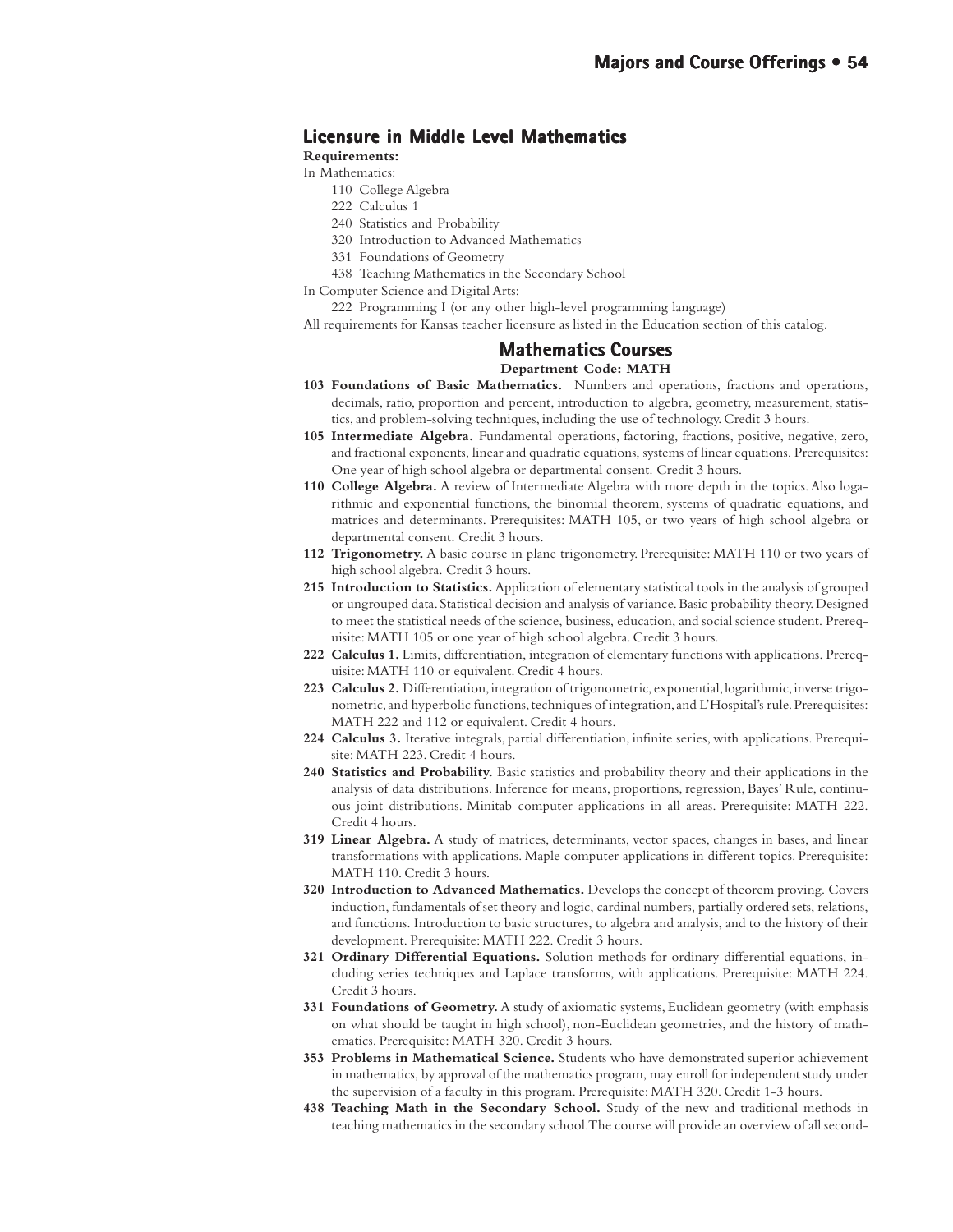ary mathematics courses and introduces manipulatives and software appropriate for each subject. Satisfies teacher licensure requirement for Education 438. Prerequisite: MATH 331. Credit 3 hours.

- **444 Abstract Algebra.** Study of the classical algebraic systems. Topic include groups, symmetric groups, rings, ideals, quotient rings, and fields. Prerequisite: MATH 320. Credit 3 hours.
- **445 Mathematical Analysis.** Introduction to the topology of the real line, and to open and closed sets. It includes results concerning functions of one variable, limits of sequences, completeness, compactness, and continuity. Prerequisite: MATH 320. Credit 3 hours.
- **447 Complex Variables.** Study of the algebraic properties of complex numbers, complex functions, analytic and harmonic functions, complex integration, and series representations. Prerequisite: MATH 320. Credit 3 hours.

# **Music**

The music department at Southwestern College is dedicated to helping all students who participate in its programs reach their maximum potential. Toward that end the music department makes a strong commitment to the liberal arts by providing all students with varied and significant classroom experiences and performance opportunities; prepares music students with the knowledge, skill, attitude, and appreciation necessary for them to be successful as professional music educators and performers; provides each music student with a wide range of educational and musical experiences which encourage continued professional growth; and serves as a center of musical excellence to its constituency—the school, the church, and the surrounding community.

## **General Requirements of Music Majors Requirements of Majors**

Concert Attendance, Music 099, is required each semester, except during student teaching semester.

Ensemble participation is required each semester. Pianists may accompany for this requirement.

A sight singing proficiency and a piano proficiency are requirements for music degrees. Completion of these proficiencies must be satisfied prior to student teaching and graduation.

All music majors, unless excused by faculty, must be enrolled in private music lessons each semester in school.

A senior recital is required of all students seeking the B.Mus., major in music education degree. B.A., major in music candidates must complete a senior recital or optional requirements outlined in the Music Handbook.

The senior project, although recommended, is not required in every case. It may be combined with the senior recital.

#### **Private Music Lessons Private Music**

Private lessons are offered in increments of 1, 2, or 3 hours of credit. Students enrolling for one hour of credit receive a half-hour lesson each week and are expected to practice a minimum of six hours a week. Instruction is offered in the following areas: organ, piano, harpsichord, voice, strings, brass, woodwinds, guitar, percussion, and composition.

### **B.Mus., Major in Music Education**

**Requirements:**

In Music:

- 111 Foundations in Music
- 112 Music Theory 1
- 115 Beginning Guitar
- 117 String Methods
- 118 Vocal Methods
- 211 Music Theory 2
- 212 Music Theory 3
- 215 Beginning Conducting
- 217 Woodwind Methods
- 219 Brass Methods
- 224 Elementary School Music Methods
- 311 Music Theory 4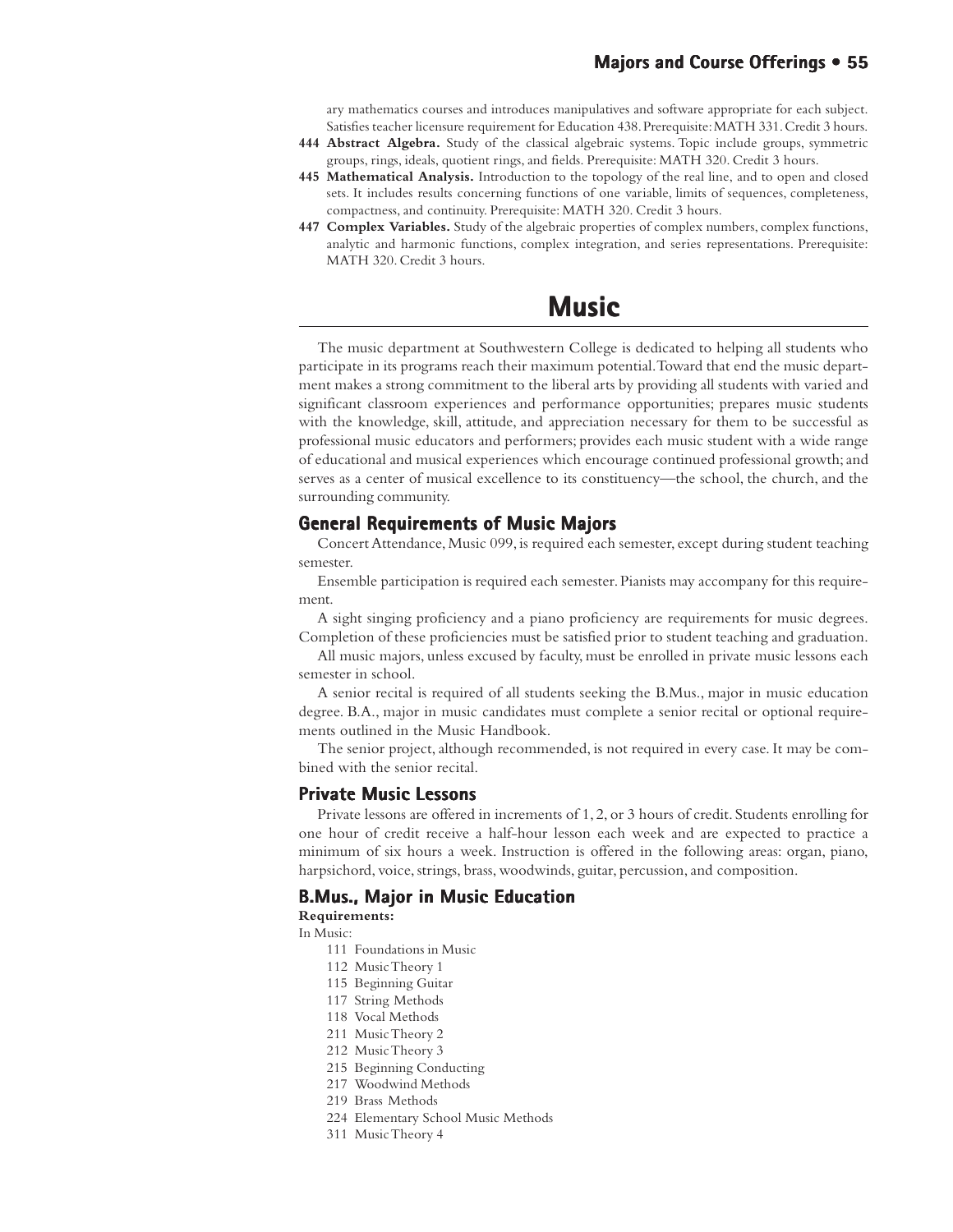- 313 Music History 1
- 314 Music History 2
- 315 Advanced Conducting
- 317 Percussion
- 321 Orchestration
- 325 Marching Band Methods or 328 Vocal Diction

438 Teaching and Directing Music in the Secondary School

Private music lessons 7 hours

Participation in an ensemble 7 hours

All requirements for Kansas teacher licensure as listed in the Education Department section of this catalog (see Index).

### **B.A., Major in Music**

#### **Major requirements:**

At least 30 hours in Music to include:

- 111 Foundations in Music
- 112 Music Theory 1
- 211 Music Theory 2
- 212 Music Theory 3
- 311 Music Theory 4
- 313 Music History 1
- 314 Music History 2
- At least 10 hours of private music lessons to include 2 hours of keyboard unless exempted by proficiency examination.
- Participation in an ensemble is required each semester.
- The maximum number of hours in music which may be credited toward this degree is 51; no more than 16 of these hours may be in private lessons.

## **Minor in Music**

#### **Requirements:**

At least 18 hours in Music to include:

- 111 Foundations in Music
- 313 Music History 1 or 314 Music History 2
- Four hours of private music lessons

Four semesters of ensemble participation

The remaining 3 hours can be selected from:

- 112 Music Theory 1
- 118 Vocal Methods
- 215 Beginning Conducting
- 313 Music History 1
- 314 Music History 2
- Any 1 hour credit course, ensemble, or applied lesson.

099 Concert attendance required four semesters.

Students selecting a minor in music must have their program approved in advance of registration by the Music Minor Advisor.

# **Music Courses Music Courses**

#### **Department Code: MUS**

\*Only the music courses marked with an asterisk meet state requirements as courses in the liberal arts. Students taking music courses to fulfill the liberal arts requirements for teacher licensure must choose from them.

- **099 Concert Attendance.** A required course for all music majors in concert attendance. This course is required each semester of residence up to a maximum of eight semesters (not required during the student teacher semester). Credit 0 hours.
- **111 \*Foundations in Music.** Emphasis on the characteristics of music from the Renaissance to the present through selected major works. Introduction to music theory through the writing of intervals, scales, triads, key signatures. Introduction to aural comprehension through sight singing and dictation. Prerequisite: Ability to read notes. Credit 4 hours.
- **112 Music Theory 1.** A compendium of musical construction including the study of melody and two-and three-voice combinations. Aural comprehension is correlated throughout, and aural application of all elements of study is stressed. The development of keyboard skills and music reading is emphasized. Prerequisite: MUS 111 or permission of the instructor. Credit 4 hours.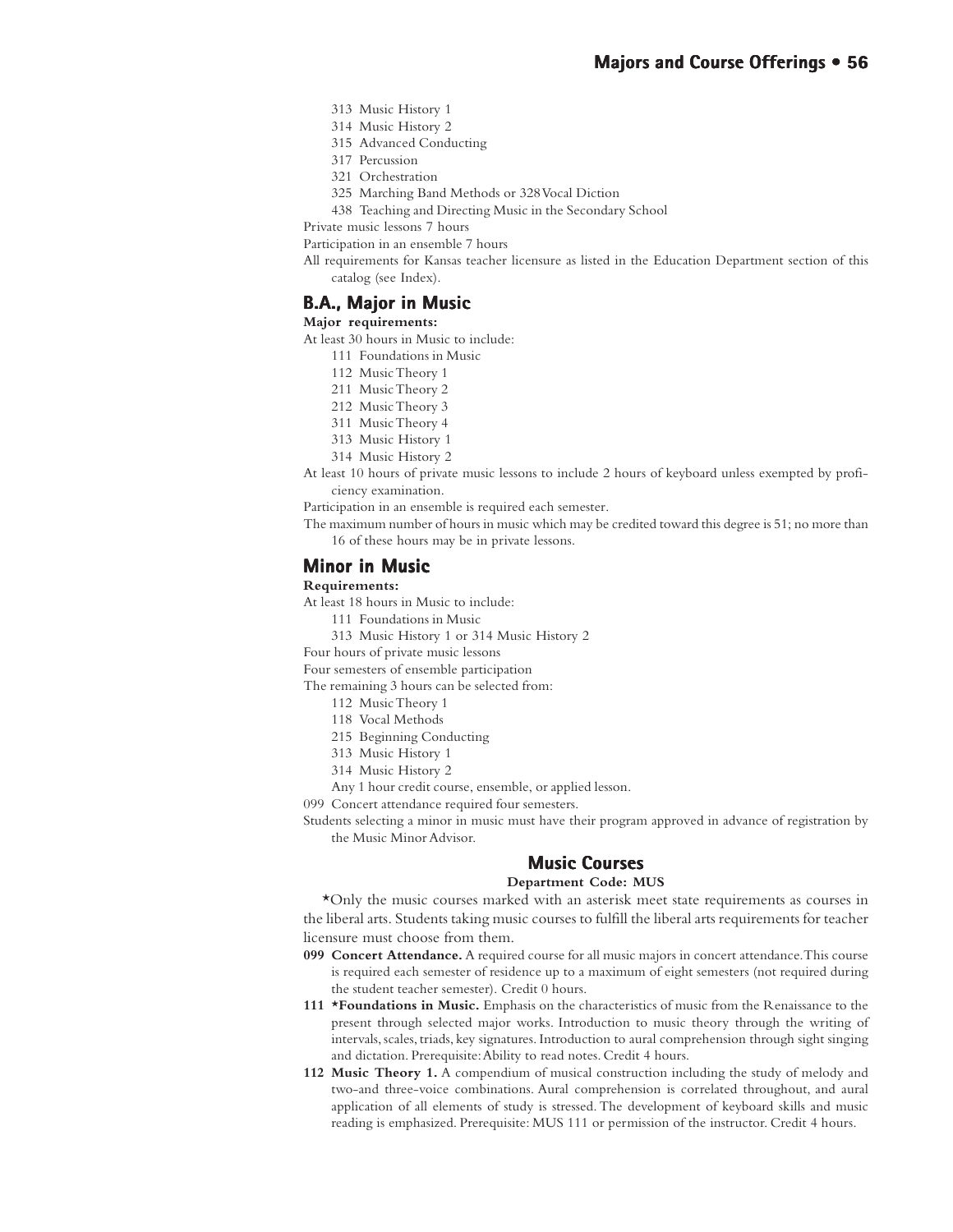- **115 Beginning Guitar.** Introduction to guitar which includes folk and classical styles, various picking and strumming combinations, and an emphasis on solo and ensemble playing. Credit 1 hour.
- **117 String Methods.** An introduction to strings. Designed to prepare the prospective music instructor to teach violin, viola, cello, and bass in the public schools. Topics include instructional materials, teaching techniques, solo and ensemble repertoire, instrument brands, care and minor repair. Credit 1 hour.
- **118 Vocal Methods.** The study of singing techniques such as vocal production, breathing, diction, etc. in an atmosphere of the group dynamic. Introduction to basic techniques of vocal pedagogy. Six to seven students in a class with repertoire requirements commensurate with private study. Credit 1 hour.
- **150 Concert Band.** Credit 1 hour. May be repeated for credit.
- **151 Ensembles.** Various ensembles are available to students as laboratory groups, with or without credit, and open to student participation with consent of the instructor. Credit 0 to 1 hour. May be repeated for credit.
- **152 College Chorus.** Credit 0 to 1 hour. May be repeated for credit.
- 153 Pep Band. Credit 0 to 1 hour. May be repeated for credit.
- **160 Orchestra.** Credit 0 to 1 hour. May be repeated for credit.
- **211 Music Theory 2.** A continuation of Theory 1 with an emphasis on harmonic vocabulary and chordal relationships along with a continuation of aural applications, keyboard, and music reading skills. An introduction to musical form through the study of binary, ternary, and through-composed forms. Prerequisite: 112. Credit 3 hours.
- **212 Music Theory 3.** A continuation of Theory 2 involving the broadening of harmonic concepts to include seventh chords and chromatic chords. This course also includes a more intensive study of homophonic and contrapuntal forms. A continuation of aural applications, keyboard, and music reading skills. Prerequisite: MUS 211. Credit 3 hours.
- **213 Band Instrument Repair.** Designed to give the prospective public school instrumental director and music store employee a basic knowledge about the mechanisms of musical instruments and the performance of minor and emergency repairs. Credit 3 hours.
- **214-414 Musical Theatre Productions.** The Division of Performing Arts offers the opportunity to students to participate in extra musical productions of high quality. Participation in these activities will be by tryout and consent of instructor. Credit 1 to 2 hours.
- **215 Beginning Conducting.** Introductory conducting techniques of the baton: gestures, signs, and cues as used in instrumental and choral organizations. Includes the essentials of score reading, technique, and interpretation. Prerequisite: Approval of instructor. Credit 2 hours.
- **217 Woodwind Methods.** Designed to prepare the prospective music instructor to teach woodwinds in the public school setting. Topics covered include instructional materials, teaching techniques, solo and ensemble repertoire, instrument brands, care and minor repair, as well as the development of sufficient playing skill. Credit 1 hour.
- **219 Brass Methods.** An introduction to brass instruments. Designed to prepare the prospective music instructor to teach trumpet, French horn, baritone, trombone and tuba in the public schools. Topics covered include: basic embouchure, breathing, fingering, instructional materials, teaching techniques, solo and ensemble repertoire, instrument brands, care and minor repair. Credit 1 hour.
- **222 Piano for Pleasure.** Designed for non-music majors with limited or no background in piano. Objectives are geared to individual students' abilities and goals, ranging from playing of standard piano repertoire to the various facets of keyboard improvisation. This course is designed to develop piano skills for the lifelong values of personal achievement, aesthetic awareness, emotional expression, and social interaction. Credit 2 hours.
- **223 Music in the Elementary School.** A course designed for the elementary classroom teacher. Credit 3 hours.
- **224 Elementary School Music Methods.** A course for the music education major with a survey of techniques and methods for teaching in grades K-6. Credit 3 hours.
- **226-227 Class Piano.** Beginning piano for music majors. Credit 1 hour.
- **230 Private Lessons**. Private vocal, instrumental, and composition study. Credit 1 to 3 hours. May be repeated for credit.
- **233 A Cappella Choir.** Credit 0 to 1 hour. May be repeated for credit.
- **234 Jazz Band.** Credit 0 to 1 hour. May be repeated for credit.
- **311 Music Theory 4**. This course provides an introduction to music since 1900, integrating history, theory and analysis. It begins with the study of 9th, 11th, and 13th chords, continues through the deterioration of tonality under Schoenberg to the developments in the work of today's composers including contemporary tonalities and rhythms, twelve-tone technique and serialism. Prerequisite: MUS 212. Credit 3 hours.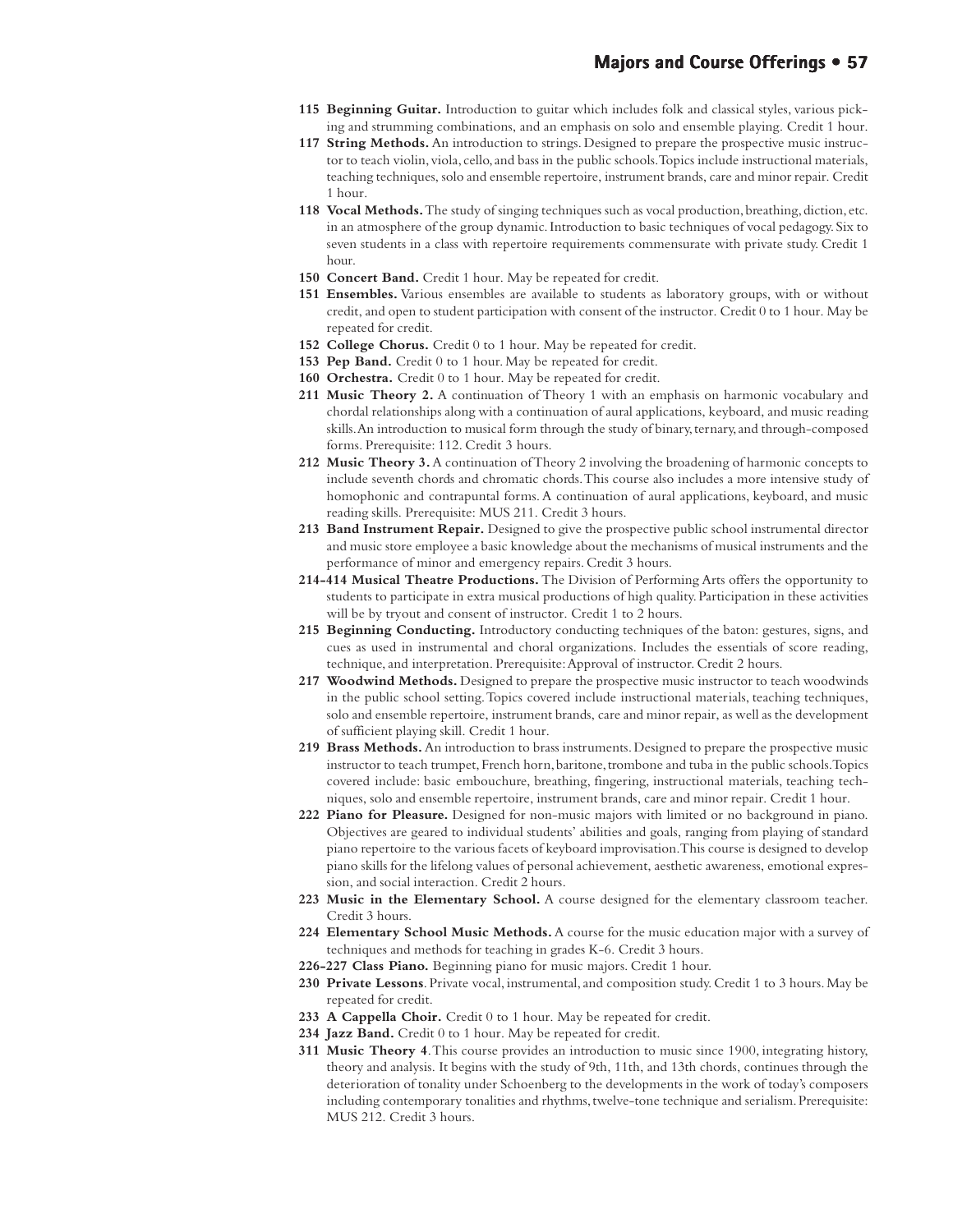- **313 \*Music History 1.** A survey of music from the Christian era to the Pre-Classic. A study of accompanying literature, historical and social background, principal figures, both political and musical. Credit 3 hours.
- **314 \*Music History 2.** A survey of music from the Pre-Classic era through the leading trends of today. A study of accompanying literature, historical and social background, principal figures, both political and musical. Credit 3 hours.
- **315 Advanced Conducting.** Advanced conducting techniques of the baton: gestures, signs, and cues as used in instrumental and choral organizations. Includes advanced work in score reading, technique, and interpretation. Credit 2 hours.
- **317 Percussion.** An introduction to the basic rudiments. Methods of presentation and techniques of teaching percussion to students. Credit 1 hour.
- **321 Orchestration.** The study of instrumentation, emphasizing scoring for various instrumental and choral combinations, with an approach to the specific problems of orchestra, band, and choir. Credit 2 hours.
- **325 Marching Band Methods.** The organization and charting techniques necessary for the operation of the secondary school marching band. Credit 2 hours.
- **328 Vocal Diction.** A study of particular speech problems as they relate to the pronunciation of French, German, Italian, and the English languages. A review of problems as they apply to the singing of choral literature as well as to the solo song. Admission by consent of the instructor. Credit 2 hours.
- **428 Advanced Methods and Pedagogy.** Methods and materials for teaching in the several applied areas. Vocal majors taking this course will study with vocal teachers. Instrumental students will study with instrumental teachers. Course designed to help prepare a graduating student to teach in the several applied areas. Credit 3 hours.
- **438 Teaching and Directing Music in the Secondary School.** The organization and administrative methods used in the operation of vocal and instrumental programs in the secondary school. Satisfies teacher licensure requirement for Education 438. Credit 3 hours.
- **458 \*Special Literature Study.** An independent study course in literature for specific fields of applied study. Course open only by consent of instructor. Credit 2 or 3 hours.

# **Nursing Nursing**

The Department of Nursing exists to facilitate:

• Baccalaureate education of professional nurses capable of leadership in an ever-changing health care system

• Caring through encouraging health promotion for individuals and populations in a diverse society

• Caring for individuals in transition from crisis to growth

• Growth of students through development of their ability to think critically, to care selflessly, to be personally accountable, and to participate in life-long learning.

Graduate nurses are prepared through integration of knowledge based in the liberal arts and sciences, professional therapeutic nursing concepts, and the exploration of personal and professional values to practice in diverse settings.

Additional information about admission to the nursing program, as well as all policies and procedures, is found in the department's Program Information handbook. Students are expected to adhere to all policies stated in the handbook.

Successful completion of the nursing curriculum qualifies the graduate to sit for the National Council of State Boards of Nursing Licensure Examination.

#### **B.S.N., Major in Nursing**

**Major requirements:**

In Nursing:

- 305 Caring: The Essence of Professional Nursing
- 306 Health Promotion: A Caring Paradigm
- 307 Caring Practicum 1
- 308 Holistic Assessment
- 311 Caring With the Community
- 312 Health Promotion of Families
- 316 Caring Practicum 2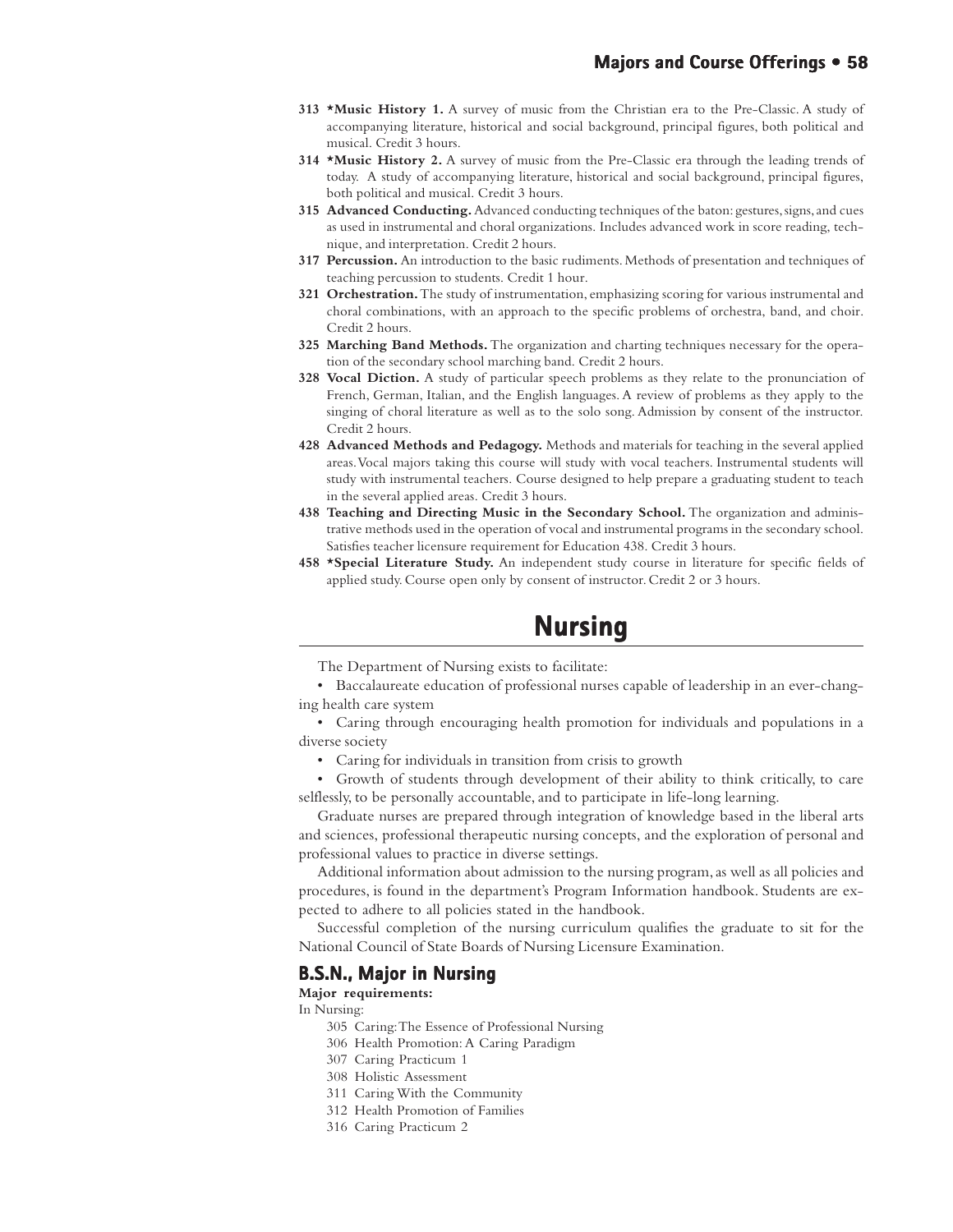- 318 Culture and Caring
- 324 Scholarly Inquiry 1
- 403 Nursing Perspectives on Drug Therapy
- 412 Caring for Individuals in Times of Crisis
- 413 Ethical Caring
- 414 Supportive Care in Chronicity
- 415 Management and Professionalism
- 417 Nursing Care Seminar
- 418 Scholarly Inquiry 2
- 420 Senior Caring Practicum
- 421 Political Advocacy and Policy 1
- 422 Political Advocacy and Policy 2
- 490 Pathophysiologic Applications in Nursing Practice
- In Biology:
	- 221 Human Anatomy and Physiology
	- 290 Pathophysiology
	- 331 Principles of Nutrition
- In Chemistry:
	- 111 General Chemistry 1 or 101 Introduction to Chemistry
- In Mathematics:
	- 215 Introduction to Statistics
- In Economics:
	- 101 Principles of Microeconomics or 102 Principles of Macroeconomics
- In Psychology:
	- 112 General Psychology
	- 218 Developmental Psychology
	- 320 Abnormal Psychology

# **Nursing Courses Nursing Courses**

#### **Department Code: NURS**

- **305 Caring: The Essence of Professional Nursing.** Introduction to nursing professionalism and the caring and health promotion roles assumed by nurses. Exploration of the evolution of nursing, the concept of caring, caring theory, relationships, influences and behaviors, and development of caring for self and others. Prerequisite: admission to the nursing program. Credit 2 hours.
- **306 Health Promotion: A Caring Paradigm.** Health promotion and disease prevention from a theoretical, philosophical, and historical perspective. Consideration of clients as individuals with health issues is approached from a positive orientation. Prerequisite: departmental consent. Credit 2 hours.
- **307 Caring Practicum 1.** Focus on caring qualities, competence, and confidence while developing technical skills. Students develop professional approaches to implementing nursing care founded in the caring philosophy in acute care facilities. Opportunity for learning through self-guided study, demonstration, visual aids, simulated and actual laboratory experiences. Classroom, laboratory, and practicum experience. Prerequisite: admission to the nursing program. Course graded S/U. Credit 4 hours.
- **308 Holistic Assessment.** Practice and application of assessment and analysis of data for individuals within the context of life. Classroom and laboratory experience. Prerequisite: departmental consent. Credit 4 hours.
- **311 Caring With the Community.** Development of assessment and analysis to identify potentially vulnerable populations and the identification of and application of effective caring and health promotion concepts. Completion of a community assessment and interaction within and among sectors of the community and the health care system. Classroom and practicum experience. Prerequisite: departmental consent. Credit 4 hours.
- **312 Health Promotion of Families.** Focus on the well family, specifically exploration of family dynamics and growth and development across the life span with application of effective health promotion and caring behavior during developmental crises. Classroom and practicum experience. Prerequisite: NURS 308. Credit 5 hours.
- **313 Caring Cooperative Endeavors**. Leadership, followership, group dynamics, empowerment of self and others, and cooperative learning concepts are introduced and applied through studentgenerated projects. Team building within the practice of nursing and collaboration with other health care providers are explored. Classroom and practicum experience. Prerequisite: departmental consent.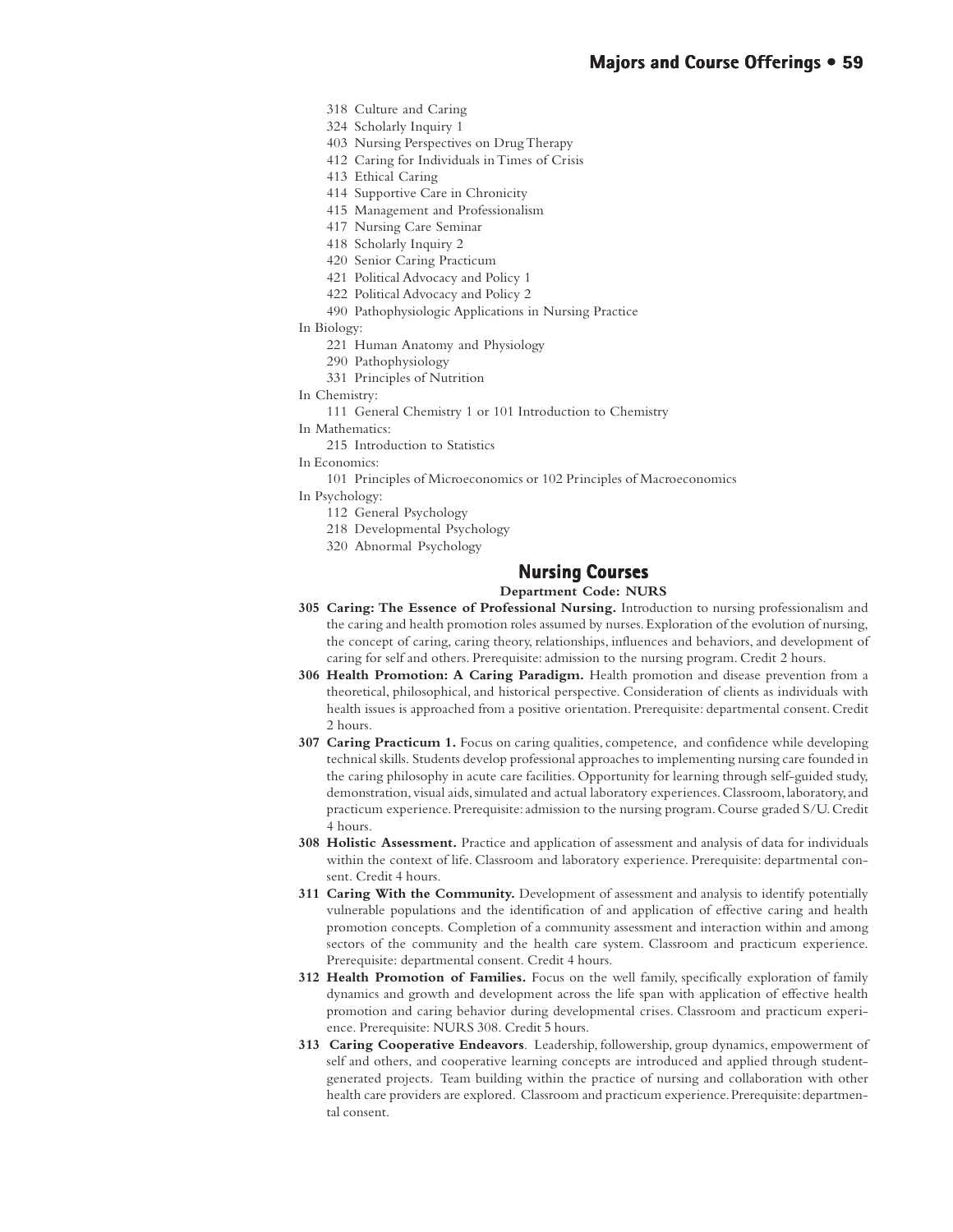- **316 Caring Practicum 2.** Novice experience in acute settings. Students demonstrate caring behaviors to meet the needs of individuals and families faced with health problems which require inpatient nursing care. Students continue to focus on caring behaviors of confidence and competence. Classroom, laboratory, and practicum experience. Prerequisite: NURS 307. Course graded S/U. Credit 3 hours.
- **318 Culture and Caring.** Exploration of knowledge and skills needed by nurses to give culturally congruent care to people of diverse cultural groups. Comparison of beliefs, values, and practices related to health, illness, and health care of selected ethnic and cultural groups using theory and research references. Prerequisite: departmental consent. Credit 2 hours.
- **324 Scholarly Inquiry 1.** Introduction to nursing inquiry processes and beginning exploration of relationships between inquiry, theory, and practice. Development of a nursing practice issue for study. Prerequisite: departmental consent. Credit 1 hour.
- **403 Nursing Perspectives on Drug Therapy.** Provides for the study of general mechanisms of drug action. Drug classifications and their common actions, indications, and side effects are analyzed. The role of the nurse in developing a comprehensive approach to the clinical application of drug therapy will be explored. Prerequisite: departmental consent. Credit 2 hours.
- **412 Caring for Individuals in Times of Crisis.** Nursing concepts related to care of individuals and families with acute and critical health care issues across the life span. Application and analysis of nursing interventions to meet the holistic needs of individuals and families experiencing acute and critical health crises. Classroom and practicum experience. Prerequisite: departmental consent. Credit 5 hours.
- **414 Supportive Care in Chronicity.** Application of nursing concepts and caring behaviors to increase independence, maximize competence and psychological well being, and prevent social isolation in individuals and families with chronic health issues. Classroom and practicum experience. Prerequisite: departmental consent. Credit 3 hours.
- **415 Management and Professionalism.** Exploration of principles of organizational behavior and resource management, and analysis of management experiences and leadership behaviors in a health-care setting. Classroom and practicum experience. Prerequisite: departmental consent. Credit 3 hours.
- **417 Nursing Care Seminar.** Students engage in high-order thought about the care of individuals and groups through review and exploration of concepts, principles, and facts. Prerequisite: departmental consent. Credit 2 hours.
- **418 Scholarly Inquiry 2.** Exploration of the impact of inquiry on nursing practice and the role of inquiry processes and practice in theory development. Experience developing and writing a beginning level research proposal and exploration of the use of research results. Prerequisite: NURS 324. Credit 3 hours.
- **420 Senior Caring Practicum.** Opportunity to implement the nursing process and engage in the practice of professional nursing in an acute care environment. Assists in the transition from the student role to graduate nurse. Practicum experience only. Prerequisite: departmental consent. Course graded S/U. Credit 2 hours.
- **421 Political Advocacy and Policy 1.** Introduction to health care policy and political implications related to health care costs, quality, and access. Prerequisite: departmental consent. Credit 1 hour.
- **422 Political Advocacy and Policy 2.** Active political involvement in relation to an aspect of a specific health care policy. Analysis of the impact of political activities on health outcomes. Prerequisite: departmental consent. Credit 1 hour.
- **490 Pathophysiologic Applications in Nursing Practice.** Pathophysiologic concepts are explored using a body systems approach. Theories relating etiology, pathogenesis, clinical manifestations, and pharmacology are used to study common disease processes as they relate to nursing practice. Concepts from anatomy and physiology and pathophysiology provide a foundation for exploring human dysfunction. Prerequisite: BIOL 390. Credit 2 hours.

# **Philosophy (B.Phil) Philosophy**

The Bachelor of Philosophy degree may be pursued by students who design their own program which satisfactorily demonstrates specific goals. This program is developed in consultation with the student's advisor and the academic dean and must be approved by the Academic Affairs Committee. Students must have a grade point average of 3.0 or higher, must receive approval from the Academic Affairs Committee prior to the first semester of the academic year in which the student intends to graduate, must earn 31 or more credits after the proposal is approved, and must have the approval of the Academic Affairs Committee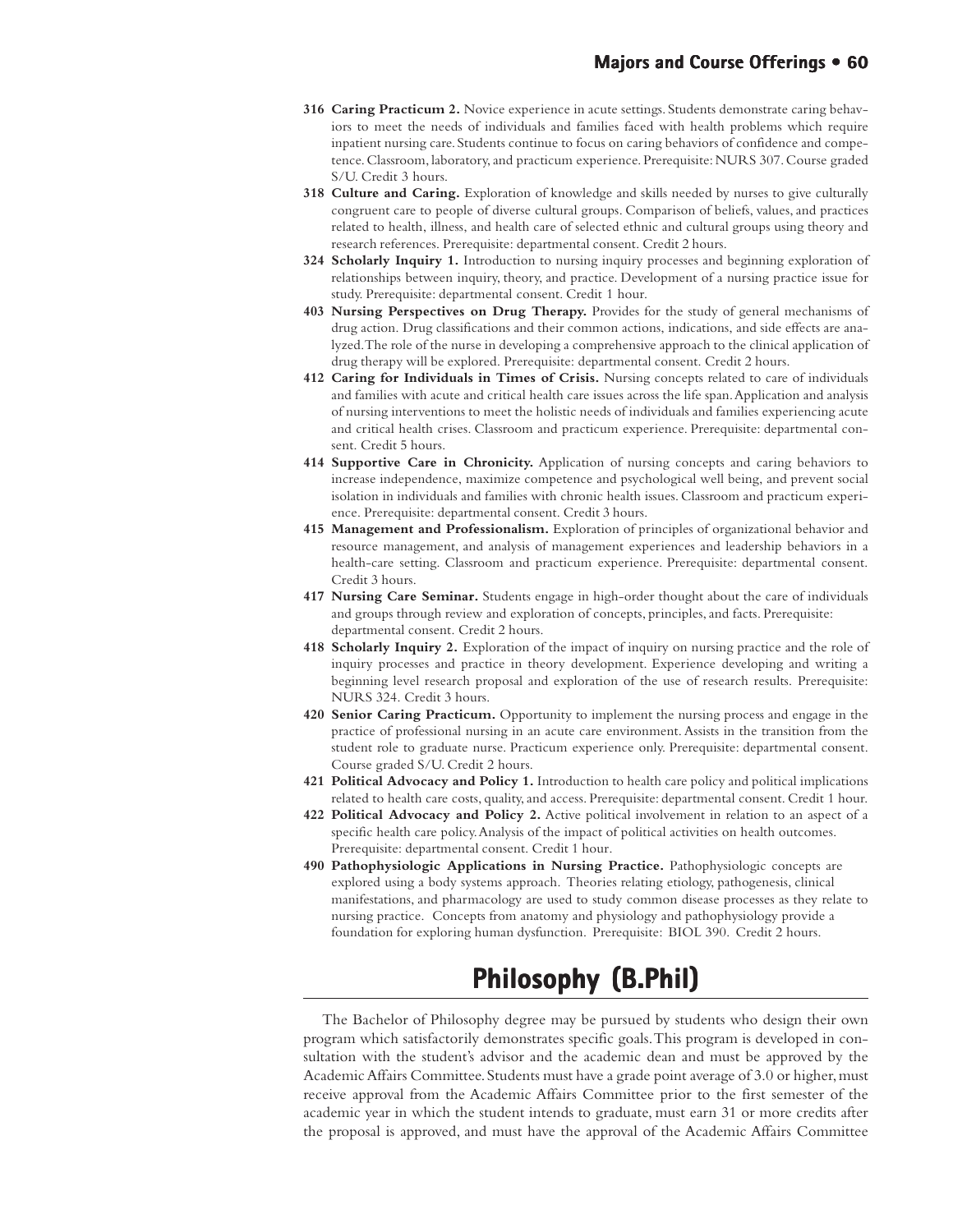based on an explanation of what courses are included and why a Bachelor of Philosophy degree is needed.

# **Philosophy and Religious Studies**

The major in philosophy and religious studies provides students with preparation for graduate study, for professional study, or for a wide range of occupations. Majors may emphasize either philosophy or religious studies after the core requirements are met. Students concerned with values and with major meanings and directions in life are welcome to consider courses in philosophy and religious studies as important electives or as an attractive second major.

## **B.A., Major in Philosophy and Religious Studies**

**Major requirements:**

- In Philosophy:
	- 219 History of Philosophy 1
	- 220 History of Philosophy 2
	- 227 Logic
- In Religion:
	- 130 Introduction to the Church
	- 215 Understanding the Old Testament
	- 216 Understanding the New Testament
	- 220 Introduction to Christian Theology
- Twelve credits of foreign language studies

All requirements of one emphasis area (below)

### **Emphasis in Philosophy**

Twelve hours selected from these Philosophy courses:

- 331 Political Philosophy
- 355 Topics (repeatable)
- 455 Topics (repeatable)
- 454 Senior Project

### **Emphasis in Religious Studies Emphasis in**

Twelve hours selected from these courses: In Religion:

- 355 Topics (repeatable)
- 455 Topics (repeatable)
- 454 Senior Project
- In Philosophy:
	- 320 Philosophy of Religion

## **Minor in Philosophy and Religious Studies Philosophy and Religious Studies**

#### **Requirements:**

This is an 18-hour program consisting of any three of the courses listed for the major plus elective courses in philosophy or religion to be selected in consultation with the department.

## **Minor in Youth Ministries outh**

**Requirements**:

In Religion:

- 124 Introduction to Youth Ministry
- 130 Introduction to the Church
- 215 Understanding the Old Testament
- 216 Understanding the New Testament
- 220 Introduction to Christian Theology
- 224 Adolescent Spirituality
- 324 Teaching Methods in Youth Ministry
- 424 Applications in Youth Ministry

## **Minor in Music in Worship**

**Requirements:**

In Integrative Studies: 245 Judeo-Christian Tradition

In Religion: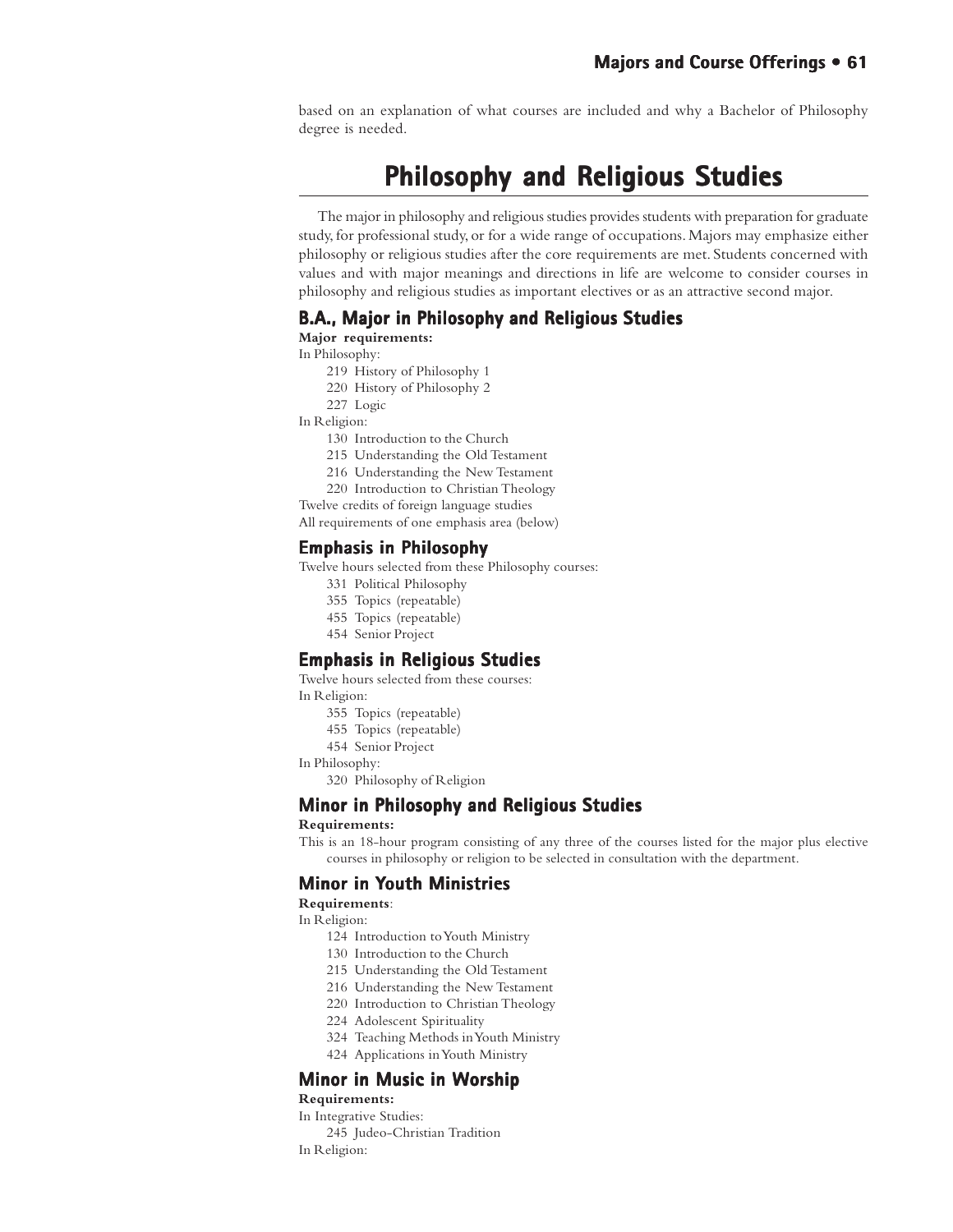- 220 Introduction to Christian Theology
- 307 Worship Planning
- 359 Practicum in Music Worship

In Music:

- 115 Beginning Guitar
- 215 Beginning Conducting
- 226 Class Piano

Two hours of private music lessons

Two credits in ensemble participation

#### **Philosophy Courses Philosophy Courses Department Code: PHIL**

- **219 History of Philosophy 1.** A survey of basic concepts and arguments of the major western philosophical systems, from the Pre-Socratics, Plato, and Aristotle, through the Schoolmen of the late Middle Ages. Attention will be given to the historical and cultural contexts. Credit 3 hours.
- **220 History of Philosophy 2.** A survey of basic concepts and arguments of the major western philosophical systems from the early modern period to the present, including the Renaissance, Cartesian rationalism, empiricism, the Enlightenment, romanticism, existentialism, and pragmatism. Attention will be given to the historical context of each system of thought. Credit 3 hours.
- **227 Logic.** Methods of language analysis and deductive inference. Credit 3 hours.
- **320 Philosophy of Religion.** An inquiry into the general subject of religion from the philosophical point of view. Among the specific questions considered are: the nature, function and value of religion; the validity of the claims of religious knowledge; the nature of evil; and the existence and character of deity. Credit 3 hours.
- **331 Political Philosophy.** This course deals with the essence, origin, and value of the state. The justification of governmental authority, the social sources of power, and the competing conceptions of human nature are among the issues considered. Students will be exposed to several classical sources, including Machiavelli, Locke, Hobbes, and Rousseau. Cross-listed with Political Science. Credit 3 hours.
- **437 Professional and Business Ethics.** An approach to the ethical challenges of a modern business society. The course will utilize case studies and the expertise of professionals working in the various area of business as well as the moral reasoning of ethicists. Course procedures include oral and written communications, group interaction in class, group project, and a major presentation. Cross-listed with Business. Credit 3 hours.

# **Religion Courses Courses**

**Department Code: REL**

- **124 Introduction to Youth Ministry.** An exploratory course that introduces students to the necessary concepts and skills related to youth ministry. The course includes observation in local church and/or para-church youth ministry settings. Credit 3 hours.
- **130 Introduction to the Church.** An introduction to the history of Christianity from the New Testament period to the present. A balance is struck between doctrinal and institutional aspects of the church. Attention will be given to broader contexts so that students get a sense of Christianity's relationship to culture, particularly in the West. Credit 3 hours.
- **140 DISCIPLE Bible Study.** This course introduces students to the major divisions, literary types and narrative flow of the Bible. It combines content with practices in Christian discipleship (e.g. private prayer and study, corporate worship, and service). Students must secure professor's prior approval to enroll in the course and must enroll for both fall and spring semesters. Credit 1.5 hours per semester.
- **215 Understanding the Old Testament.** A study of the Hebrew scriptures seeking to understand them in their original context and thus their significance for today. Credit 3 hours.
- **216 Understanding the New Testament.** The origin and development of the Christian religion as expressed in the New Testament. We will seek to understand the Christian scriptures in their original context and thus their significance for today. Credit 3 hours.
- **220 Introduction to Christian Theology.** An investigation of the unity and diversity of religions in light of the relevance of religion in general and Christianity in particular to human needs and problems. Prerequisite: REL 130. Credit 3 hours.
- **221 Hebrew 1.** This course comprises the first half of a two semester study regimen and has been designed to provide an introduction to Biblical Hebrew. The range of topics will extend from learning the alphabet to beginning to master the first few paradigms of the verbal system. Credit 3 hours.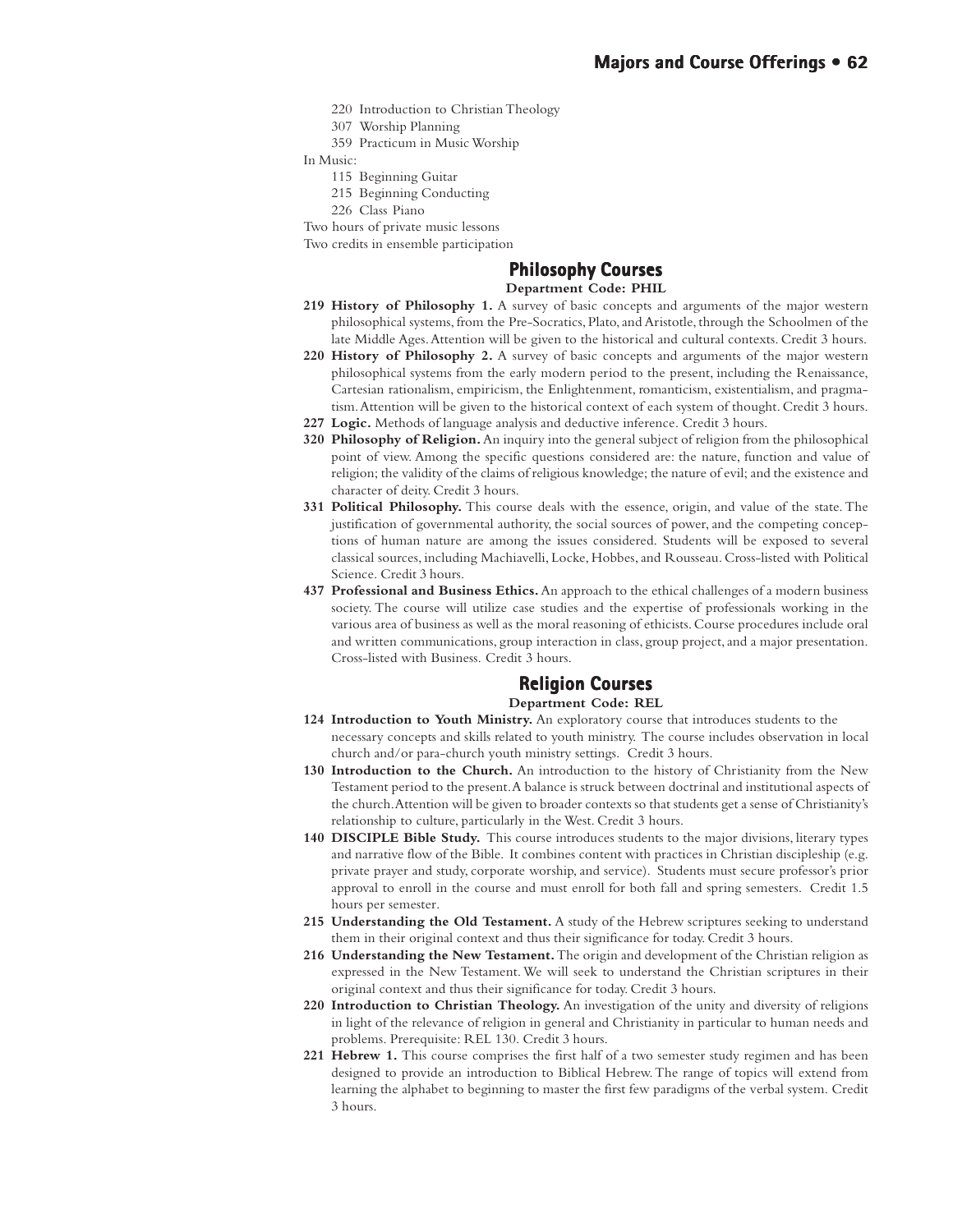- **222 Greek 1** This course comprises the first half of a two semester study regimen designed to provide an introduction to Biblical (Koine) Greek. Tasks will include learning the alphabet, several grammatical paradigms and vocabulary. Credit 3 hours.
- **223 Latin 1** This course comprises the first half of a two semester study regimen and has been designed to provide an introduction to Classical Latin. The range of topics will extend from learning introductory grammar to reading and translating paragraphs. Credit 3 hours.
- **224 Adolescent Spirituality.** A course exploring age-relevant existential questions concerning belief in God, religious experience, and young people's relationships to the church and to each other. It includes an introduction to spiritual disciplines associated with the Christian faith. Prerequisite: REL 124. Credit 3 hours.
- **307 Worship Planning.** An investigation of the many facets of worship, with a special emphasis on the role of integration in the worship planning process. Credit 3 hours.
- **321 Hebrew 2.** A continuation of Hebrew 1, focus will center on vocabulary development, grammar and reading pointed (Masoretic) Biblical Hebrew. Prerequisite: Hebrew 1 or permission from the instructor. Credit 3 hours.
- **322 Greek 2.** A continuation of Greek 1, focus will fall on building vocabulary, grammar, and the translation of New Testament texts. Prerequisite: Greek 1 or permission from the instructor. Credit 3 hours.
- **323 Latin 2.** A continuation of Latin 1, this course has been designed to provide opportunities for additional vocabulary building as well as further work with grammar and translation. Prerequisite: Latin 1 or permission from the instructor. Credit 3 hours.
- **324 Teaching Methods in Youth Ministry.** This course builds on prior learning in youth ministry courses by combining that learning with educational theory, to develop a knowledge base and skill in teaching in youth ministry settings. It includes teaching in groups and one-to-one. Prerequisite: REL 124. Credit 3 hours.
- **335 History of American Christianity.** A survey of American Christianity set in the larger context of world history. It invites students to explore the role Christianity has played in North America in shaping (as well as being shaped by) cultural characteristics of the United States. Cross-listed with History. Credit 3 hours.
- **337 History of Methodism.** An introduction to the general characteristics of Methodism, focusing on the United Methodist Church in the United States. Beginning with John Wesley, it moves to the history of American Methodism, considers doctrinal controversies and changes, surveys denominational structures and touches upon contemporary issues. The course provides an overall introduction to the history, doctrine, and polity courses required for seminary students planning to enter United Methodist ministry, but is accessible to all students interested in gaining familiarity with this denomination. Cross-listed with History. Credit 3 hours.
- **340 Hermeneutics.** An introduction to the basic principles involved in interpreting and understanding texts. The course will look at such questions as the relationship between author, the text, the reader(s), and the community in which these materials come together. Prerequisites: PHIL 219 and 220. Credit 3 hours.
- **424 Applications in Youth Ministry.** Comprehensive youth ministry foundational to local church work. Emphasis on equipping students to practice youth ministry in the local church by exploring a variety of theories, techniques, and resources. Credit 3 hours.

# **Physical Education and Sport Studies**

The physical education and sport studies department is a learning community dedicated to:

• Emphasizing a broadly-based, value centered liberal arts curriculum as the core of intellectual life, professional development and personal growth.

• Challenging each person to become a physically, mentally, socially, and emotionally fit individual through physical and intellectual learning and activity.

• Encouraging lifetime fitness and health in pursuit of a productive life through the development of healthful skills and attitudes.

The PESS department's objectives are to:

1. Provide quality undergraduate preparation for students planning professional careers in physical education, coaching, and recreation, and for those planning to pursue graduate study.

2. Provide instruction and opportunities for activity for all Southwestern students through elective activity courses.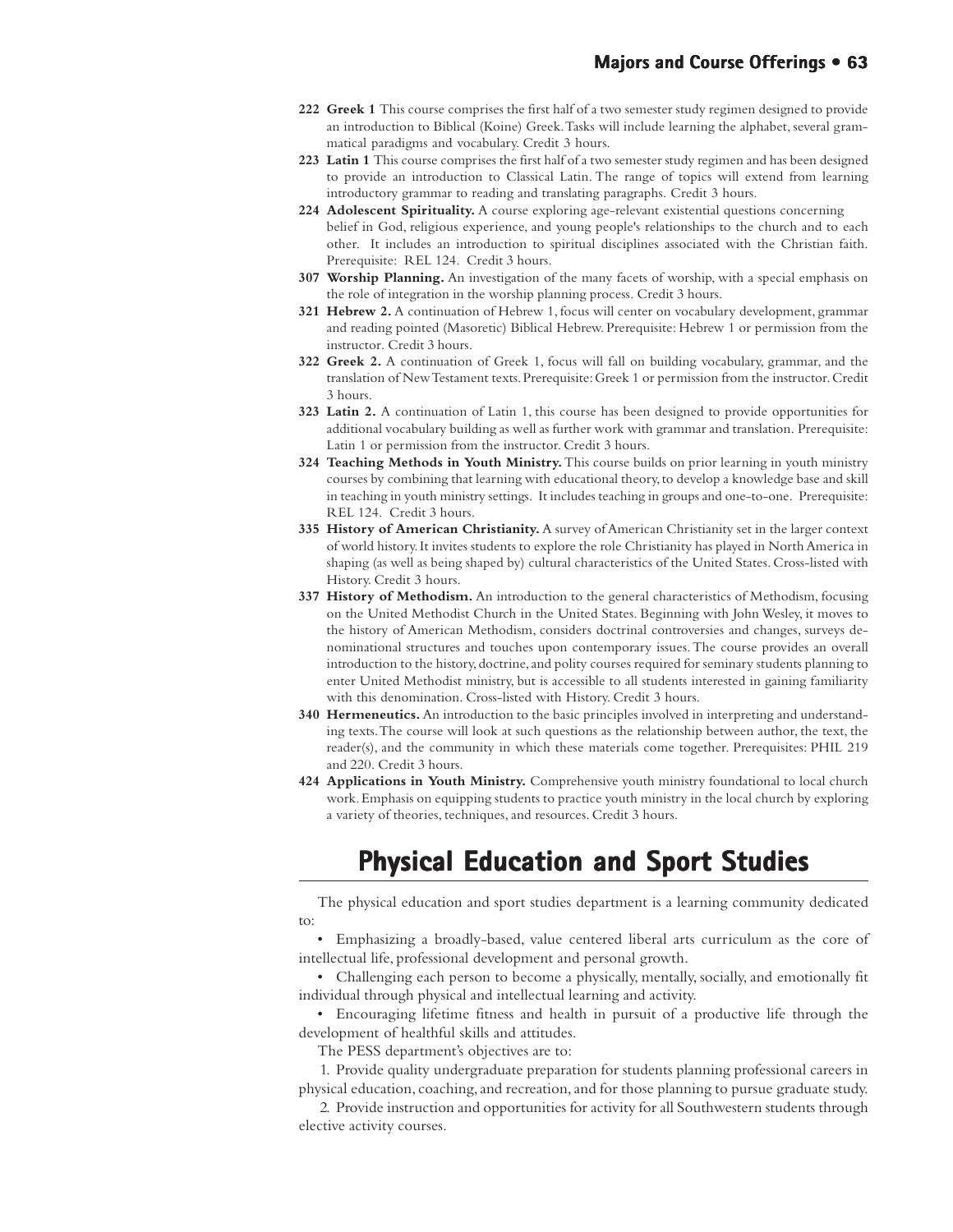3. Provide recreational opportunities and facilities for the entire Southwestern community.

# **B.S., Major in Health and Physical Education**

*Important note:* While this major addresses both health and physical education, it leads to Kansas secondary teacher licensure only in physical education.

#### **Major requirements:**

Swimming proficiency

In PESS:

- 114 Activity Fundamentals 1
- 118 Activity Fundamentals 2
- 126 First Aid and Safety
- 213 Principles of Physical Education
- 215 Applied Motor Learning
- 225 Fitness Assessment
- 230 Introduction to Athletic Training
- 314 Measurement and Evaluation in Physical Education
- 320 Critical Issues in Health
- 323 Exercise Physiology
- 325 Teaching Physical Education in the Elementary School
- 326 Adapted Physical Education
- 332 Kinesiology
- 335 Psychology of Sport
- 435 Organization and Administration of Physical Education
- 438 Teaching Health and Physical Education in the Secondary School

#### **Cognate requirements:**

In Biology:

221 Human Anatomy and Physiology

All requirements for teacher licensure as listed in the Education section of this catalog.

## **B.S., Major in Sport Management**

## **Major requirements:**

In PESS:

- 220 Introduction to Sport Management
- 335 Sport Psychology
- 344 Sport Marketing
- 421 Sport Management Capstone

In Accounting:

- 281 Financial Accounting
- 283 Managerial Accounting

## In Business:

- 210 Business Communications
- 322 Management
- 328 Organizational Behavior
- 393 Legal/Ethical Environment of Business
- 437 Business and Professional Ethics
- In Communication:
	- 294 Public Relations

In Computer Science and Digital Arts:

- 210 Introduction to Computer Systems
- In Economics:
	- 101 Principals of Microeconomics
	- 102 Principals of Macroeconomics

## **B.S., Major in Athletic Training**

A certified athletic trainer (ATC) is a highly educated and trained professional who specializes in the prevention, recognition, management, and rehabilitation of athletic injuries. An ATC works closely with physicians and other health care professionals in the total health care of the athlete. Certified athletic trainers are employed in secondary schools, colleges and universities, professional sports, sports medicine clinics, industrial settings and several other health care environments.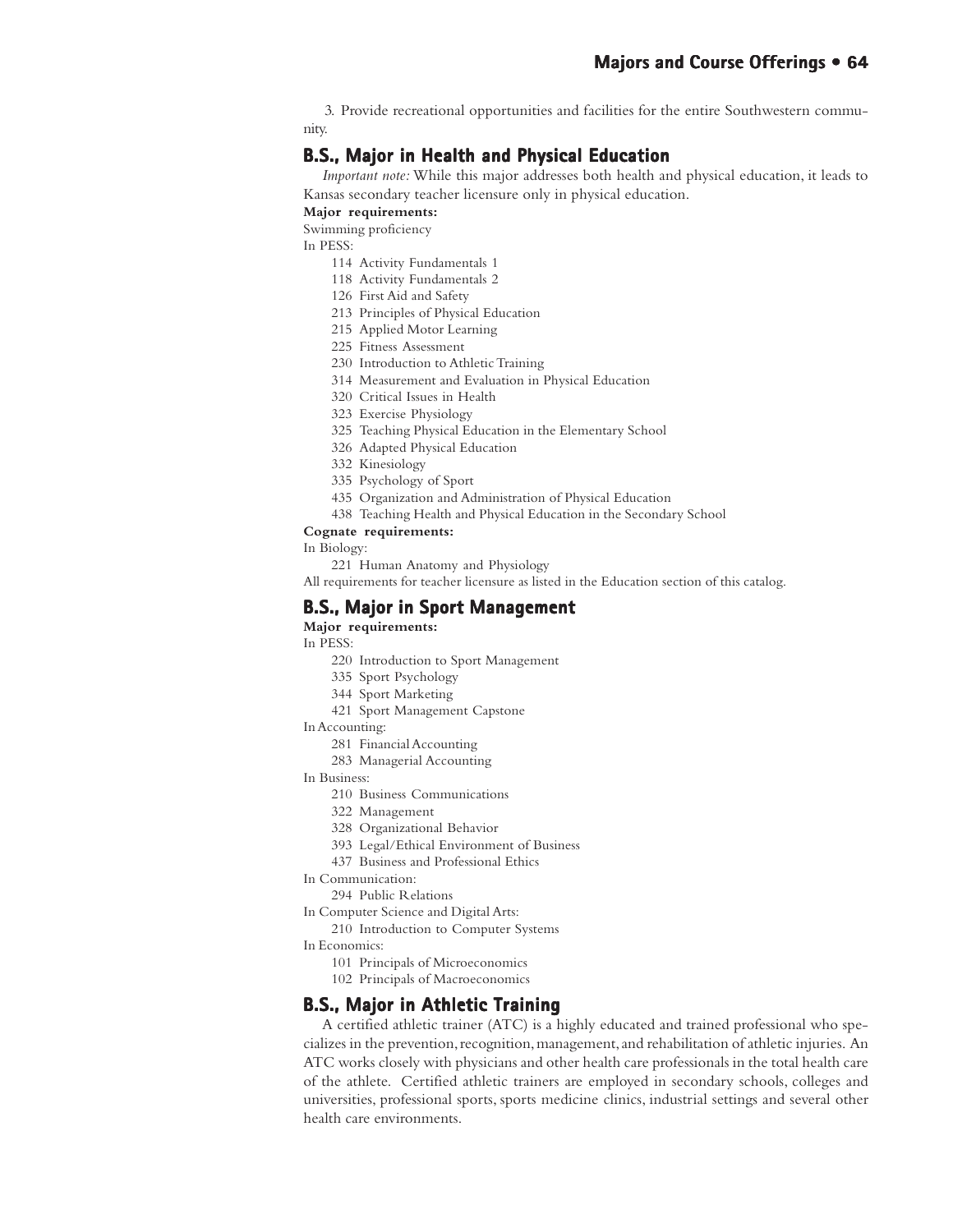Southwestern College received formal accreditation by the Commission on Accreditation of Allied Health Education Programs (CAAHEP) in April 2005. The undergraduate athletic training education curriculum prepares students to take the Board of Certification (BOC) exam.

The curriculum is structured as a three-year program with an additional application year for freshmen. Students will be involved in the clinical setting during their sophomore, junior, and senior years while completing academic course requirements. This allows students to learn the skills and techniques necessary in the care, prevention, recognition, and rehabilitation of athletic injuries as well as the organization and administration of an athletic training facility and program.

Student clinical assignments will be in traditional, clinical, and high school settings, observing under an assigned clinical instructor. Students will gain experience with collision, contact, and non-contact sports as well as through a wide variety of clinical settings. Students will observe team physicians as they evaluate and perform surgical procedures on injured athletes.

The athletic training education program is an excellent combination for those students interested in post-graduate studies in other allied health professions, such as physical therapy, physician assistant, and medical school.

For the most updated information refer to the athletic training web site at www.sckans.edu/ athletictraining or contact the director of athletic training education.

#### **Criteria for Admission to the Athletic Training Education Program**

Prospective students must meet all the criteria below to be considered for admission. Completion of the application criteria does not guarantee admission to the program. Admission is competitive and is based on a point system assessed to each student's application. Students can obtain the necessary application forms from the director of athletic training education.

1. Completed application with one letter of recommendation.

2. Cumulative GPA of 2.5 on a 4.0 scale with a grade of C or better in PESS 230 Introduction to Athletic Training, and BIOL 111 Biology 1: The Unity of Life.

3. Enrollment in PESS 126 First Aid and Safety (or current First Aid and CPR certification).

4. Successful score on written and practical athletic training entrance examination.

5. Completion of at least 100 clinical observation hours (documented) under the direct supervision of a certified athletic trainer.

6. Submission of the Athletic Training Education Program physical examination as well as proof of Hepatitis B vaccination (or sign waiver) and TB skin test.

7. Submission of signed Technical Standards form.

8. Successful interview with the curriculum staff and an athletic training student representative.

9. Maintenance of NATA membership and professional liability insurance throughout Level 1, 2, and 3 of the ATEP.

#### *Transfer Students*

1. Must meet above mentioned criteria.

2. Must have completed or be in the process of successfully completing the equivalent of PESS 230, BIOL 111, and PESS 126 and submit course descriptions of each of these courses along with a copy of transcript to the director of athletic training education for review.

Admitted students must immediately declare as an athletic training major. Students who are not admitted may elect to apply again the following year or may declare another major. Admission to the program is very competitive and the number admitted is based on graduation and attrition rates.

#### **Major requirements:**

In PESS:

126 First Aid and Safety

- 230 Introduction to Athletic Training
- 232 Practical Applications in Athletic Training
- 234 Athletic Training Clinical Experience 1
- 235 Athletic Training Clinical Experience 2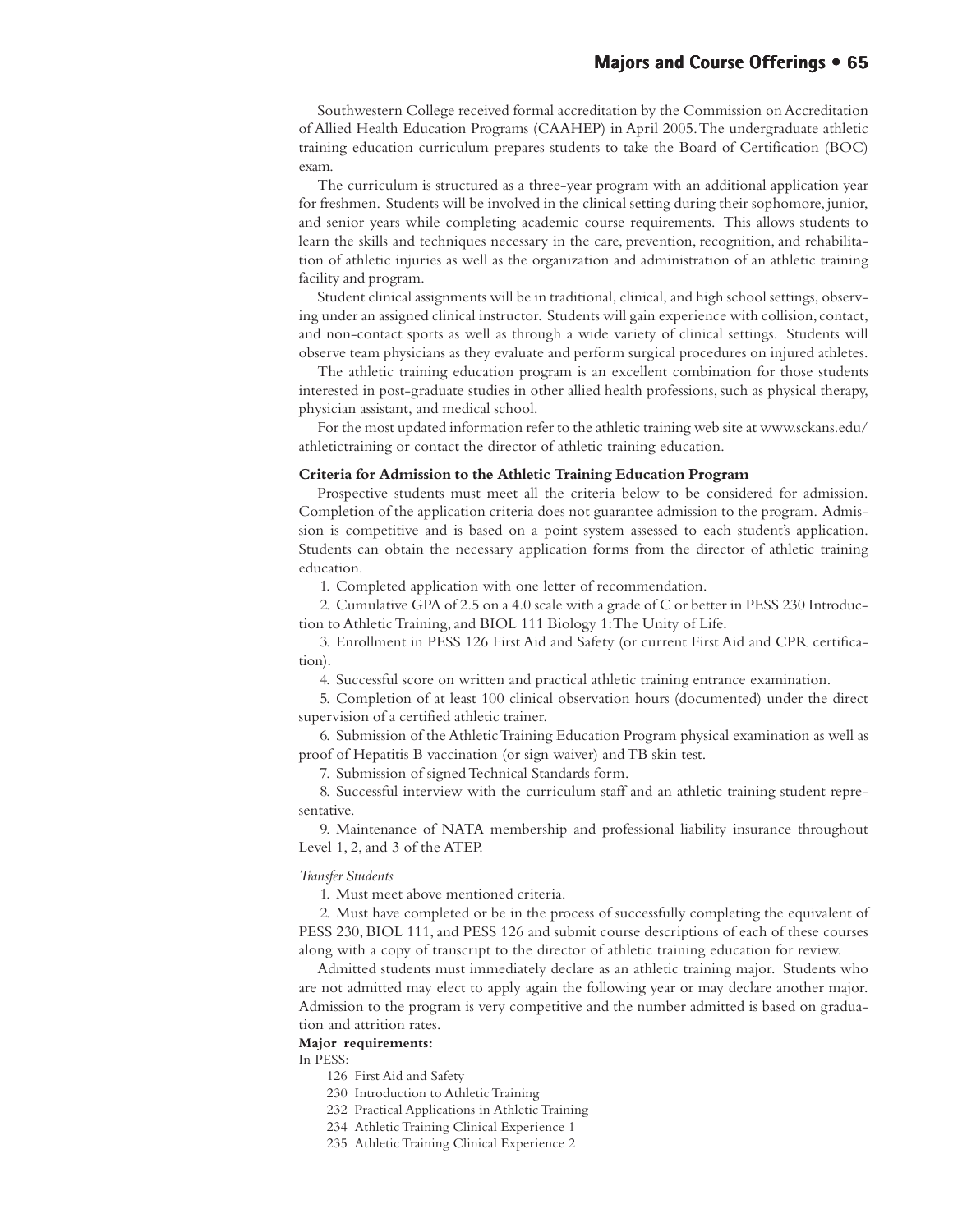- 236 Care and Prevention of Athletic Injuries
- 320 Critical Issues in Health
- 323 Exercise Physiology
- 332 Kinesiology
- 335 Psychology of Sport
- 337 Athletic Training Clinical Experience 3
- 338 Athletic Injury Assessment 1
- 339 Athletic Injury Assessment 2
- 340 Athletic Training Clinical Experience 4
- 347 Therapeutic Exercise
- 440 Therapeutic Modalities
- 442 Pharmacology in Athletic Training
- 443 Organization and Administration of Athletic Training
- 444 Athletic Training Clinical Experience 5
- 445 Athletic Training Clinical Experience 6
- 459 Practicum in Athletic Training
- 462 Seminar in Athletic Training
- In Biology:
	- 111 Biology 1: The Unity of Life
	- 221 Human Anatomy and Physiology
	- 331 Principles of Nutrition
- In Nursing:
	- 308 Holistic Assessment
- In Math:
- 215 Introduction to Statistics
- In Psychology:
	- 112 General Psychology
	- 218 Developmental Psychology

## **PE Courses**

#### **Department Code: PESS**

- **102 Fundamentals of Bowling.** Credit .5 hour
- **104 Fundamentals of Gymnastics.** Credit .5 hour
- **105 Fundamentals of Golf.** Credit .5 hour
- **106 Fundamentals of Archery.** Credit .5 hour
- **107 Fundamentals of Badminton.** Credit .5 hour
- **108 Fundamentals of Tennis.** Credit .5 hour
- **109 Fundamentals of Volleyball.** Credit .5 hour
- **110 Fundamentals of Soccer.** Credit .5 hour
- **111 Fundamentals of Basketball.** Credit .5 hour
- All fundamentals courses will cover skills, techniques, strategy, and rules pertaining to the specific sport.
- **114 Activity Fundamentals 1.** Tennis, archery, volleyball, and badminton fundamentals. Credit 1.5 hours.
- **118 Activity Fundamentals 2.** Tumbling/gymnastics, bowling, soccer, and golf fundamentals. Credit 1.5 hours.
- **119 Beginning Swimming.** A course for nonswimmers, aiming to equip individuals with basic water skills and knowledge in order to make them reasonably safe while in, on, or about the water. Credit 1 hour.
- **126 First Aid and Safety.** Cause, prevention, and first aid care of common emergencies as outlined by American Red Cross. Treatment of athletic injuries. Common precautions in safety in the home, school, highways, and recreational areas. Credit 2 hours.
- **201 Intermediate Swimming.** Emphasis on basic strokes, personal safety skills, basic rescue techniques, artificial respiration, and safety information. Credit 1 hour.
- **202 Lifesaving.** Lifesaving and artificial respiration, cardiopulmonary resuscitation, and first aid techniques. Preparation for Red Cross certification test in Life Saving and Water Safety. Prerequisite: PESS 126. Credit 1 hour.
- **210 Advanced Swimming.** An evaluation of each student's basic swimming techniques through the profession of advanced swimming strokes, water safety, and conditioning. Credit 1 hour.
- **213 Principles of Physical Education.** Basic concepts and theories of physical education. Credit 3 hours.
- **215 Applied Motor Learning.** A study of theories and practices dealing with learning as related to motor skill acquisition. Emphasis will be psychomotor and perceptual motor learning. Credit 3 hours.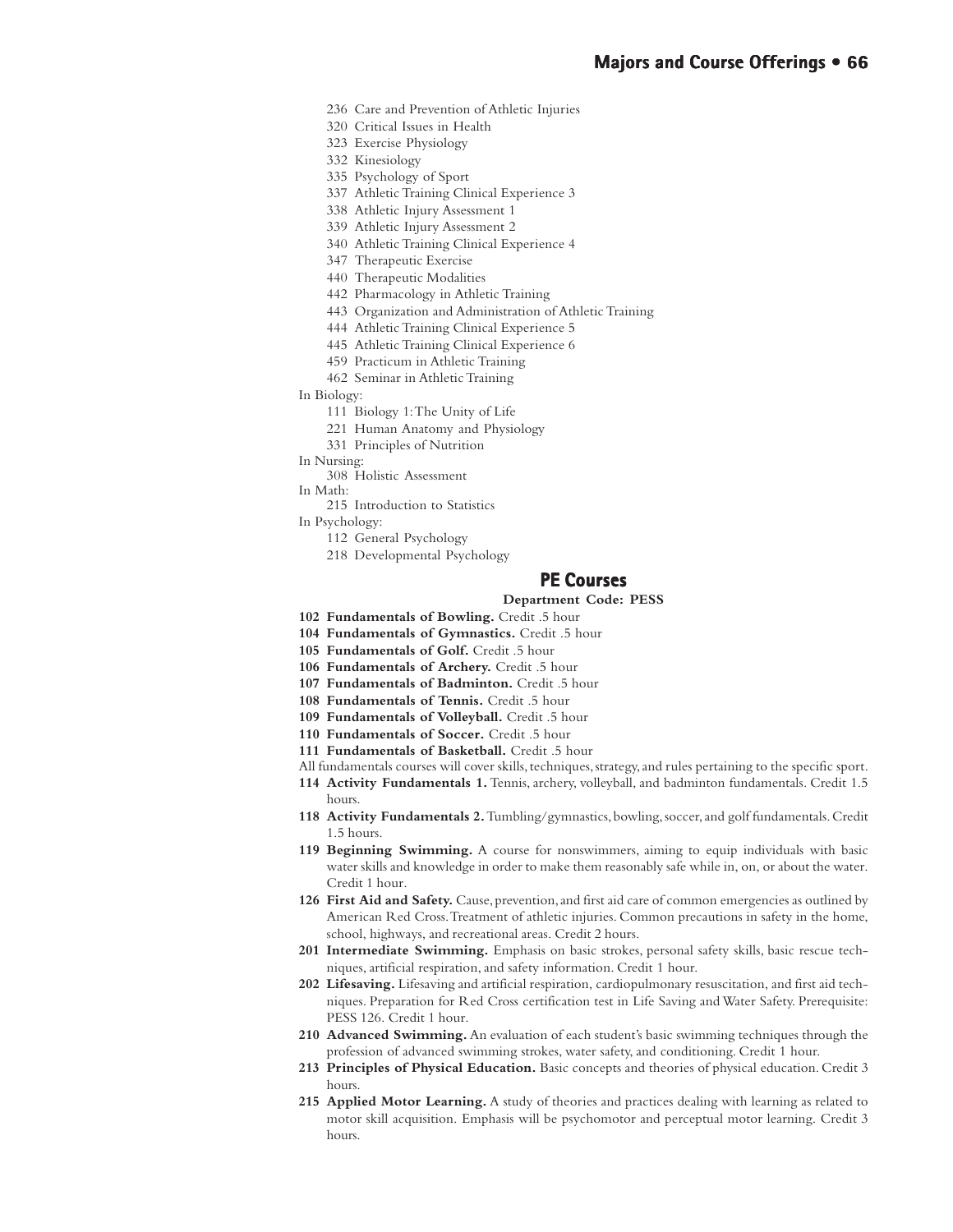- **220 Introduction to Sport Management.** This course is designed to provide an overview of the structure of the sports industry and to highlight the scope and variety of career opportunities in the area. The value of professional management to sports organization will also be emphasized. Attention will be given to the issues facing sport organizations and to the use of management techniques to solve business-related problems. The development of effective communication skills, both written and oral, will be emphasized through class presentations and written assignments. Cross-listed with Business. Credit 3 hours.
- **225 Fitness Assessment.** This course will give the student the experience of administering assessment tests, evaluating results of these tests, and from these tests prescribing health fitness programs. Credit 1 hour.
- **230 Introduction to Athletic Training.** An introduction to the history and structure of the athletic training profession as well as the responsibilities and functions of a certified athletic trainer. Credit 2 hours.
- **232 Practical Applications in Athletic Training.** Application of common wrapping, taping, bracing, and bandaging techniques in athletic training. Lecture and lab. Credit 2 hours.
- **234-235-337-340-444-445 Athletic Training Clinical Experience.** These courses provide competency based supervised practical experience in athletic training required for certification by the BOC. Courses graded S/U. Credit 1 hour.
- **236 Care and Prevention of Athletic Injuries.** The study of the care and prevention of common athletic injuries and illnesses. Lecture and lab. Credit 3 hours.
- **238 Ethical Issues in Sport.** An in-depth analysis of the ethical challenges of sport and its relation to society as a whole. Credit 3 hours.
- **240 Mini-Topics in Sport (Law, Finance, and Facilities).** The course will be divided into three sections and will include the exploration of law concepts as they apply to the context of sport, a look at the financial operations and economic conditions relative to intercollegiate athletics with exposure to professional and interscholastic athletics, and the concepts of facility design and layout. Cross-listed with Business. Credit 3 hours.
- **302 Water Safety Instruction.** Advanced aquatic course training and preparing students to teach swimming, lifesaving, and other water safety courses. Preparation for Red Cross certification test. Prerequisite: current Senior Red Cross Lifesaving certificate. Credit 1 hour.
- **314 Measurement and Evaluation in Physical Education.** A study of capacity, achievements, knowledge, and skill tests and their application to classification and measurement of progress. Credit 3 hours.
- **320 Critical Issues in Health.** Analysis of critical health issues in our society and of special health problems related to the quality of health, the extension of life expectancy, substance abuse, nutrition, consumer health, birth control, and psychoactive drugs. Credit 3 hours.
- **323 Exercise Physiology.** An introduction to the physiology of the skeletal, muscular, respiratory, nervous, and circulatory systems, with special reference to their adjustments during exercise. A study is made of age, sex, environment, and training in relation to exercise. Credit 4 hours.
- **325 Teaching Physical Education in the Elementary School.** Designed for physical educators to enhance their understanding of contemporary elementary physical education. This course is directed to provide them with stimulus material for the implementation of movement activities and approaches to enhance the total development of the elementary school-aged child. Credit 3 hours.
- **326 Adapted Physical Education.** The need for an adapted program for the physically handicapped or atypical student; its organization and administration; types of conditions to be found and their symptoms and characteristics; developing a program to meet the needs of the students; resources and references. Credit 3 hours.
- **332 Kinesiology.** The mechanical and anatomical analysis of selected activities and their effect on the body; and the physiological adaptation of the body to meet the resultant demands. Prerequisite: BIOL 221. Credit 3 hours.
- **335 Psychology of Sport.** A study of the psychology of motivation, attitudes, values, social mobility, and status as it relates to athletics. Cross-listed with Psychology. Credit 3 hours.
- **338 Athletic Injury Assessment 1.** Injury assessment of the head and lower extremities as well as gait analysis. Lecture and lab. Credit 3 hours.
- **339 Athletic Injury Assessment 2.** Injury assessment of the spine and upper extremities as well as posture analysis. Lecture and lab. Credit 3 hours.
- **341 Game Rules and Officiating.** Study of rules and officiating mechanics for football and basketball. Less detailed study will be given to baseball, track and field, soccer, volleyball, and individual sports. Credit 3 hours.
- **344 Sport Marketing.** Course is designed to develop an understanding and appreciation of the unique aspects of marketing as related to sport. Cross-listed with Business. Credit 3 hours.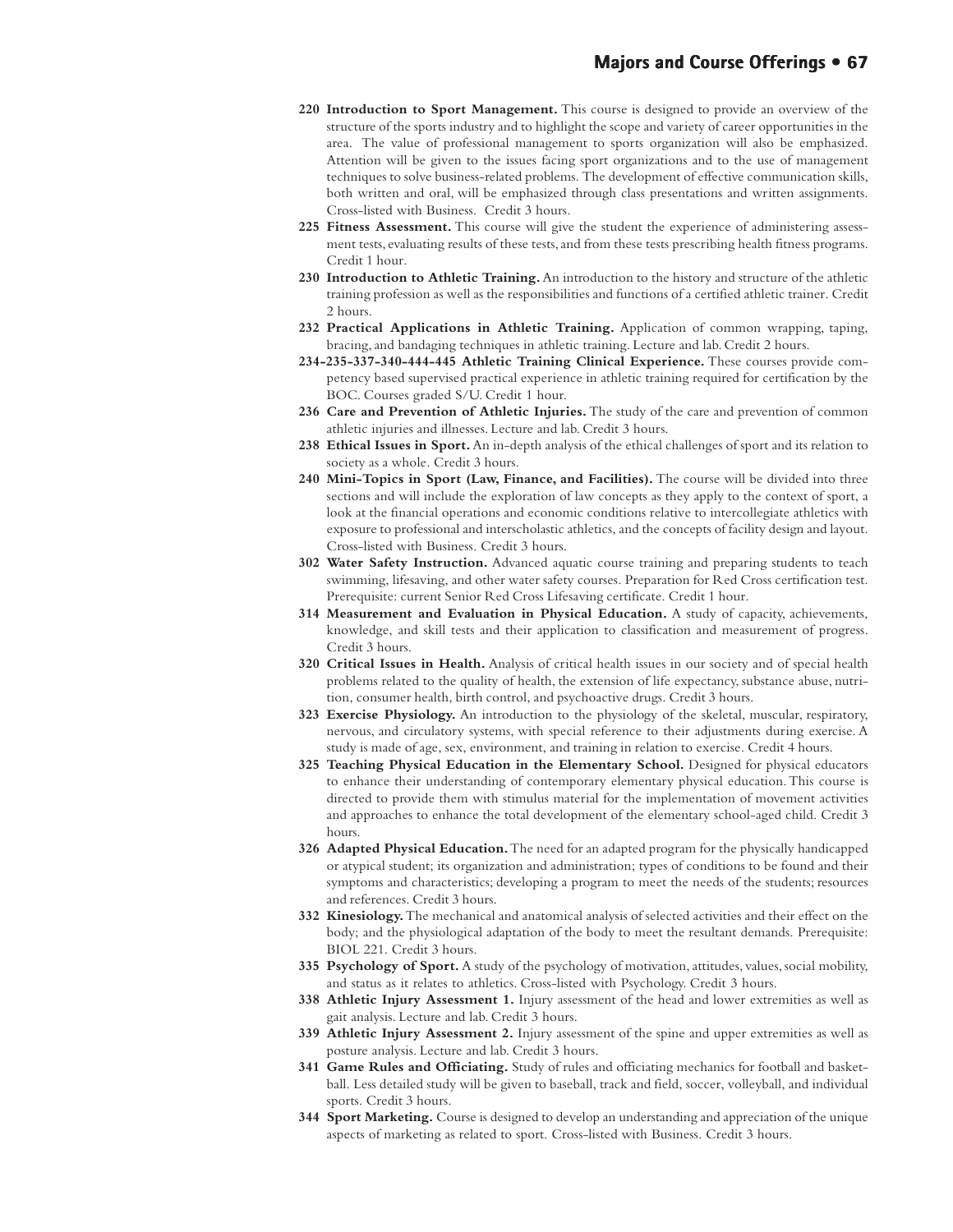- **345 Management Processes in Sport.** Course is designed to establish a knowledge and understanding of basic management concepts including planning, organizing, leadership, and evaluation. Cross-listed with Business. Credit 3 hours.
- **347 Therapeutic Exercise.** Development and implementation of specific rehabilitation protocols for various athletic injuries. Lecture and lab. Credit 3 hours.
- **415 Theory of Coaching Football.** Study of fundamentals, individual and team offense and defense, formations, plays and field generalship. Credit 2 hours.
- **416 Theory of Coaching Volleyball.** An analysis of the coaching techniques and strategies of volleyball. Credit 2 hours.
- **417 Theory of Coaching Basketball.** Study of the different systems of basketball, individual and team offense and defense. Credit 2 hours.
- **418 Theory of Coaching Track.** Form, training, and selection of students for each track and field event. Also includes procedures and organization of track meets. Credit 2 hours.
- **419 Theory of Coaching Baseball/Softball.** An analysis of defensive baseball including strategic fielding and pitching. A study of hitting techniques and base running including the coaching techniques of each. Credit 2 hours.
- **421 Sport Management Capstone.** This course is designed as the culminating experience in the Sport Management program and may include individual research or an approved internship. Credit 3 hours.
- **435 Organization and Administration of Physical Education.** Analysis of the underlying principles of physical education and their application to the organization of a physical education program. The principles of teaching physical education with lesson plan formulation plus actual experience in an activity class. Credit 3 hours.
- **438 Teaching Health and Physical Education in the Secondary School.** This course covers curriculum design, class organization and management, teaching techniques, and current issues and trends in health and physical education. Satisfies teacher licensure requirement for Education 438. Credit 3 hours.
- **440 Therapeutic Modalities.** Scientific principles and applications of various therapeutic modalities in the treatment of athletic injuries. Lecture and lab. Credit 3 hours.
- **442 Pharmacology in Athletic Training.** Introduction to common prescription and non-prescription medications used in treating various athletic injuries and conditions. Lecture and lab. Credit 2 hours.
- **443 Organization and Administration of Athletic Training.** Organization and administrative procedures of an athletic training facility and program. Lecture and lab. Credit 3 hours.
- **459 Practicum in Athletic Training.** Off-campus practicum at an affiliated clinical experience site. Course graded S/U. Credit 1 hour.
- **462 Seminar in Athletic Training.** Emphasis placed on preparation for taking the BOC examination and professional development. Capstone course for the athletic training major. Credit 2 hours.

# **Physics**

Physics, the fundamental natural science, provides explanations for a large number of physical phenomena through the use of a small number of general concepts, principles, and theories. The study of physics contributes to an understanding of the physical world and develops the ability to reason analytically. The physics department at Southwestern College provides undergraduate instruction in a broad range of physics courses designed to fulfill the needs and interests of a variety of students. Students who take advantage of all of the physics course offerings are introduced to the core subfields of physics. Physics program graduates have the knowledge and skills needed to pursue careers in physics, engineering, physics education, and related fields.

Physics courses at Southwestern are set in a liberal arts context. As a result, the historical, philosophical, and cultural implications of physics are considered in the program, and physics majors are required to express the concepts of physics in writing and in oral presentations.

## **Dual Degree Program**

Southwestern College offers dual-degree programs in engineering in cooperation with both Washington University in St. Louis and the University of Texas-El Paso. Students who complete the dual-degree program receive an undergraduate degree in engineering physics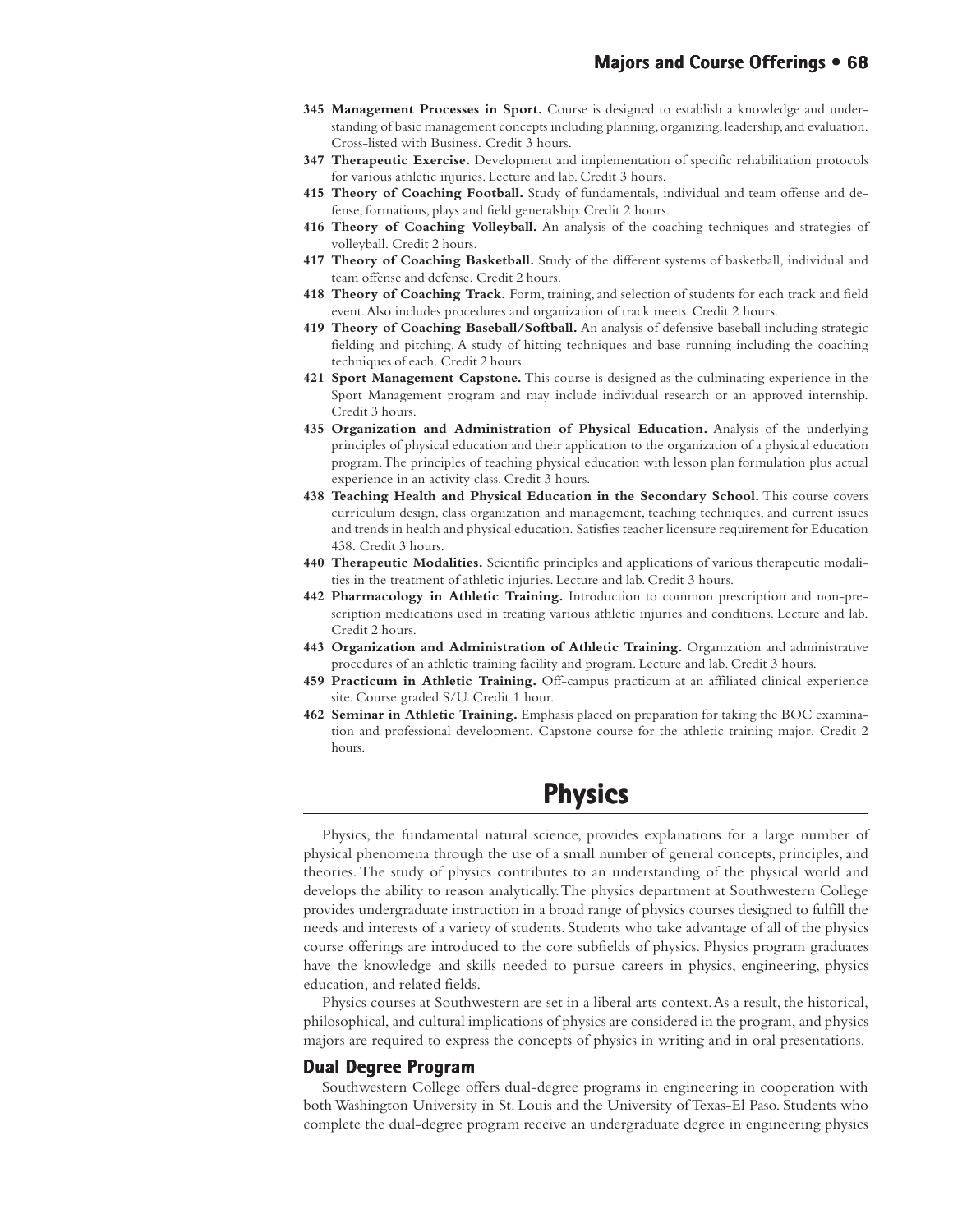# **Majors and Course Offerings • 69**

from Southwestern College and an undergraduate degree or graduate degree in engineering from either of these two institutions. Participants attend Southwestern College for three years and then transfer to either institution for an additional two years (three years for a master's degree) of concentrated engineering study. At Washington University, students may pursue a degree in biomedical engineering, chemical engineering, civil engineering, computer engineering, computer science, electrical engineering, mechanical engineering, or system science and engineering. At the University of Texas-El Paso, students may pursue an undergraduate or graduate degree in electrical engineering. Dual-degree graduates, who combine technical excellence with strong communication skills and a broad background in the humanities and social sciences, have proven to be highly successful in obtaining positions in industry, government, and graduate schools.

Students interested in the dual-degree program should contact the physics department for additional information.

### **B.A., Major in Physics**

**Major requirements:**

- 211 General Physics 1
- 212 General Physics 2
- 213 General Physics 3
- 310 Mathematical Physics
- 320 Modern Physics
- Two of the following laboratory courses:
	- 380 Optics
	- 440 Classical Mechanics
	- 470 Electricity and Magnetism

One of the following:

- 410 Thermal and Statistical Physics
- 480 Quantum Mechanics

#### **Cognate requirements:**

- In Mathematics:
	- 222 Calculus 1
	- 223 Calculus 2
	- 224 Calculus 3
	- 321 Ordinary Differential Equations

## **B.A., Major in Engineering Physics**

#### **Major requirements:**

- 211 General Physics 1
- 212 General Physics 2
- 213 General Physics 3
- 310 Mathematical Physics
- 320 Modern Physics
- One of the following laboratory courses:
	- 380 Optics
	- 470 Electricity and Magnetism

#### **Cognate requirements:**

In Mathematics:

- 222 Calculus 1
- 223 Calculus 2
- 224 Calculus 3
- 321 Ordinary Differential Equations

#### In Chemistry:

- 111 General Chemistry 1
- 112 General Chemistry 2
- In Computer Science and Digital Arts:
	- 222 Programming I
- In Engineering:
	- Completion of a two-year engineering program at Washington University or the University of Texas at El Paso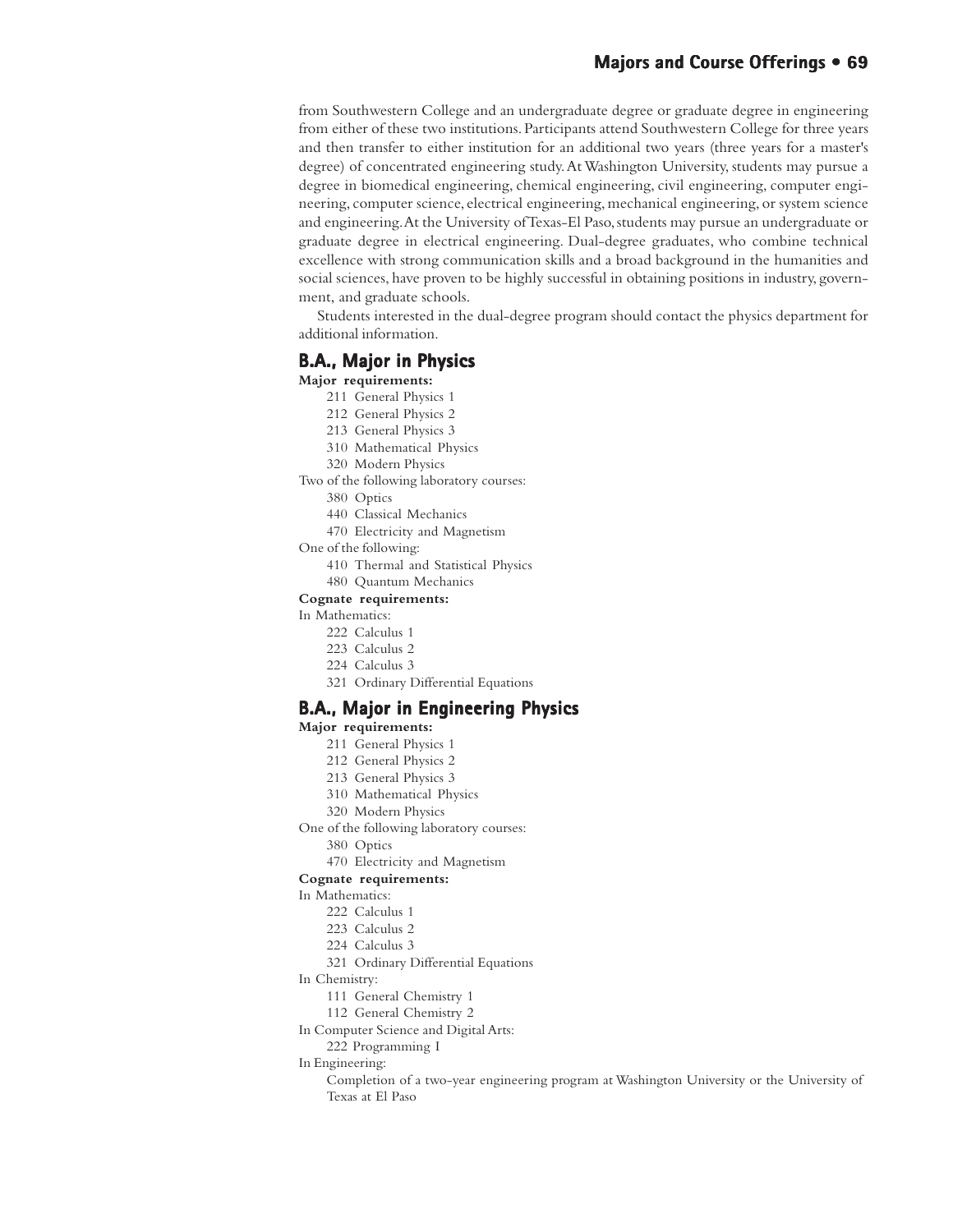# **Minor in Physics in**

**Requirements:**

- In Physics:
	- 211 General Physics 1
	- 212 General Physics 2
	- 213 General Physics 3
	- 320 Modern Physics
- In Mathematics:
	- 222 Calculus 1
	- 223 Calculus 2
	- 224 Calculus 3
	- 321 Ordinary Differential Equations

## **Secondary Licensure in Physics in Physics**

#### **Requirements:**

- In addition to the requirements for the physics major, the student must satisfy all the requirements for Kansas teacher licensure as listed in the Education section of this catalog and complete the following courses:
- In Integrative Studies:
	- 280 History of Science
- In Chemistry:
	- 111 General Chemistry 1
	- 112 General Chemistry 2

# **Physics Courses Physics Courses**

#### **Department Code: PHYS**

- **201 College Physics 1.** Algebra-based treatment of the laws of motion, energy, momentum, rotational motion, gravitation, mechanical waves, wave interference, and sound. Prerequisite: MATH 110 and 112 or consent of instructor. Lecture and laboratory. Credit 4 hours.
- **202 College Physics 2.** Algebra-based treatment of electricity, direct current circuits, magnetism, geometric optics, and interference. Prerequisite: PHYS 201. Lecture and laboratory. Credit 4 hours.
- **211 General Physics 1.** Calculus-based treatment of the laws of motion, energy, momentum, rotational motion, gravitation, mechanical waves, wave interference, and sound. Prerequisite: MATH 112 and 222 or consent of instructor. Lecture and laboratory. Credit 5 hours.
- **212 General Physics 2.** Calculus-based treatment of electricity, Gauss's Law, direct current circuits, magnetism, geometric optics and interference. Prerequisite: PHYS 211. Lecture and laboratory. Credit 5 hours.
- **213 General Physics 3.** Calculus-based treatment of statics, periodic motion, fluid mechanics, temperature and heat, thermal properties of matter, inductance, and alternating current. Prerequisite: PHYS 212. Credit 3 hours.
- **310 Mathematical Physics.** Complex numbers, determinants, matrices, eigenvectors and eigenvalues, vector calculus, Lagrange multipliers, Fourier series, Fourier and Laplace transforms, and probability. Prerequisites: PHYS 212, MATH 224 and 321. Credit 3 hours.
- **320 Modern Physics.** Foundations of modern physics including the special theory of relativity, quantum physics, wave mechanics, and the hydrogen atom. Prerequisites: PHYS 212, MATH 224 and 321. Lecture and laboratory. Credit 5 hours.
- **380 Optics.** Geometric and physical optics-lenses, mirrors, lens aberrations, optical instruments, interference, and diffraction. Prerequisites: PHYS 310, 320. Lecture and laboratory. Credit 4 hours.
- **410 Thermal and Statistical Physics.** Classical thermodynamics, kinetic theory, and classical and quantum statistical mechanics. Prerequisites: PHYS 310, 320. Credit 3 hours.
- **440 Classical Mechanics.** Newton's Laws, rectilinear motion, oscillations, general motion in three dimensions, noninertial reference systems, central force motion, and the dynamics of a system of particles. Prerequisite: PHYS 310 (or concurrent enrollment). Lecture and laboratory. Credit 4 hours.
- **470 Electricity and Magnetism.** Electrostatics, electrostatic fields in matter, magnetostatics, magnetostatic fields in matter, and electrodynamics. Prerequisites: PHYS 310, 320. Lecture and laboratory. Credit 4 hours.
- **480 Quantum Mechanics.** The Schrodinger equation, wave packet motion, operator methods, bracket notation, the harmonic oscillator, angular momentum, and spin. Prerequisites: PHYS 310, 320. Credit 3 hours.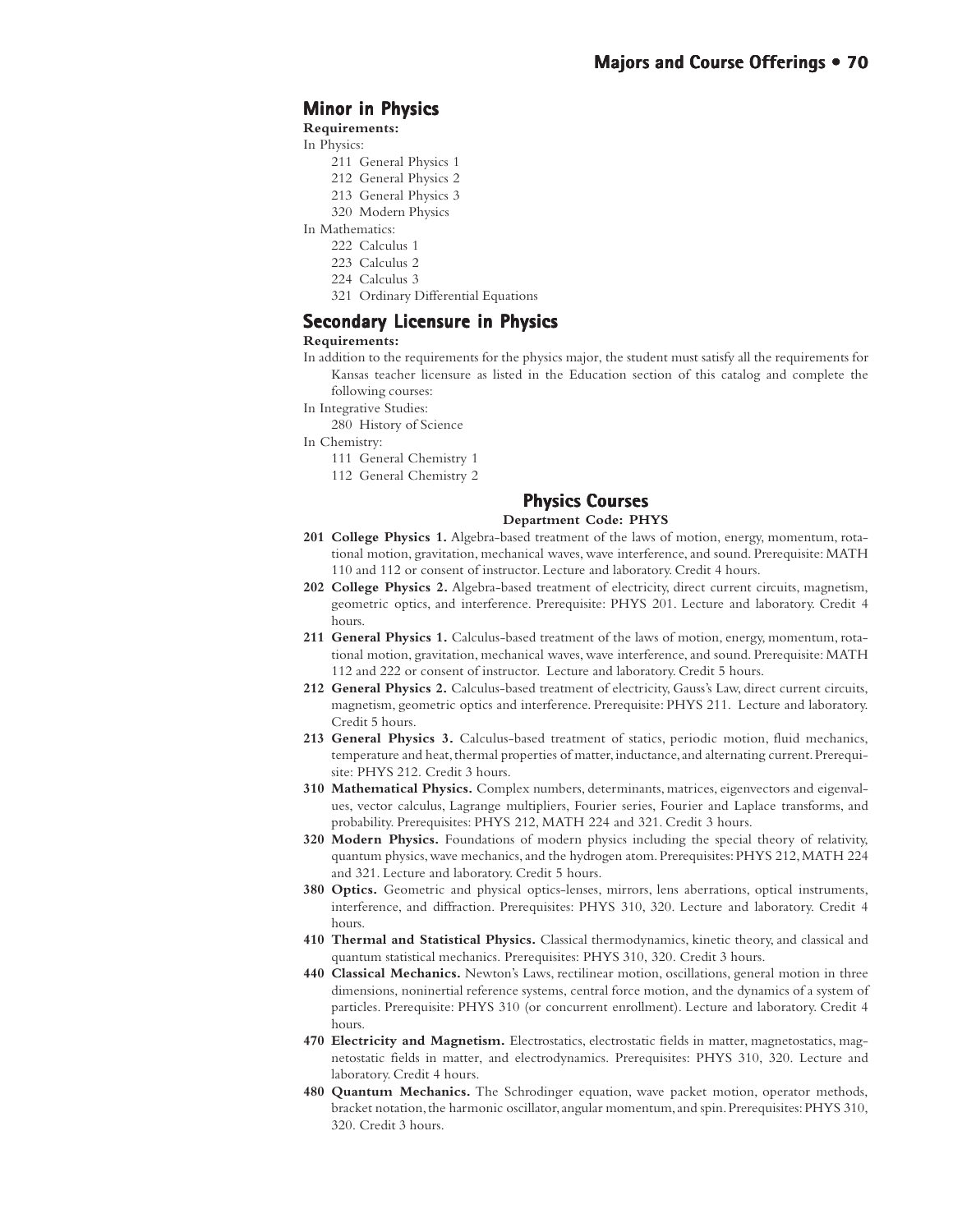# **Political Science olitical Science**

# **Minor in Political Science**

Requirements:

At least 18 credits in Political Science, to include:

213 The National Government

## **Political Science Courses olitical Science Courses**

**Department Code: POLS**

- **105 Introduction to Public Policy.** The political context at the national, state, and local levels in which policy decisions are made. Focus on the relationship between executive, legislative, and judicial branches of government and the integration of these three, including the work involved in developing a legislative proposal. Credit 3 hours.
- **213 The National Government.** A consideration of the national government in terms of the central ideological basis, the federal structure, and political processes. Credit 3 hours.
- **222 International Relations.** International politics, its elements and general nature with emphasis on the struggle for power among nations. Credit 3 hours.
- **325 Research Methods.** An introduction to the theory and methodology of social science research with emphasis on experimental design, data collection, statistical analysis, and report writing. Each student will actively participate in all four phases of the research process. Lecture and laboratory. Prerequisite: PSYC 112 and MATH 215. Cross-listed with Anthropology and Psychology. Credit 4 hours.
- **331 Political Philosophy.** This course deals with the essence, origin, and value of the state. The justification of governmental authority, the social sources of power, and the competing conceptions of human nature are among the issues considered. Students will be exposed to several classical sources, including Machiavelli, Locke, Hobbes, and Rousseau. Cross-listed with Philosophy. Credit 3 hours.
- **336 Comparative Politics: Asian Systems.** Politics and government in selected Asian states, including China, Japan, Korea, and India. Examination of the major political forces, traditions, institutions, and ideological bases of important Asian societies. Prerequisite: POLS 213. Credit 3 hours.
- **338 Contemporary International Problems.** Examination of current sources of conflict in international affairs. Intensive analysis of such areas as the Cold War, resource control and use, nuclear arms and proliferation, specific crisis areas, and others. Credit 3 hours.

# **Psychology Psychology**

The major in psychology prepares students to evaluate psychological theories and research and to examine ethical issues as well as the biological, social, and cognitive factors that affect the human condition. Majors have the opportunity to learn counseling techniques, develop problem-solving skills, achieve self-awareness, and design research through coursework and individual practica and projects. Students in psychology will learn about career opportunities in psychology and clarify vocational goals as they prepare for graduate study in psychology or other people-oriented careers.

Students who major in psychology must earn a grade of C or better in each course required for the program.

## **B.A., Major in Psychology**

**Major requirements:**

In Psychology:

- 112 General Psychology
- 218 Developmental Psychology
- 219 Social Psychology
- 242 Personality
- 319 History and Systems of Psychology
- 320 Abnormal Psychology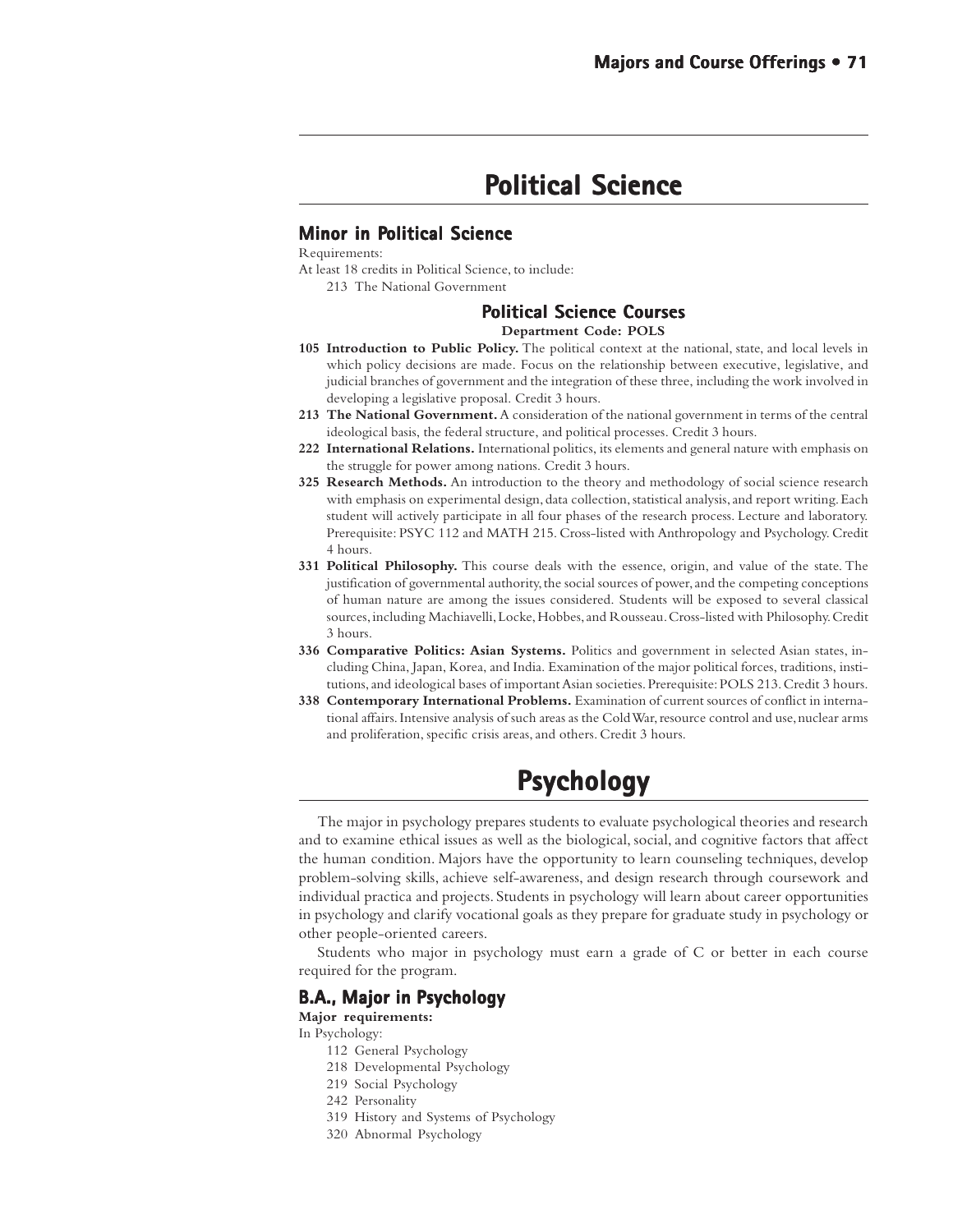- 325 Research Methods
- 330 Biological Foundations of Psychology
- 333 Cognition
- Two courses selected from the following:
	- 301 Human Sexuality
	- 321 Introduction to Clinical, Counseling, and Community Psychology
	- 322 Educational Psychology
	- 328 Organizational Behavior
	- 335 Psychology of Sport
	- 416 Psychological Assessment
	- 421 Emotion
	- 422 Learning
	- 430 Biological Psychology
- Six hours selected from the following:
	- 454 Research Project
	- 455 Topics course(s)
	- 459 Practicum
	- 460 Internship

#### **Cognate requirements:**

In Mathematics:

215 Introduction to Statistics

### **Minor in Psychology**

**Requirements:**

In Psychology:

112 General Psychology

One 200-level course

Two 300-level courses (not including 322)

Two 400-level (not including 459 or 460)

## **Psychology Courses Psychology Courses**

**Department Code: PSYC**

- **112 General Psychology.** An introduction to the scientific study of behavior and mental processes. Special attention is placed on the scientific method in the exploration of consciousness, learning, motivation, emotion, development, personality, mental disorders, biological factors, social-psychological phenomena, and cognitive processes. Credit 4 hours.
- 218 Developmental Psychology. The development of behavior from infancy through adulthood. Emphasis is placed on learning and environmental factors in the socialization of children and adolescents. Prerequisite: PSYC 112. Cross-listed with Education. Credit 3 hours.
- **219 Social Psychology.** Social factors in behavior of individuals and groups, including attitudes, leadership, and personality and culture. Prerequisite: PSYC 112. Credit 3 hours.
- **242 Personality.** Contemporary approaches to the psychological study of personality. Prerequisite: PSYC 112. Credit 3 hours.
- **301 Human Sexuality.** Course covers the biological aspects of human sexuality, love, aberrant sexual behavior, abortion, contraception, parenthood, sexual orientation, and numerous other sexually related subjects. Credit 3 hours.
- **319 History and Systems of Psychology.** A study of historic schools of thought and contemporary trends and systems. Prerequisites: two Psychology courses and sophomore standing. Credit 3 hours.
- **320 Abnormal Psychology.** An introduction to personality disorders. Emphasis on theories of pathology and treatment. Prerequisite: PSYC 112. Credit 3 hours.
- **321 Introduction to Clinical, Counseling, and Community Psychology.** A study of major theoretical formulations and practical applications in the history of clinical, counseling, and community psychology, from classical psychoanalysis to contemporary modes of treatment. Emphasis is placed on what clinical and counseling psychologists do, including methods of appraisal, professional roles, and psychotherapeutic approaches to treatment. Prerequisites: two Psychology courses and junior standing. Credit 3 hours.
- **322 Educational Psychology.** A course designed specifically to study the behavior of individuals and groups in educational settings. Emphases are placed upon development, motivation, assessment, individual differences, teaching modalities and learning preferences. Attention is also given to character education and attitudes. Directed observation/participation in the public schools provide practical application of course theory. Twenty hours of observation/participation in a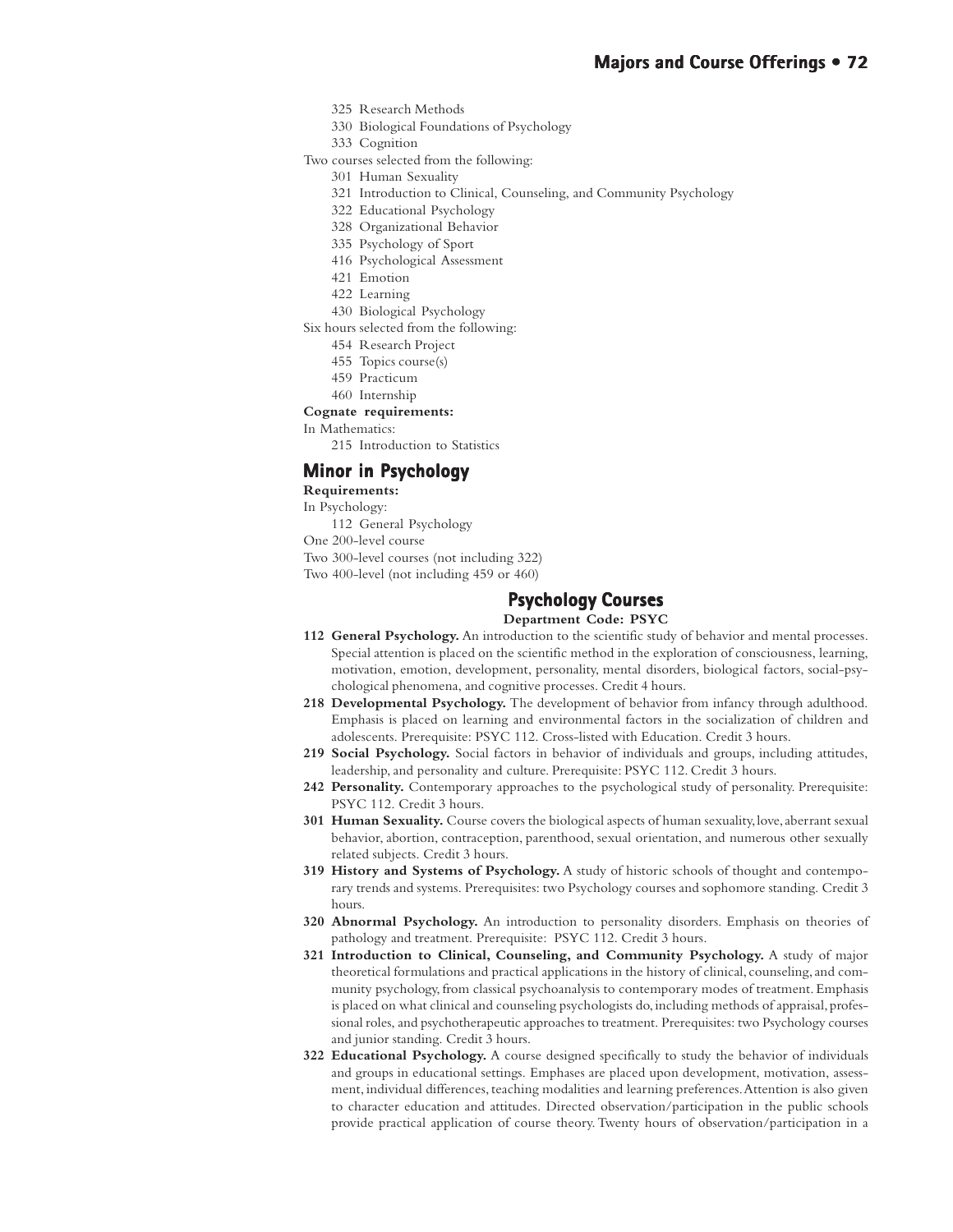public school classroom required. Prerequisite: Admission to Teacher Education. Cross-listed with Education. Credit 3 hours.

- **325 Research Methods.** An introduction to the theory and methodology of psychological research with emphasis on experimental design, data collection, statistical analysis, and report writing. Each student will actively participate in all four phases of the research process. Lecture and laboratory. Prerequisite: PSYC 112 and MATH 215. Cross-listed with Anthropology and Political Science. Credit 4 hours.
- **328 Organizational Behavior.** Individual and work group behavior in organizations. Exercises in the dynamics of power, developing leadership, facilitating quality and change, and interpersonal communication skills will be emphasized. Course procedures include oral and written communications, group interaction in class, and a major presentation. Cross-listed with Business. Credit 3 hours.
- **330 Biological Foundations of Psychology.** A study of the anatomy, physiology, and function of the nervous and endocrine systems and their relationship to psychological issues. Prerequisite: PSYC 112. Credit 3 hours.
- **333 Cognition.** The psychological study of attention, pattern recognition, memory, language, reasoning, problem solving, and creativity. Prerequisite: PSYC 112. Credit 3 hours.
- **335 Psychology of Sport.** A study of the psychology of motivation, attitudes, values, social mobility, and status as it relates to athletics. Cross-listed with Physical Education and Sport Studies. Credit 3 hours.
- **416 Psychological Assessment.** An examination of classic and current theories and methods of psychological assessment. Topics will include personality assessment, observation and behavioral techniques, interviewing, self-report inventories and questionnaires, projective techniques, and maximum performance assessment. Prerequisite: two Psychology courses and junior standing. Credit 3 hours.
- **421 Emotion.** A survey of the major historical and contemporary theories of human emotion, including biological, developmental, cognitive, and social perspectives. Prerequisites: two Psychology courses and junior standing. Credit 3 hours.
- **422 Learning.** A survey of current learning theories and research in learning. Prerequisites: two Psychology courses and junior standing. Credit 3 hours.
- **430 Biological Psychology.** The application of anatomical and physiological principles to psychological issues such as sensation and perception, movement, learning and memory, drugs, brain damage, and psychological disorders. Prerequisites: PSYC 112 and either PSYC 330 or BIOL 221. Credit 3 hours.
- **459 Practicum in Psychology.** A practicum can be designed to explore an area of the student's interest such as (but not limited to) assisting on research projects or working with an agency in the community. Prerequisites: junior standing and permission of department head. Credit 1 to 5 hours.
- **460 Internship in Psychology.** Internships are offered in an area of the student's interest such as (but not limited to) working at a mental health center or as a youth attendant for juveniles held by the court system. Prerequisites: junior standing and permission of department chair. Credit 6 to 14 hours.

# **Social Science Social Science**

## **Social Science Courses Science Courses**

#### **Department Code: SOCS**

- **206 Exploring Leadership.** Study of proactive thought, personal and group visioning, ethics, and areas of personal leadership self-assessment will be covered. Facilitating group process and giving and receiving constructive criticism will be emphasized during the class time. Prerequisite: LAS 214. Credit 3 hours.
- **225 Rebuilding Community.** After developing the ability to self-assess, assess the needs of the community, and listen to the people in need, the student will learn the skills for effectively working to meet needs in the community (e.g., grant writing; organizing, recruiting, and motivating volunteers; developing a preventative plan; and serving on boards). Designed for students who are planning a career in the service sector. Credit 3 hours.
- **301 Global Culture.** A concentrated study of selected major countries and culture areas outside Western culture. Credit 3 hours.
- **302 Diversity.** Twofold emphasis: 1) increasing students' awareness of their own ethnocultural roots and the influence of these roots on their world views and interactions with others, and 2) increasing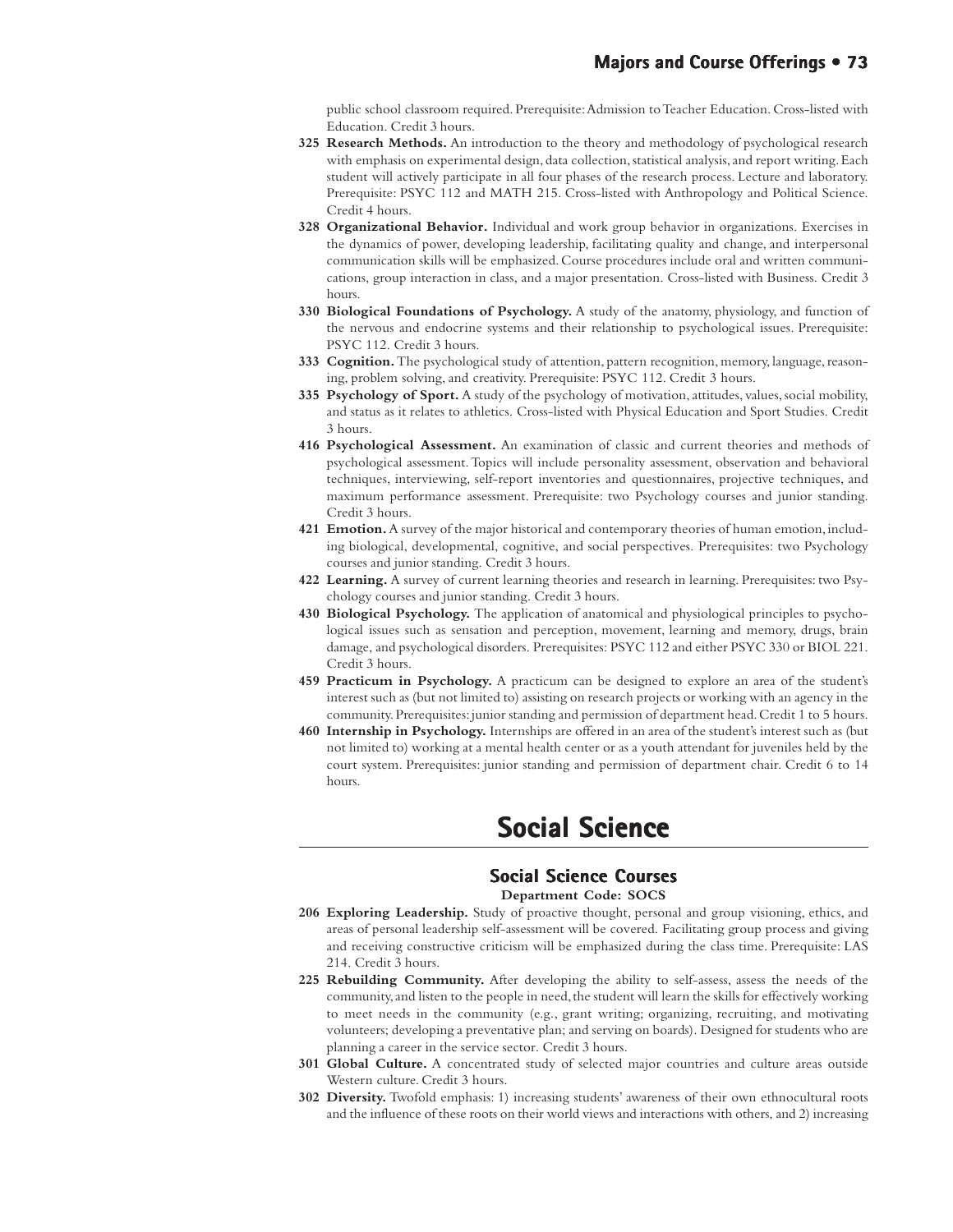students' understanding of and sensitivity to the experience of being an ethnic minority in the U.S. today. Credit 3 hours.

- **307 Applied Leadership.** Readings, experiential learning activities and reflective writing will help students develop leadership knowledge in four areas: facilitation, conflict resolution, creativity, and written persuasion. After an introduction to all four areas, students will choose one area to study in depth. Prerequisite: SOCS 206. Credit 3 hours.
- **330 Service-Learning Travel.** Students will prepare for a cross-cultural experience by reading, participate in the experience by travel and service, and then reflect on the experience through writing. Credit 1 to 3 hours.
- **408 Advanced Leadership.** Students will envision, design, implement, and evaluate a project as the project leader, in consultation with peers and faculty. All project leaders will meet weekly for consultation. Prerequisite: SOCS 307. Credit 3 hours.

# **Sociology Sociology**

## **Sociology Course**

#### **Department Code: SOC**

**201 General Sociology.** An intuitive grasp of the sociological perspective and a consistent framework from which to view, understand, and interpret social life. Examination of the major sociological paradigms and concepts; their use in a systematic fashion to analyze American society. Credit 3 hours.

# **Theatre Arts Arts**

Higher education has historically had, at its heart, an appreciation of theatre. It has encouraged theatre as a part of students' lives, taught both its literature and art, and worked to develop students' understanding of the need for theatrical expression of our humanness. Southwestern College's theatre arts department is designed to meet the needs of both students in general liberal arts education and majors within the department. The department gives the opportunity to all students to develop skills, confidence and poise in various performance situations. It aims to develop the students' potential through classroom and extracurricular learning experiences, gives a basic knowledge of the theatre and the work and joy that are part of its creation, and stresses the importance of the arts in our lives as they help us to understand ourselves, others and the world we share.

For majors in theatre arts, the department provides an academic program and co- and extra-curricular activities. These prepare students for further studies in graduate or professional schools, and for careers in education or in professional theatre. The major aims to develop individuals prepared to live responsibly with concern for others, and to be creative, self-expressive leaders and citizens.

The theatre arts major provides for emphases in general theatre arts, musical theatre, theatre arts education, theatre arts performance or in technical theatre.

The theatre arts minor is available for students who wish to major in another academic area, but who also want transcript recognition for serious academic study in theatre. The Goal and Career Development course is a requirement for at least one hour each semester that students are declared a major, for a minimum of 4 hours for graduation. Theatre arts majors must counsel with a departmental advisor to declare an area of emphasis by the beginning of the junior year.

#### **B.A., Major in Theatre Arts**

#### **Major requirements:**

In Theatre:

- 111 Introduction to the Theatre
- 224 Stagecraft
- 226 Acting 1
- 333 Theatre History 2
- 454 Senior Project
- At least 4 credits in Goal and Career Development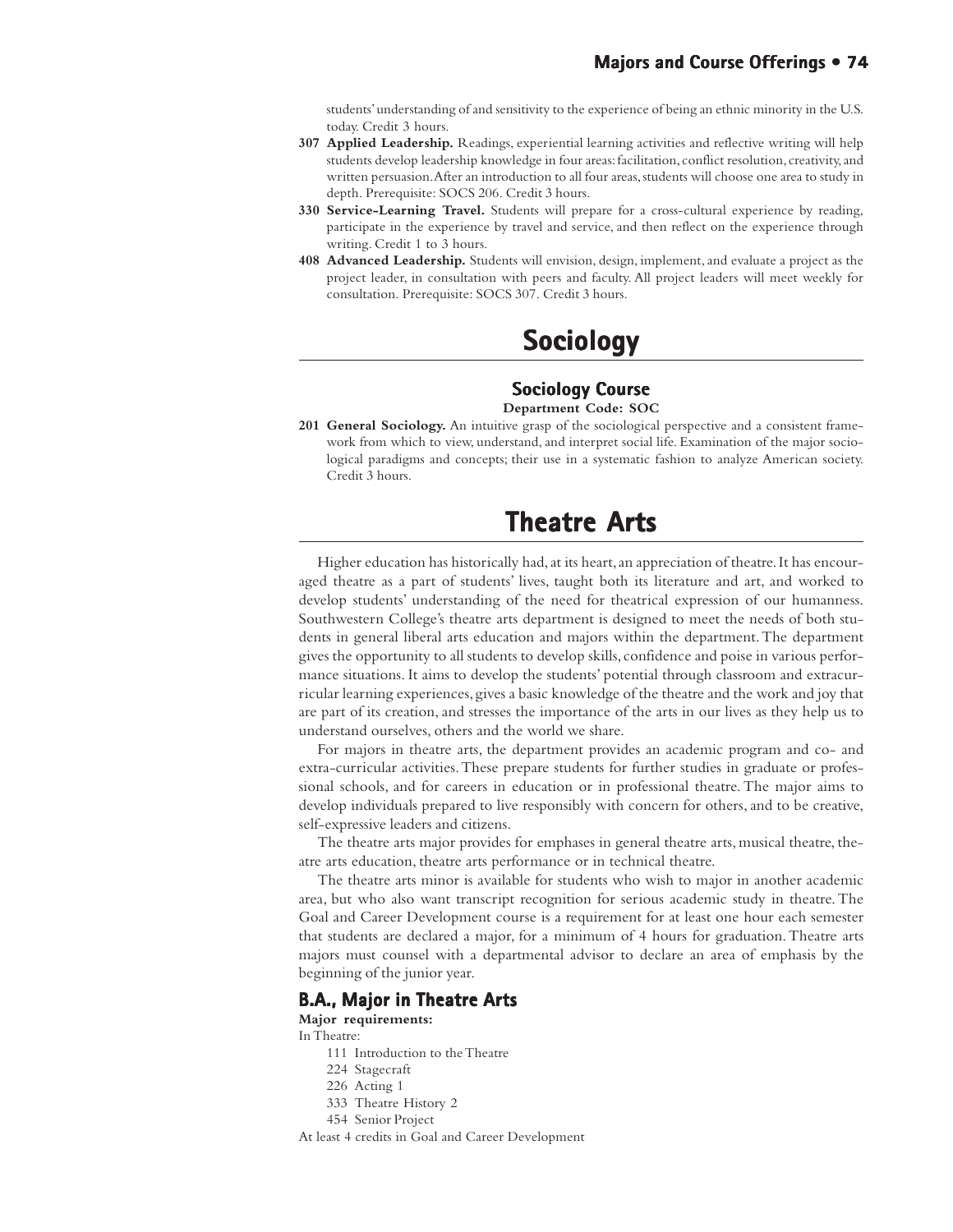- In Psychology:
- 112 General Psychology
- All requirements of one emphasis area (below)

#### **Emphasis in Speech and Theatre Education**

- In Theatre:
	- 111 Introduction to Theatre
	- 224 Stagecraft
	- 226 Acting 1
	- 234 Oral Interpretation of Literature
	- 325 Design for the Stage
	- 333 Theatre History 2
	- 415 Goal and Career Development
	- 416 Goal and Career Development
	- 424 Directing 1
	- 425 Directing 2
	- 438 Teaching and Directing Forensics, Debate, and Theatre in the Secondary School
- In Communication:
	- 101 Survey of Mass Communications
	- 102 Elements of Oral Communication
	- 123 Discussion or 208 Critical Thinking and Argumentation
	- 125 Forensics
	- 203 Interpersonal Communication
	- 230 Voice and Diction
	- 238 Group Communication

Completion of Communication and Theatre experience checklist

All requirements for Kansas teacher licensure as listed in the Education section of this catalog.

#### **Emphasis in Technical Theatre**

In Theatre:

- 227 Make-Up for the Stage
- 324 Arts Management
- 325 Design for the Stage
- 327 Costuming
- 332 Theatre History 1
- In Art:
	- 123 Basic Drawing
	- 215 Painting Studio

#### **Emphasis in Theatre Performance**

#### In Theatre:

- 131 Dance: Jazz and Tap
- 132 Dance: Musical
- 223 Creative Dramatics
- 234 Oral Interpretation of Literature
- 332 Theatre History 1
- 424 Directing 1
- 425 Directing 2 or 426 Acting 2
- In Communication:
	- 230 Voice and Diction

#### **Emphasis in Musical Theatre**

#### In Theatre:

- 131 Dance: Jazz and Tap
- 132 Dance: Musical
- 133 Dance: Ballet
- 234 Oral Interpretation of Literature
- 332 Theatre History 1
- 336 Musical Theatre Performance
- 340 Musical Theatre History
- 170 or 270 or 370 or 470 Summer Theatre Workshop
- In Music:
	- 111 Foundations in Music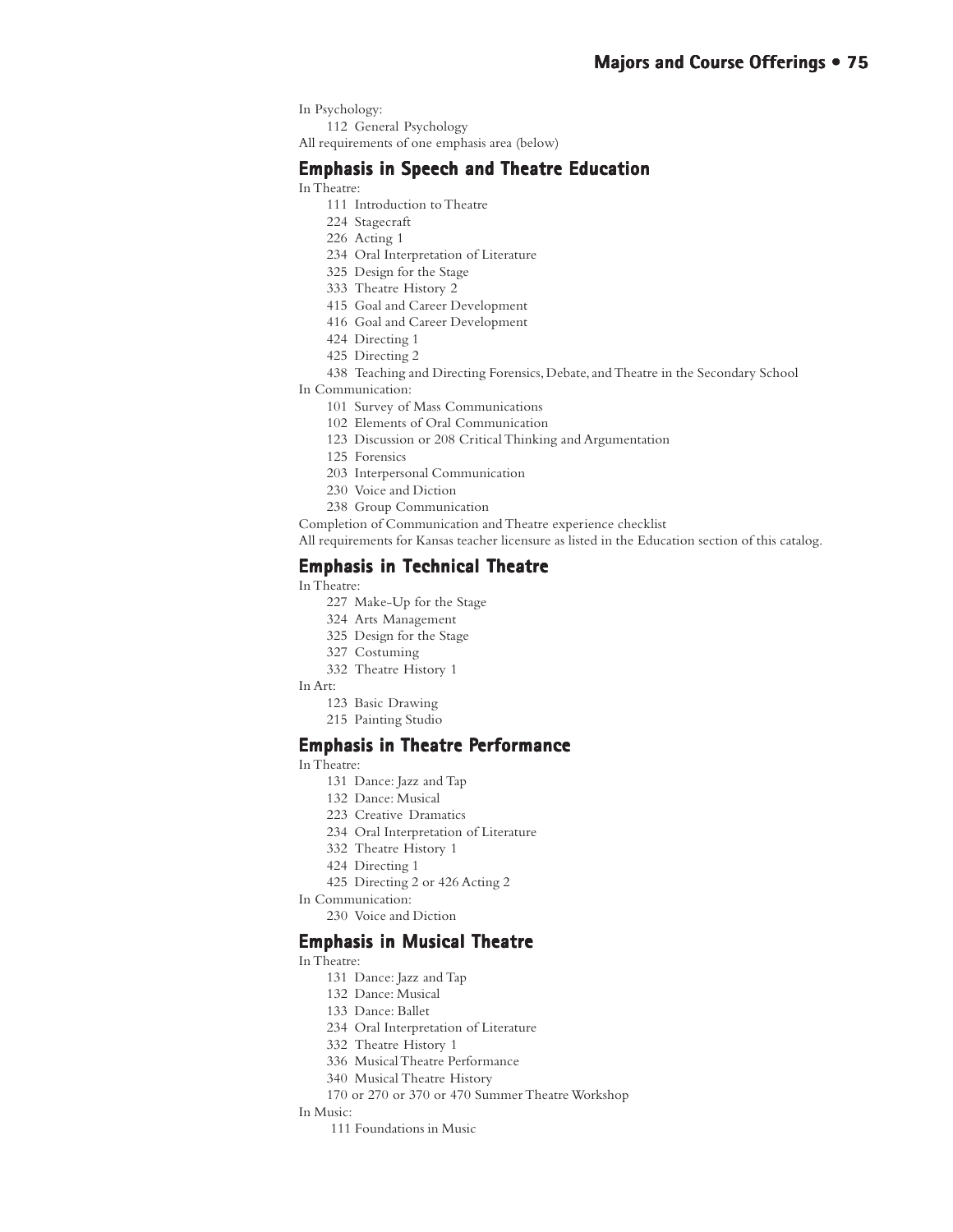At least 4 semesters of private voice lessons

- Demonstration of piano proficiency
- In Communication:
	- 230 Voice and Diction

## **Emphasis in General Theatre Studies**

- In Theatre:
	- 234 Oral Interpretation of Literature
	- 332 Theatre History 1
	- 424 Directing 1
- Nine hours of departmental electives
- In Communication:
- 230 Voice and Diction

#### **Minor in Theatre Arts**

#### **Requirements:**

In Theatre:

- 111 Introduction to the Theatre
- 224 Stagecraft
	- 226 Acting 1
	- 234 Oral Interpretation of Literature
	- 332 Theatre History 1 or 333 Theatre History 2
- 454 Senior Project
- Four credits in Goal and Career Development

#### **Interdisciplinary Majors Interdisciplinary**

Set up between Theatre Arts and other departments, major requirements will be developed from the student's need with faculty advisement.

#### **Theatre Courses Theatre**

#### **Department Code: THTR**

- **111 Introduction to the Theatre.** Introduction to basic knowledge of the theatre, its origins, development, and the work and joy involved in the creative experience of theatre. Intended to increase the understanding of and appreciation for theatre by non-majors and majors. Laboratory with current productions. Credit 3 hours.
- **112-113-212-213-312-313-412-413 Improvisational Acting.** Theory and practice of improvisational acting. Theatre gaming used in process and performance toward development of original characters and scenes. Group managed as an ensemble. Credit 1 hour.
- **115-116-215-216-315-316-415-416 Goal and Career Development.** Required every semester for theatre majors. Students and instructor will design a project plan to meet the development level of the individual student. Jury at the end. Prerequisite: 2.0 GPA. Credit 1 to 3 hours
- **117-118-217-218-317-318-417-418 Interpretation Projects.** For individual development of goals and skills in oral interpretation of literature. Prerequisite: 2.0 GPA. Credit 1 to 3 hours.
- **121-122-221-222-321-322-421-422 Theatre Participation.** Recital experience in theatrical production. Requires work in a major technical aspect of a current production. A maximum of 8 hours may be counted toward degree. Prerequisite: 2.0 GPA. Graded S/U. Credit 1 or 2 hours.
- **131 Dance: Jazz and Tap.** Teaches basic dance movements and terminology, providing a foundation for musical theatre jazz and tap dance. Builds repertoire, providing students with audition and performance techniques. For experienced dancers, it provides extended challenges and lays the foundation for choreography. Includes recital performance. May be repeated for credit. Credit 1 hour.
- **132 Dance: Musical.** Teaches basic dance movements and terminology, providing a foundation for musical theatre dance. Builds repertoire, providing students with audition and performance techniques. For experienced dancers, it provides extended challenges and lays the foundation for choreography. Includes recital performance. May be repeated for credit. Credit 1 hour.
- **133 Dance: Ballet.** Teaches basic dance movements and terminology, providing a foundation for all movement and dance. Builds repertoire, providing students with audition and performance techniques. For experienced dancers, it provides extended challenges and lays the foundation for choreography. Includes recital performance. May be repeated for credit. Credit 1 hour.
- **170-270-370-470 Summer Theatre Workshop.** Student participation as members of SC's Horsefeathers and Applesauce Summer Dinner Theatre Program. Credit 1 to 6 hours. May be repeated, but only 6 hours may count toward graduation.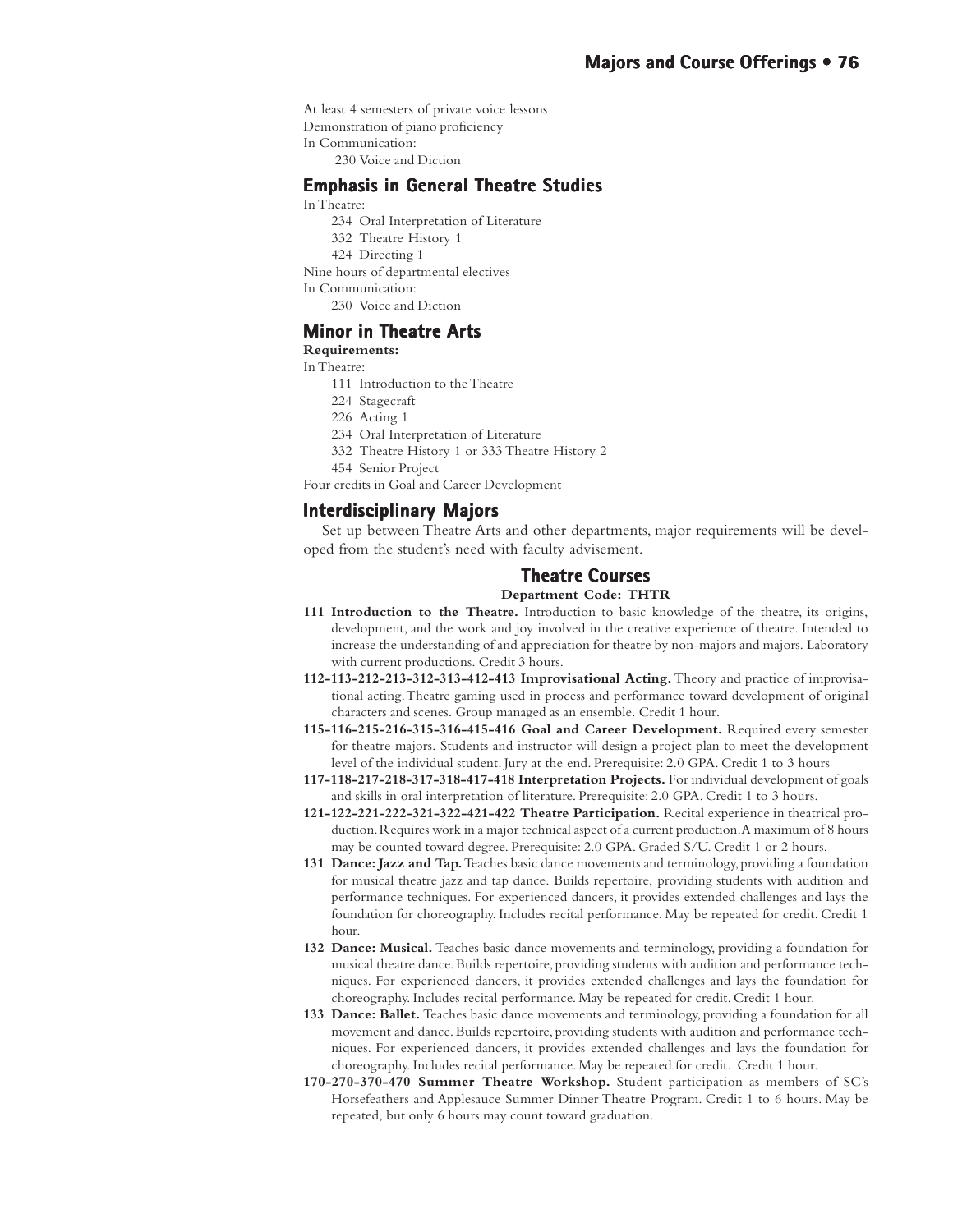- **223 Creative Dramatics.** Designed for theatre performance and elementary education majors. Follows the philosophy that our world/reality is always changing. Improvisation, role playing, and other "theatrical games" for mutual understanding and trust. Credit 3 hours.
- **224 Stagecraft.** Theory and practice of technical phases of play production. Study and application of principles of construction and handling of stage scenery, lighting and sound equipment. Laboratory with current productions. Credit 3 hours.
- **226 Acting 1.** Theory and practice of acting. Study of dramatic literature and acting theory. Practice of character analysis, rehearsal and performance techniques. Credit 3 hours.
- **227 Make-Up for the Stage.** Basic principles and practices of theatre makeup; various assignments to develop skill in theatrical makeup. Laboratory with current productions. Credit 3 hours.
- **234 Oral Interpretation of Literature.** Active study of literature through oral performance for the solo performer. Recreation of the experience inherent in the performed text through an understanding of its emotional and intellectual content. Credit 3 hours.
- **324 Arts Management.** An overview of the responsibilities of a director of an artistic organization. Management of personnel and facilities, programming, promotion, and budgeting will be studied in the classroom and in the field. Also includes visits to local arts organizations for firsthand experience. Credit 3 hours.
- **325 Design for the Stage.** Study of stage design as it relates to scenic elements, lighting and sound. Prerequisite: THTR 224. Credit 3 hours.
- **327 Costuming.** An examination of the history, development, basic principles of design and construction of stage costumes. Laboratory with current productions. Credit 3 hours.
- **331 Theatre Across the Disciplines 2.** This lab-intensive course stresses theatre involvement and methods across the disciplines. Emphasis is placed on communicating with and developing empathy for others in a variety of fields including the humanities, social sciences, and natural sciences. The course seeks to connect learning and sharing among all disciplines through theatre games, creative dramatics, and dramatic literature, and its performance across campus and in the surrounding community. As theatre entertains and teaches, it helps us build connections to understand ourselves and our world. Prerequisite: LAS 231. Credit 3 hours*.*
- **332 Theatre History 1.** Examines history of theatre from its origins through Classical, Medieval, Renaissance, Restoration and Romantic theatre. Reading of plays and study of theory, historical background, the physical theatre and its performers and their relationship to the culture and development of theatre. Credit 3 hours.
- **333 Theatre History 2.** Development of theatre and dramatic literature beginning with Realism. Reading of plays and study of theory, historical development, genres, styles, physical theatre, performers, and the cultural diversity of the modern drama and the theatrical experience. Credit 3 hours.
- **336 Musical Theatre Performance.** Develops skills in musical theatre performance, by developing of techniques for integration of acting, singing and dancing. Will work with variety of styles of musical theatre performance. Credit 3 hours.
- **340 Musical Theatre History.** Taught as a seminar reading course, providing history of the musical foundation from its roots to contemporary musical theatre, combined with readings of librettos of major works. Credit 3 hours.
- **424 Directing 1.** Theory and practice of directing. Play choice, analysis, and rehearsal techniques. Prerequisites: THTR 224, 226, COMM 230, or consent of the instructor. Credit 3 hours.
- **425 Directing 2.** A continuation of Directing 1. This course requires the production of a one-act play. Prerequisite: consent of instructor. Credit 3 hours.
- **426 Acting 2.** Study of a variety of acting methods and styles. Preparation of a recital. Prerequisite: THTR 226 or consent of the instructor. Credit 3 hours.
- **438 Teaching and Directing Forensics, Debate, and Theatre in the Secondary School.** A study of the problems and methodologies of teaching and directing forensics, debate, and theatre activities in secondary schools. Includes observation and participation in drama, debate, and forensic activities designed for the public school programs. Satisfies teacher licensure requirements for Education 438. Prerequisites: Theatre participation practical experience check sheet, participation in debate and forensic activity courses. Cross-listed with Communication. Credit 3 hours.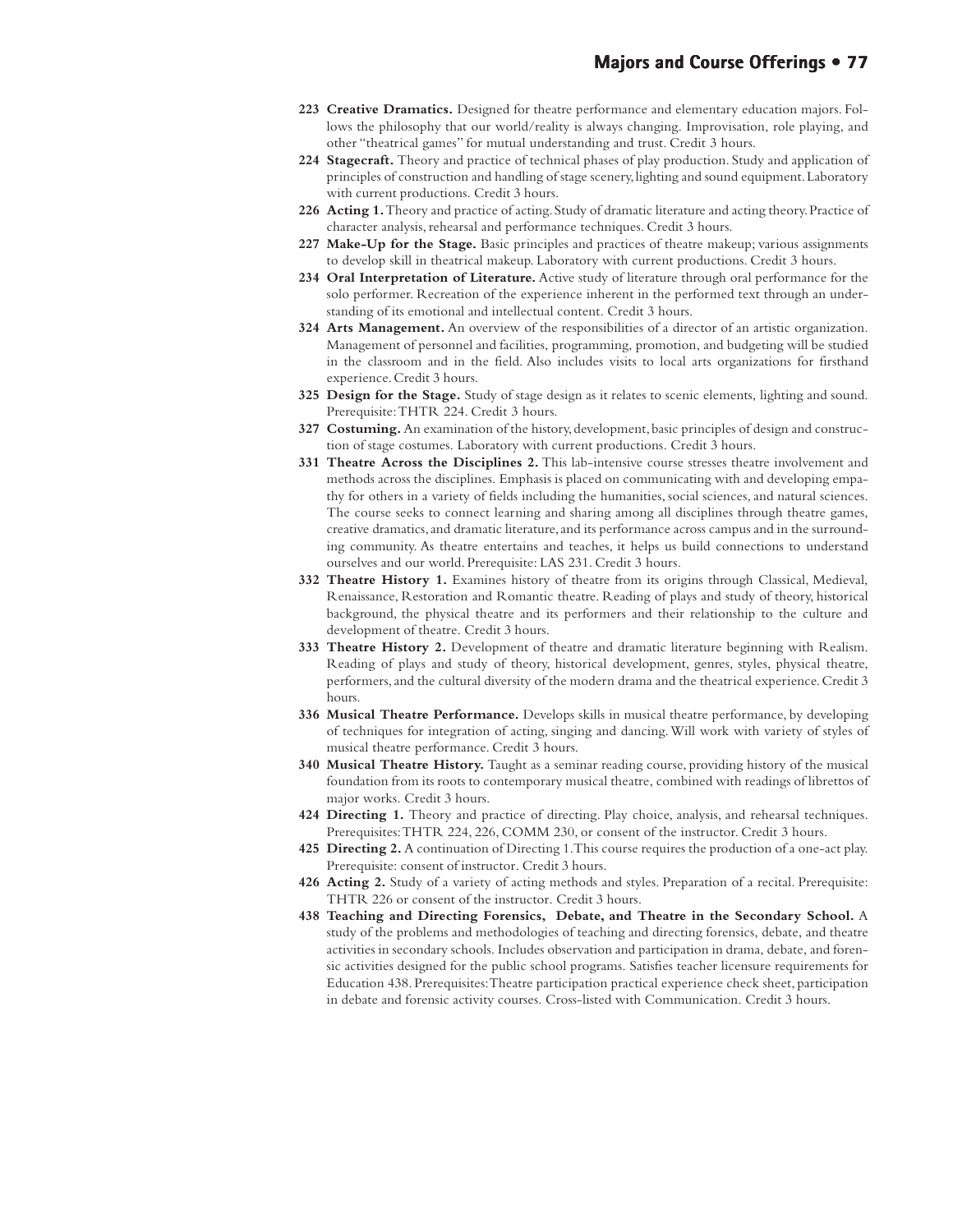# **Graduate Studies Studies Graduate**

## **Master of Arts in Specialized Ministries (M.A.S.M.)**

Southwestern College's Master of Arts in Specialized Ministries program is a 36-hour degree program. Courses are six weeks long and are available completely online. The degree may be completed in 1.5 years of continuous part-time study. The emphasis in each class is based on coupling both real-world skills and understanding with theoretical frameworks. All classes will be delivered using an online asynchronous delivery modality using the Blackboard $\mathbb{M}$ course management system.

## **Master of Business Administration (MBA)**

Southwestern College's MBA program is a 36-hour degree program offered as the Professional MBA program through Professional Studies and the Fifth-Year MBA program through the main campus. The Professional MBA program schedules three consecutive six-week sessions within each traditional school term (fall and spring) and two sessions in the summer. The Fifth-Year MBA program schedules two consecutive eight-week sessions within each traditional school term..

#### **Professional MBA**

Courses for the Professional MBA meet one evening a week for four hours, generally from 6 to 10 p.m. The Professional MBA program is also available completely online. The degree may be completed in two years of continuous part-time study.

#### **Fifth-Year MBA**

Courses for the Fifth-Year MBA are eight weeks long and meet on the main campus during the day (some may be offered in the evening hours). The Fifth-Year MBA student will be enrolled in two courses each eight weeks, making it possible to complete the degree in one year of full-time study.

## **Master of Education(M.Ed.)**

The Master of Education degree is designed to enhance and improve the skills and understandings of the teacher-practitioner and to provide a sound theoretical base for continued study. Majors are offered in curriculum and instruction and in special education.

## **Master of Science in Leadership (M.S.L.)**

Southwestern College's Master of Science in Leadership program is a 36-hour degree program. The emphasis in each class is based on coupling both real-world skills and understanding with theoretical frameworks and leadership models. The Master of Science in Leadership program schedules two to three consecutive six-week sessions within each traditional school term. The degree may be completed in 1.5 years of continuous part-time study.

## **Master of Science in Security Administration (M.S.S.A.)**

The Master of Science in Security Administration program at Southwestern College is a 36-hour degree program. Courses are six weeks long and are available completely online. The degree may be completed in 1.5 years of continuous part-time study. The emphasis in each class is based on coupling both real-world skills and understanding with theoretical frameworks and emerging security administration models. All classes will be delivered using an online asynchronous delivery modality using the Blackboard $\mathcal{M}$ course management system.

#### **For complete information regarding graduate programs, see the graduate catalog online or contact:**

Director for Graduate Academic Programs Southwestern College 2040 S. Rock Road Wichita, Kansas 67207-5350 Phone: (316) 684-5335.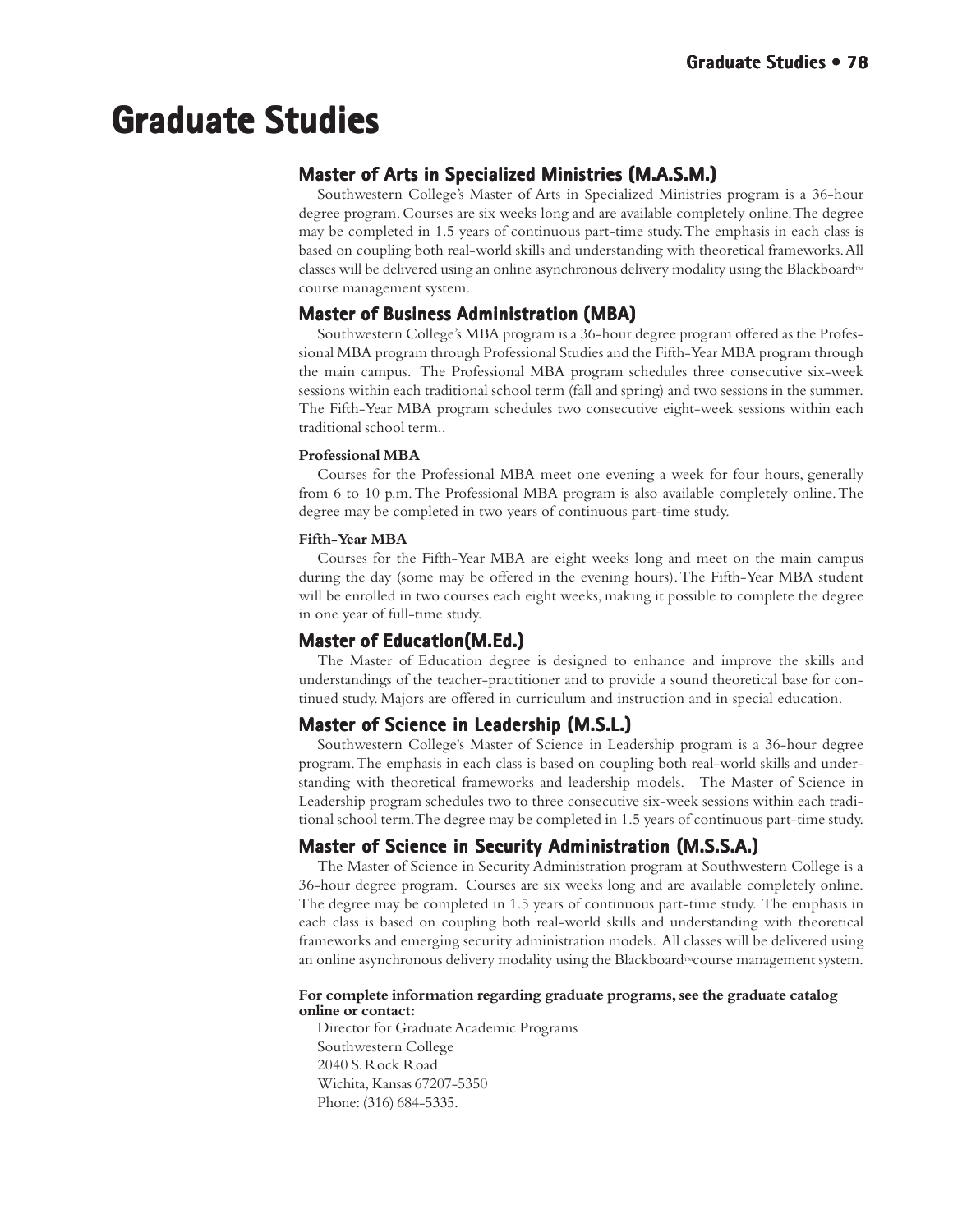# **Professional Studies**

Especially designed to serve the needs of working adults, Professional Studies offers evening, daytime, and weekend courses at centers in downtown Winfield, east Wichita (Rock and Pawnee), west Wichita (Ridge and Central), McConnell Air Force Base, White Sands Missile Range, Fort Riley, and in Midwest City, Oklahoma. In addition, courses are offered in an online environment through SC Online.

For complete information regarding enrollment and policies specific to the Professional Studies programs, contact Professional Studies offices at:

2040 S. Rock Road Wichita, KS 67207-5350 (316) 684-5335 Fax: (316) 688-5218 prostudy@sckans.edu

7011 W. Central, Suite 205 Wichita, KS 67212-3386 (316) 946-1116 Fax: (316) 946-1079 wwichita@sckans.edu

123 E. Ninth Ave. Winfield, KS 67156-2815 (620) 221-7999 Fax: (620) 221-0808 winfield@sckans.edu

1140 S. Douglas Blvd. Midwest City, OK 73130 (405) 733-3301 okc@sckans.edu

McConnell AFB 22MSS/DPE 53474 Lawrence Ct. McConnell AFB, KS 67221 (316) 681-1467 Fax: (316)-681-2837 mcconnell@sckans.edu

Fort Riley Building 215, Custer Ave. Fort Riley, KS 66442 (785) 239-6793 fortriley@sckans.edu

White Sands Missile Range PDC Building #465 WSMR, NM 88002 (505) 678-6345 wsmr@sckans.edu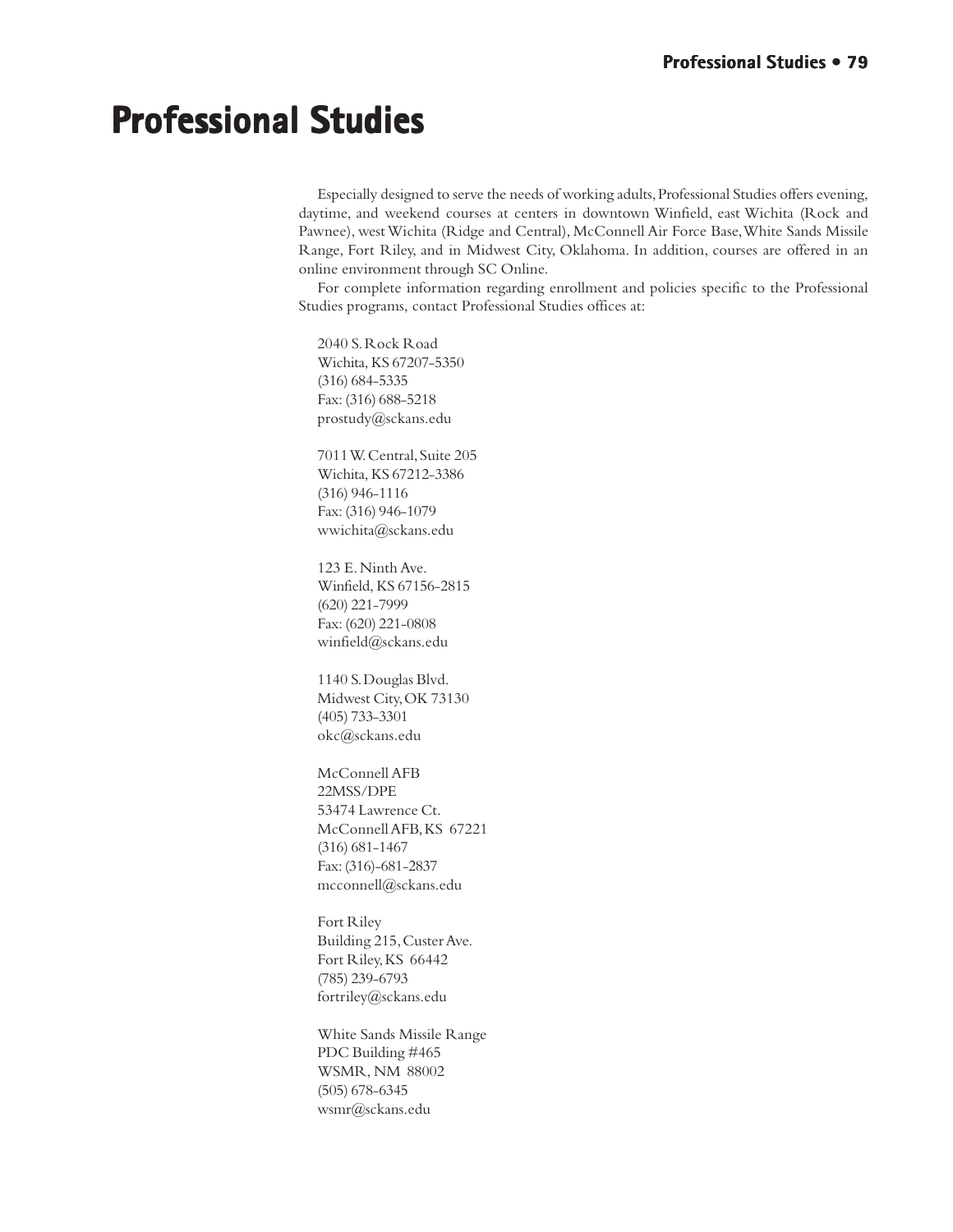# **Academic P Policies olicies**

# **Academic Integrity Academic**

Southwestern College assumes the academic integrity of its students. In cases where academic integrity is in question, the following definitions and policies will apply.

Academic dishonesty is any act of cheating, fabrication, plagiarism, abuse of resources, forgery of academic documents, dissimulation, or sabotage, and any act of aiding and abetting academic dishonesty. The following definitions make clear the policy of the college.

1. Cheating is using or attempting to use unauthorized materials, information or study aids in any academic exercise.

Examples: copying homework, copying someone else's test, using an unauthorized "cheat sheet," etc.

2. Fabrication is the falsification or invention of any information or citation in any academic exercise.

Examples: making up a source, giving an incorrect citation, misquoting a source, etc.

3. Plagiarism is the representation of the words and ideas of another as one's own in any academic exercise.

Plagiarism includes failing to give a citation for using work from another person or source. Modifications and rephrasings do not reduce the requirement for giving a citation. This also applies to information obtained electronically, such as from the Internet.

4. Dissimulation is the disguising or altering of one's own actions as to deceive another about the real nature of one's actions concerning an academic exercise.

Examples: fabricating excuses for such things as missing classes, postponing tests, handing in late papers; turning in a paper for one class that was originally written for another class, etc.

5. Abuse of resources is the damaging of any resource material or inappropriately limiting access to resource material which is necessary for academic work.

Examples: hiding library materials, removing noncirculating material from the library, hiding or stealing another person's textbook, notes or software, failure to return library materials when requested by the library, etc.

6. Forgery of academic documents is the unauthorized changing or construction of any academic document.

Examples: changing transcripts, changing grade books, changing grades on papers which have been returned, forging signatures, etc.

Examples also include completion of an application for any Southwestern academic program which omits or falsifies any requested information. Such violations can result in the revocation of the application, even if approval was previously granted on the basis of fabricated information.

7. Sabotage is the damaging or impeding of the academic work of another student.

Examples: ruining another student's lab work, destroying another student's term paper, etc.

8. Aiding and abetting academic dishonesty is knowingly facilitating any act defined in 1-7.

#### **Policies for Dealing With Academic Dishonesty**

The instructor shall determine if the infraction is intentional or unintentional. Any violation of the policy not under the supervision of a faculty member will be handled by recommendation of the academic dean to the Academic Affairs Committee. On the first offense, violations of the academic integrity policy will result with:

1. A reprimand (written or verbal) for unintentional violations

2. A zero for the assignment (paper, exam or project) for intentional or flagrant violations Unintentional infractions may be reported to the academic dean at the discretion of the faculty member. All infractions deemed by the faculty member to be intentional or flagrant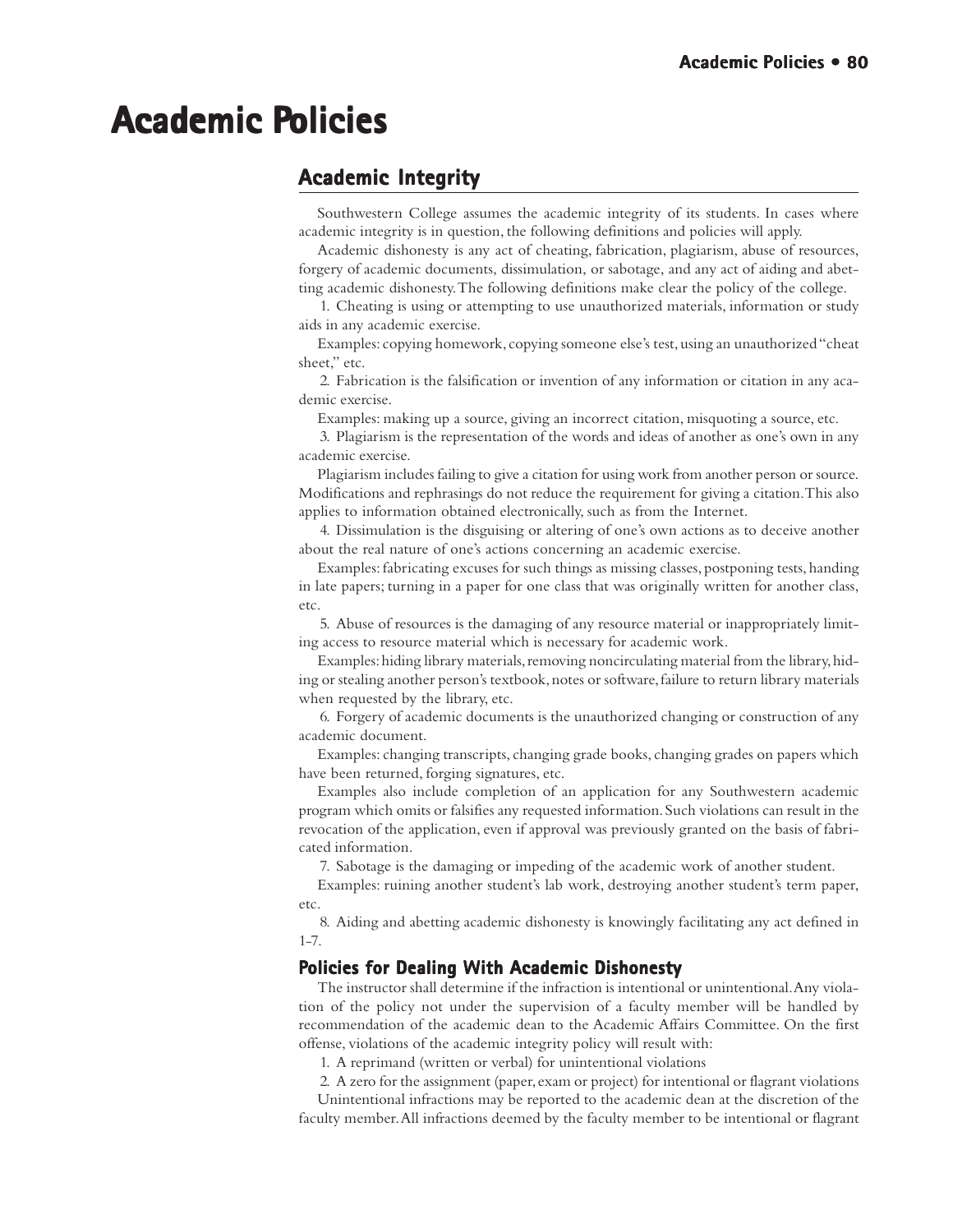must be reported in writing to the academic dean; the student will also be notified verbally or in writing. The academic dean shall keep a record of reported infractions and sanctions.

A second or any subsequent intentional or flagrant violation of any part of the academic integrity policy during a student's academic career at Southwestern is grounds for suspension and requires a conference with the academic dean to determine the outcome. Any student so suspended has a right to an appeal. If a student wishes to appeal, the request should be made in writing and must be received in the academic dean's office within thirty days of the suspension announcement. The appeal will be heard by the Academic Affairs Committee and the committee's decision shall be final.

*Adapted and used by permission from Tabor College.*

## **Assessment Assessment**

Southwestern College is committed to quality in higher education. It strives to meet the educational needs of society and of individual students. The student assessment program at Southwestern exists to evaluate the effectiveness of the college experience in assisting students' movement toward the outcomes identified as flowing from the mission of the college. To that end aggregate data are collected from students at the beginning of the fall semester and at the end of the spring semester. The process and product of student assessment focuses on the centrality of the teaching mission of higher education, and on the institution's ability to self-correct in ways meaningful to the educational experience of students.

Students enrolled at Southwestern are expected to participate in the student assessment program. The information resulting from the assessment process will not be used in any way other than for institutional improvement and individual student advising. Students may be privy to their individual scores and may use them in ways they deem helpful.

## **General Academic Policies olicies**

**Full-time Course Load.** A normal full-time load is 12-16 credit hours. Students taking 19 or more hours must have the approval of the academic dean. Full-time students who successfully complete each term's work and meet all major requirements may expect to graduate after four years of study.

**Part-time Course Load.** Students carrying fewer than 12 hours are classified as part-time students.

**Student Classification.** Students are classified on the basis of the number of accumulated hours and earned grade points according to the following schedule:

Freshman, 1 to 24 semester hours

Sophomore, 25 to 49 semester hours and at least 29 grade points

Junior, 50 to 84 semester hours and at least 86 grade points

Senior, 85 semester hours and above and at least 165 grade points

**Course Numbering System.** Courses are numbered by level:

Freshman—100

Sophomore—200 Junior—300

Senior—400

A student may take no more than one level above his or her classification.

**Grading System.** The college grading system defines the following marks as graded hours and assigns the grade points shown per credit hour:

 $A =$  Superior work  $(A + or A, 4 points; A-, 3.67)$ 

 $B =$  Above average work  $(B+, 3.33; B, 3; B-, 2.67)$ 

 $C =$  Average work  $(C+, 2.33; C, 2; C-, 1.67)$ 

 $D =$  Minimally acceptable work for receiving credit  $(D+, 1.33; D, 1; D-, 0.67)$ 

 $F =$  Failure (0 points)

These additional marks are also used but do not designate graded hours and do not impact calculation of a GPA: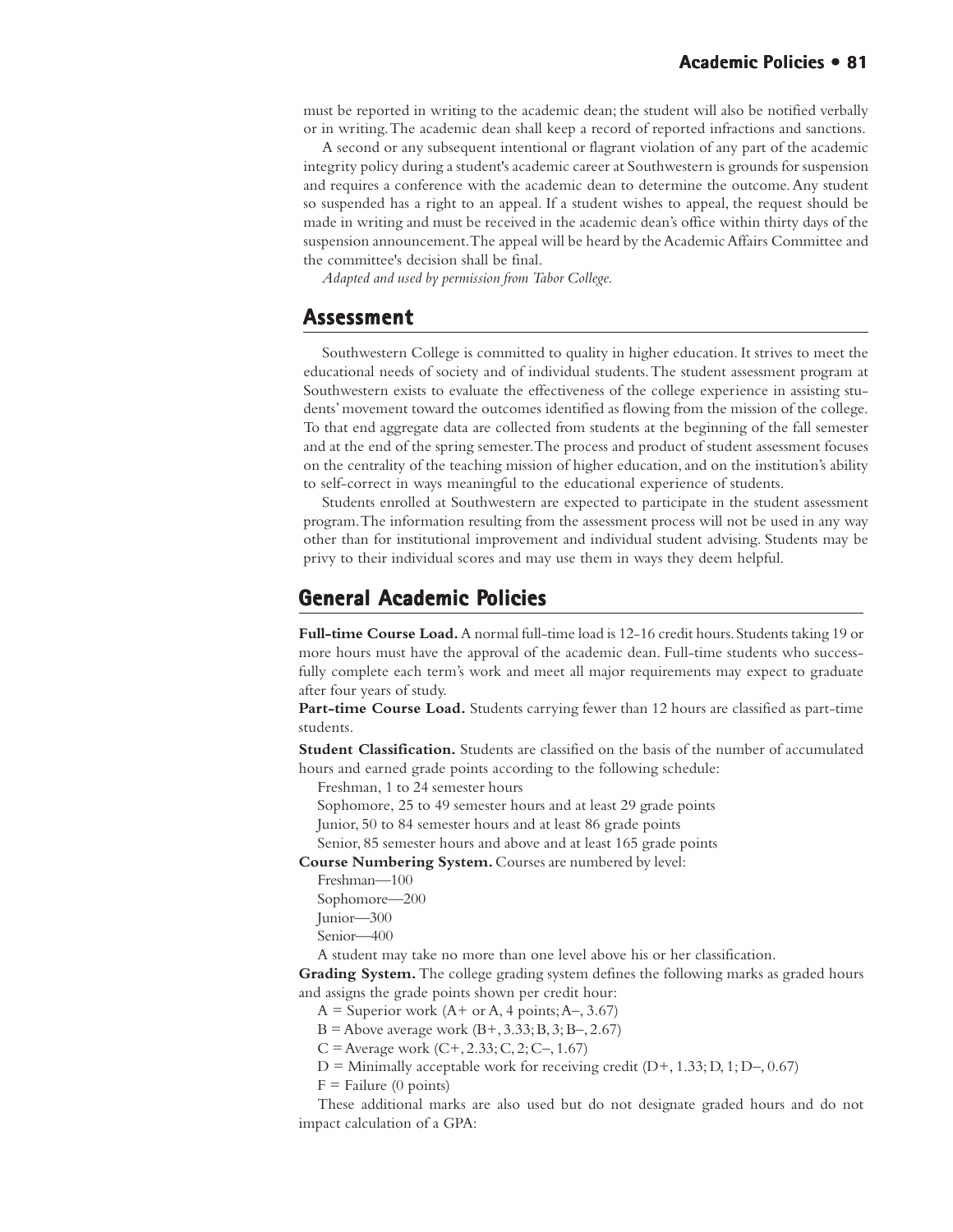WD = Withdrawal from a course

 $I = Incomplete$  work

 $S =$  Satisfactory work

 $U =$ Unsatisfactory work

**Satisfactory/Unsatisfactory Grading.** In any term, a student may choose one elective (not a departmental requirement or a required cognate course) to be graded as S or U. This choice is to be made at the time of registration and may not be changed after the published last day for enrollment.

**Change of Registration.** A change of registration is not official until a student obtains a form from the college service counter, has it signed by the advisor, and returns it to the counter for processing.

**Courses to Carry Credit Indicated.** All courses must carry the credit indicated in the catalog except by action of the academic affairs committee.

**Incompletes.** A student may request a temporary grade of incomplete when the work of the student has been generally satisfactory, but for reasons beyond the student's control it has not been possible to complete certain assignments made by the instructor. If the instructor agrees to the student's request, the student and teacher must jointly complete and file with the registrar a form describing the work remaining in the course and a plan for its completion.

If an incomplete is given, the deadline for finishing the course work is 30 days after the beginning of the fall or spring term following the term in which the incomplete is given, or an earlier deadline as agreed to by the student and teacher. A grade of F will automatically be entered as a final grade if the remaining work is not completed by the deadline.

Extension of the deadline may be allowed by special permission of the academic dean in cases of illness or other conditions beyond the student's control. Requests for extensions of deadlines must be initiated by the student and endorsed by the instructor involved in order to be considered. During the period in which a student holds an incomplete, the grade point average will be calculated without counting the incomplete.

An instructor may not give an incomplete unless the student has requested it. If at the time grades are submitted to the registrar's office the form requesting an incomplete is not attached and jointly signed, a grade of F will be recorded.

**Official Withdrawal From Courses.** Any student may withdraw from a course in the fall or spring term at any time until the close of the ninth week and receive a grade of WD. This grade does not influence the grade point average. Withdrawals after the close of the ninth week will result in a grade of F.

**Repeating Course Work.** If a student repeats a course, both the original and repeat grade will be recorded on the official transcript, but only the repeat grade will be used in calculating earned hours and grade point averages, regardless of whether that grade is higher or lower than the original grade. Courses shown in the catalog as repeatable for credit do not fall under this rule.

**Appeal of Grade.** Any grade change or appeal for a grade change must be requested within 30 days after the beginning of the fall or spring term following the term in which the grade is given. If a student believes the grade recorded by an instructor is inconsistent with the documentary evidence, an informal discussion with the faculty member is required as the first step of an appeal. If satisfactory resolution is not achieved at this level, the student may then seek resolution with the program director/department chair in which the course is taught. The final step would be to submit a written request for an appeal of a grade to the academic dean (or assistant dean). After receiving the written request, the dean will meet with the student to verify an attempt at resolution of the issue through the negotiation process and/or in mediation with the student and faculty. If it is determined that resolution has not occurred, the dean will request written documentation with rationale from both the student and the instructor regarding the grade assigned. The dean will also schedule a hearing with the appeals committee. The appeals committee will be made up of the academic dean (or assistant dean), dean of students (or assistant dean of students), and the chair of the Academic Affairs Committee. The committee has the right to interview the student, the faculty member(s), and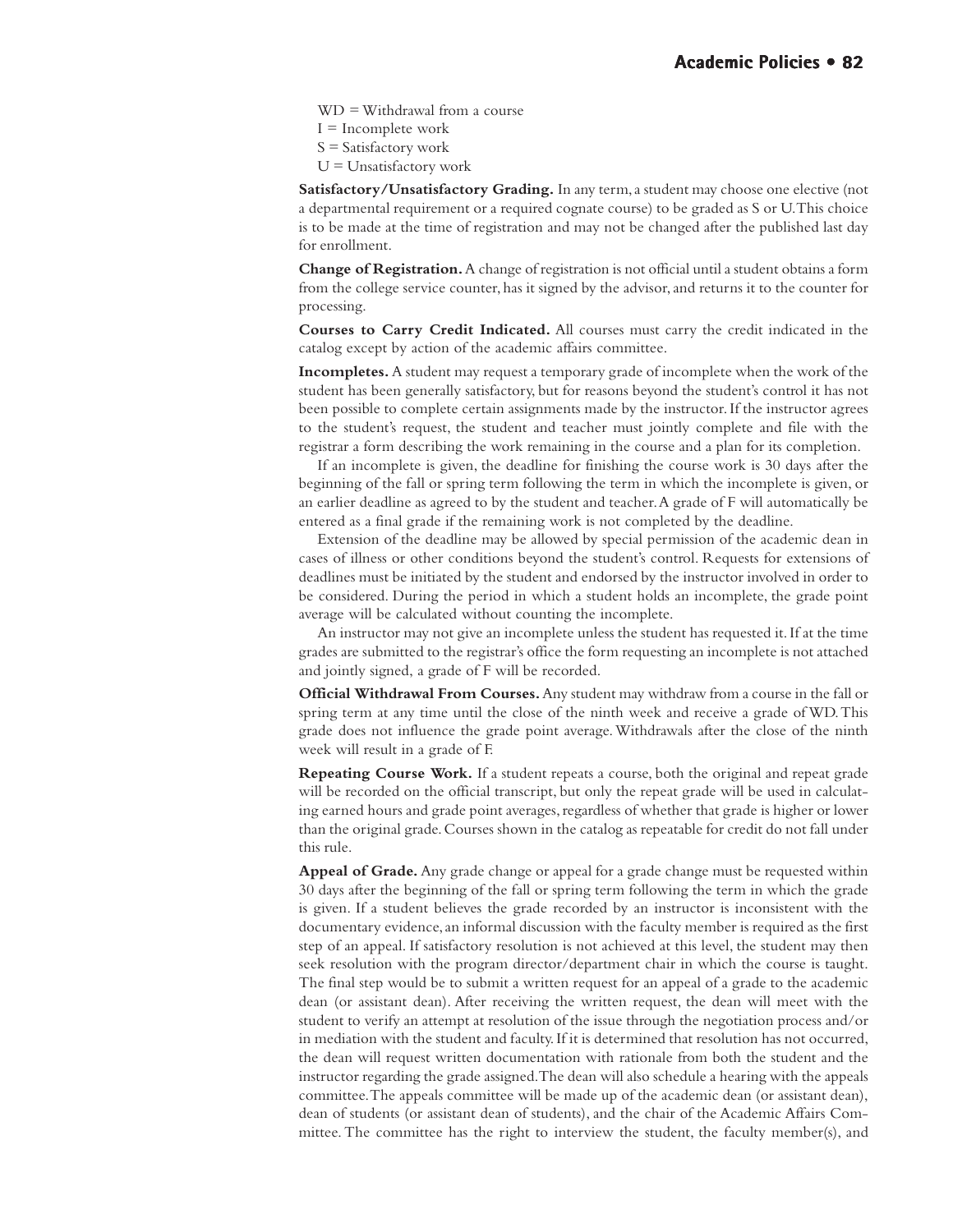other pertinent individuals in an effort to reach a just resolution of this issue. This committee will render the final decision on the appeal. Notification of the grade appeal findings will be forthcoming from the dean's office.

This process is followed in appealing sanctions placed on a student as a result of the academic integrity policy as well.

**Attendance Policy.** Students are expected to attend all classes as scheduled. Students who are absent are accountable for missed material and are responsible for arranging make-up work. Absences exceeding three times the number of class meetings per week are considered unacceptable. Tardies may be counted as absences. The college supports attendance policies that are more restrictive, if such policies have been stated in the course syllabus.

**Failure to Meet Course Requirements.** If a student exceeds the permitted number of class absences or otherwise fails to do the work of a course, an instructor can inform that student in writing that it will be impossible for the student to pass the course and an F will be the result when grades are turned in. The instructor may wish to suggest to the student that further attendance or completion of class work will not change this outcome.

If this notice comes prior to the official last day to withdraw from a course, the student may withdraw and receive a grade of WD. After that date the grade will be F.

A copy of the notification letter will be sent to the academic dean. Any exemption from this policy must be discussed with the instructor personally, and the final judgment is the instructor's.

**Withdrawal From College.** Any student wishing to withdraw from the college during a term must give official notice at the college services counter. Failure to give notice may damage the student's permanent record. When a student officially withdraws, charges are cancelled according to the information shown in this catalog under "Charges and Fees."

**Academic Probation.** When the overall grade point average falls below 2.00, a student is placed on academic probation and will receive notification from the academic dean. Any student placed on academic probation will be evaluated by the director of student support services, who will work with the student to devise a contractual plan of improvement. This plan may include enrollment in the Essential Skills course(s), periodic monitoring by the director and/or meetings with the advisor. Any student placed on academic probation is subject to the conditions prescribed by the Academic Affairs Committee.

**Academic Suspension.** Students who fail to maintain the standards listed in the suspension index chart below are failing to make minimum progress toward the degree and therefore may be suspended from the college. Additionally, students who complete a term with an F average may be suspended. Generally, suspended students may petition the Academic Affairs Committee for readmission after one semester.

Any student who is academically suspended has a right to an appeal. A request for appeal should be made by the student in writing and must be presented to the academic dean within two weeks of the date of suspension. Supporting material should be submitted by the student prior to the appeals meeting. The appeal will be heard by the Academic Affairs Committee, and the committee's decision shall be final.

|                    | Suspension if    |  |
|--------------------|------------------|--|
| <b>Total Hours</b> | Cumulative       |  |
| <b>Attempted</b>   | <b>GPA Below</b> |  |
| $1 - 12$           | 1.40             |  |
| $13 - 24$          | 1.50             |  |
| $25 - 29$          | 1.60             |  |
| $30 - 34$          | 1.70             |  |
| $35 - 39$          | 1.80             |  |
| 40–44              | 1.90             |  |
| 45-above           | 2(0)             |  |

**Academic Bankruptcy.** Individuals who have accumulated a grade point average of less than 2.00 at Southwestern College may petition the academic dean and the Academic Affairs Committee to have their prior Southwestern College Academic record "forgiven." To qualify,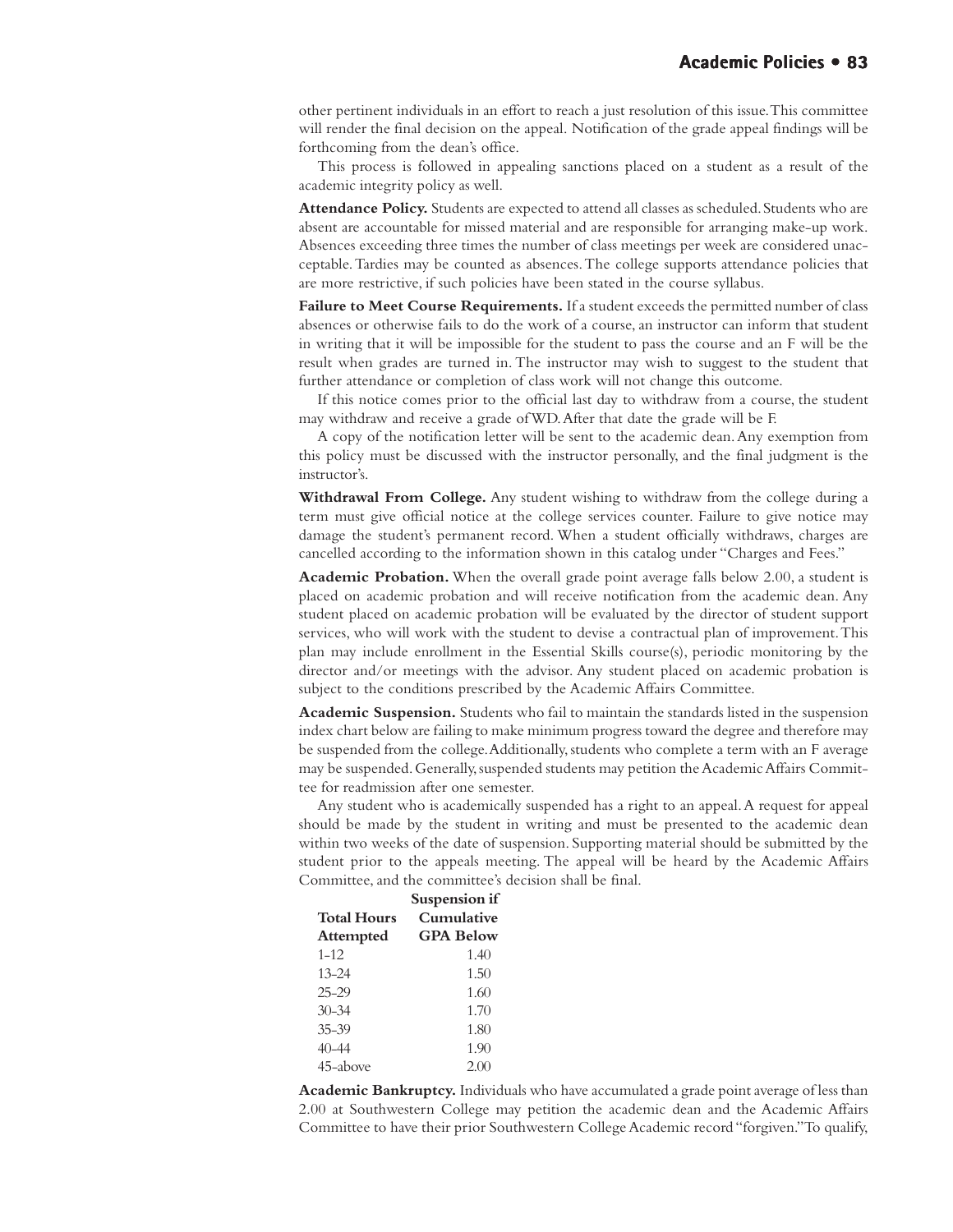the petitioner cannot have been enrolled as a full time degree candidate at Southwestern College for a period of two years. A request is to be judged by the Academic Affairs Committee in terms of the student's readiness for academic success. A student may receive academic forgiveness only once. When granted, the student's prior record of academic work completed at Southwestern College will be sealed. The new academic record will indicate "Academic Forgiveness Granted" and the effective date. The student may then resume study under no academic restrictions.

This policy applies only to the usage of student academic records within Southwestern College. This would include the use of student GPA in determination of graduation requirements, suspensions and probations, and internal financial aid stipulations. Although a student's prior academic record will be marked as "Academic Forgiveness Granted," outside agencies and other academic institutions may choose to ignore this distinctions and require copies of all Southwestern College academic work for their purposes. A student transferring from Southwestern to another institution must follow the receiving institution policy.

*Taken from: Washburn, KU, WSU, Kansas Wesleyan University catalogs.*

**Validation of Credits by Examination.** Course credit may be earned by special internal examination and added to the student's record. The examination may be administered to any regularly-enrolled student by a faculty member designated by the academic dean. A transcript validation fee applies to all courses locally validated.

A student may present scores earned on examinations administered by outside agencies approved by the Academic Affairs Committee. Credit from this source may include the College Level Examination Program, Advanced Placement program, Dantes, and evaluations provided by the American Council on Education of military service and other educational programs. Up to 30 hours of credit may be validated by external examination. Credit by examination awarded by other accredited colleges is accepted as transfer credit.

Credits earned by validation are graded satisfactory (S). They count toward graduation and, when initially entered by Southwestern or another baccalaureate degree-granting institution, toward the minimum 60 hours required from baccalaureate-degree-granting institutions. They do not assist in fulfilling the requirement for a minimum of 30 hours in Southwestern courses.

**Credit for Prior Learning.** It is recognized that many persons have accumulated noncollege experiences that can be translated into college credit. Degree candidates may apply for evaluation of experiential credit during their graduation year at Southwestern.

A student who wishes to apply for such credit is invited to prepare a summary of those experiences in writing, strictly following guidelines outlined in a document available from the academic dean's office.

Students enrolled in the Professional Studies program should confer with center staff regarding application procedures.

The dean, in consultation with the student's advisor, uses various methods of evaluation to assess the student's competence level and grants elective credit hours accordingly.

Examples of work and other experiences that may be considered for credit are in-service education, continuing education in any form, occupational experience, professional attainment, and travel that can be shown to have resulted in personal growth and learning.

Credits awarded by Southwestern College for prior learning are graded satisfactory (S). They count toward graduation but do not assist in fulfilling the requirement for a minimum of 30 hours in Southwestern courses.

A fee will be assessed for evaluation of prior learning. It must be paid at the time an application is submitted for evaluation.

**Audit of Classes.** Auditing consists of attending a class regularly without participation in class work or receiving credit. Permission to audit a class is granted by the instructor. Some laboratory classes may not be audited; others may depend upon payment of laboratory and special fees. Students auditing a course must register for the course and pay an audit fee.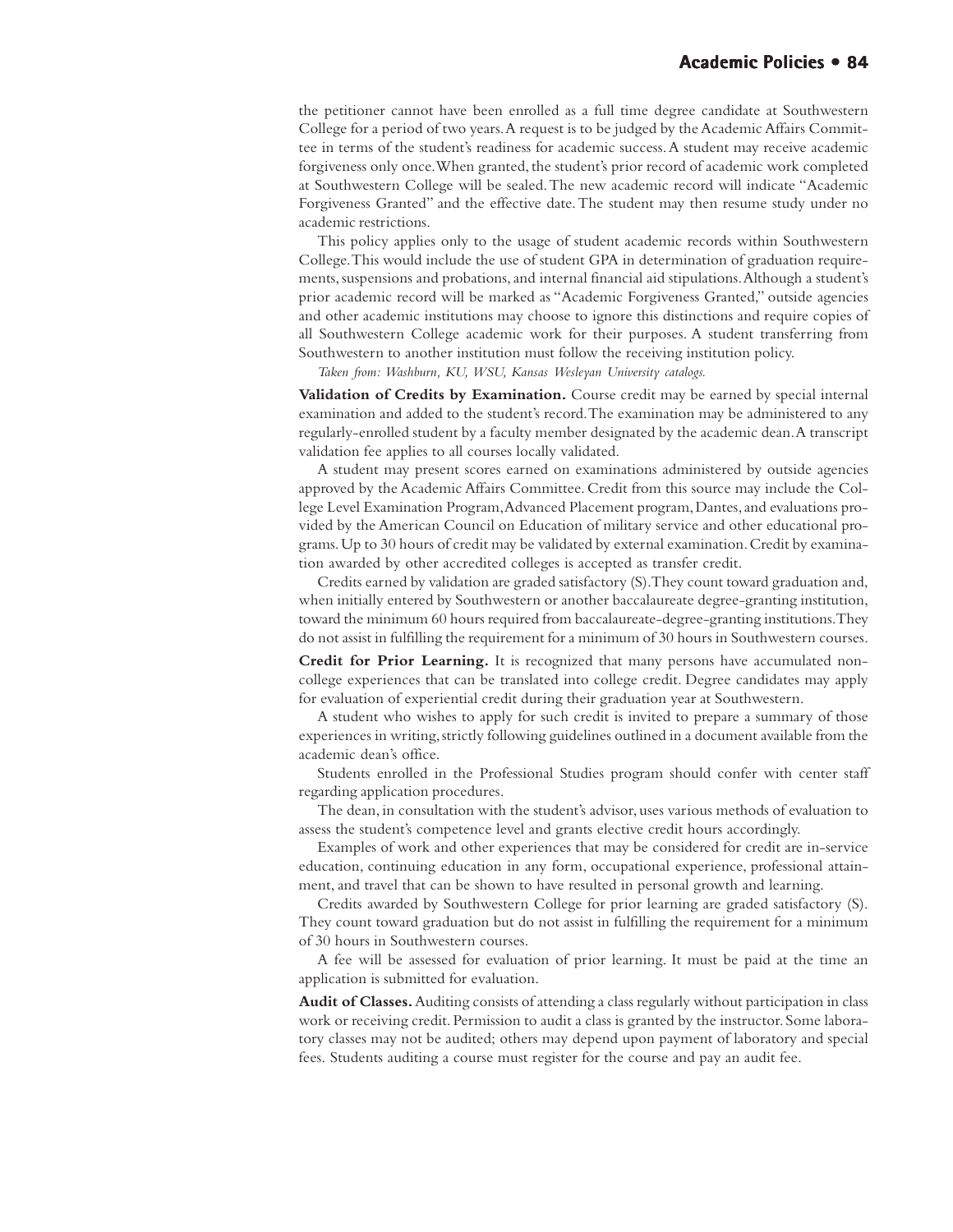## **Academic Honors**

**Graduation With Honors.** General honors are awarded to those members of the graduating class who throughout their college career have attained a high average of scholastic achievement in their work. Seniors with a grade point average of 3.85 or higher will graduate *summa cum laude* ("with highest honors"); a 3.70 will be required for *magna cum laude* ("with high honors"), and 3.50 for *cum laude* ("with honors"). For students who have transferred hours to Southwestern, both the resident GPA and the cumulative GPA must meet the standard.

**Departmental Honors.** Departmental honors are awarded to graduates with a grade point average of 3.50 or higher in their major coursework and who have successfully completed study of a specific subject in accordance with the following guidelines. The student must submit a copy of the proposal to both the Academic Affairs Committee and the registrar's office no later than the last day of classes in the closing term of his/her junior year. The project proposal will include the general area of study, the research question/statement and rationale, a list of the student's committee members, and a preliminary project time schedule. The committee should include a Southwestern College supervising faculty member, a Southwestern College faculty member serving as the student's advocate, a person not affiliated with Southwestern College who can offer expertise in the area of study, and additional members as expertise suggests (e.g., a statistician). The submitted proposal must also include a letter of support from the supervising faculty member. The project will be completed and presented to the project committee prior to the deadline for senior grades. The committee will decide if the project merits "pass with honors," "pass without honors," or "no pass." The supervising faculty member will then notify in writing the academic dean, the chair of the academic affairs committee, and the registrar of the committee's decision. Students desiring publication of their award in the Honors Convocation program must have completed all requirements for departmental honors including the presentation to the project committee prior to April 1 of the spring semester of the student's senior year. These requirements are intended to be minimum standard for departmental honors for the entire campus. However, each department may choose to add further requirements in accord with the needs of that academic discipline.

**Dean's Honor Roll.** The Dean's Honor Roll recognizes scholastic achievement of full-time undergraduate students during a single term. Based on the grades for the current term, students who earn 12 or more hours with a grade point average of 3.70 or higher are placed on the Dean's Honor Roll.

**Valedictorian/Salutatorian.** The graduating senior with the highest grade point average at the time all senior grades are turned in is recognized as valedictorian. The second highest ranking student is named salutatorian. If two or more persons are ranked equally for valedictorian all are named such and no salutatorian is recognized. If two or more persons are ranked equally for salutatorian all are recognized. Selection is made from graduating seniors who have earned at least 60 graded hours at Southwestern and have not previously been named to the honor.

**Order of the Mound.** The Order of the Mound recognizes academic achievements of baccalaureate-level graduates. Students are named to the Order of the Mound according to the following procedure:

1. Members shall be named once a year, in May, following submission of final grades for graduating seniors but prior to awarding of degrees at the May Commencement.

2. After recording final grades, the registrar shall prepare a list of baccalaureate-level students graduating in the upcoming Commencement (this list shall include all students who have completed graduation requirements since the previous year's Commencement). These students shall be arrayed by cumulative grade point average, with the highest GPA at the top of the list.

3. The number of students (n) eligible for Order of the Mound membership shall be determined as 10% of the names on the completed array. If n is a fractional figure, it shall be rounded off.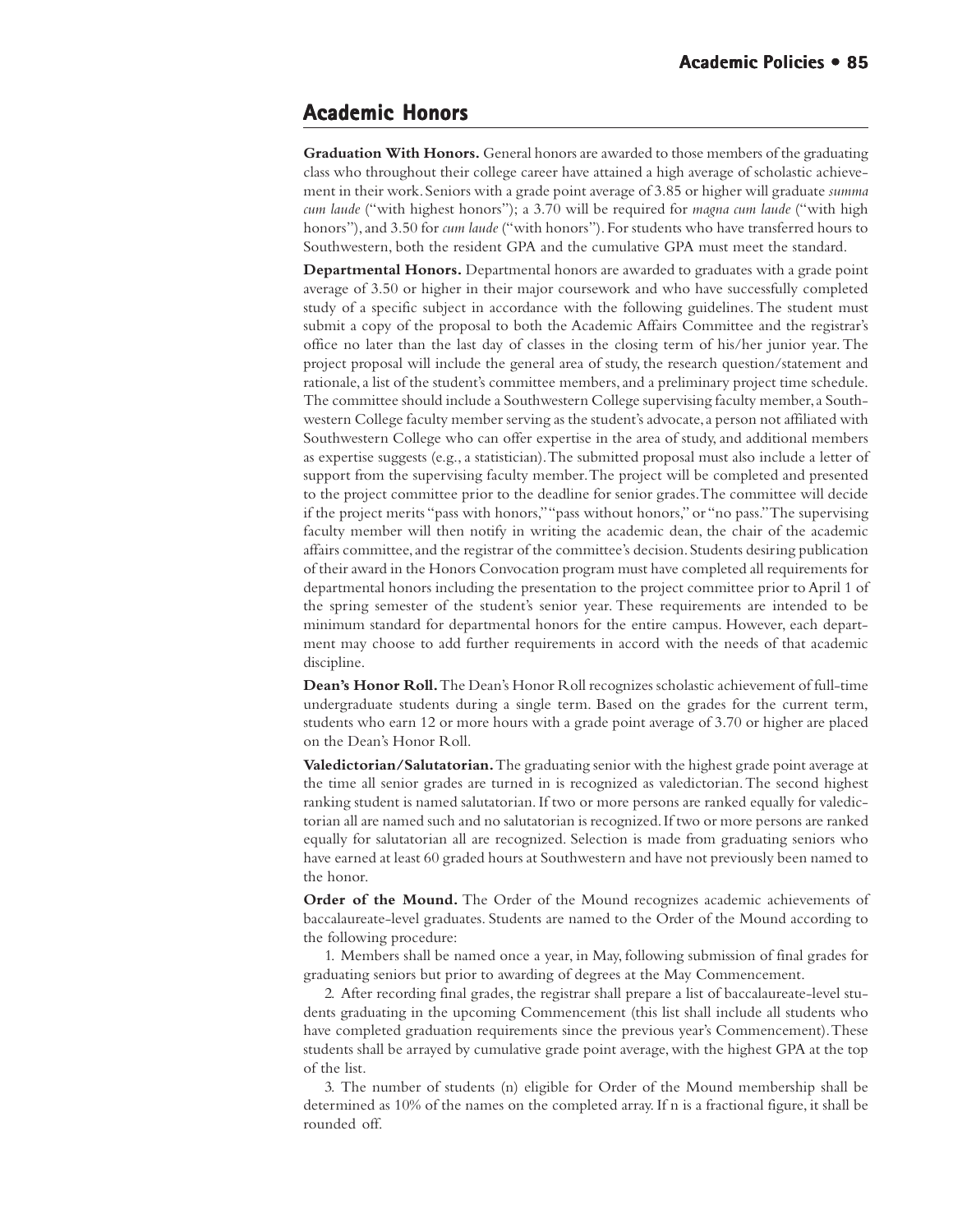4. The registrar shall strike from the list those students who have completed fewer than 60 graded hours (A/B/C/D/F) at Southwestern College.

5. The registrar shall also strike from the list those students who previously have been named to the Order of the Mound.

6. The registrar shall then count the first n students in the array for Order of the Mound membership. If the nth student holds the same grade point average as one or more students farther down the array, those additional students shall also be included for membership unless such action increases membership to greater than 12% of the graduates. In such case, the first grade point average higher than that of the tied group of students shall be used as the final one for inclusion in membership.

**Scholar of the College.** The senior student with the highest grade point average is recognized at the matriculation convocation each fall. The selection is made from full-time students who are enrolled in campus-based programs and have earned 85 or more hours (at least 30 of which are graded hours earned at Southwestern), have not earned a degree, and have not previously been named to the honor. In the event that several students rank equally, all share the honor.

**Junior Marshals.** Junior marshals lead the processions of graduates at honors convocation and at commencement. They are selected by the following procedure:

1. All those full-time students who are enrolled in campus-based programs and have earned between 79 and 110 hours (inclusive), of which at least thirty are graded hours earned at Southwestern, at the time of the spring honors convocation shall be considered for the honor.

2. The two persons meeting the above criteria and having the highest cumulative grade point averages shall be named junior marshals.

3. In the event that there are more than two persons with identical highest grade point averages, all those persons shall be named junior marshals.

4. In the event that one person has the highest grade point average and there are two or more persons with the second highest grade point average, all those persons shall be named junior marshals.

**Masterbuilders.** Six graduating seniors who best typify the spirit of Southwestern are selected annually by the following process. The registrar prepares a list of graduating seniors who are enrolled in campus-based programs, excluding persons who have previously been elected Masterbuilder. Each Student Government Association member nominates six seniors from the list. Any senior receiving a nomination is included on a list submitted to the faculty. Each faculty member votes for six seniors from this list. Any senior receiving one or more votes from the faculty is included on a list submitted to the student body. In an election conducted by the Student Government Association, each student may then vote for six seniors. The six graduating seniors receiving the highest number of votes are named Masterbuilders. The formal announcement of these seniors is made at the spring honors convocation.

## **Special Academic Studies Special Academic**

**Independent Study.** The academic curriculum at Southwestern College has been designed to give ample opportunity for independent study. Intended for students who have established a foundation of understanding and competence in a given discipline, independent study permits pursuit of that discipline to an extent or in a specialized area not offered in any established course. Independent studies are to be initiated by the student in conference with a member of the faculty. Approval forms for the study are available at the registrar's office. The form requires a complete description of the work to be done and the basis for grading, the signatures of the student, supervising teacher, and the division chair. It is to be returned to the registrar's office at the time of enrollment for the course. Two special types of independent study are the honors program and the senior project.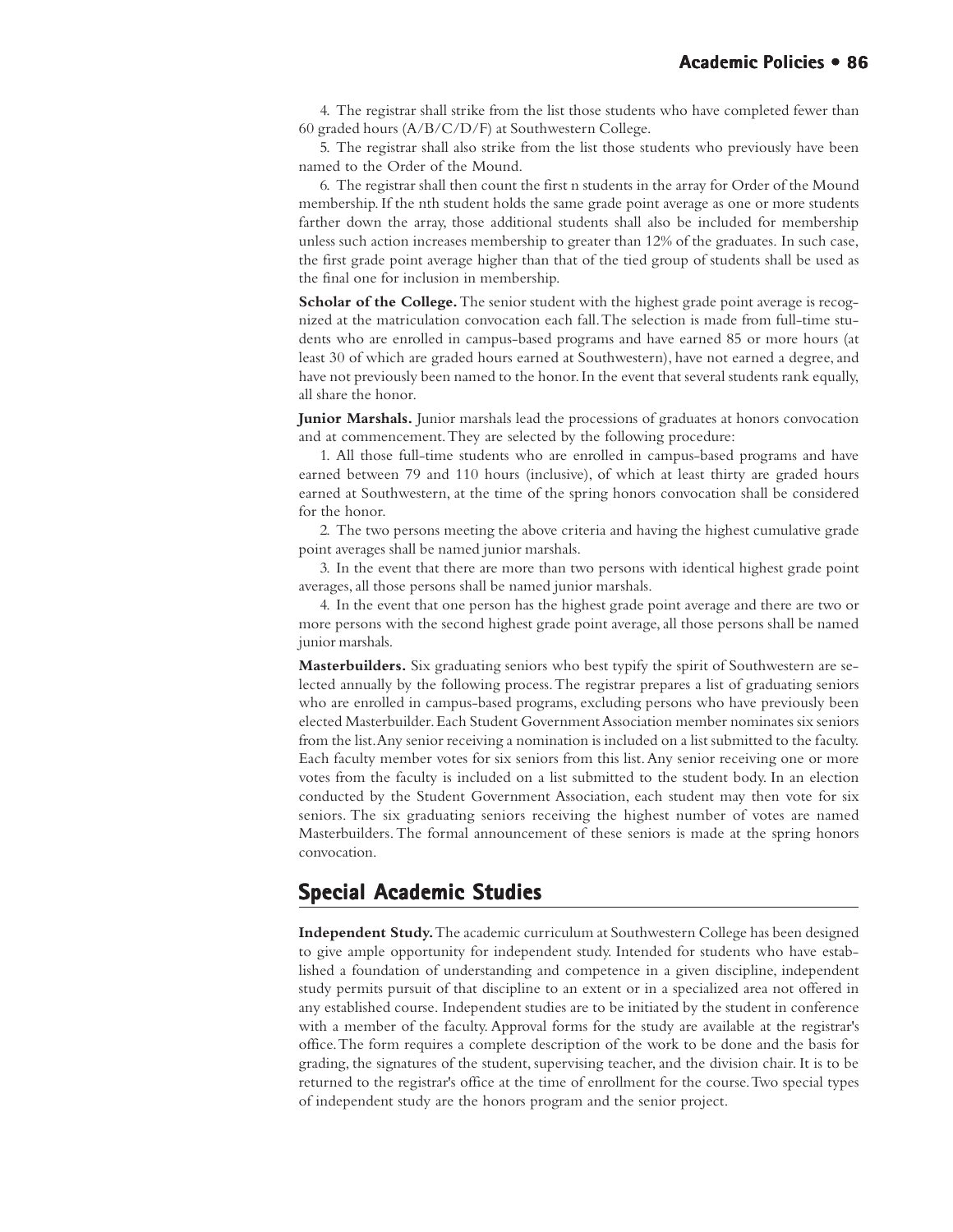**Practicum.** A practicum involves work experience of a practical nature related to a particular discipline, and may take place either off or on campus. A student may enroll in a practicum course for one to five credit hours. These courses are available to sophomores, juniors, and seniors. Approval forms for practicums are available at the registrar's office. The form requires a complete description of the work to be done and the basis for grading, the signatures of the student, off-campus supervisor, supervising teacher, and the division chair. It is to be returned to the registrar's office at the time of enrollment for the course.

**Internship.** The internship program provides work experience in industry, social, or civic agencies on a full-time basis either voluntary or paid. A student may enroll in an internship for six to fourteen credit hours. The program is available to junior and senior students. Approval forms for internships are available at the registrar's office. Participation in the internship program requires previous academic preparation in the general areas of the internship as well as academic supervision during the course of the work.

**International and Other Off-Campus Study Programs.** Southwestern College provides counsel and assistance in planning off-campus and international study programs. During the past few years, students have studied in Ireland and Ecuador, Chicago, Washington, D.C., and other locations in the United States. For information on these programs, inquire at the academic dean's office.

**Special Lectures.** Roy L. Smith-Willson Lectures were established by Mr. and Mrs. J. M. Willson of Floydada, Texas, to call attention to the important moral and religious aspects of education. Outstanding leaders of the nation are invited to give these lectures. Parkhurst Lectures on the Bible were established by Dr. and Mrs. George Parkhurst to bring to the campus scholars who are known for their unusual ability to interpret the meaning and purpose of the Bible for a student generation. The Paul V. Beck Lectureship on Science and Religion was established by Paul V. Beck of Tulsa, Oklahoma. Well-known scientists and Bible scholars present the Beck Lectures.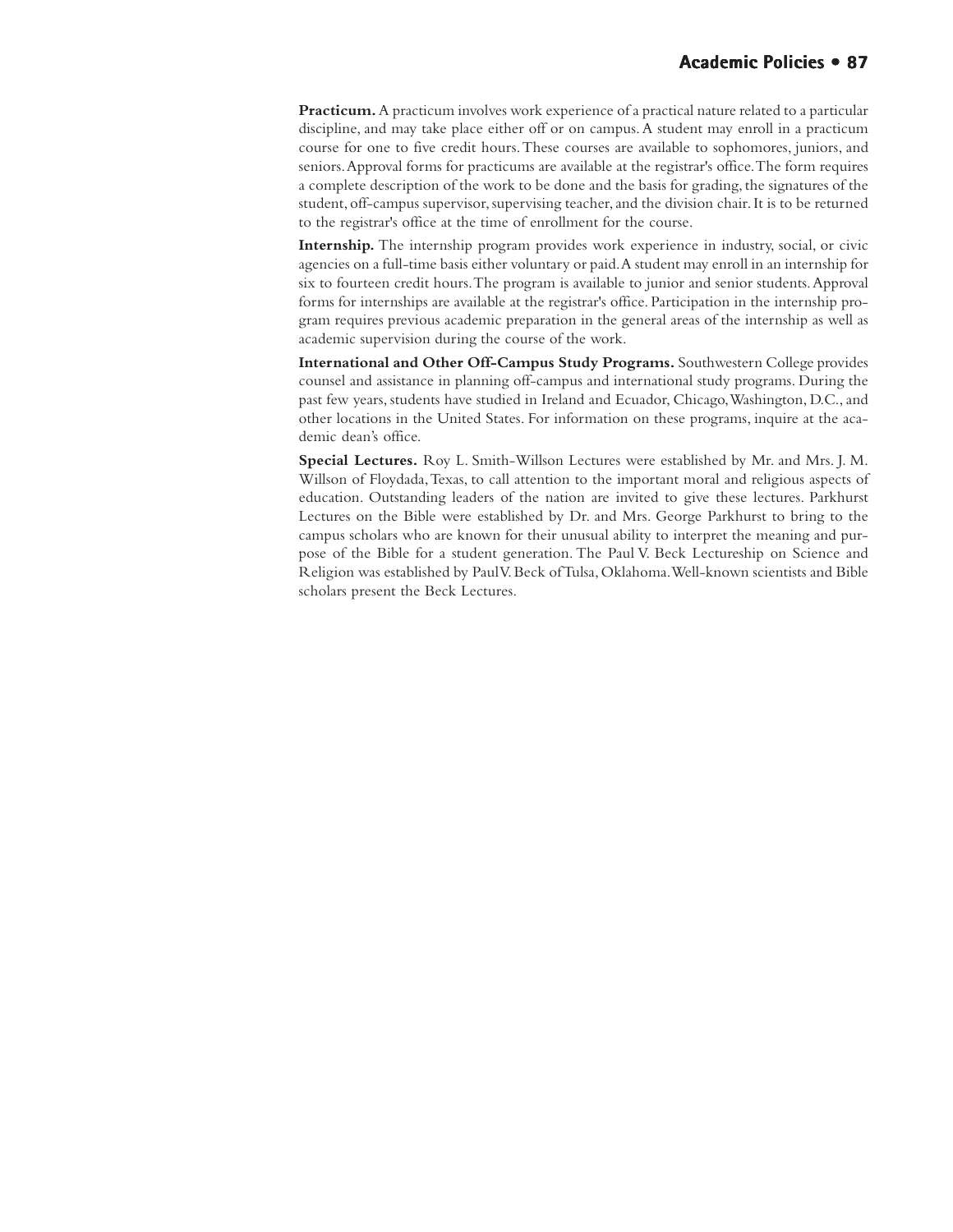# **Admission to Southwestern Admission to Southwestern**

Southwestern College invites applications from students whose personal and academic records show high standards of achievement, thus giving promise of academic success in the years ahead.

The rationale used in each admission decision for all categories of students is the concern for each student to have a successful academic experience at Southwestern College. The Office of Admission reserves the right to accept or deny each applicant. An applicant who wishes to contest a denial may request a review of the application by the director of admission. The appeal will be heard by the enrollment management team whose decision shall be final.

Southwestern College does not discriminate on the basis of race, gender, color, religion, age, national origin, ethnic origin, physical disability, or sexual orientation in the recruitment and admission of students, the recruitment and employment of faculty and staff, and the operation of any of its programs and activities.

Following are the admission standards for each student category.

# **Admission Standards Admission Standards**

## **First-Time Freshmen**

**Graduates of Accredited High Schools.** Admission decisions for graduates of accredited high schools are based on a combination of curriculum, grade point average, ACT/SAT scores, and written essay.

Southwestern recommends a minimum high school curriculum reflecting the following coursework:

1. 4 years of English

2. 3 years of mathematics (including algebra I, algebra II, and geometry)

3. 2 years of science (including 1 year of general science and 1 year of laboratory science)

4. 2-1/2 years of social science (including 1 year of American history, 1 year of world history, geography, or equivalent, and 1/2 year of sociology, psychology, citizenship, or equivalent)

5. 2 years of foreign language, oral communications, or computer science, or any combination of the three.

**Essay.** An essay on a topic of your choice or an example of your writing skills from a class you have taken is also required.

Essays are evaluated for content, style, and grammar and should be long enough to sufficiently develop the idea(s) presented. Double-spaced, typewritten essays are preferred.

**Graduates of Non-Accredited High Schools and Home School Students.** Students graduating from non-accredited high schools, home school students, and GED completers may apply using one of the three options listed below:

1. Admission decision will be based on a combination of curriculum equivalent to that required of accredited high school graduates, grade point average, ACT/SAT scores, and written essay.

2. Admission decision will be based on a combination of a portfolio of accomplishments during the student's high school years, ACT/SAT scores, and written essay.

3. Admission decision will be based on scores on the General Education Development (GED) test that are above the 50th percentile and written essay.

## **Advanced Placement Scholar Placement Scholar**

Southwestern College will accept as special students those who are currently completing their high school courses of study and who wish to take up to six hours of college credit per semester. Permission must be granted by the appropriate high school administrators.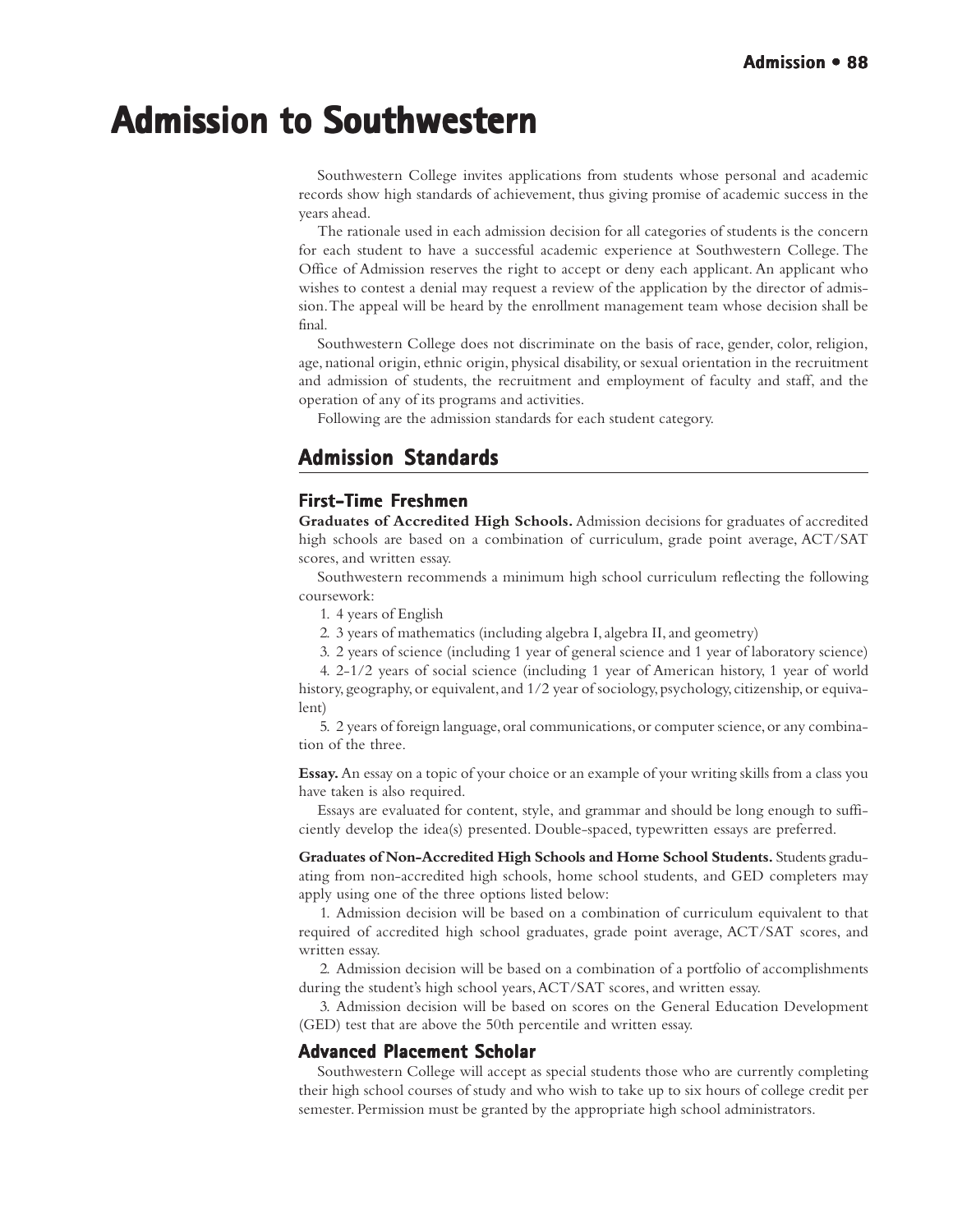#### **Transfer Students**

Students who have completed high school and who have accumulated more than six college credits since then are classified as transfer students. Admission decisions for these students are based on a combination of college grade point average, curriculum, and written essay.

A cumulative grade point average of 2.0 or higher is required for transfer students. This grade point average will be calculated on core courses or courses that are equivalent to Southwestern College courses (exclusive of activity credits). Southwestern College gives full value to transcripts of records from institutions recognized by the Council for Higher Education Accreditation (CHEA). The college does not accept transfer credit for varsity athletics.

If the student is transferring with fewer than 24 hours of credit, a transcript from an accredited high school showing graduation or a GED with a score above the 50th percentile will also be required for admission.

In addition, transfer students are required to write an essay. For details about the essay content, please refer to the directions under the requirements for high school graduates.

In order to graduate from Southwestern College, transfer students must complete a minimum of 60 hours at an accredited four-year academic institution. Thirty of the 60 hours must be completed at Southwestern.

Transfer hours with grades below C will not count toward major requirements or to waive integrative studies requirements.

#### **International Students**

Admission decisions for international students are based on a combination of English proficiency, successful completion of courses leading to graduation, letters of recommendation, and proof of financial support.

Students who have attended schools where English has not been the primary language of instruction must show evidence of English proficiency through a score of 550 or higher on written test or 213 or higher on computer based test on the Test of English as a Foreign Language (TOEFL), special courses in other institutions such as completion of the highest level of an Intensive English Language Center program, or other relevant experiences.

Entering freshmen must have graduated from a secondary institution in their home country and must provide original certified copies of their academic transcripts which have been translated into English. Transfer students must provide original certified copies of all college transcripts which have been translated into English. An international student who enrolls as a degree-seeking student at Southwestern and who has taken courses at colleges outside the United States must pay to have these credits evaluated through a transcript evaluation service approved by Southwestern College.

In addition, international students must submit a certified bank statement indicating that the student or the student's sponsor has sufficient funds to meet the first year's expenses, a personal statement about the student's background, interests and personal accomplishments, and three letters of recommendation. If the student is being sponsored, a certified letter from the sponsor should be submitted indicating that the sponsor will be supporting the student during the student's stay in the United States. If the student is sponsored by the student's home government, the student should send a certified letter from the government indicating support and billing information.

# **Application Procedure Application**

#### **First-Time Freshmen and Transfer Students Freshmen and Transfer Students**

To be admitted to Southwestern College, the student should take these steps:

1. If possible, visit the campus to become acquainted with the college community and to discuss the admission process with an admission counselor.

2. Complete an admission application form and return it to the college with a \$20 processing fee and a written essay.

3. Have the official transcripts of all high school and/or college credit sent to the Southwestern College Office of Admission. High school transcripts should include class rank (if applicable), grade point average, and grading scale whenever possible.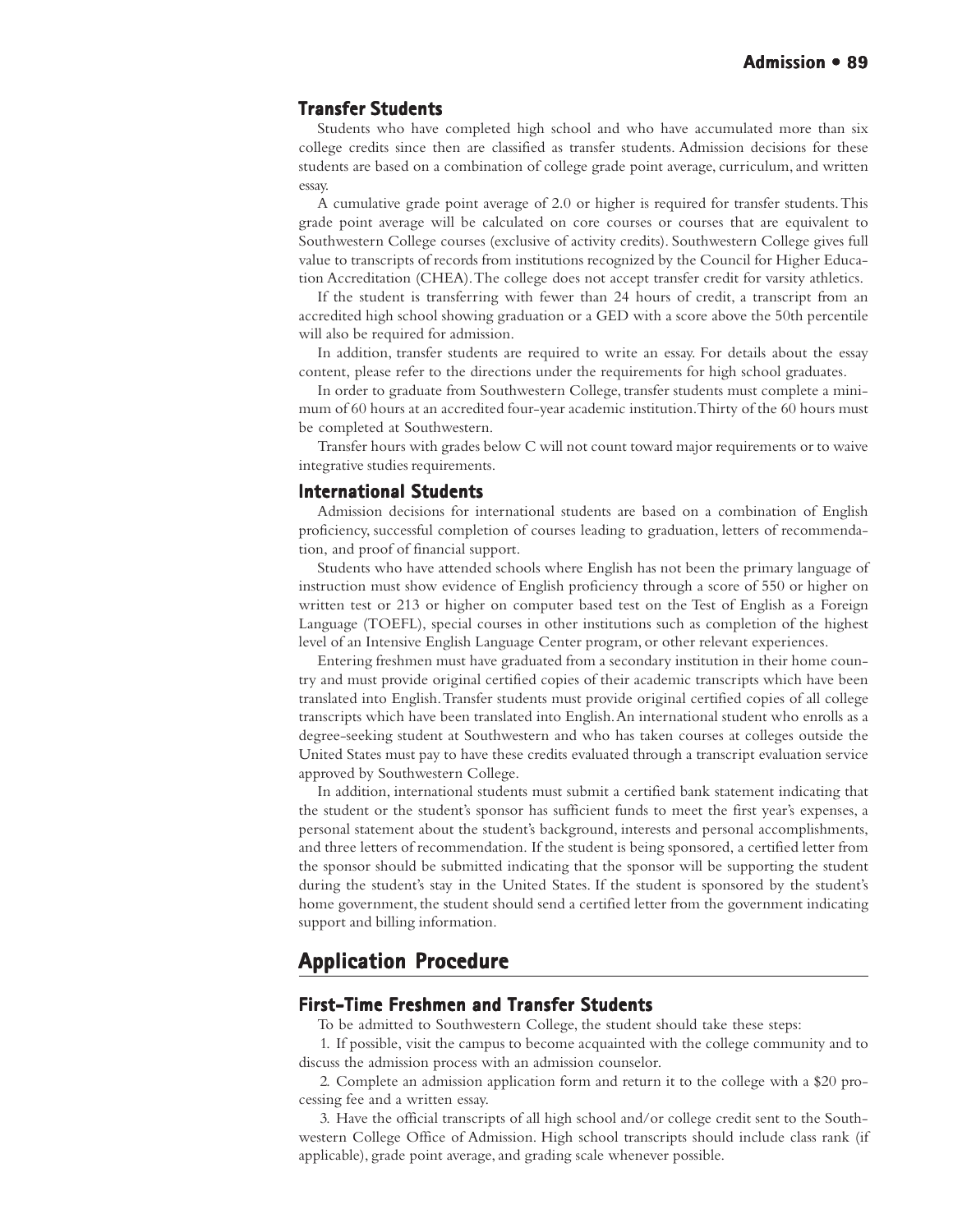4. Take either the American College Test (ACT) or the Scholastic Aptitude Test (SAT) and have the scores forwarded to the admission office. Students should take the ACT or SAT prior to the spring semester of their senior year to take full advantage of Southwestern scholarship opportunities. The ACT code number for Southwestern College is 1464 and the SAT code number is 6670.

5. Upon acceptance for admission, the student is requested to submit a tuition deposit of \$100 which will allow the student to pre-enroll for classes. The deposit will also allow students living on campus to receive their room assignment. This deposit is refundable through May 1 for the fall term and through December 1 for spring term. The deposit will be credited to tuition charges when the student enrolls.

**Deadlines**. New students wishing to enroll full-time at Southwestern College in the fall semester should have a complete application file in the Office of Admission by August 1. New students wishing to enroll full-time at Southwestern College in the spring semester must have a complete application file in the Office of Admission one week prior to the start of spring classes.

- A complete application file includes:
- 1. application form
- 2. application fee
- 3. other requirements as listed under each student category.

Students accepted for fall term are reminded that all paperwork for financial aid, housing, and health forms should be turned in by August 1. To receive priority housing assignments, the housing form and admission deposit must be received by May 1.

#### **International Students**

To be admitted to Southwestern College, international students should take these steps:

1. Write, e-mail, call, or visit the campus to become acquainted with the college community and to discuss the admission process with an admission counselor.

2. Complete an admission application form and return it to the college with a written essay.

3. Have the official transcripts of all high school and/or college credit translated into English and sent to the Southwestern College Office of Admission. High school transcripts should include class rank, grade point average, and grading scale whenever possible.

4. Take the Test of English as a Foreign Language (TOEFL) and have the scores forwarded to the Office of Admission. The TOEFL code number for Southwestern College is 6670. If applying for English proficiency through other means, forward documentation such as transcripts accompanied by an explanation to the Office of Admission for review.

5. Forward three letters of recommendation, translated into English, from teachers or professors who are familiar with the student's academic ability.

6. Complete the certification of finances form documenting amounts of financial support from sources other than Southwestern College. If sponsored by the student's home government, send a certified letter indicating amount of support and billing information.

7. Remit a \$1,000 deposit.

8. Upon acceptance for admission and the receipt of the \$1,000 deposit, the student will be forwarded a Form I-20. This should be presented to the student's local United States consular officer to obtain a student F-1 visa. If for some reason the student is unable to obtain a visa, \$900 of the deposit will be refunded.

**Deadlines**. International students wishing to enroll full-time at Southwestern College in the fall semester must have a complete application file in the Office of Admission by July 1. To enroll full-time at Southwestern College in the spring semester, the student must have a complete application file in the Office of Admission by December 1.

A complete application file includes:

- 1. application form
- 2. other requirements as listed under the international student category.

Students accepted for fall term must turn in all housing and health forms by August 1. To receive priority housing assignments, the housing form must be received by May 1.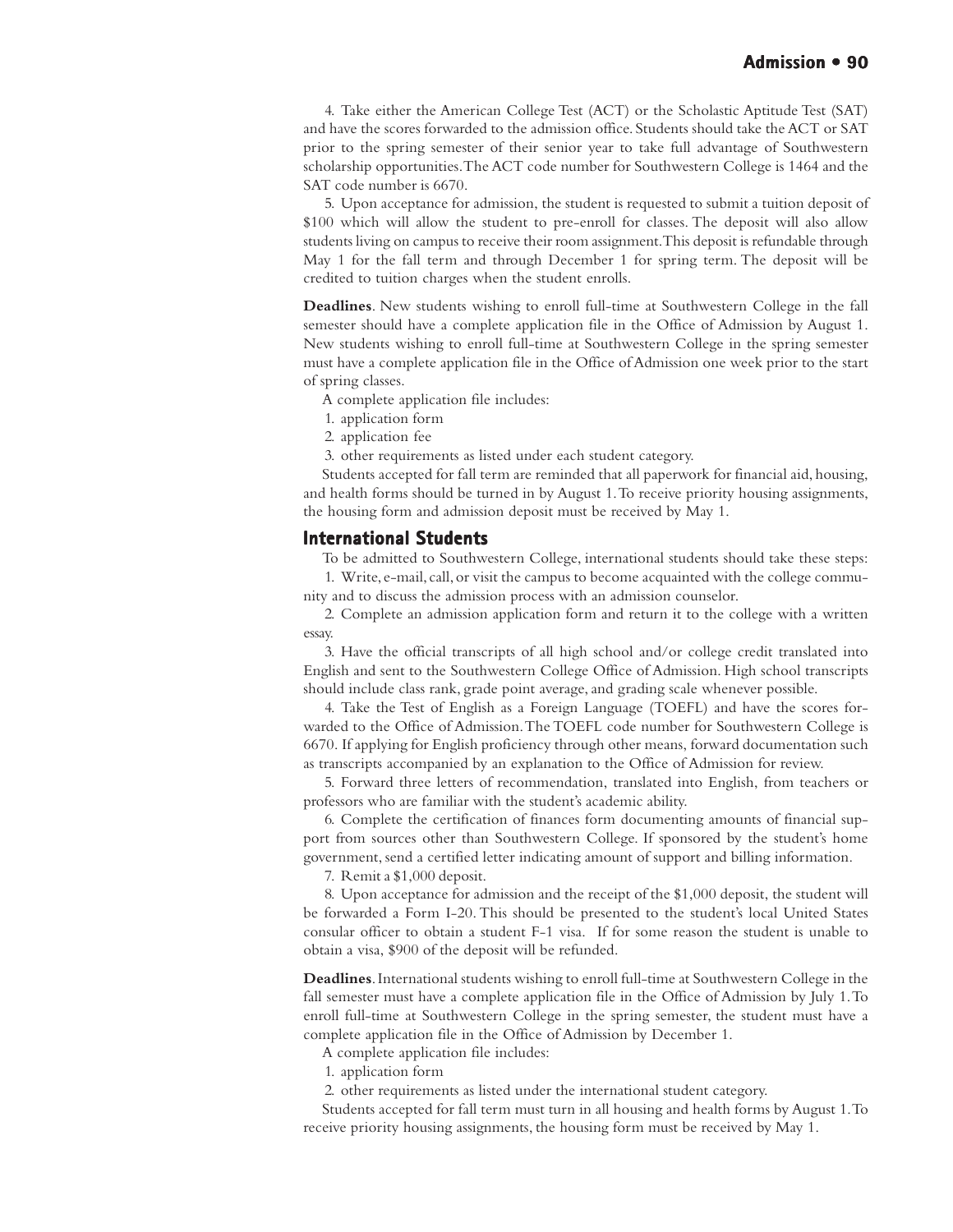# **For More Information**

For necessary admission forms or more information, students should write, call, fax, or email:

Office of Admission Southwestern College 100 College St. Winfield, KS 67156-2499 (620) 229-6236 (800) 846-1543 Fax: (620) 229-6344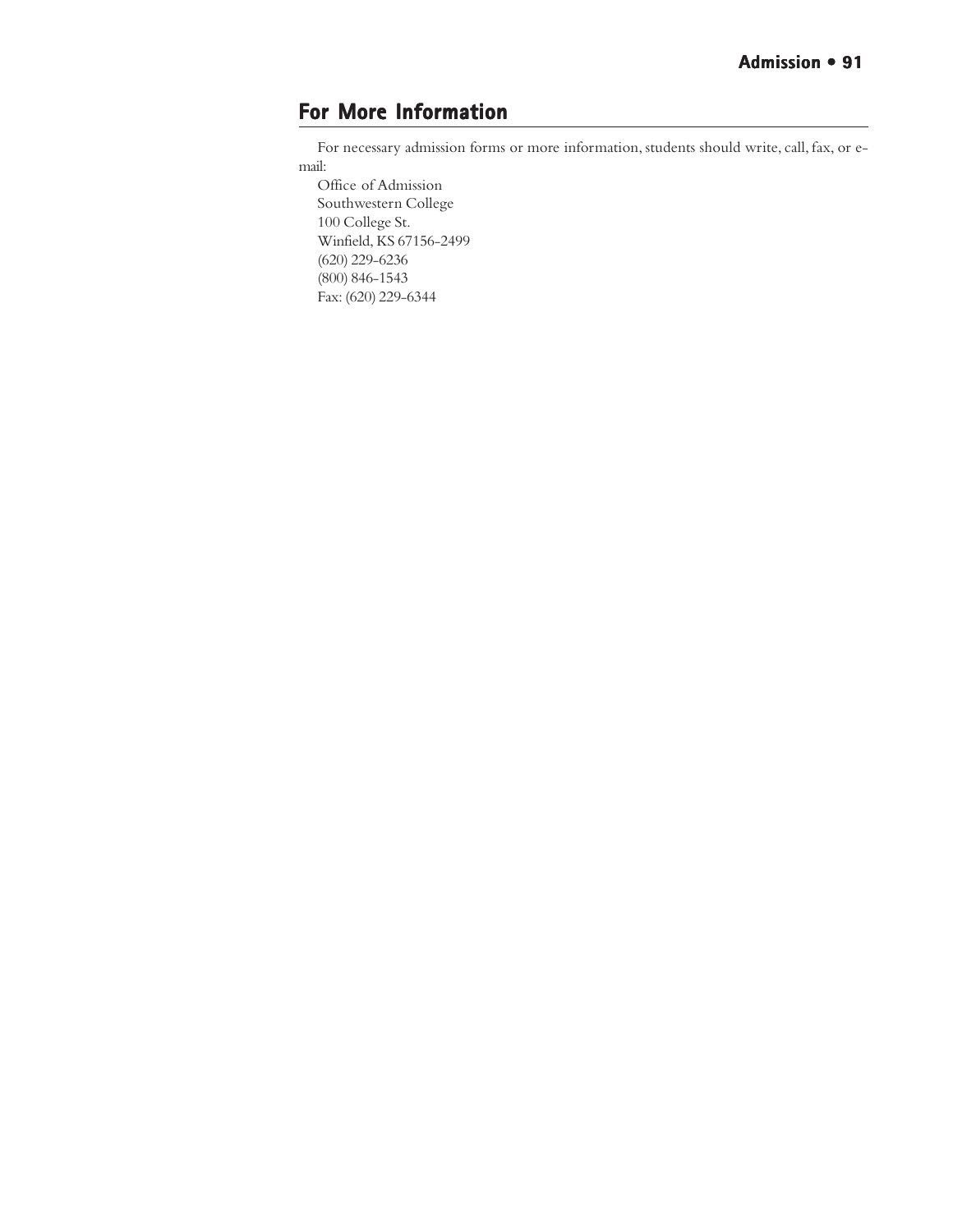# **Student Life Student Life**

The student life office at Southwestern supports the total mission of the school. Each part of the student life department works together in an attempt to care and support each student in a holistic way.

# **Campus Life**

The Office of Campus Life is an integral component of student life that includes Student Government Association, Student Foundation, and Freshman Class Council. Campus life is dedicated to the intellectual, physical, spiritual, and social growth of students. To complement the academic experience, a wide variety of campus activities are available. Educational, diversity, recreational, and social activities are sponsored by student organizations and the college. Artist and lecture series bring to the campus a wide variety of cultural and informative programs. Many of the performers and speakers are of international prominence and serve to enrich the Southwestern and Winfield communities.

The office provides a number of opportunities for students to become involved in the college from the day of admittance to the day of Commencement. With more than 20 active student organizations, numerous traditional events, special involvement programs, and entertainment activities, there are plenty of opportunities to get involved in campus life. For more information, contact the Office of Campus Life at ext. 6168.

## **College Regulations**

All students are expected to follow the rules and regulations of Southwestern College including those published in the catalog and posted on the Web at sckans.edu/policy. Enrollment in the college will be interpreted by the college as the student's acceptance of the college rules and regulations. Therefore, all students have a responsibility to be familiar with the documents mentioned above and any others which may be promulgated. Actions or behavior inconsistent with the Christian and academic traditions of the institution or unacceptable to the established community standards may result in suspension or expulsion. Enrollment at Southwestern College is interpreted by the institution to have both academic and social/behavioral implications. Students will be responsible, respect community rules (both campus and municipal), and recognize the rights of others.

#### **Residential Campus Residential**

All full-time students are required to live on campus except those who are married, veterans, 20 years old or older and have reached junior status, or live with their parents or legal guardians.

One large dining room, a snack bar, book store, and mail center, located in the Student Center, serve all Southwestern students.

Students who live on campus are required to purchase a meal plan except for those residing in Honor or Warren apartments. Students living in Warren and Honor may purchase \$400 in flex meal dollars instead of a meal plan.

Rooms for new students are assigned by the director of housing during the summer. The college reserves the right to make changes in room assignments and living accommodations.

One- and two-bedroom apartments are available as well as residence halls with suites consisting of two rooms and a common bathroom. One residence hall offers a private bath for each room. All residences are air conditioned and have connections for telephone, satellite television, and the Internet.

## **Career Planning**

The Office of Career Planning offers services to all main-campus students. Assistance with resume writing, interviewing, and career strategizing is available on an individual basis and in workshops. The career planning resource library contains books that provide resume tips, interest assessments, as well as information on many specific career titles. Information about job openings, graduate schools, internships, and study abroad programs are also housed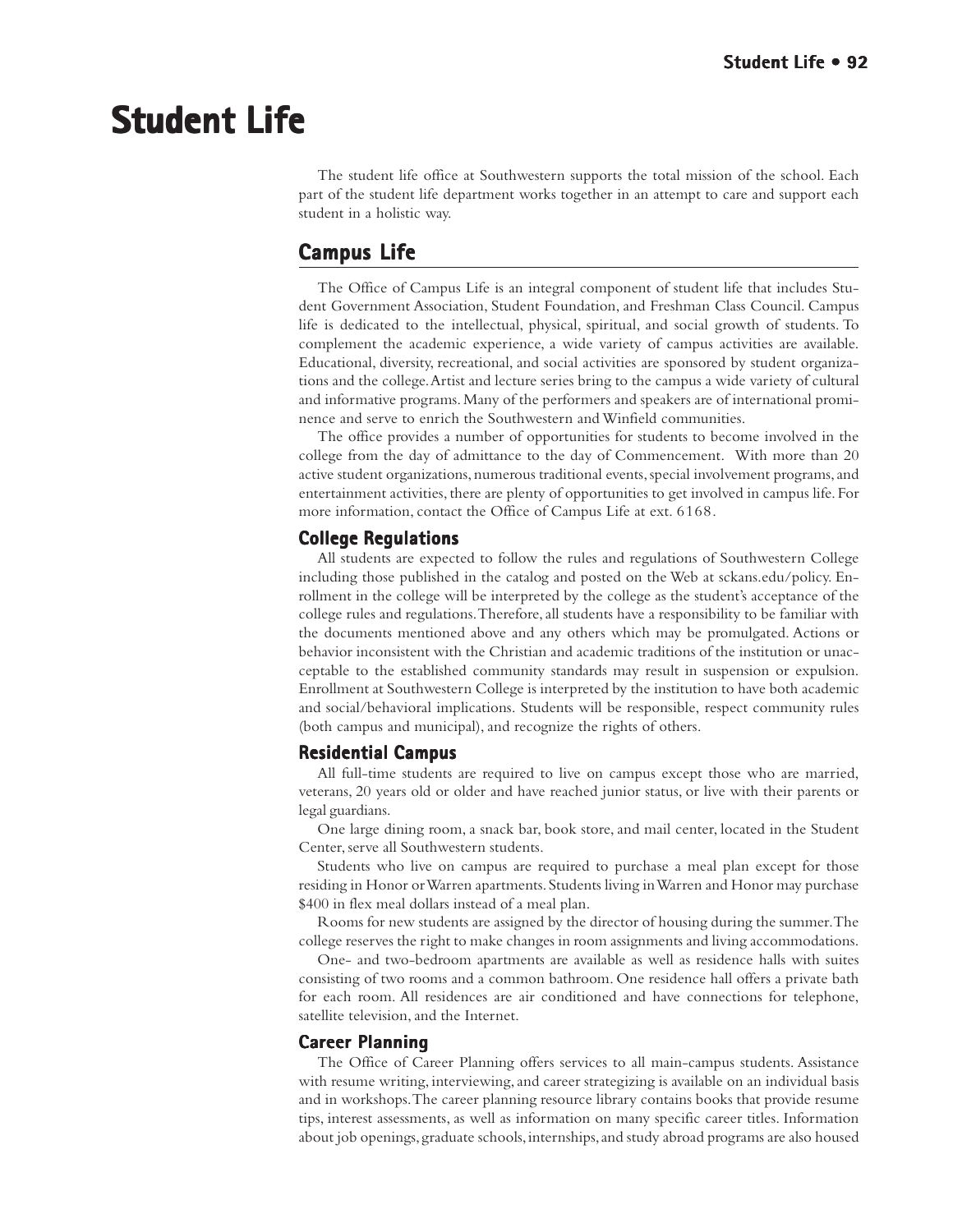in the career planning library. For education majors, students may establish a credential file through The Dole Center for Teaching Education. The credential file is a permanent record which includes a summary of professional experience, academic qualifications, and recommendations. Students wishing to establish a credential file pay an initial fee and there is a fee schedule for sending credentials in future years.

## **Health Promotion**

Health screenings are scheduled periodically, and health consultations are available from the college nurse during office hours. College students face a variety of personal, academic, and social problems. To help with this aspect of student development, Southwestern offers counseling referrals through student life personnel.

#### **Campus Ministry**

Southwestern College is related by covenant to the United Methodist Church. At the same time, the presence of students and faculty affiliated with other denominations lends diversity and richness to campus life.

There are numerous opportunities for students, faculty, and staff to share in worship, community service, and Christian fellowship. Campus religious activities include weekly chapel, mission trips, worship team, Bible studies, and lectures.

In accordance with its Wesleyan heritage, Southwestern promotes intellectual growth alongside personal spiritual development. The Christian faith community seeks to provide an active and visible presence on campus.

#### **Learning Center**

The Learning Center facilitates the academic success of Southwestern students by offering supplemental instructive support, such as providing peer tutoring, computer assisted learning, workshops/seminars, and supplemental learning, as well as serving as a reporting center for academic difficulty.

# **Activity Program**

Student organizations are formed to meet the social, academic, and service needs of the students. They give the incentive and opportunity for student leadership and interaction. There are over twenty social and service organizations on campus. Many of these are related to specific academic areas such as science, education, radio, and social science. The purpose of student organizations is to increase campus enjoyment for the student and for enriching the total educational experience.

#### **Student Government Association**

The objective of student government is to involve the student directly in the formulation of campus concerns and policy. The Student Government Association is the main student governing body and concerns itself with all phases of campus life. Representatives from the student body, appointed by the SGA, hold positions on a wide variety of committees throughout the institution. SGA maintains its own budget and allocates fees to worthwhile campus projects.

#### **Student Foundation**

The Student Foundation is responsible to the student body to direct and plan programs that provide a wide range of connection opportunities for students. Specifically, programs of the Student Foundation encourage enthusiasm and support for Southwestern College and are directed toward three major areas: traditions, activities, and student recruitment.

#### **Academic and Honorary Societies**

Southwestern has active chapters in three national honor societies. Membership in these organizations is in recognition of good scholarship and effective participation in the respective fields. Beta Beta Beta is for biology majors. Pi Kappa Delta is a national debate fraternity. Pi Gamma Mu is an international honor fraternity for students of social science.

Each year, those seniors who have been academically outstanding in college are honored by being named members of the Order of the Mound. Ten percent of the graduating class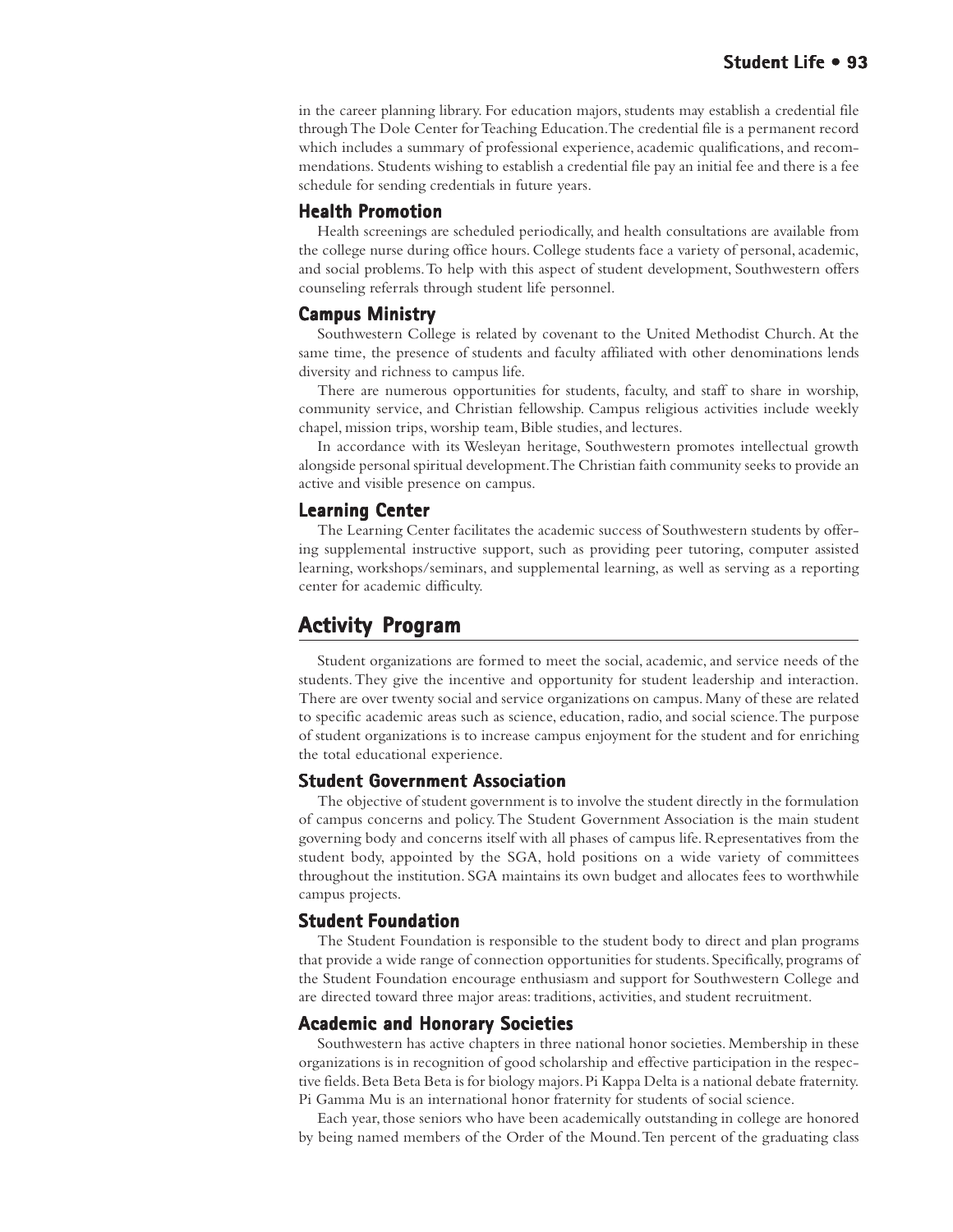may be named.

Transfer students must complete at least 60 semester hours on campus in order to receive consideration.

The Masterbuilder Award is the highest honor students can confer upon a senior. Selection is completed through a general student election prior to Commencement.

Southwestern College also elects members to Who's Who Among Students in American Universities and Colleges. Selection of no more than ten percent of the senior class is based upon total leadership, including scholarship, campus activities, contribution to college life, and future promise.

#### **Athletics**

The athletic program at Southwestern is a part of the educational program. As such, its purposes are: (1) to improve the participants as persons by inculcating the ideals of good sportsmanship, good health, disciplined living, and team play, (2) to enrich the total experience of the entire student body, (3) to provide recreation, and (4) to provide laboratory experience for those planning professional work in physical education and recreation. The total athletic program should raise the morale, spirit, and tone of the campus life. To those ends the college maintains programs in club sports, intramural, and intercollegiate athletics. Southwestern College, whose athletic teams bear the name "Builders," competes in the Kansas Collegiate Athletic Conference in basketball, football, golf, soccer, tennis, cross country, track, volleyball, and softball.

#### **Debate and Forensics and Forensics**

Debate has a long tradition at Southwestern. The college was a charter member of Pi Kappa Delta—the national debate fraternity—and the first intercollegiate tournament was hosted on this campus in the late 1920s. Debate and forensics are concerned with providing an experience in competitive advocacy and in the development of persuasive skills for students.

#### **Music**

The Southwestern music department sponsors several organizations that are open to participation from the general campus community. These include the Winfield Regional Symphony, SC Concert Band, SC Jazz Band, SC Pep Band, A Cappella Choir, College/Community Chorus, and several small vocal and instrumental ensembles. Any student may study voice or any instrument. Lessons are given privately or as a class at all levels of proficiency.

#### **Publications**

Southwestern College supports two student-managed publications: The Collegian, the campus newspaper (published twice each month), and The Moundbuilder, the college yearbook. Interested students are encouraged to become involved on the staffs of these two publications.

#### **Radio/TV Station**

The college owns and operates a 10-watt FM radio station, KSWC, in conjunction with the communication program. KSWC is designed to provide informative and entertaining listening for Southwestern students and the Winfield community. The college also produces student-run television programs for cable broadcast.

## **Service Learning**

Service learning provides a collaborative cycle of study, action, and reflection for learning immersed in the mission of Southwestern College.

Three unique and complementary programs make up service learning at Southwestern:

**Discipleship Team.** Discipleship Southwestern gives students the opportunity to study the Bible in a supportive group of fellow travelers and in a systematic way. Discipleship teams gain real confidence in knowing the Scriptures and applying them to daily life.

But the Christian faith is more than a series of devotional practices—worship on Sundays, Sunday school, youth group, etc. Christians realize that faith means service—giving time and physical effort to meet the needs of others. Discipleship Southwestern challenges students to make service a normal part of their lifestyle.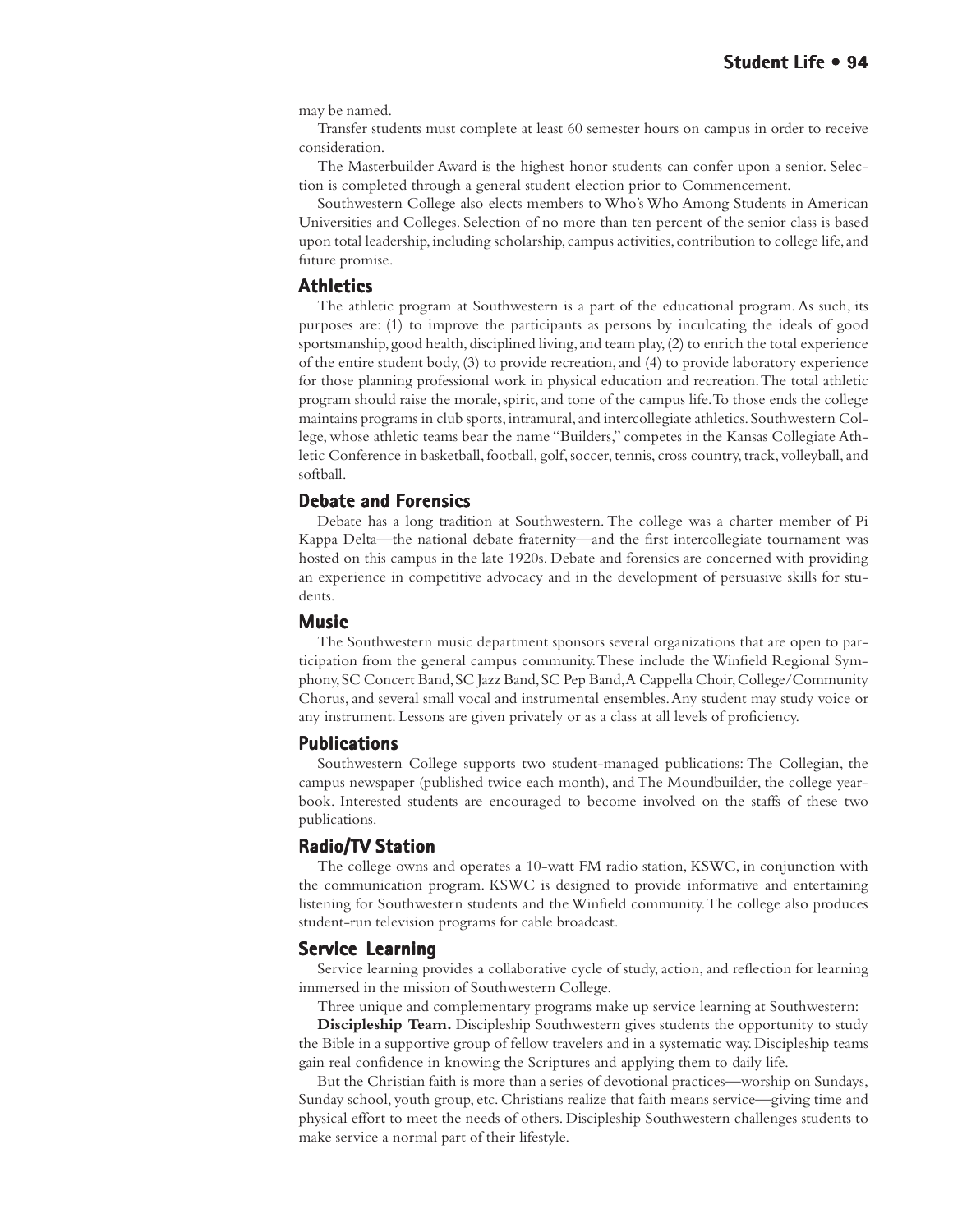**Leadership Team.** The Leadership Southwestern program is looking for students with academic strength, leadership experience, and a desire to answer the call to lead. Students selected for the leadership team will have the opportunity to learn and practice, and practice and learn.

Leadership classes involve the use of high-level communication skills and hard work which help students do quality work on their leadership projects. Leadership projects require students to perform at a level that exceeds their current ways of getting things done, making leadership classes essential. Team experiences and trips give members a creative arena for learning, making friends, broadening their world view, and being in service to others.

**Entrepreneurship Team.** Southwestern College's Entrepreneurship Team recruits students from all majors who have interest in helping the greater community learn the concepts and benefits of entrepreneurship and the free market system. Entrepreneurship team members develop educational outreach projects for delivery to the greater community covering important topics such as business and professional ethics, personal fiscal fitness, free market economics, and entrepreneurship skills. These projects are delivered to the community in ways to generate the greatest and most far-reaching impact throughout the community. Team members may conduct workshops at schools and businesses, develop marketing plans for businesses, assist entrepreneurs in starting their own businesses, work with not-for-profits on expanding their clientele and service offerings, and many other service-oriented projects.

The Entrepreneurship team is affiliated with SIFE (Students In Free Enterprise), an international not-for-profit organization promoting free enterprise principles on the campuses of more than 1,500 colleges and universities worldwide. This association allows Southwestern College's team members to travel and compete with other similar teams for prizes, trophies, and scholarship awards. Each competition also includes a career fair attended by organizations recruiting entrepreneurship graduates.

Students selected for the Entrepreneurship Team must have excellent organizational and communication skills, possess solid leadership abilities, and be interested in pursuing entrepreneurial ventures and in being of service to their communities beyond their college experience.

#### **Theatre**

Three auditoriums—a proscenium stage, an arena theatre, and a recital hall—allow for a variety of productions at Southwestern. Since its organization in 1919, Campus Players has demanded proficiency in acting and production from its members. Numerous productions ranging from the classic to the modern provide ample opportunity for participation. An academic approach to dramatic theory and literature complements the practical approach to production techniques. Students may also participate in oral interpretation with opportunities to participate in interpreters theatre and competitions.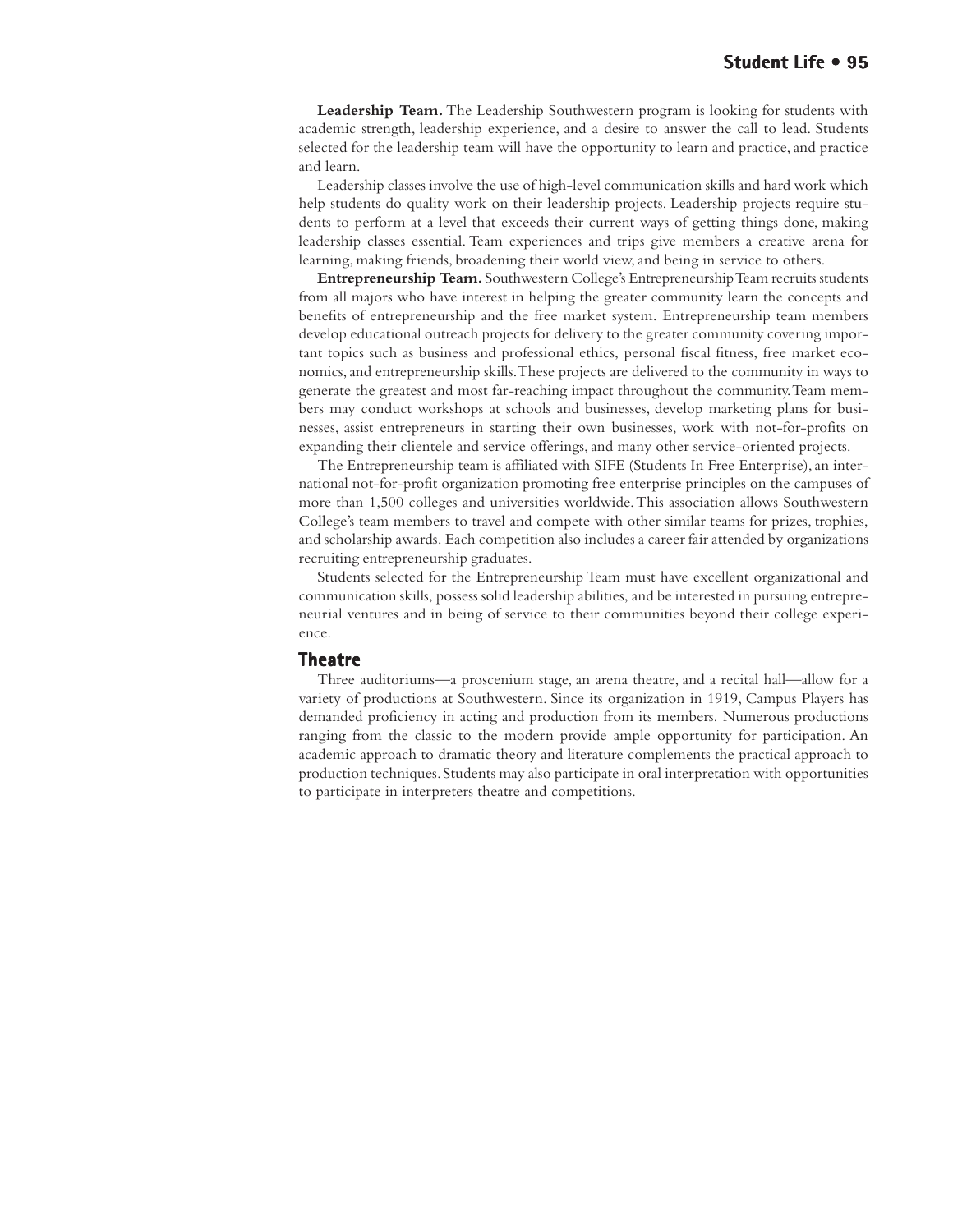# **Charges and Fees Charges and Fees**

# **Charges**

Each student is charged tuition which covers approximately 45% of the cost of educational services provided by the college. The balance of the cost is met by income from endowment and by gifts from alumni, trustees, churches, and friends of the college who are willing to help support the kind of education Southwestern provides. A substantial financial aid program also assists and encourages students.

Full-time undergraduate students on campus are assessed these charges for 2006-07:

|                                    | Term     | Year     |
|------------------------------------|----------|----------|
| Tuition                            | \$8,400  | \$16,800 |
| Activity Fund                      | 50       | 100      |
| Board (all meals)                  | 1,505    | 3,010    |
| Room (base rate, double room)      | 1,167    | 2.334    |
| <b>TOTAL</b>                       | \$11,169 | \$22,338 |
|                                    |          |          |
| Average cost of books and supplies | \$300    | \$600    |

Tuition costs are firm. Fees, board, and room may vary because of economic conditions. Room rates are higher for suites, private rooms, and apartments.

All charges assessed by the college (tuition, fees, board, room) are due and payable at the beginning of the fall and spring terms.

Tuition includes twelve to sixteen hours in undergraduate, campus-based courses. When a full-time student is enrolled in more than sixteen hours, an overload charge is made for the additional hours.

Beyond the sixteen hours covered by full-time tuition, two additional hours may be scheduled without additional charge when selected from the following: music ensembles, journalism, broadcast, or digital media experience courses, SIFE, and discussion or theatre participation courses, all when taken for one hour credit and for S/U grade.

A portion of tuition is directed to support student government, the student center, and the health service, all of which are available to full-time students without further charge. Additional fees are charged for student activities, special programs, overload hours, music lessons, and labs.

Students taking fewer than twelve hours in the fall or spring terms are classified as parttime students and pay tuition at the rate shown below.

Students enrolled in main campus programs who choose to enroll in courses offered through the Professional Studies program will be charged additional tuition at the Professional Studies per credit hour rate. An exception is made for a full-time student who has declared one of the designated majors for which specific Professional Studies courses have been approved as electives. The student will be charged the flat-rate tuition up to sixteen hours. If the student is enrolled in more than sixteen hours, the overload charge is applicable for the additional hours.

## **Special Tuition Charges**

The following special charges apply to undergraduate programs on campus. For graduate programs or programs offered by Professional Studies, see separate announcements. Each charge is shown per credit hour.

Overload (above 16 hours) \$286 Summer school 286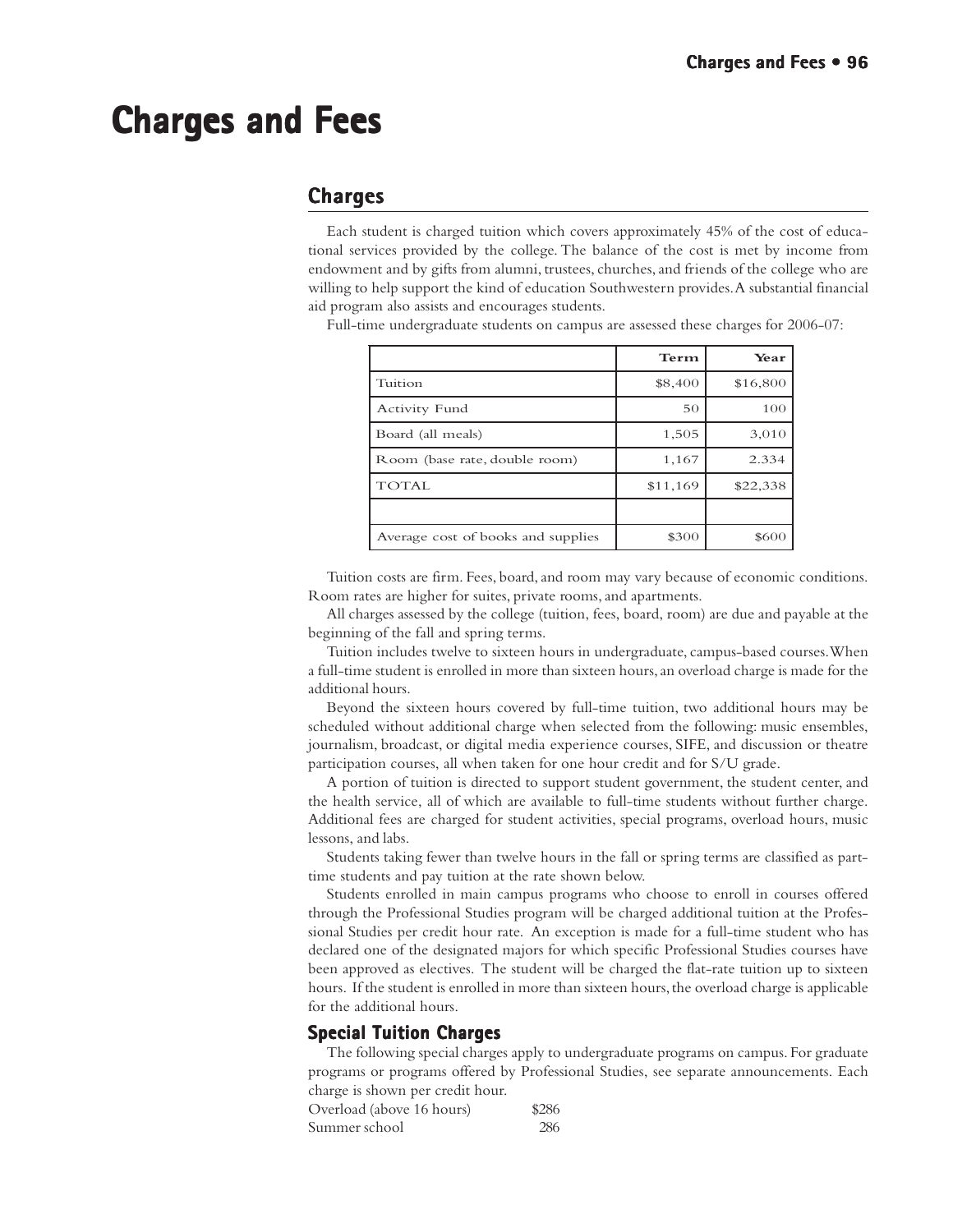| Continuing education                | 286   |  |
|-------------------------------------|-------|--|
| Part-time (under 12 hours)          | 700   |  |
| CCCC special                        | 95    |  |
| Audit (no college credit)           | 95    |  |
| Advanced placement scholar (HS)     | 65    |  |
| Validation of credit                | 100   |  |
| <b>Special Fees</b>                 |       |  |
| Laptop computer fee per term        | \$493 |  |
| (when elected by part-time student) |       |  |
| Practice teaching fee               | 150   |  |
| Science lab fee                     | 50    |  |
| Nursing program fee                 | 250   |  |
| Private music/dance fee             | 175   |  |
| per credit hour                     |       |  |
| Prior learning evaluation           | 850   |  |
| Enrollment maintenance              | 150   |  |
| (study abroad, per term)            |       |  |
| Transcript fee, per copy            |       |  |

# **Special Tuition Programs Special Tuition Programs**

faxed, per copy 10 Replace ID card 10

Some students may qualify for special programs offered at reduced tuition rates. These rates are subject to specific restrictions. Enrollment must be in regularly scheduled undergraduate classes (not independent studies, practicums, or similarly-styled courses) offered on the main campus. Special-rate students are welcome provided space is available and course prerequisites are met, and provided a sufficient number of regular students are enrolled. Appropriate fees may be charged where applicable. Special rates do not apply to summer term courses. Individuals qualifying for special rates include the following.

**Senior Citizens.** Residents of Cowley County who are 65 years or older may take courses free of tuition charges provided space is available and course prerequisites are met.

**Advanced Placement Scholars.** High school seniors may enroll in up to six hours each semester if permission is granted by the high school principal or counselor.

**Cowley County Community College Students.** Full-time students at Cowley County Community College may concurrently enroll in one Southwestern course if permission is granted by the CCCC academic dean.

**Continuing Education Students.** A continuing education rate is available for any student who is 25 years of age or older, has not been a full-time student anywhere during the previous two years, is enrolling for six or fewer credits (including audit hours), and has not earned more than ten credit hours under this plan.

# **Payment Plans ayment Plans**

Normal financial arrangements call for students to pay in full on or before registration. This payment is based on the amount due after deduction is made for scholarships, loans, and grants. (No deduction is made for campus employment or Federal Work Study at this time.)

If necessary, students may pay in installments with a minimum of one-fifth of the total charges (excluding book charges) due for the semester at registration. The balance of the account is due in equal installments by the fifteenth of each of the subsequent four months (September, October, November, and December for the fall term, and February, March, April, and May for the spring term).

If a student's account balance remains above \$5,000 on October 1 in the fall semester, or March 1 in the spring semester, the student will not be allowed to make bookstore charges,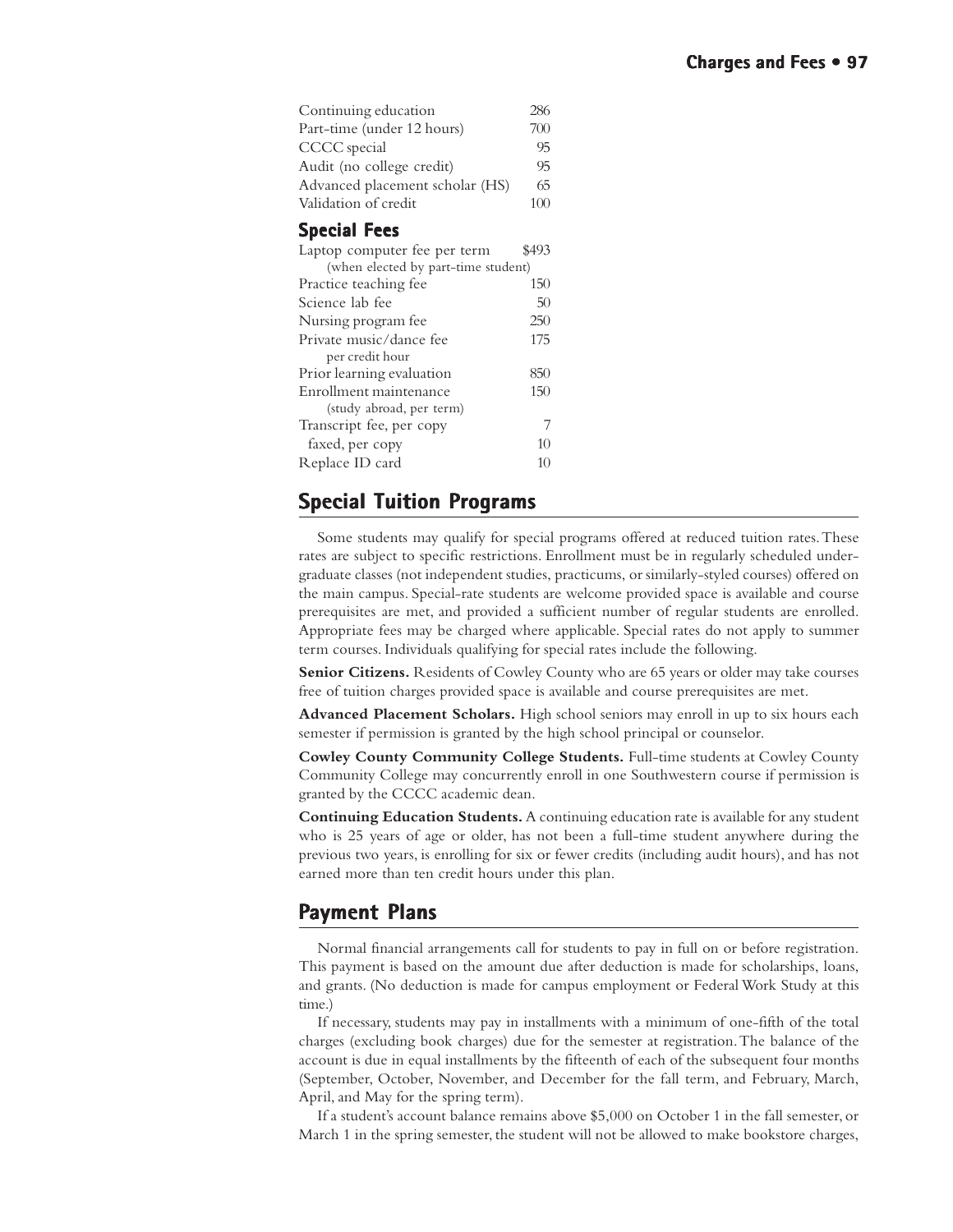cash checks, or to select courses, or reserve on-campus housing for the approaching term until the account is current. At the end of a semester, students who have not made on-time, monthly payments will be required to surrender their residence hall key, laptop, and student ID card following their final exams. Failure to turn in the laptop by the required date will result in the laptop being reported stolen. Exceptions must be requested in advance from the business office. Students cannot register for a subsequent semester while a previous balance remains on the account.

A monthly finance charge of 1.5% (annual rate, 18%) with a minimum of \$1 is assessed on the unpaid balance of an account. The finance charge will be waived if on-time payment is received based on an agreed-to payment plan.

Transcript service is available when a student's account is paid to date.

# **Cancellation of Charges Cancellation Charges**

Students who officially withdraw from college may be eligible for some cancellation of charges. To withdraw, give notice in person at the college services counter.

In fall or spring terms, tuition, fees, room, and board are cancelled according to the following schedule:

| Period                  | <b>Amount Cancelled</b> |
|-------------------------|-------------------------|
| First 8 class days      | 90%                     |
| To end of 2nd week      | 80%                     |
| To end of 4th week      | 70%                     |
| To end of 6th week      | 60%                     |
| To end of 8th week      | 50%                     |
| To last day to withdraw | 40%                     |
| Later                   | No cancellation         |

During a summer term, each day of class counts as equivalent to a week in regular term. For classes that last one week or less, regardless of term, no cancellation is possible once the class begins.

Students who move out of residence halls during the semester but do not withdraw from classes are eligible for a pro-rata cancellation of board charges if they elect to discontinue a meal plan. No cancellation is made for residence hall charges.

The schedule above describes cancellation policy for programs on the main campus. For Professional Studies programs, see separate announcements.

#### **Cancellation of Financial Aid**

Withdrawing students who have received financial aid are required to return a portion of their aid to those sources that assisted in enrollment.

For federal aid, a calculation is made of "earned" and "unearned" aid based on the days of attendance. Unearned aid is returned first to loans (in this order: unsubsidized, subsidized, Perkins, PLUS), then to a Pell grant, SEOG, and other Title IV programs.

For Southwestern aid, the amount returned is the same percentage as the amount of charges cancelled.

For state and other aid, all funds are usable until the student's account balance reaches zero. Any excess is returned.

#### **Refunds**

After calculation of charges cancelled and financial aid cancelled, any excess remaining on the account is refundable to the student.

# **Change From Full-Time to Part-Time Status art-Time Status**

Students who enroll for full-time study but then officially drop one or more courses during the enrollment period are eligible for a cancellation if the number of hours dropped changes the student's enrollment status to part-time. If the student elects to continue using the school-issued laptop, the \$493 laptop fee will be charged. No adjustment is made for students who withdraw from some but not all courses after the enrollment period has ended; these students continue to be classified as full-time students.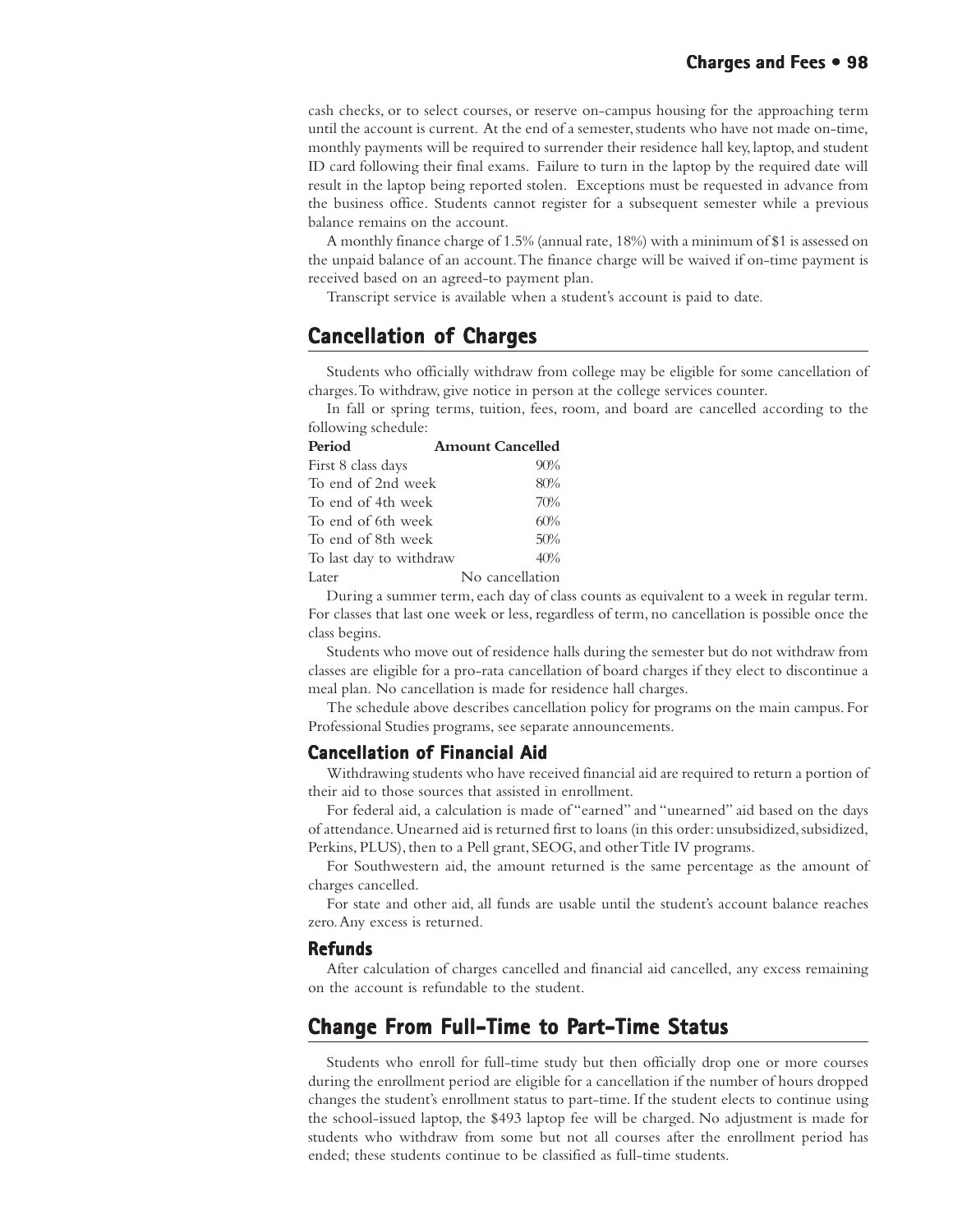## **Room Deposits Deposits**

All resident students are required to make and maintain a \$150 room deposit. Against this deposit damages will be charged as described by the housing policies of the college. The room deposit remains permanently on account until the student withdraws from college, graduates, or is given permission to move off campus, at which time a refund may be requested. When no refund is requested within one year, the account is cleared.

If a student requests a room for a forthcoming term and then cancels that reservation, a penalty of \$50, \$100, or \$150 may be assessed against the room deposit. The \$50 penalty is charged for cancellations occurring later than June 15 for fall term and January 1 for spring term. The \$100 penalty is charged for cancellations occurring later than July 31 for fall term. After residence halls open for fall or spring term, a \$150 penalty is charged students who cancel their reservations before moving in. Students who move in and then decide to leave are charged the full room rate, but the room deposit is refundable.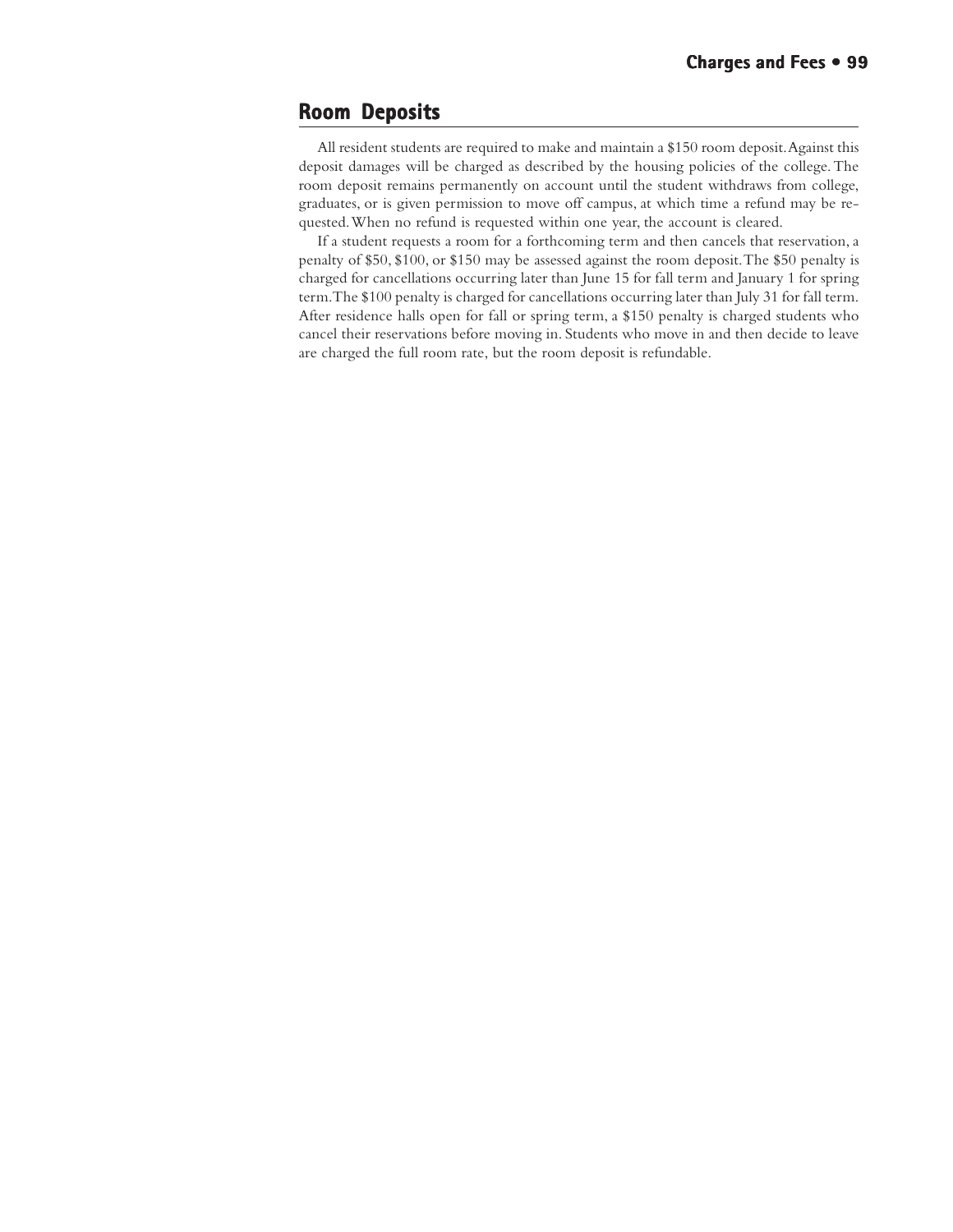# **Financial Aid Financial Aid**

The financial aid program assists students who want to attend Southwestern College but would find it difficult to do so without financial aid. Southwestern also recognizes students with superior ability and academic achievement by awarding scholarships regardless of financial need. A full description of all Southwestern College financial aid programs and regulations can be found on the financial aid Web site www.sckans.edu/financialaid.

A comprehensive assistance program of scholarships, grants, campus employment, and loans is available through funds from Southwestern College, the State of Kansas, and the federal government. If a student demonstrates financial need, an award will be offered which combines these types of aid. Financial need is defined as the difference between the total cost to attend Southwestern College and the amount the student and family can pay, based upon family income and assets.

# **How to Apply for Financial Aid**

Before financial aid can be awarded, students must have been granted admission to Southwestern. These steps should be followed to apply for financial aid:

1. The student should complete the confidential Free Application for Federal Student Aid (FAFSA), indicating Southwestern College on the form. Application forms may be obtained from school counselors or the Office of Financial Aid. Priority application receipt date for financial aid for all returning students is April 1.

2. To guarantee Southwestern financial aid, all returning students' financial aid files must be completed by April 1. A complete file consists of results from the FAFSA and student data form. If a student's application is selected for verification, income tax forms, W-2s, and a verification worksheet will be required. If the family knows there will be no eligibility for federal or state grants and will not need student loans, the student may sign the federal aid waiver on the data form in lieu of completing the FAFSA.

# **Financial Aid Regulations Aid Regulations**

The following regulations govern all scholarships and grants:

1. Scholarships and college grants are awarded on the basis of accomplishment and participation.

2. Scholarships and grants are awarded for one year and are renewable only upon application by the student.

3. Southwestern College must adjust the financial aid awards of students who withdraw prior to the end of the semester or who drop to less than full-time status during an enrollment period. Awards are adjusted according to the college's policies on cancellations and refunds.

4. For students receiving state or federal aid, Southwestern College is required by law not to offer institutional aid that would exceed the financial need of the student.

5. One-half of any financial aid awarded is credited to the student's account each regular semester.

6. Students who lose institutional scholarships or grants as a result of their cumulative grade point average may request reconsideration of that award at the end of the semester in which the cumulative grade point average has improved to a satisfactory level.

7. Southwestern scholarships and grants are available only to full-time students whose GPA is 2.0 or better.

8. Institutional aid for undergraduate students may not exceed ten semesters.

9. Students in the professional studies and graduate programs are not eligible for institutional aid.

**Satisfactory Academic Progress**. Southwestern College is required by federal regulations to establish satisfactory academic progress for financial aid recipients. These standards ensure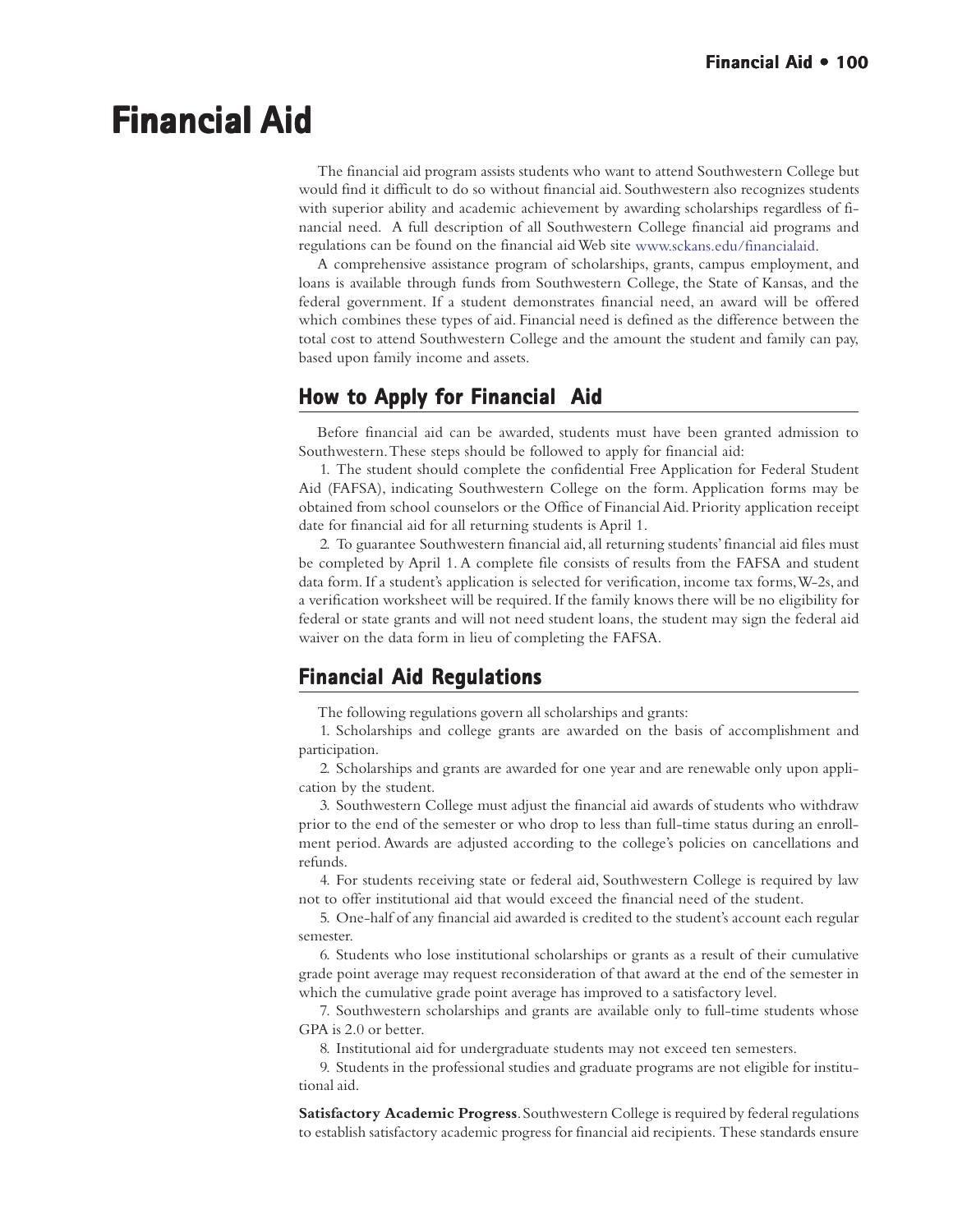that only those students demonstrating satisfactory progress toward the completion of their educational programs will continue to receive financial aid. Southwestern College's policy measures a student's performance in the following three areas: 1) Successful completion of courses (credit hours) 2) cumulative grade point average (GPA), and 3) maximum time to degree.

**Completion of Courses.** At the end of each fall and spring semester, student progress will be measured by comparing the number of attempted credit hours with the number of earned credit hours (i.e. receipt of a grade of A, B, C, or D). In any given year, students must have earned at least 70 percent of the credits they attempted to remain in good standing. The following letter grades do not count toward attempted hours, but do count toward the completion of earned hours: AU-Audit, F – Failure, I – Incomplete, WD – Withdrawal.

**Grade Point Average.** Students whose work is below the levels shown in the academic suspension chart are failing to make minimum progress toward their degree (see Academic Policies).

**Maximum Time Allowed to Complete a Degree.** Students are eligible to receive federal and state financial aid up to 186 attempted credit hours. Once a student has exceeded 186 attempted hours, all financial aid will be suspended for subsequent terms.

**Financial Aid Probation/Suspension.** At the end of the fall and spring semesters, all aid recipients will be evaluated for satisfactory academic progress. Financial aid recipients who do not meet one of the three requirements for progress will be placed on financial aid probation for one semester. A student on financial aid probation is still eligible to receive financial aid for the next semester of attendance. However, if the student does not meet the conditions imposed upon them during the probationary period, the student will be placed on financial aid suspension. Suspension prevents the student from receiving any federal, state or institutional financial assistance for future semesters until such time as the student again meets all three satisfactory academic progress standards.

**Conditions for Reinstatement.** Students may appeal their financial aid suspension by submitting an appeal form to the financial aid office for consideration by the enrollment management team. Appeal forms may be picked up from the financial aid office in person or via e-mail.

Some circumstances, such as medical problems, illness, death in the family, relocation, or employment changes can be considered for an appeal. The committee will review the appeal and contact the student by a specified date. The committee's decision is considered final and may not be appealed further.

This policy does not preclude a student from enrolling in subsequent semesters. Students may have their financial aid reinstated and may be removed from suspension or probationary status once all satisfactory academic progress standards and/or probationary conditions are met.

# **Southwestern Grants and Scholarships**

Southwestern College offers a variety of grants and scholarships to students who qualify. Students may receive a combination of academic, activity, and any of the other grants for which they are eligible. Students choosing to live off campus will have their Southwestern aid reduced.

#### **Academic Scholarships**

Southwestern College awards are based on a combination of a student's academic record, ACT or SAT scores, demonstrated leadership, and the student's financial need. The amount of these awards vary. A 2.00 cumulative GPA is required for renewal.

## **Special Academic Scholarships**

Southwestern College's most prestigious scholarships are those awarded on the basis of special nomination or competition. These scholarships are renewable for a total of ten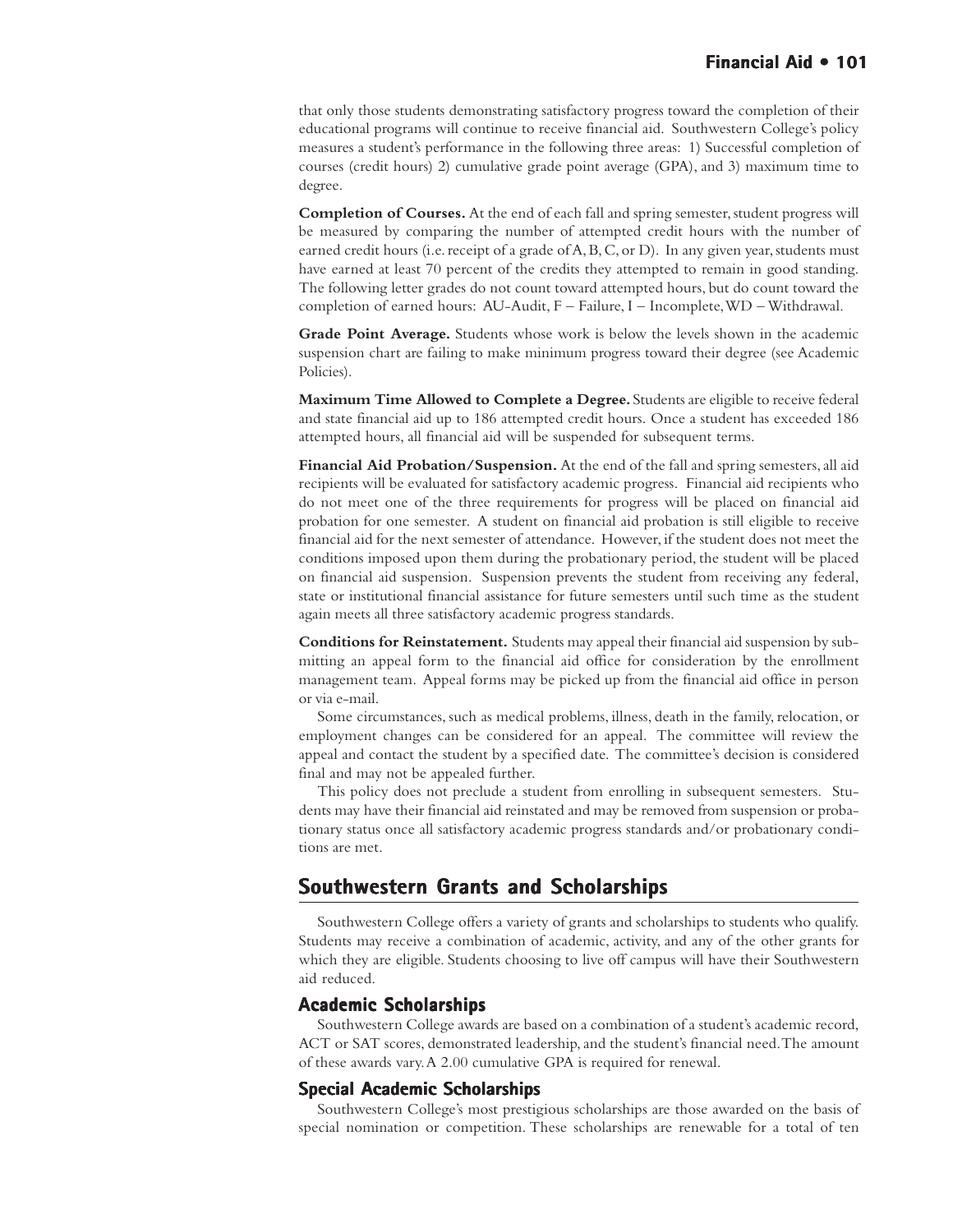semesters, as long as the student is continuously enrolled each fall and spring term, and maintains a cumulative GPA of at least 3.2.

**Presidential Scholarships:** These scholarships are awarded to incoming freshmen who demonstrate strong academic and leadership skills. Recipients are selected following nomination by the admission office. The award is for \$6,000 to ten incoming freshmen. Recipients must live on campus to receive the full scholarship award.

**Dixon Scholarship:** The Dixon Scholarship is designed to promote on-campus diversity and to assist in providing a college education for students from varied experiences, backgrounds, and cultures. The yearly \$6,000 scholarship is renewable provided the student maintains at least a 2.75 GPA. Recipients must live on campus to receive the full scholarship.

**Phi Theta Kappa Scholarships:** These scholarships of \$5,000 are awarded to transfer students who are members of Phi Theta Kappa. Recipients must live on campus to receive the full scholarship.

#### **Premier Scholarships**

The three following scholarships are awarded to incoming freshmen following competitions held each spring. The amount of the award is \$10,000 and is offered in lieu of any other Southwestern grant or scholarship. Recipients must live on campus to receive a premier scholarship and must be endorsed by the selection committee for renewal.

**Mastin Scholarship:** The Mastin Scholarship is awarded to a student who demonstrates academic achievement in the sciences, has an ACT composite score of at least 27, and will pursue a degree in the natural sciences.

**Beech Scholarship:** The Beech Scholarship is awarded to a student who has achieved personal and academic excellence in high school, has attained a minimum 3.75 GPA in high school, and will pursue a degree in any professional or liberal arts field.

**McNeish Scholarship:** The McNeish Scholarship is awarded to a student who has achieved excellence in the performing arts, has attained a minimum 3.0 GPA in high school, and will pursue a degree in any of the performing arts.

#### **Grants**

**Management Grants:** Students selected as SHARP Ambassadors or elected or appointed to positions of responsibility in campus organizations such as Student Foundation, SGA, or the newspaper or yearbook staffs, receive grants in recognition of these responsibilities.

**Roy L. Smith Church Matching Scholarships:** This is a matching scholarship program between Southwestern College and any local church. Southwestern College will contribute on a matching basis up to \$1,000 per year (\$500 each semester) to the education of any Southwestern student sponsored by a local church. The assignment of this scholarship is made without regard to the religious denomination of the participating church and is renewable. To receive the matching funds, the funds from the local church must be received in the Office of Financial Aid by September 1.

**Insoon DeArmond Scholarships:** Students who have worked at the college during high school (typically in food service or maintenance) for at least two years are eligible for this award if recommended by their supervisor. The scholarship is for \$2,000 per year. If these students are eligible for an academic scholarship or any activity grants, this scholarship is reduced commensurately. Students are invited to continue their employment under the college's student employment programs. This is renewable each year.

**Trustee Grants:** When an employee has worked full time at Southwestern for at least two years, trustee grants to cover a substantial part of tuition are available for that employee's spouse and unmarried dependent children if they enroll as undergraduate students at the college.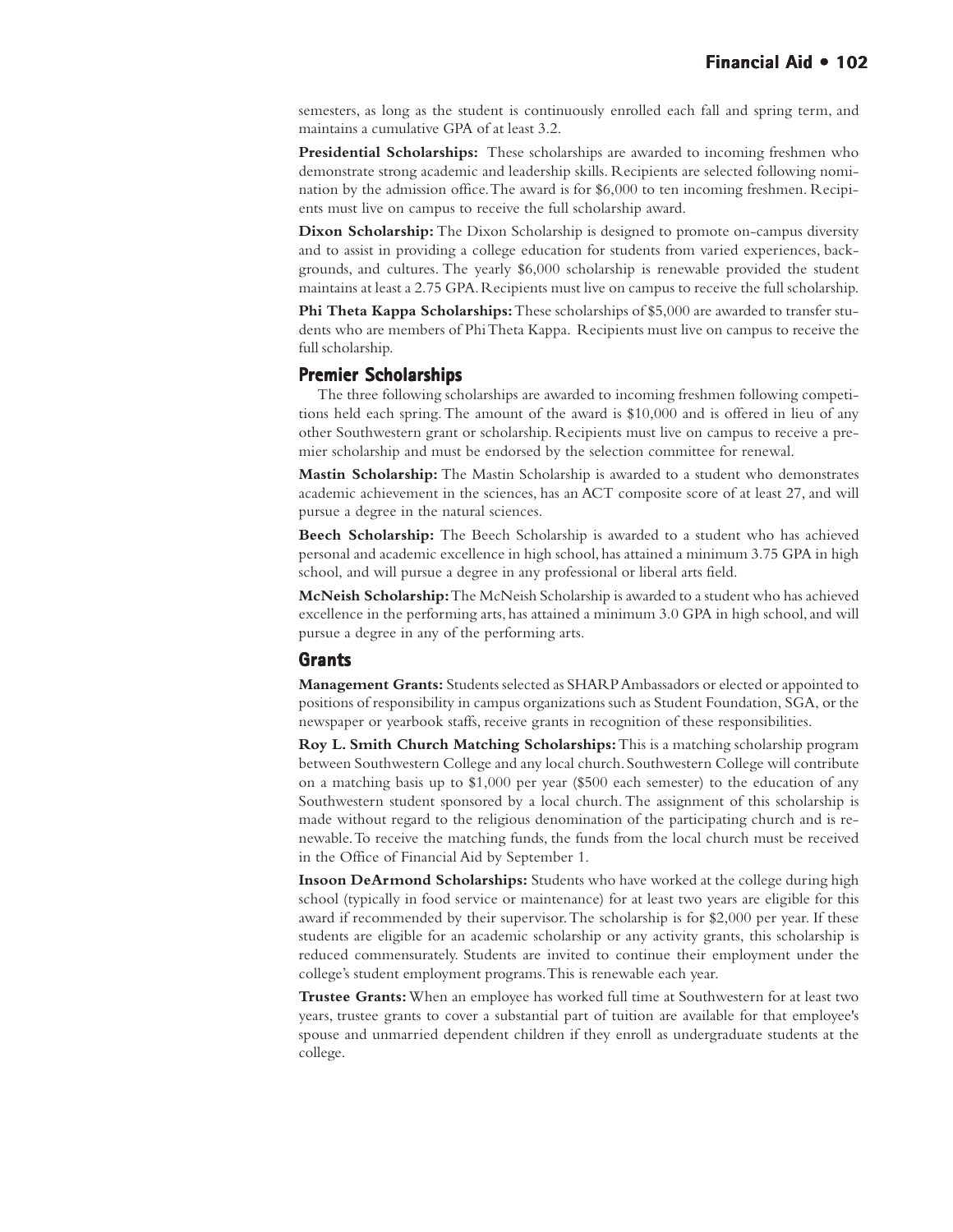# **Federal Aid**

## **Federal Grants Grants**

**Federal Pell Grants:** This federal program provides nonrepayable grants of up to \$4,050 to students who are eligible as determined by the Free Application for Federal Student Aid. The result of the application is used by the financial aid office to determine the amount of the Federal Pell Grant to be awarded. Students wishing to apply for any other federal aid programs are required to apply for a Pell Grant first.

**Federal Supplemental Educational Opportunity Grants (FSEOG):** This federal grant program provides funds for students with the highest financial need. Priority is given to students who are eligible for a Federal Pell Grant. The minimum grant award is \$100; the maximum possible is \$4,000.

#### **Federal Loans**

The federal program offers a variety of student loans. The student is under full obligation to repay the loans.

**Federal Subsidized Stafford/Direct Loans:** Subsidized loans are for students demonstrating financial need. The federal government pays the interest for the student while the student is enrolled and during the six month grace period after graduation. Maximums vary, according to the student's grade level.

**Federal Unsubsidized Stafford/Direct Loans:** Unsubsidized loans are available to students who do not demonstrate financial need. It is the same as the Subsidized Stafford Loan except the student is responsible for the interest while enrolled and during the six month grace period.

**Federal Perkins Loans:** The Perkins Loan is intended for the students with the highest need. It is subsidized by the federal government while the student is enrolled and during the nine month grace period after graduation.

**Federal Parent Loan for Undergraduate Students (PLUS):** The PLUS loan is for the parents of a dependent student who may need additional resources. Repayment begins immediately after the disbursement of the loan.

# **State of Kansas of Kansas**

The State of Kansas offers several scholarships to Kansas residents. They include the Kansas Comprehensive Grant, the Kansas State Scholarship, the Kansas Minority Scholarship, the Kansas Teachers Scholarship, and the Kansas Nursing Scholarship. Each scholarship has its own criteria and application procedures. Ask the financial aid office for current information.

# **Additional Aid**

**United Methodist Church Scholarships:** Several scholarships are available through the United Methodist Church for students who are members. Information and applications are available in the Financial Aid Office.

**United Methodist Student Loans:** These loans are available to students who are members, and have been for at least one year, of a United Methodist Church. Information and applications are available in the financial aid office.

**Civic and Business Scholarships:** In many local communities there are scholarships provided each year by various civic and business organizations to children, citizens, and employees.

**Veterans Administration:** VA benefits are available to students who are in the reserves, who are veterans, or who are dependents of veterans. Information is available in the financial aid office or from your local Veterans Administration office.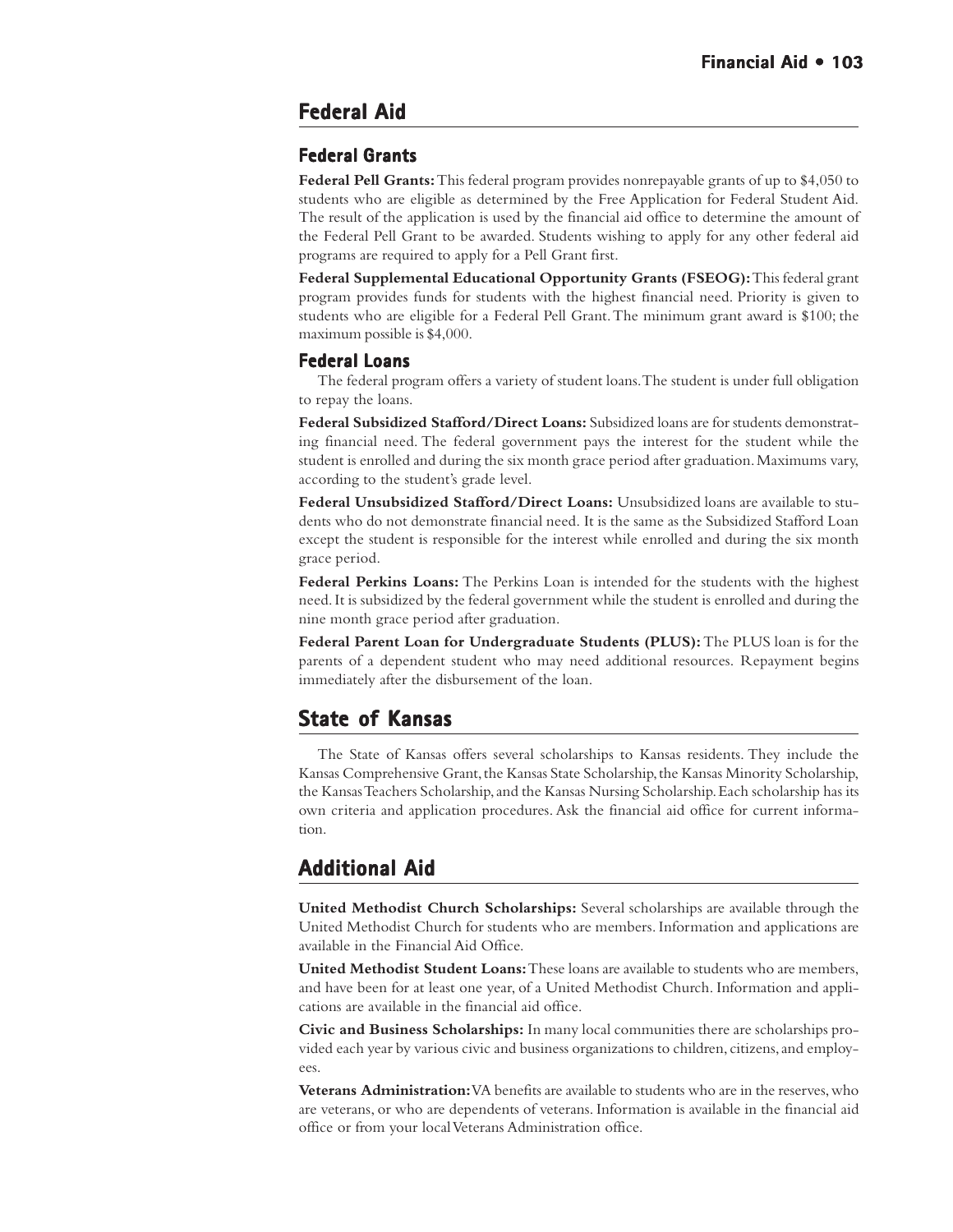**Internet Resources:** Southwestern receives notifications of several different scholarships from time to time. This information is kept updated on the school's Web site. Southwestern provides an internet link to fastweb.com which provides a scholarship search along with general financial aid information. Other helpful, informational Web sites include www.ed.gov/studentaid; www.nasfaa.org; www.finaid.org.

**State Assistance:** Students from states other than Kansas should contact the financial aid office for their state. It can be the case that state assistance is available and can be transferred. Contact the financial aid office for information.

**BIA:** The Bureau of Indian Affairs provides grants for students who are at least one-fourth American Indian, Eskimo, or Aleut as defined by the bureau. The amount of the grant is based on financial need and availability of funds from the area agency. Students must submit a BIA application for financial aid and supportive documents. Close contact should be kept with the BIA agency to insure that the student has completed everything required. A student who is a member of a tribe should also contact the tribal office for any scholarships available.

# **Student Employment**

Student employment is available through the Federal College Work Study program to students who demonstrate financial need and wish to work part time. Other student employment is available on a limited basis to students who do not qualify for Federal College Work Study.

# **Aid for Study Abroad**

Southwestern students may be able to continue receiving some forms of financial aid while studying abroad. State and federal scholarships, grants, and loans are normally available for legitimate study away from campus. Southwestern scholarships can also be continued with limitations.

The limitations are these: Southwestern scholarships and grants are only available to five students each semester who have their progams approved by the dean's office at least one semester prior to the study abroad experience. In choosing the five students, financial need will be taken into consideration. For those five students, Southwestern academic and needbased aid will be reduced as if the student were moving off campus. Mastin, Beech, and McNeish scholarships are reduced to \$5,000. Scholarships awarded for on-campus activity participation (moundbuilder, leadership, sports, etc.) will be discontinued for the period that the student is studyiing abroad. Additionally, if a student is receiving scholarships from the school being visited, or from programs established to encourage study abroad, Southwestern reserves the right to adjust its aid based on the amount being received from those sources.

# **Aid for International Students Aid for International**

Southwestern offers two scholarship programs for international students.

**Bishop**'**s Scholarships:** Bishop's Scholarships are in the amount of \$7,000-\$9,000 annually depending on a student's financial need. These are renewable for up to four years as long as the student maintains a GPA of 2.0 or better. Each year the director of admission awards up to five Bishop's Scholarships. Persons seeking this scholarship must submit a letter of recommendation from the Methodist bishop of their country or from Southwestern College's bishop in residence. Final selection and approval for this scholarship is made by the director of admission. Recommended students must show a TOEFL score of 550 or better. Recipients must live on campus and will not be eligible for further Southwestern financial aid.

**International Student Scholarships:** International Student Scholarships are for \$4,000 annually and are renewable for up to four years, as long as the student maintains a GPA of 2.0 or better. Students wishing to receive this scholarship must show a TOEFL score of 550 or better before admission. These scholarships are offered in lieu of an academic scholarship. Interna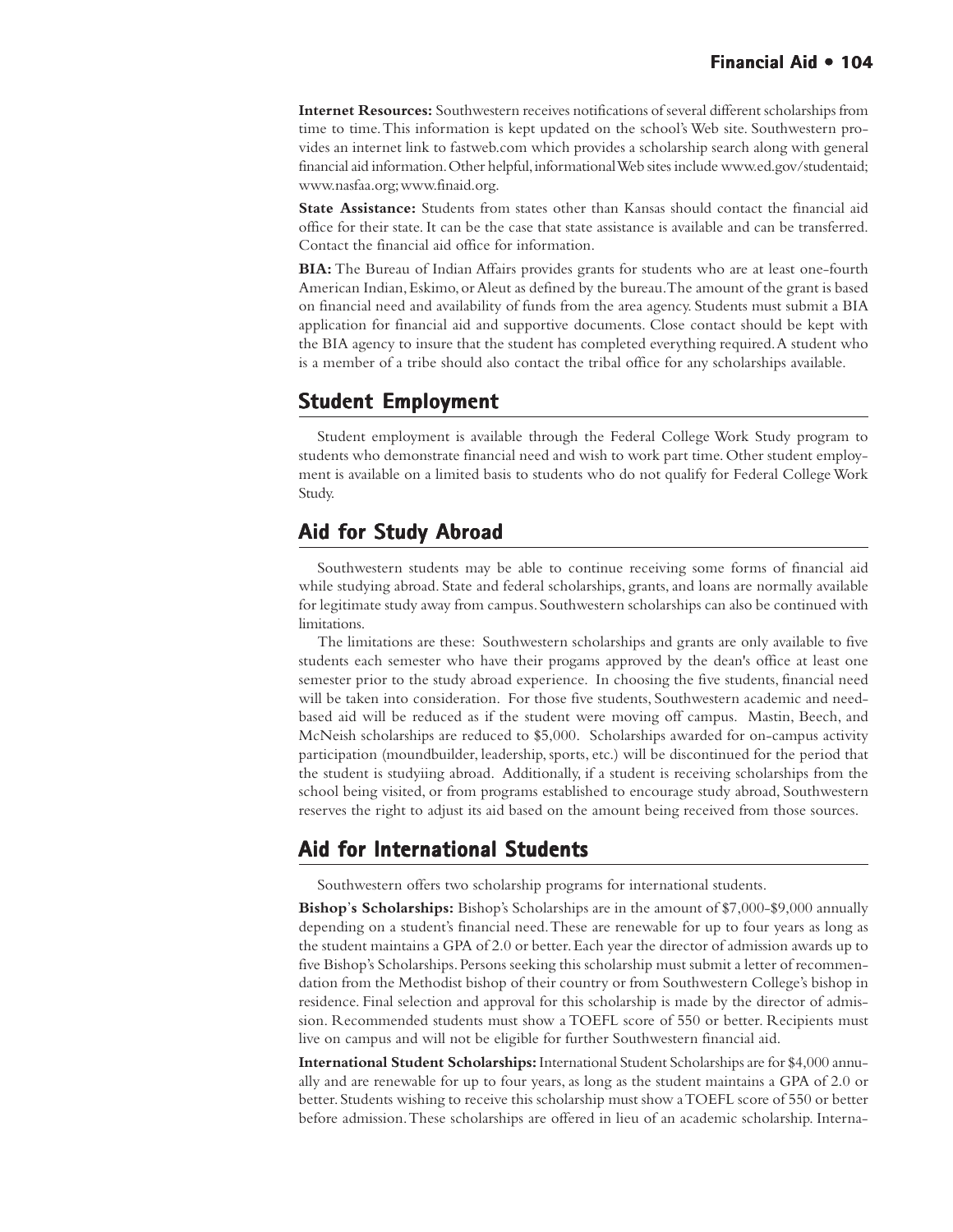tional students who participate in Southwestern's activity areas may also receive grants from those programs, or receive other grants for which they are eligible. The international grant does not require students to live on campus.

# **For More Information**

For application forms or more information concerning any of the financial aid programs described in this section, please write or call:

Office of Financial Aid Southwestern College 100 College Winfield, Kansas 67156-2499 Phone: (620) 229-6215 or (800) 846-1543 e-mail: finaid@sckans.edu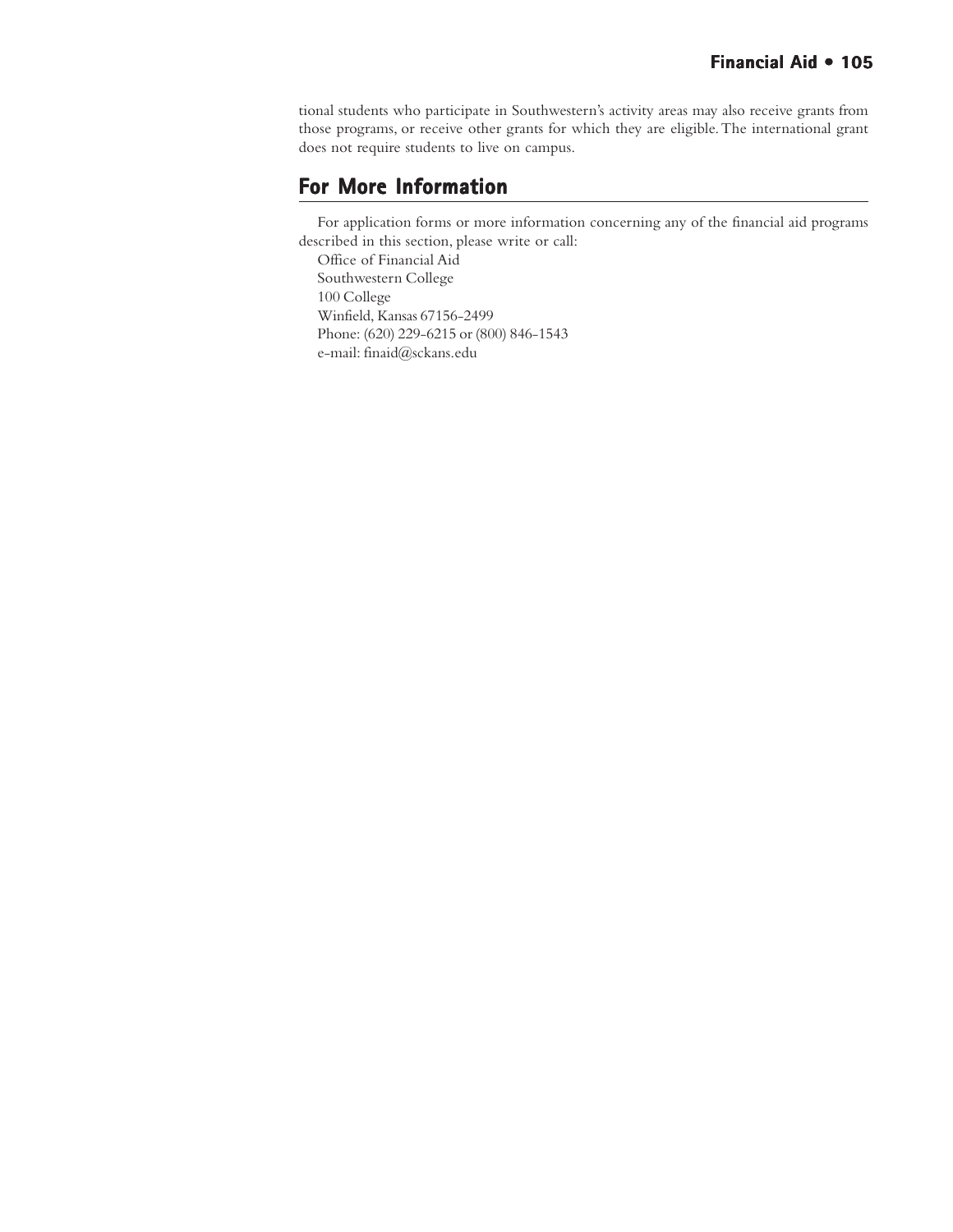# **Campus Facilities Campus Facilities**

## **Christy Administration Building**

Christy Administration Building houses administrative offices; English, foreign language, speech, computer science and digital arts, and communication departments; classrooms; 700 seat Richardson Auditorium; Helen Graham Little Theatre; campus radio and television studios, and the computer information center.

## **Memorial Library**

The Memorial Library is composed of both a physical facility and a virtual library. The virtual library contains over 12,000 electronic books and more than 19,000 full text journal subscriptions. The virtual library is linked to the library Web page and is accessible to all members of the SC community. Off campus access to the virtual library requires log-in with a Southwestern College ID number, but on-campus access is automatic.

The physical library is located on the main campus in Winfield and contains 60,000 academic volumes, leisure reading magazines, and a media collection of 5,000 DVDs, CDs, and VHS tapes.

A lively inter-institutional library exchange with over 3,200 universities, colleges, and research libraries throughout the US provides access to millions of additional books, media, and journals. All items, both electronic and physical, are listed in the "World Cat" database, our local online card catalog (OPAC), and the Kansas Libraries card catalog.

Conference room facilities for meetings are available. Also located in the facility are the Center for Academic Technology, the Education Library, Parents as First Teachers, and the meeting rooms for Students in Free Enterprise (SIFE).

#### **Wroten Hall Hall**

Wroten includes a large classroom/multipurpose room and the religion/philosophy department.

## **Beech Science Center Beech**

Beech Science Center and Mabee Laboratory Complex includes an undergraduate research lab, two introductory biology labs, a cellular biology lab, general and organic chemistry labs, introductory and advanced physics labs, a lecture hall, conference room, library, science education room, and offices for faculty and the science center receptionist. The building, completed in 1998, is west of and linked to Mossman Hall.

## **Mossman Hall Hall**

Remodeled in 2002, Mossman houses the social science, business, nursing, and leadership programs. Educational spaces include labs, classrooms, and study areas. Faculty offices for the departments are also included.

## **Darbeth Fine Arts Center Center**

Music, theatre, and art are housed in this complex that includes Messenger Recital Hall, studios, President's Gallery, rehearsal halls, classrooms, offices, and practice rooms. Chapel is held in Messenger Recital Hall.

## **Dole Center for Teacher Education**

The home of Southwestern's teacher education program, this facility is located across College Street from the main campus. It includes offices, a classroom, and a resource room in the main facility, and a preschool laboratory in an adjoining mobile building.

## **Stewart Field House**

The home of countless basketball and volleyball games since 1924, Stewart is the college's second oldest building, and the oldest fieldhouse west of the Mississippi still used for its original purpose. The facility houses an indoor arena, athletic offices, locker rooms, weight and training rooms, and concession stand. A renovation completed in 1998 provided a new entry to the south, the replacement of all windows (including a memorial stained glass window), a new arena floor and bleachers, and renovated locker rooms.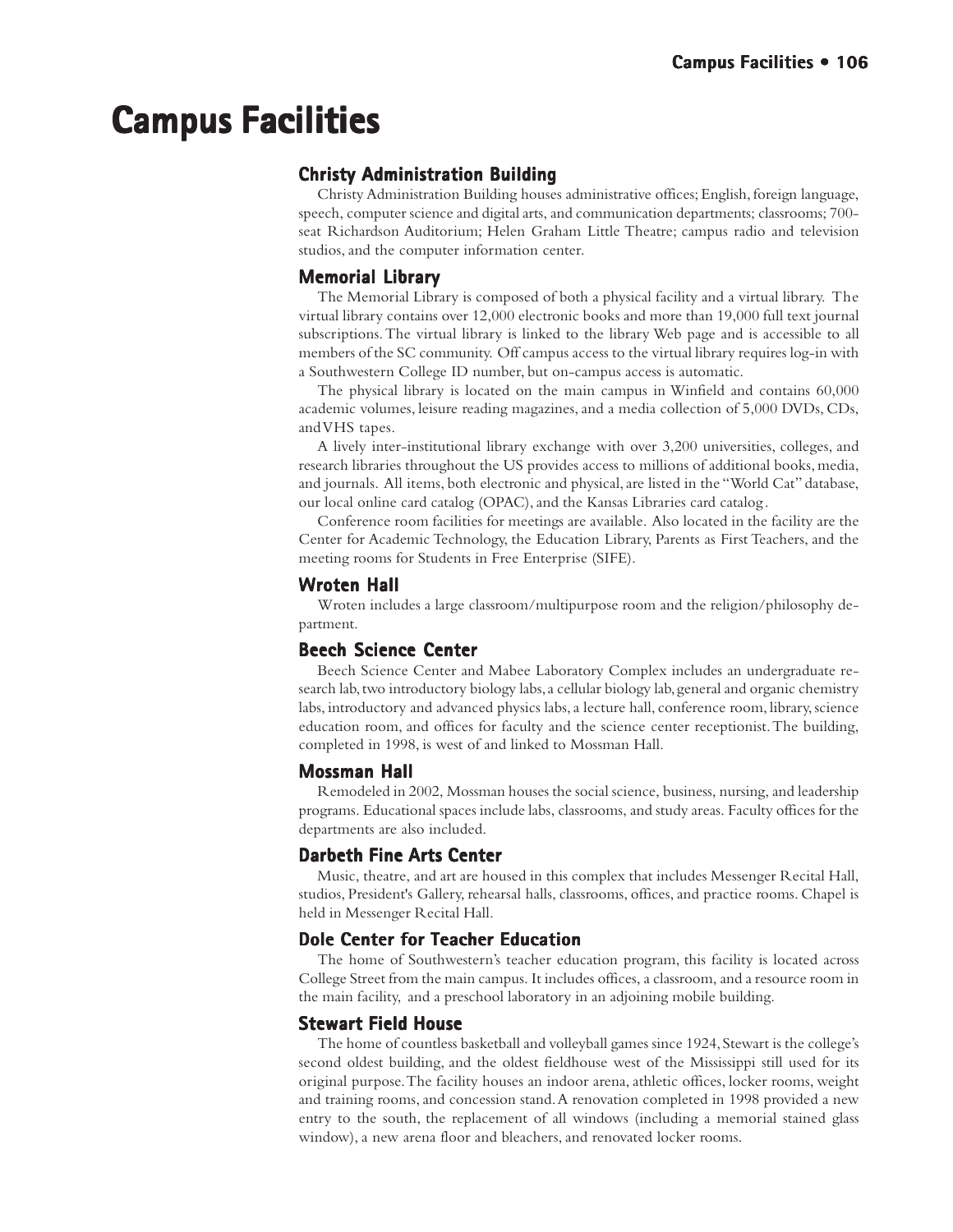## **Frank A. White Physical Education Building**

Constructed in 1968, this building houses a swimming pool, a small gymnasium, offices, and classrooms.

#### **Sonner Stadium**

These facilities for football and track include seating for 3,000 spectators. Monypeny Track, Kahler Field, and Caywood Special Events Area are a part of this complex. A soccer field is located east of the stadium, as is the football practice field. The Hower/Cooper Tennis Courts are nearby.

#### **Roy L. Smith Student Center Roy L. Student Center**

The student center has a cafeteria and snack bar, the bookstore, campus mail center, offices for student organizations, and meeting rooms.

#### **Welcome Center Welcome Center**

Located at the foot of the 77 steps, the welcome center houses the Office of Admission and is used for receptions and other festive events.

#### **Residence Halls Halls**

Living options include four residence halls and four apartment buildings on campus. Sutton, Wallingford, Broadhurst, and Cole halls are traditional residence halls. Shriwise, Honor, Reid, and Warren Avenue apartments house from one to four students in each unit. All campus housing is air conditioned and provides phone, cable, and computer network hookups for each student.

#### **Ruth Warren Abbott Laboratories Ruth Abbott Laboratories**

Built in 1971 to serve as a classroom for courses in floriculture, the original greenhouse was increased in 1996.

#### **Dixon Operations Center**

This 1977 building houses offices, workshops, and storage for the plant operations staff as well as a dispatching center for the custodial crew and campus security.

#### **Professional Studies Centers**

Southwestern's degree completion programs are housed off campus in downtown Winfield, three locations in Wichita, and in Midwest City, Oklahoma.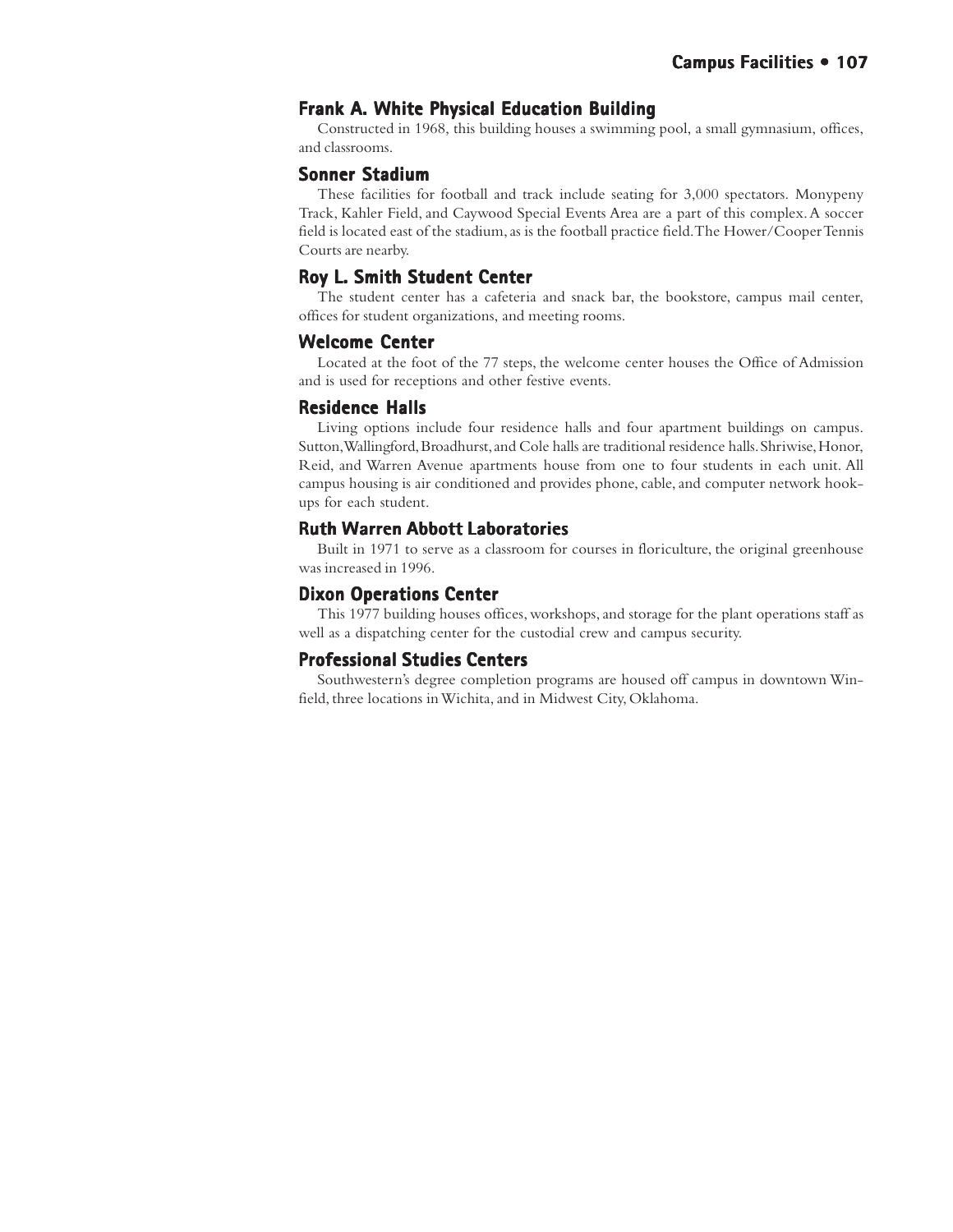# **Rosters Rosters**

# **Board of Trustees of Trustees**

Chair, Larry D. Eason, Wichita Vice Chair, Brilla Highfill Scott, Lawrence Secretary, Steve A. McSpadden, Winfield

Craig L. Anderson, Wichita Warren D. Andreas, Winfield Cheryl J. Bell, Wichita Phyllis J. Bigler, Liberal Grace M. Brooks, Wichita William D. Brooks, Wichita James Bryant, Enid, Okla. Larry D. Eason, Fort Worth, Texas A.J. (Jack) Focht, Wichita Michael J. Foster, Clay Center R. Patrick Gaughan, Wichita Sue A. Hale, Oklahoma City, Okla. Scott C. Hecht, Leavenworth Ronald W. Holt, Wichita Richard Lee Jantz, Lawrence Robert P. Jewell, Olathe Scott Jones, Wichita Nancy Okerberg Kerr, Pratt Rodney C. Kreie, Ulysses C. Michael Lennen, Wichita H. Leon Mattocks, Wichita Danny Moss, Broken Arrow, Okla. Lynn R. Nichols, Wichita Madeline J. Norland, Winfield David C. Parsons, Winfield Candace J. Pettey, Winfield Anne M. Rosebrock, Wichita Brilla Highfill Scott, Liberal William T. Seyb, Johnson John T. Smith, Liberal

## **Emeritus Trustees Emeritus**

J. J. Banks, Winfield Kelly B. Bender, Wichita George M. Cole, Amarillo, Texas Keith M. Dial, Wichita Yvette Ehrlich, Bakersfield, Calif. Margaret L. Gilger, Winfield Merrill Kern Gordon, Winfield Kenneth H. Hiebsch, Wichita Richard Leftwich, Bloomington, Ind. Allan J. Lundeen, Houston, Texas George R. McNeish, Winfield Michael T. Metcalf, Shawnee Mission Albert F. Mutti, Topeka James R. Reed, Hutchinson Kelly J. Rundell, Wichita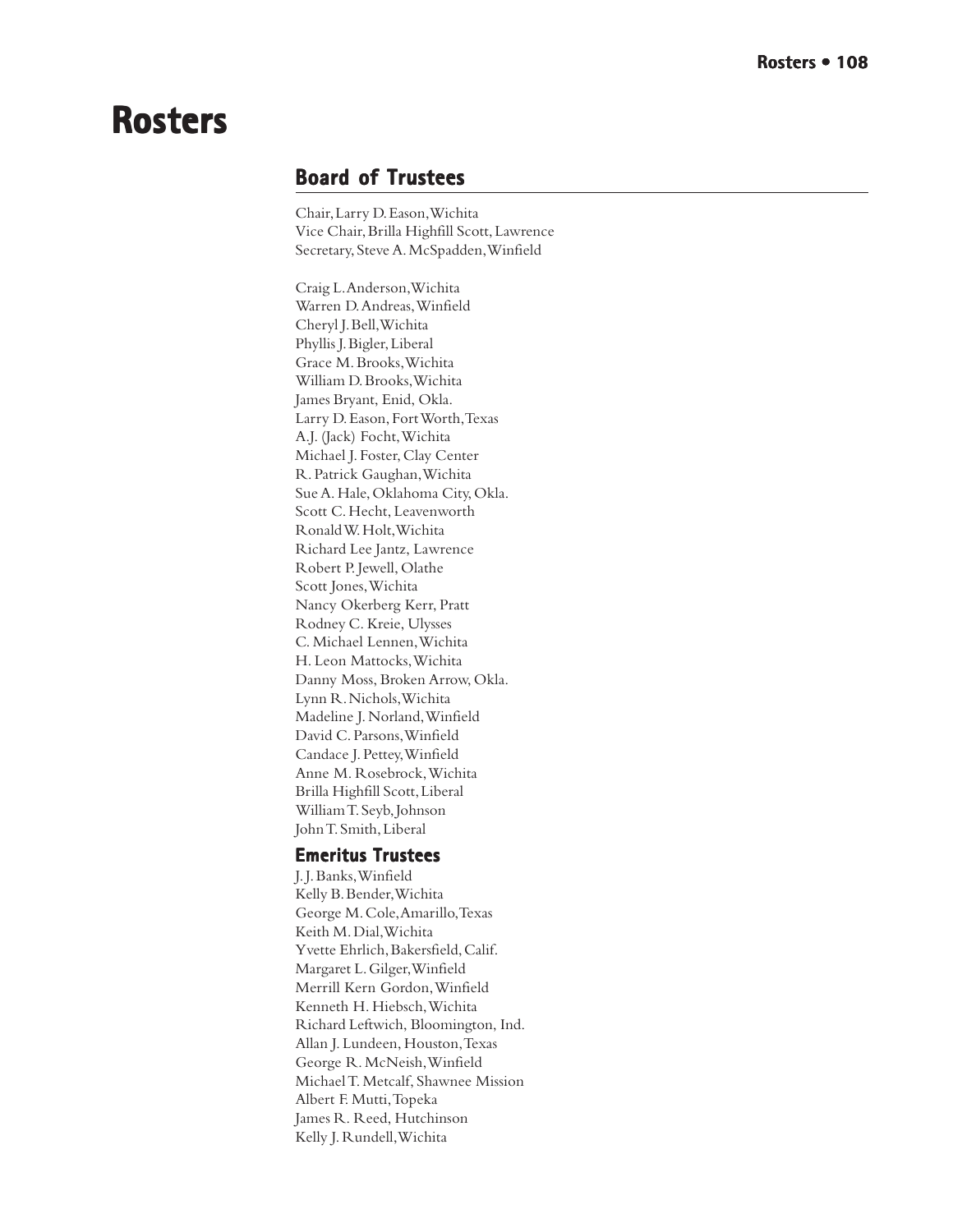David E. Smith, Salina

## **Honorary Trustees Honorary Trustees**

Bruce P. Blake, Oklahoma City, Okla. Harold Deets, Wichita

# **Administrative Officers Administrative Officers**

#### **President's Office**

W. Richard Merriman Jr., Ph.D., President

Beth M. Sheppard, Ph.D., Library Director

Sharon K. Wright, Administrative Assistant to the President and Vice President for Academic Affairs

#### **Academic Affairs**

James Andrew Sheppard, Ph.D., Vice President for Academic Affairs. Dean of Faculty Stacy R. Townsley, M.A., Registrar Sharon K. Wright, Administrative Assistant to the President and Vice President for Academic Affairs

#### **Business Affairs**

Sheila R. Krug, M.P.A., Vice President for Finance David H. Dolsen, B.A., Director of Purchasing Kathy Camden, B.B.A., Financial Aid Counselor Robin R. Graves, B.S., Associate Finance Officer Brenda D. Hicks, M.A., Director of Financial Aid Aimee Campbell, Financial Aid Counselor E. Sue Simmons, Director of Human Resources

#### **Enrollment Management**

Stephen K. Wilke, Ph.D., Vice President for Enrollment Management, Planning, and New Programs Linda M. Benson, B.S., Admission Counselor Jodi R. Combs, B.A., Campus Visit and Recruitment Coordinator Leslie A. Grant, B.S., Transfer Coordinator and International Admission Counselor Kristina K. Harding, B.S., Admission Administrative Assistant Stephanie A. Humphries, M.Ed., Admission Counselor Todd H. Moore, M.S., Director of Admission Margaret A. Robinson, MBA, Director of Institutional Research E. Sue Simmons, Director of Conferences and Summer Programs Sheleah D. Taylor, B.B.A., Admission Counselor Rodney M. Worsham, M.S.M., Associate Director of Admission

#### **Information Services**

Phillip R. Jarvis, B.A., Director of Information Services Darin R. Hart, Laptop Program Manager R. Scott Ireland, B.S., Network Administrator Steven W. Ruggles, M.S., PC Procurement and Support Specialist Bobby M. Smith, B.S., Systems Analyst/Programmer

#### **Institutional Advancement**

Paul M. Bean, MBA, Vice President for Institutional Advancement Heather Clay, B.S., Director of Major Gifts Nancy J. Hinson, B.L.S., Alumni Events Manager Jessica K. Hornbostel, B.S., Annual Fund Manager Ronnie D. Jenkins, B.A., Director of Major Gifts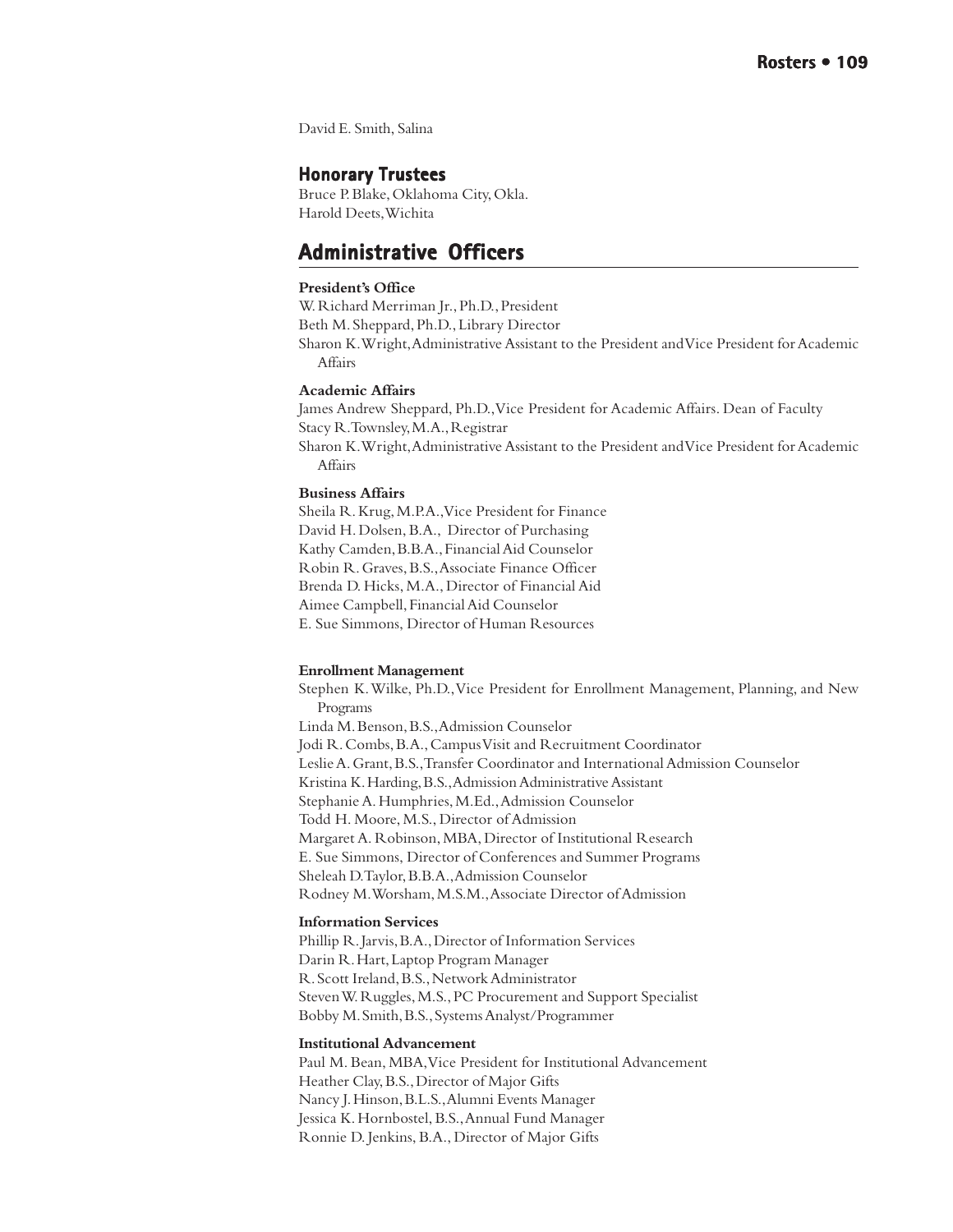Jill M. Johnson, MBA, Director of Development Susan G. Lowe, B.Phil., Director of Alumni Programs Denise Stephens, Donor Information Clerk

#### **Student Life**

Dawn Pleas-Bailey, M.Ed., Vice President for Student Life. Dean of Students Dan Falk, M.A., Director of Career Planning and Academic Support Services David M. Helsel, M.Ed., Director of Safety and Security Michael J. Kirkland, B.S., Director of Athletics Tamera L. Pullins, M.Ed., Associate Dean of Students Stephen W. Rankin, Ph.D., Campus Minister Omari Head, B.S., Assistant Director of Resident Life. Director of Student Support Services.

#### **Communications**

Sara S. Weinert, B.A., Vice President for Communications Charles P. Osen, B.A., News Bureau/Communications Assistant Debra L. Schmidt, MBA, Web Producer Sunni Sheets, B.F.A., Graphic Designer

#### **Professional Studies**

Karen L. Pedersen, Ph.D., Vice President for Professional Studies and SC Online Jennifer Atkinson, B.S.E., Learner Services Coordinator, Ft. Riley Dana Bradbury, B.S., Program Representative, Winfield Mary Bulla, M.S.Ed., Director of Academic Programs Linda Bussman, MBA, Director, Enrollment Management Karen Cannady, Academic Program Representative Candyce F. Duggan, M.A., Director of SC Online Marie B. Greene, M.S.Ed., Academic Adviser Heather Kesterson, B.S., Coordinator, Learner Services Kelley Krahn, B.S., Program Representative Jeni McRay, Ph.D., Director of Graduate Academic Programs Catherine Mohr, B.G.S., Program Representative Nancy Morse, B.S., Office Manager Michael A. Packard, MBA, Program Representative Jessica Sikich, B.S., Program Representative, Midwest City Christopher T. Smith, B.S., Coordinator, Military Initiative Shelly Snook, B.S., Program Representative Amy Hong Yan, M.S., Information and Instructional Technology

# **Faculty and Staff Faculty and Staff**

**Ashlee E. Alley, 2005.** Director, Youth Ministries. Coordinator, Discipleship Southwestern. B.A., Southwestern College.

**Jennifer Atkinson, 2006.** Learner Services Coordinator, Professional Studies. B.S.E., University of Arkansas.

**Richard E. Barnes, 1967.** Associate Professor of Management and Economics. B.A., University of Texas at Arlington; M.A., Texas Christian University.

**Terry A. Barnett, 1988.** Professor of Chemistry. Oncley Professor of Chemistry. Chair, Chemistry Department. B.S., M.S., Ph.D., New Mexico State University.

**Paul M. Bean, 1999.** Vice President for Institutional Advancement. B.A., Southwestern College; MBA, Baker University.

**Linda M. Benson, 2002.** Admission Counselor. B.S., Fort Hays State University.

**Jackie L. Berryman, 1993.** Associate Professor of Nursing. B.S.N., Southwestern College; M.S.N., Wichita State University.

**Richard Allen Bicker, 1990.** Associate Professor of Education. Elementary Education Coordinator. Director of Student Teaching. B.S.Ed., M.A., Concordia Teachers College.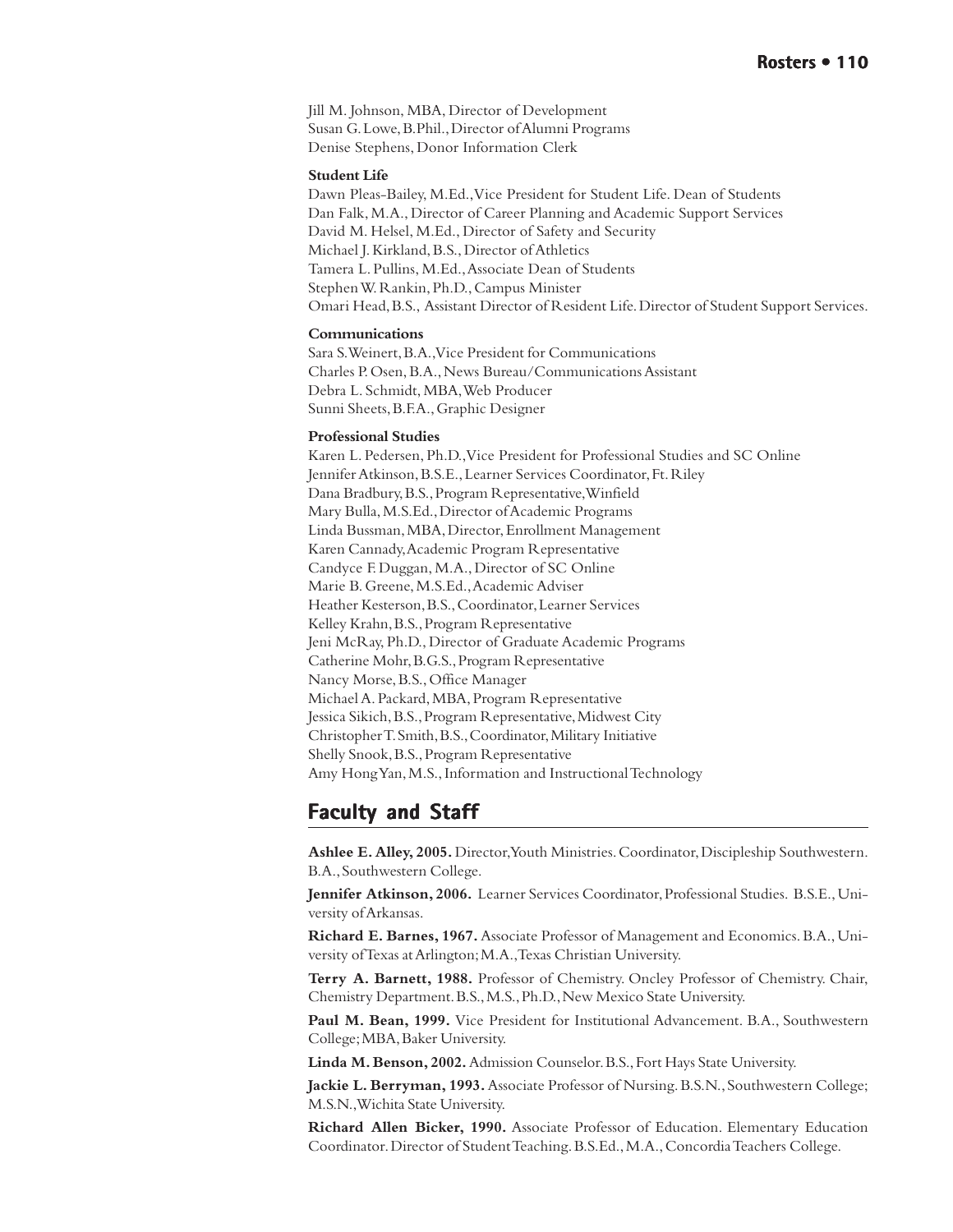**Michelle E. Boucher, 1993.** Associate Professor of English. Director of Integrative Studies. B.A., Southwestern College; M.A., Southwestern Oklahoma State University.

**Troy Boucher, 1968.** Professor of English. Chair, English Department. Coordinator, Writing Across the Disciplines. Coordinator, Senior Capstone Course. B.A., Southwestern Oklahoma State University; M.A., Northwestern Oklahoma State University; M.F.A., Wichita State University.

**Dana Bradbury, 2005**. Program Representative, Professional Studies. B.S., Kansas State University.

**Lisa L. Braun, 2001.** Assistant Professor of Athletic Training. B.S., Southwestern College; M.S., Wichita State University.

**Mary Bulla, 2004.** Director of Academic Programs, Professional Studies. B.A., Wichita State University; M.S.Ed., Newman University.

**Linda Bussman, 2005**. Director of Enrollment Management, Professional Studies. B.S., Fort Hays State University; MBA, University of Phoenix.

**Martha R. Butler, 1986.** Professor of Nursing. Chair of Nursing Division. Director of Nursing Program. Director of Nursing Program, Professional Studies. B.S.N., M.N., Wichita State University; Ph.D., Texas Woman's University.

**Christopher M. Caldwell, 2004.** Assistant Professor of Philosophy. B.A., Oklahoma State University; M.A., Ph.D., University of Kansas.

**Karen Cannady, 2000.** Administrative Assistant, Graduate Studies Programs.

**Heather Clay, 2003.** Director of Major Gifts. B.S., Washburn University.

**Jodi R. Combs, 2000.** Campus Visit, Recruitment Coordinator. B.A., Kansas State University.

**Richard J. Cowlishaw, 2002.** Assistant Professor of Biology. B.S., Oregon State University; Ph.D., University of Oregon.

**Daniel F. Daniel, 1970.** Professor of English. B.A., Berea College; M.A., University of Chicago; Ph.D., University of Wisconsin; post-doctoral studies, University of Kansas.

**William D. DeArmond Jr., 1978.** Professor of Mass Communications and Film. Director, Broadcasting and Film Program. B.A., M.A., Western Kentucky University; Ph.D., Southern Illinois University.

**J. David Denly Jr., 1996.** Head Women's Basketball Coach. Director of Intramurals. Instructor in Physical Education and Sport Studies. B.A., Wartburg College; M.Ed., Wichita State University.

**David H. Dolsen, 1997.** Director of Purchasing. B.A., Southwestern College.

**Christopher D. Douglas, 2002.** Head Football Coach. Instructor in Physical Education and Sport Studies. B.A., B.S., Southwestern College; M.Ed., Wichita State University.

**Candyce F. Duggan, 1996.** Director of SC Online, Professional Studies. B.A., M.A., Pittsburg State University.

**John Dupuy, 2005.** Assistant Professor of Accounting and Finance. Chair, Business Division. B.B.A., Lamar University; C.P.A.

**Dan Falk, 2005.** Director of Career Planning and Academic Support Services. B.S., M.A., Friends University.

**Tracy H. Frederick, 1998.** Associate Professor of Speech. Director of Forensics. B.A., East Central University; M.A., Wichita State University.

**Robert F. Gallup, 1993.** Professor of Physics and Mathematics. Albright Professor of Physics. Chair, Physics Department. B.S., California State University, Fresno; Ph.D., University of California, Davis.

**George Gangwere, 1980.** Professor of Physics. B.S., Southwest Missouri State University; M.S., Kansas State University; Ph.D., Oklahoma State University.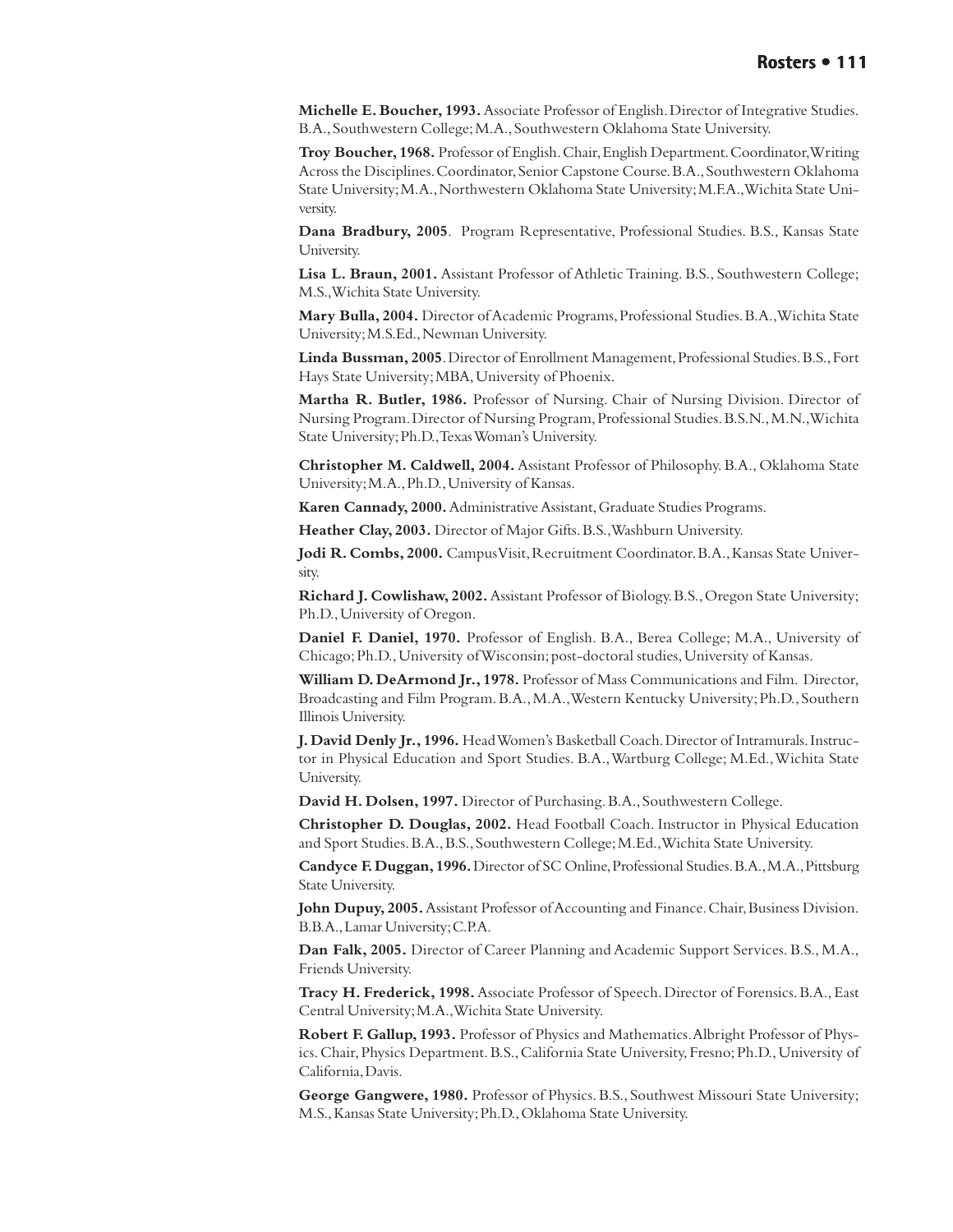**David B. Gardner, 2003.** Assistant Professor of Music. Director of Choirs. B.A., Seattle Pacific University; M.A., Western Conservative Baptist Seminary; D.M.A., University of Arizona.

**Claudia G. Geer, 1995.** Associate Professor of Psychology. Chair, Psychology Department. B.A., M.A., California State University, Long Beach; Ph.D., University of California, Davis.

**Barbara A. Gilbert, 2006.** Assistant Professor of Nursing.

**Leslie A. Grant, 1999.** Transfer Coordinator and International Admission Officer. B.S., Oklahoma State University.

**Robin R. Graves, 1988.** Associate Finance Officer. B.S., Mississippi College.

**Marie B. Greene, 2001.** Academic Adviser, Professional Studies. B.S., M.S.Ed, Central Missouri State University.

**Gregg Hackerott, 2001.** Head Softball Coach. Assistant Men's Basketball Coach. Fall Sports Administrator. Instructor in Physical Education and Sport Studies. B.S., M.S., Fort Hays State University.

**Douglas C. Hall, 1996.** Assistant Professor of Physical Education/Sport Management. Head Men's Basketball Coach. B.A., Wartburg College; M.S., West Virginia University.

**Kristina K. Harding, 1987.** Admission Administrative Assistant. B.S., Southwestern College.

**Darin R. Hart, 2005.** Laptop Program Manager

**James K. Helmer, 1978.** Associate Professor of Physical Education. Chair, Physical Education Department. Head Cross Country Coach. Head Men's Track Coach. B.A., Southwestern College; M.Ed., Wichita State University.

**David M. Helsel, 2001.** Director of Safety and Security. B.S., Kansas State University; M.Ed., Wichita State University.

**Brenda D. Hicks, 1991.** Director of Financial Aid. B.A., Kansas State University; M.A., Wichita State University.

**Nancy J. Hinson, 1989.** Alumni Events Manager. B.L.S., Southwestern College.

**David R. Hofmeister, 2006.** Professor of Teacher Education. Director of Teacher Education. B.S., Kansas State University, M.A., Ed.D, University of Kansas.

**Jessica K. Hornbostel, 2004.** Annual Fund Manager. B.S., Kansas State University.

**Curtis F. Horton, 2004.** Assistant Football Coach. Instructor in Physical Education and Sport Studies. B.S., M.Ed., Southwestern College.

**Stephanie A. Humphries, 2003.** Admission Counselor. B.S., Portland State University; M.Ed., Southwestern College.

**Kenneth Charles Hunter, 1974.** Professor of Biology. Chair, Biology Department. B.A., Southwestern College; M.S., Ph.D., University of Oregon; post-doctoral studies, Oregon Institute of Marine Biology.

**R. Scott Ireland, 1997.** Network Administrator. B.S., Wichita State University.

**John Thomas Jacobs, 2002.** Professor of Computer Science and Communication. Chair, Computer Science and Communication Division B.A., M.F.A., University of Iowa.

**Phillip R. Jarvis, 1995.** Director of Information Services. B.A., Southwestern College.

**Ronnie D. Jenkins, 1993.** Director of Major Gifts. B.A., Baylor University.

**Jill M. Johnson, 2001.** Director of Development. B.S., Kansas State University; MBA, Southwestern College.

**Dean W. Johnston, 2003.** Assistant Professor of Education. Coordinator, Master of Education Program in Special Education. B.A., University of Minnesota; Ph.D., The University of Texas at Austin.

**Jean-Gabriel Jolivet, 2006.** Assistant Professor of Political Science. M.A., Ph.D., Purdue University.

**Heather Kesterson, 2005.** Coordinator, Learner Services, Professional Studies. B.S., Southern Illinois University; B.S., Park University.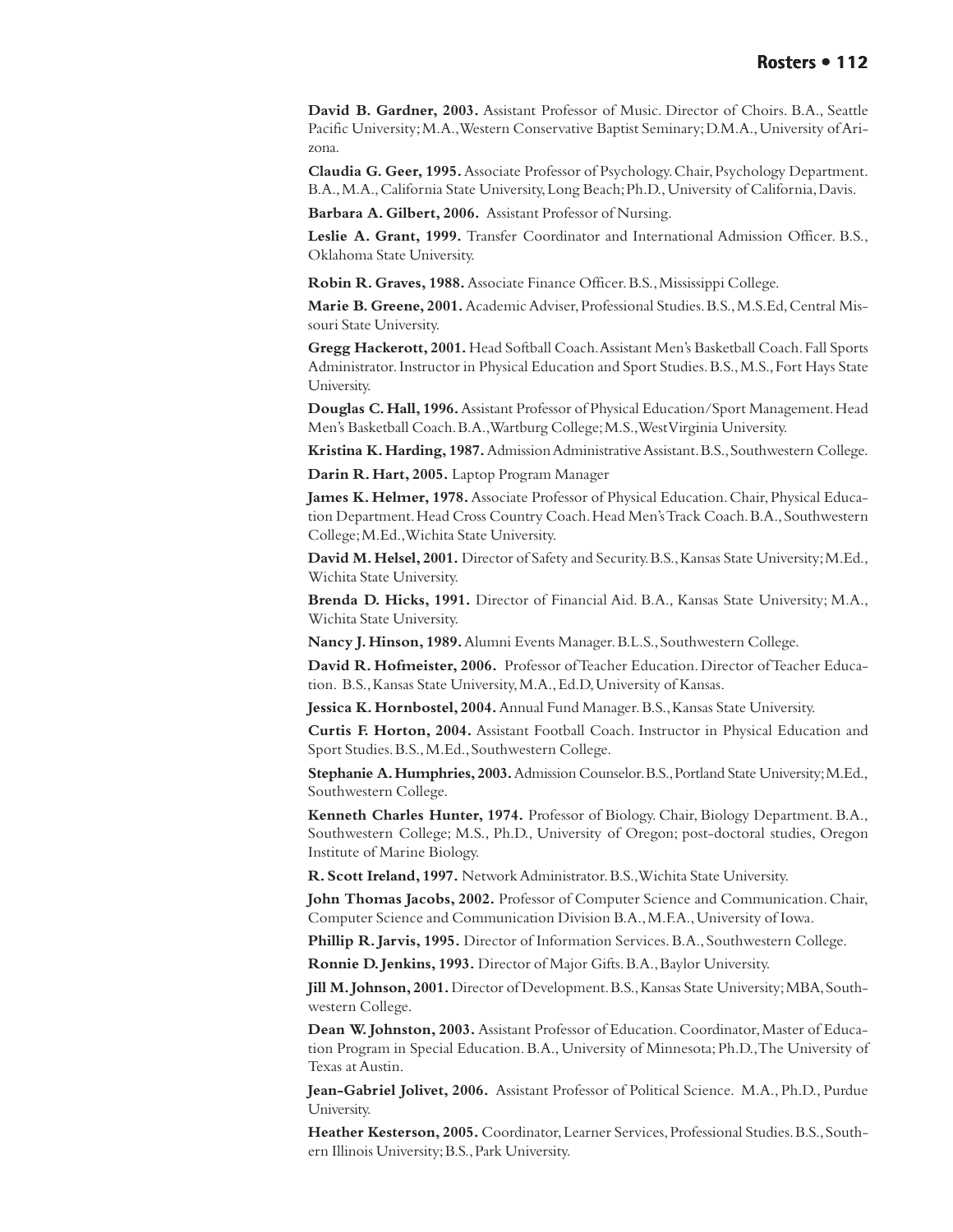**Gary H. King, 1977.** Professor of Computer Science. B.A., Southwestern College; MBA, City University; Ph.D, Union Graduate School; C.D.P.

**Michael J. Kirkland, 1982.** Director of Athletics. Head Women's Track Coach. B.S., Southwestern College.

**Kelly Krahn, 2006.** Program Representative, Professional Studies. B.S., Southwestern College.

**Sheila R. Krug, 2001.** Vice President for Finance. B.B.A., M.P.A., Wichita State University.

**Edward A. Loeb, III, 2006.** Assistant Professor of Mathematics. B.A., Bethany College, M.S., University of Nebraska-Lincoln.

**Susan G. Lowe, 2000.** Director of Alumni Programs. B.Phil., Southwestern College.

**Nili Luo, 2006.** Professor of Early Childhood Education. B.A., Tongling Financial and Economical College; M.A., East Normal University, Shanghai; Ed.D., University of Massachusetts Amherst.

**W. Richard Merriman Jr., 1998.** President. B.S., M.S., Emporia State University; Ph.D., Indiana University.

**Catherine Mohr, 2005.** Program Representative, Professional Studies. B.G.S., Wichita State University.

**Allyson Moon, 1988.** Associate Professor of Theatre and Speech. B.A., Southwestern College; M.A., Emporia State University.

**Roger S. Moon, 1988.** Associate Professor of Theatre and Speech. Director of Theatre Program. B.A., Southwestern College; M.A., Emporia State University.

**Todd H. Moore, 2002.** Director of Admission. B.S., Phillips University; M.S., Central Missouri State University.

**Nancy L. Morse, 1997.** Office Manager, Professional Studies. B.S., Southwestern College.

**Amy O'Conner, 2005.** Assistant Professor of Business. B.S., Emporia State University; B.S., Newman University; M.S., Friends University.

**Charles P. Osen, 2003.** News Bureau/Communications Assistant. B.A., Southwestern College.

**Michael A. Packard, 2003.** Program Representative, Professional Studies. B.A., Carthage College; MBA, Southwestern College.

**Beth Parker, 2005.** Preschool Director. B.A., Southwestern College

**Karen L. Pedersen, 2000.** Vice President for Professional Studies and SC Online. B.S., M.S., University of Nebraska-Lincoln; Ph.D., Oklahoma State University.

**Bin (Crystal) Peng, 2006.** Assistant Professor of Computer Science. B.S., Nanjing Institute, M.S., Chinese Academy of Sciences, Ph.D., Wayne State University.

**Dawn Pleas-Bailey, 1994.** Vice President for Student Life. Dean of Students. B.A., North Central College; M.S.Ed., Newman University.

**Tamera L. Pullins, 1998.** Associate Dean of Students. B.S., Kansas State University; M.Ed., Texas Christian University.

**Terry E. Quiett, 1994.** Coordinator of Academic Technology. Web Producer. B.Mus., Southwestern College.

**Stephen W. Rankin, 1995.** Associate Professor of Religious Studies. Kirk Professor of Philosophy and Religion. Chair, Philosophy and Religious Studies Department. Campus Minister. Director of Curriculum for eArmyU Religious Studies Program. B.S., Kansas State University; M.Div., St. Paul School of Theology; M.Th., Trinity Evangelical Divinity School; Ph.D., Northwestern University.

**Margaret A. Robinson, 1987.** Director of Institutional Research. B.B.A., MBA, Southwestern College.

**Patrick N. Ross, 1997.** Associate Professor of Biology. Chair, Natural Science Division. B.S., University of Wisconsin; M.A., Ph.D., University of California, Santa Barbara.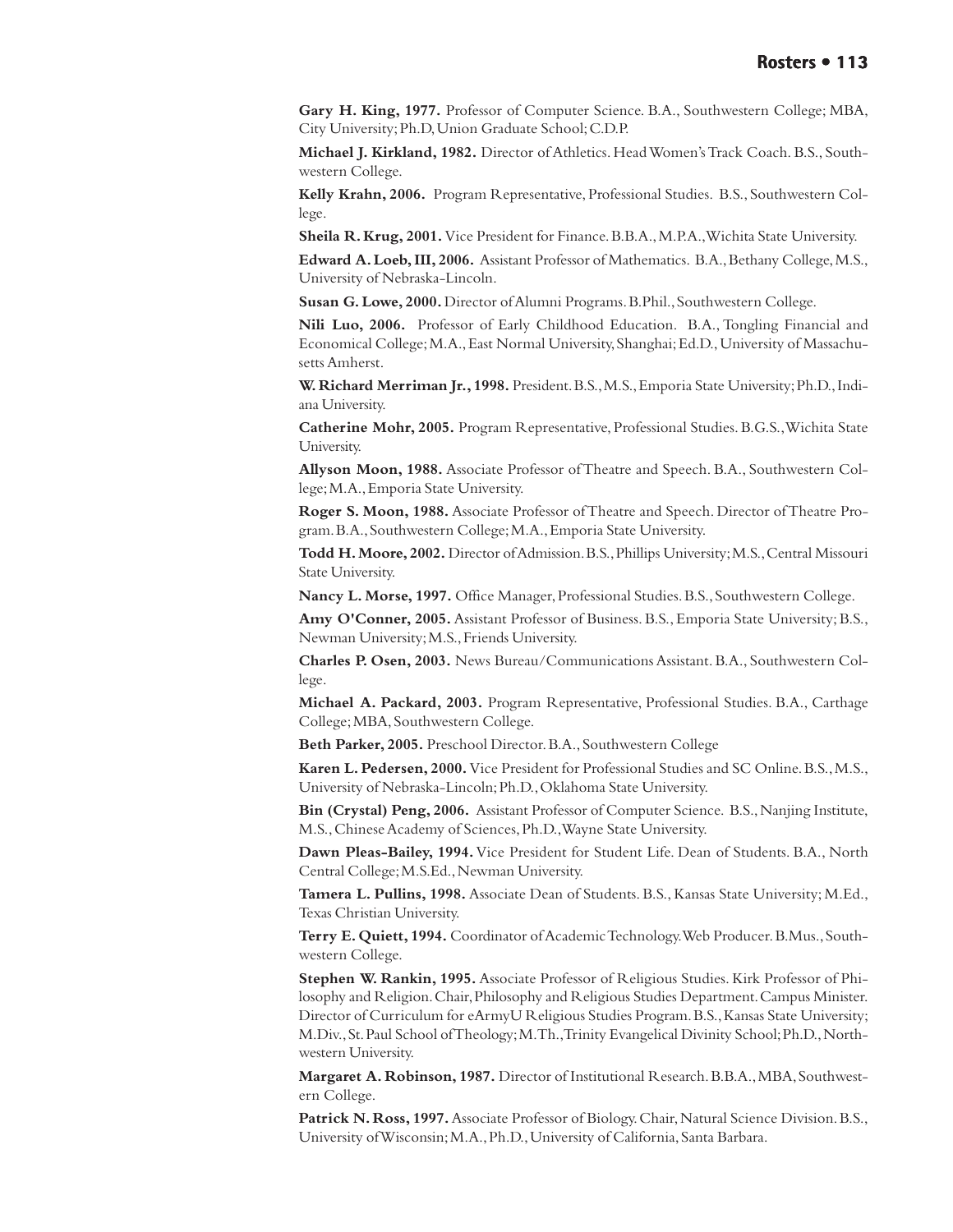**Cheryl L. Rude, 1991.** Associate Professor of Leadership Studies. Director, Leadership Southwestern Program. Chair, Social Science Division. B.S., University of Kansas; M.Ed., Wichita State University.

**Martin D. Rude, 1991.** Director of Outreach Ministry. B.S., Wichita State University.

**Steven W. Ruggles, 1994.** PC Procurement and Support Specialist. B.S., M.S., Kansas State University.

**Roberto dos Santos, 2000.** Head Men's and Women's Soccer Coach. B.S., Bethany College. **Jane M. Schlickau, 1987.** Professor of Nursing. B.S.N., University of Kansas; M.N., Wichita

State University.

**Debra L. Schmidt, 2000.** Web Producer. B.S., MBA, Southwestern College.

**Philip R. Schmidt, 1967.** Professor of History. Chair, History and Political Science Department. Coordinator of Advising. B.A., Ottawa University; M.A., Ph.D., University of Kansas.

**Christopher A. Schmitz, 2003.** Assistant Professor of Music. Director of Bands. B. Mus., Arizona State University. M. Mus., University of Northern Iowa.

**Brad Sexson, 2004.** Head Men's and Women's Golf Coach. Champions of Character Representative to the NAIA.

**Sunni Sheets, 2001.** Graphic Designer. B.F.A., University of Kansas.

**Beth M. Sheppard, 1999.** Library Director. B.A., Albright College; M.Div., Princeton Theological Seminary; M.A.R., Iliff School of Theology; M.L.S., Emporia State University; Ph.D., University of Sheffield.

**James Andrew Sheppard, 1997.** Vice President for Academic Affairs. Dean of Faculty. B.A., Bethany College; M.A., Iliff School of Theology; Ph.D., University of Sheffield.

**Christopher A. Shields, 2002.** Assistant Football Coach. B.S., Southwestern College.

**Timothy R. Shook, 1988.** Professor of Music. Interim Chair, Performing Arts Division. B.Mus., Kansas State University; M.Mus., Wichita State University; Ph.D., University of Oklahoma.

**Jessie Sikich, 2006.** Program Representative, Professional Studies. B.S., Oklahoma State University.

**E. Sue Simmons, 2000.** Director of Conferences and Summer Programs. Director of Human Resources.

**Christopher T. Smith, 2005.** Coordinator, Military Initiatives, Professional Studies. B.S., Kansas Newman University.

**Robert M. Smith, 1995.** Systems Analyst/Programmer. B.S., Southwestern College.

**Shelly Snook, 2005.** Recruiter, Program Representative, Professional Studies. B.S., University of Phoenix.

**Stacy Sparks, 2006.** Assistant Professor of Journalism. B.A., M.S., Ft. Hays State.

**Daniel B. Stevens, 2006.** Assistant Professor of Strings Music. B.M., Oberlin College, M.M., Oklahoma State University.

**William L. Stephens, 1969.** Special Assistant to the Director of Athletics. B.A., Southwestern College; M.S., Pittsburg State University.

**Sheleah D. Taylor, 2002.** Admission Counselor. B.B.A., Southwestern College.

**Michael R. Tessmer, 1998.** Associate Professor of Chemistry. B.S., Mankato State University; Ph.D., University of Minnesota.

**Max C. Thompson, 1967.** Supervisor, Ruth Warren Abbott Laboratories. B.A., Southwestern College. M.A., University of Kansas.

**Sarah R. Thuma, 2003.** Coordinator, Career Services. B.A., Southwestern College.

**Stacy R. Townsley, 2004.** Registrar. B.A., University of Tulsa; M.A., University of Texas at Austin.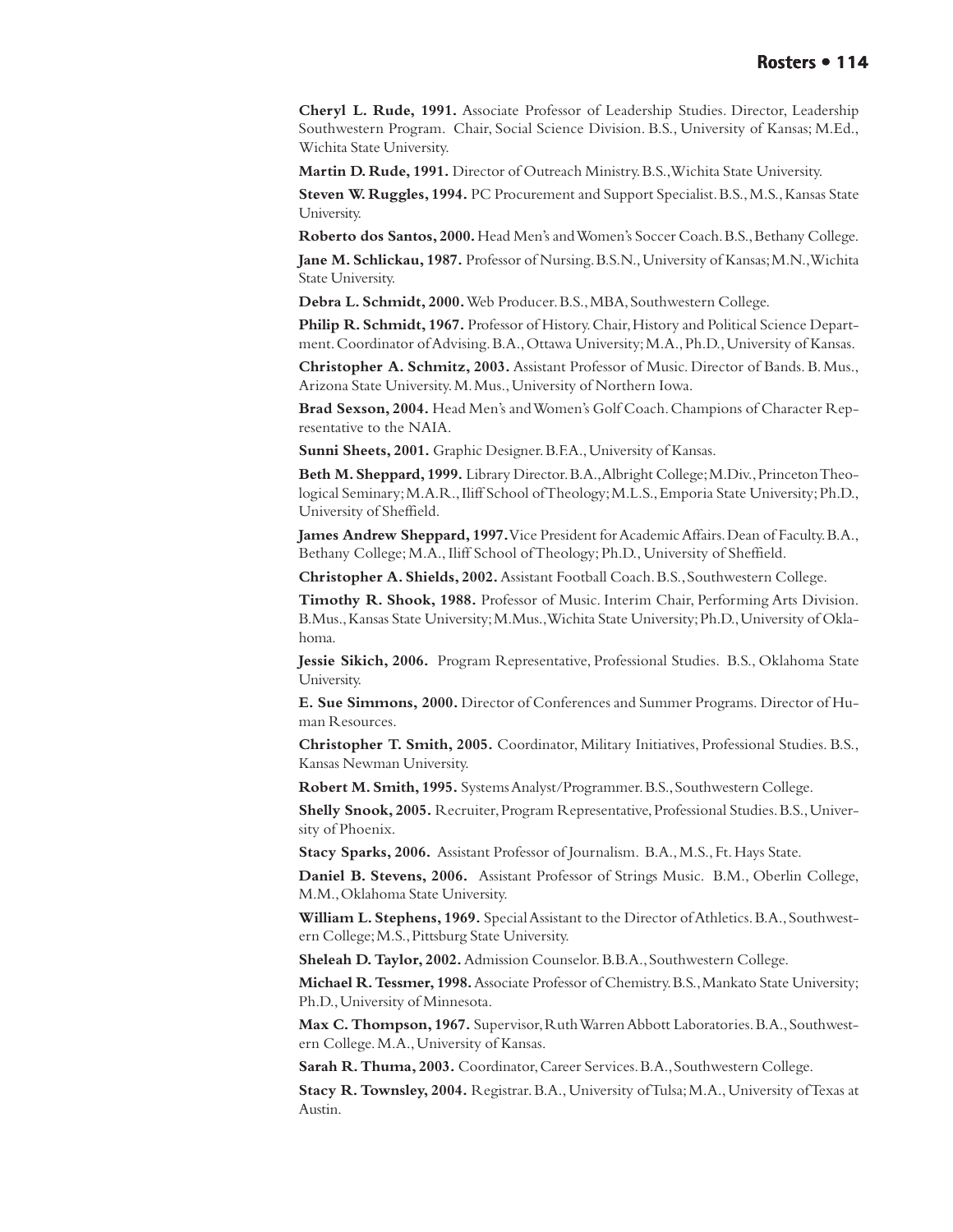**Xuejun (Eugene) Wang, 2006.** Assistant Professor of Business. B.S., Nanjing Institute of Technology, M.A., Indiana State University, Ph.D., Purdue University.

**Sara S. Weinert, 1996.** Vice President for Communications. B.A., Kansas State University.

**Stephen K. Wilke, 1990.** Vice President for Enrollment Management, Planning, and New Programs. Associate Professor of Psychology. B.A., Southwestern College; M.A., Ph.D., California School of Professional Psychology.

**Melinda Wilson, 2004.** Assistant Professor of Nursing. B.S., Southwestern College; M.S.N., Wichita State University.

**Robert Wimmer, 1959.** Liaison to the Science Advisory Council. B.A., College of Emporia; M.S., Emporia State University; Ph.D., Oklahoma State University.

**Stephen M. Woodburn, 2003.** Assistant Professor of History. B.A., Wheaton College; M.A., Ph.D., Miami University (Ohio).

**Rodney M. Worsham, 1994.** Associate Director of Admission. B.S., Cameron University; M.S.M., Friends University.

**Sharon K. Wright, 1993.** Administrative Assistant to the President and the Vice President for Academic Affairs and Dean of Faculty.

**Amy Hong Yan, 2005.** Coordinator, Information & Instructional Technology, Professional Studies. B.A., Yunnan Normal University, China; M.S., Wichita State University.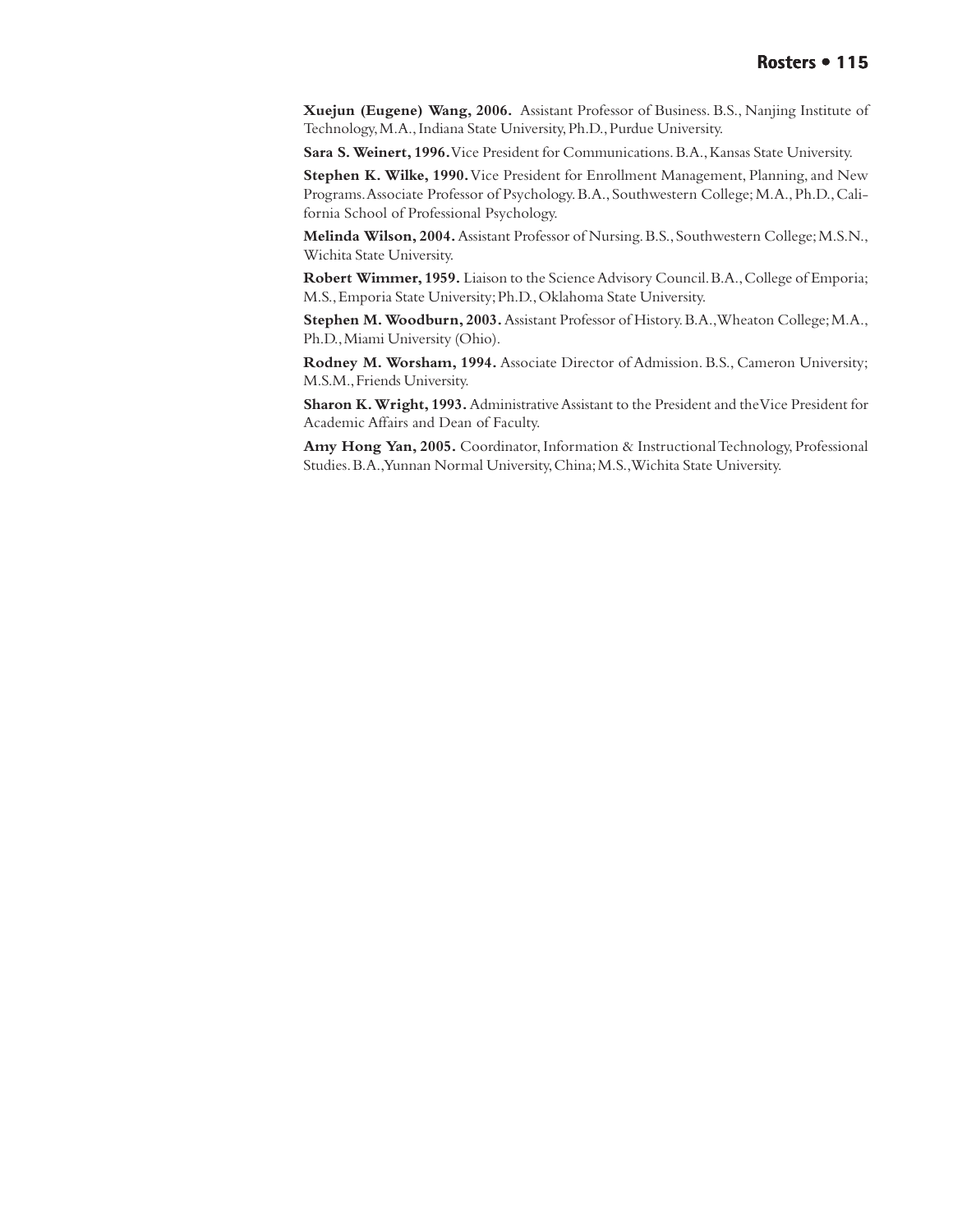# **Appendix A: Title II Compliance Appendix A: Title II Compliance**

 Southwestern College is in compliance with federal regulations on disbursement of Title II information. The Title II report may be accessed at www.sckans.edu/education or requested from:

Vickie Henderson Center for Teaching Excellence Southwestern College 100 College Winfield, KS 67156 1-800-846-1543 Ext. 6253 620-229-6253 vhenders@sckans.edu

| <b>Section 1. Pass Rates</b>                                                                     |                           |                                     |                                      |                                    |                                |  |  |
|--------------------------------------------------------------------------------------------------|---------------------------|-------------------------------------|--------------------------------------|------------------------------------|--------------------------------|--|--|
| Single-Assessment Institution-Level Pass-Rate Data<br><b>Regular Teacher Preparation Program</b> |                           |                                     |                                      |                                    |                                |  |  |
| Institution Name: Southwestern College                                                           |                           |                                     |                                      |                                    |                                |  |  |
| Academic year: 2004-05                                                                           |                           |                                     |                                      |                                    |                                |  |  |
| Number of program completers: 19                                                                 |                           |                                     |                                      |                                    |                                |  |  |
| <b>Type of Assessment</b>                                                                        | Assessment Code<br>Number | Number<br>taking<br>assess-<br>ment | Number<br>passing<br>assess-<br>ment | Institu-<br>tional<br>pass<br>rate | State-<br>wide<br>pass<br>rate |  |  |
| <b>Academic Content</b>                                                                          |                           |                                     |                                      |                                    |                                |  |  |
| English Lang, Lit & Comp                                                                         | 0041                      |                                     |                                      |                                    |                                |  |  |
| Music                                                                                            | 0113                      | 2                                   |                                      |                                    |                                |  |  |
| <b>Social Studies</b>                                                                            | 0081                      | 1                                   |                                      |                                    |                                |  |  |
| Speech Communication                                                                             | 0220                      | 1                                   |                                      |                                    |                                |  |  |
| Elem Ed: Curriculum Inst &<br>Assessment                                                         | 0011                      | 9                                   |                                      |                                    |                                |  |  |
| Education of Young Children                                                                      | 0021                      | 4                                   |                                      |                                    |                                |  |  |
| <b>Professional Knowledge</b>                                                                    | PK or PLT                 |                                     |                                      |                                    |                                |  |  |
| Assessment 1                                                                                     | 0520 PK                   |                                     |                                      |                                    |                                |  |  |
| Assessment 2                                                                                     | 0522 PLT K-6              | 14                                  | 13                                   | 93                                 | 96                             |  |  |
| Assessment 3                                                                                     | 0523 PLT 5-9              | 1                                   |                                      |                                    |                                |  |  |
| Assessment 4                                                                                     | 0524 PLT 7-12             | 3                                   |                                      |                                    |                                |  |  |

# **Performance of Completers, Teacher Preparation Program**

| Aggregate and Summary Institution-Level Pass-Rate Data:<br><b>Regular Teacher Preparation Program</b> |                  |                          |                    |                |  |  |  |
|-------------------------------------------------------------------------------------------------------|------------------|--------------------------|--------------------|----------------|--|--|--|
|                                                                                                       | Number<br>taking | <b>Number</b><br>passing | Institu-<br>tional | State-<br>wide |  |  |  |
| Type of Assessment                                                                                    | assess-<br>ment  | assess-<br>ment          | pass<br>rate       | pass<br>rate   |  |  |  |
| Aggregate: Academic Content Areas                                                                     | 18               | 18                       | 100                | 100            |  |  |  |
| Aggregate: Professional Knowledge                                                                     | 18               | 16                       | 89                 | 97             |  |  |  |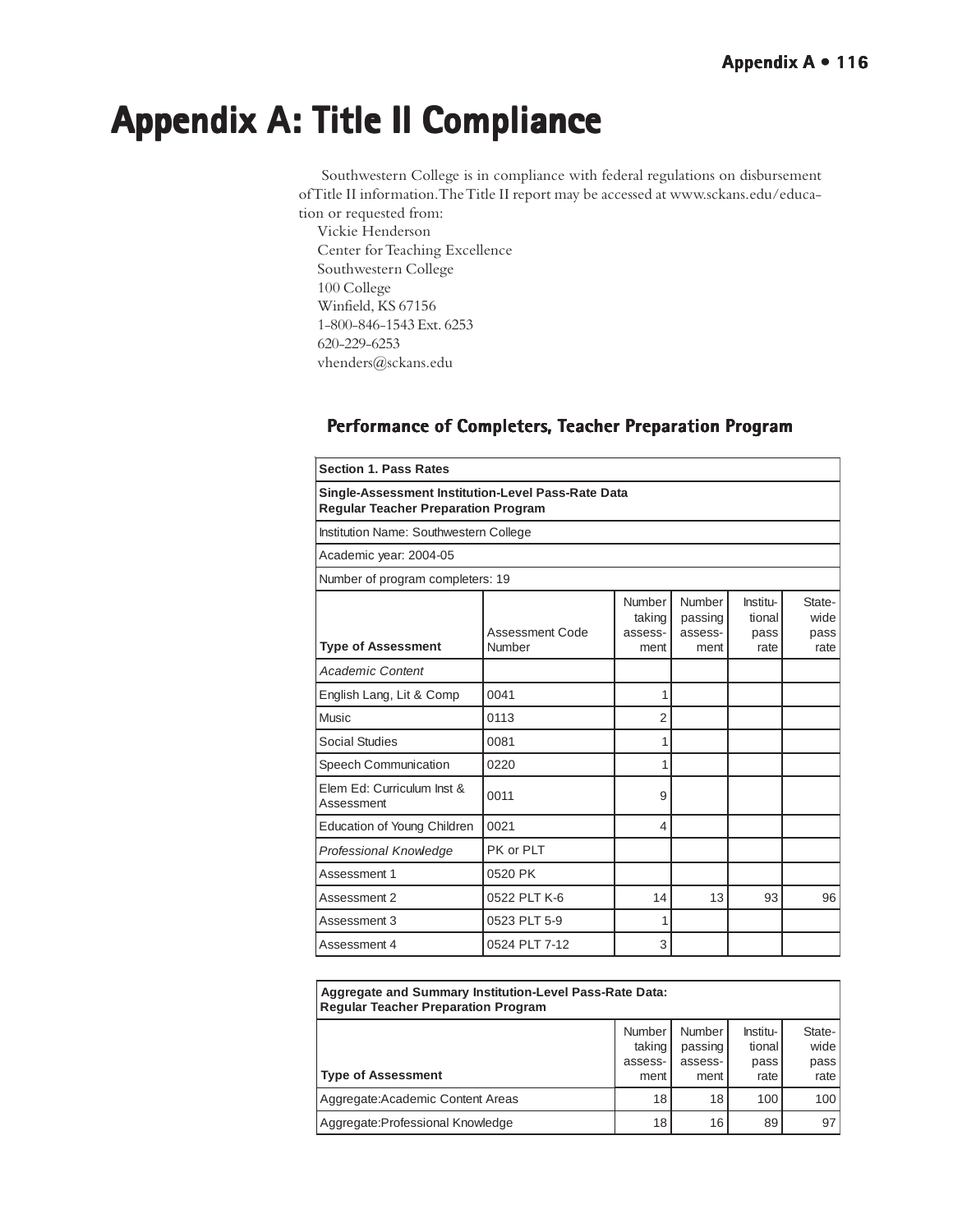| Section II. Program Information |                                                                                                                                                                                                                                                                                                                                                                                                                                                                                                                                                                   |  |  |  |
|---------------------------------|-------------------------------------------------------------------------------------------------------------------------------------------------------------------------------------------------------------------------------------------------------------------------------------------------------------------------------------------------------------------------------------------------------------------------------------------------------------------------------------------------------------------------------------------------------------------|--|--|--|
| 140 <sup>1</sup>                | Total number of students enrolled during 2004-2005.                                                                                                                                                                                                                                                                                                                                                                                                                                                                                                               |  |  |  |
|                                 | 19 Total number of program completers 2004-2005.                                                                                                                                                                                                                                                                                                                                                                                                                                                                                                                  |  |  |  |
|                                 | How many students (in the regular program and any alternative route programs)<br>19 were in programs of supervised student teaching during academic year 2004-<br>2005?                                                                                                                                                                                                                                                                                                                                                                                           |  |  |  |
|                                 | Appointed full-time faculty in professional education: an individual who works full<br>4 time in a school, college, or department of education and spends at least part of the<br>time in supervision of teacher preparation students.                                                                                                                                                                                                                                                                                                                            |  |  |  |
|                                 | Appointed part-time faculty in professional edcuation and full-time in the institution:<br>2 any full time faculty member in the institution who also may be supervising or<br>teaching in the teacher preparation program.                                                                                                                                                                                                                                                                                                                                       |  |  |  |
|                                 | Appointed part-time faculty in professional education, not otherwise employed by<br>the institution: may be part time university faculty or pre-K-12 teachers who<br>supervise prospective teachers. The numbers do not include K-12 teachers who<br>10 simply receive a stipend for supervising students teachers. Rather, this third<br>category is intended to reflect the growing trend among institutions of higher<br>education to appoint K-12 teachers as clinical faculty, with the rights and<br>responsibilities of the institution's regular faculty. |  |  |  |
| 4                               | Total number of supervising faculty for the teacher preparation program during 2004-<br>2005.                                                                                                                                                                                                                                                                                                                                                                                                                                                                     |  |  |  |
|                                 | 5/1 The student/faculty ratio (divide the total # of students by total supervising faculty).                                                                                                                                                                                                                                                                                                                                                                                                                                                                      |  |  |  |
| 40                              | The average number of hours per week required of student participation in<br>supervised student teaching.                                                                                                                                                                                                                                                                                                                                                                                                                                                         |  |  |  |
|                                 | 14 The total number of weeks of required supervised student teaching:                                                                                                                                                                                                                                                                                                                                                                                                                                                                                             |  |  |  |
| 560 l                           | The total number of supervised student teaching hours required 2000-2001:                                                                                                                                                                                                                                                                                                                                                                                                                                                                                         |  |  |  |
| Yes                             | Is your teacher preparation program currently approved or accredited by the state?                                                                                                                                                                                                                                                                                                                                                                                                                                                                                |  |  |  |
| Yes                             | Is your teacher preparation program currently accredited by the National Council for<br>the Accreditation of Teacher Education (NCATE)?                                                                                                                                                                                                                                                                                                                                                                                                                           |  |  |  |
| Yes                             | Is your institution currently accredited by the North Central Association of Colleges<br>and Schools?                                                                                                                                                                                                                                                                                                                                                                                                                                                             |  |  |  |
|                                 | Please list any additional accrediting sources:                                                                                                                                                                                                                                                                                                                                                                                                                                                                                                                   |  |  |  |
| <b>No</b>                       | Is your teacher preparation program currently under designation as "low-performing"<br>by the state (as per section 208 (a) of the HEA of 1998)?                                                                                                                                                                                                                                                                                                                                                                                                                  |  |  |  |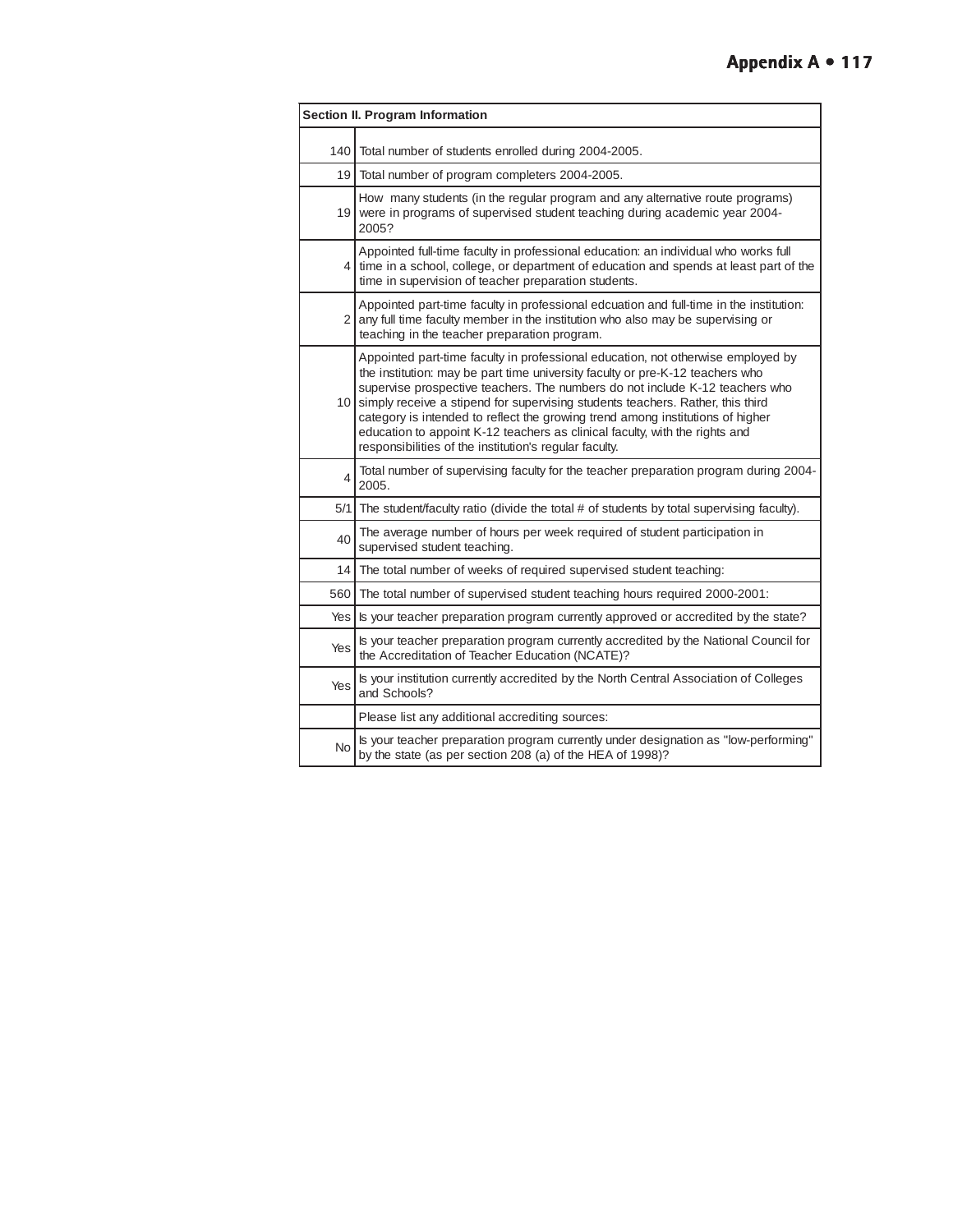#### **Photos**

Southwestern College and its representatives on occasion take photographs for the college's use in print and electronic publications. This serves as public notice of the college's intent to do so and as a release to the college of permission to use such images as it deems fit. If you should object to the use of your photograph, you have the right to withhold its release by filling out a form at the college services counter.

## **Notice of Nondiscrimination**

Southwestern College is committed to a policy of nondiscrimination on the basis of race, gender, color, age, sexual orientation, religion, national origin, ethnic origin, or physical disability, veteran (including Vietnam era) status, or other non-merit reasons, in hiring, admissions, and educational programs or activities, all as required by applicable laws and regulations. The college also practices affirmative action in hiring. Responsibility for coordination of compliance efforts and receipt of inquiries, including those concerning the Civil Rights Act of 1960, the Age Discrimination in Employment Act of 1975, Title IX of the Education Amendments of 1972, and Section 504 of the Rehabilitation Act of 1973, the Vietnam Era Veterans' Readjustment Assistance Act of 1974, the Americans with Disabilities Act of 1990, and other related federal, state, and local legislation, executive orders, regulations, and guidelines has been delegated to the director of human resources, Sue Simmons, Southwestern College, 100 College, Winfield, KS 67156, telephone (620) 229-6141.

Persons with questions or concerns regarding this policy may contact Sue Simmons, director of human resources, or Martha Butler, professor of nursing.

#### **Disclaimer and Compliance Statements**

While Southwestern College reserves the right to make changes in its calendar, policies, regulations, fees, prices, and curriculum, the information in this catalog accurately reflects policy and states progress requirements for graduation effective August 2001.

The college complies with the provisions of the Family Education Rights and Privacy Act of 1974. This act, as it applies to institutions of higher learning, ensures that students have access to certain records that pertain to them and that unauthorized persons do not have access to such records. A full statement of Southwestern policy regarding the implementation of the act is available upon request to the registrar. Southwestern College's policy of nondiscrimination is in conformity with applicable federal laws and regulations.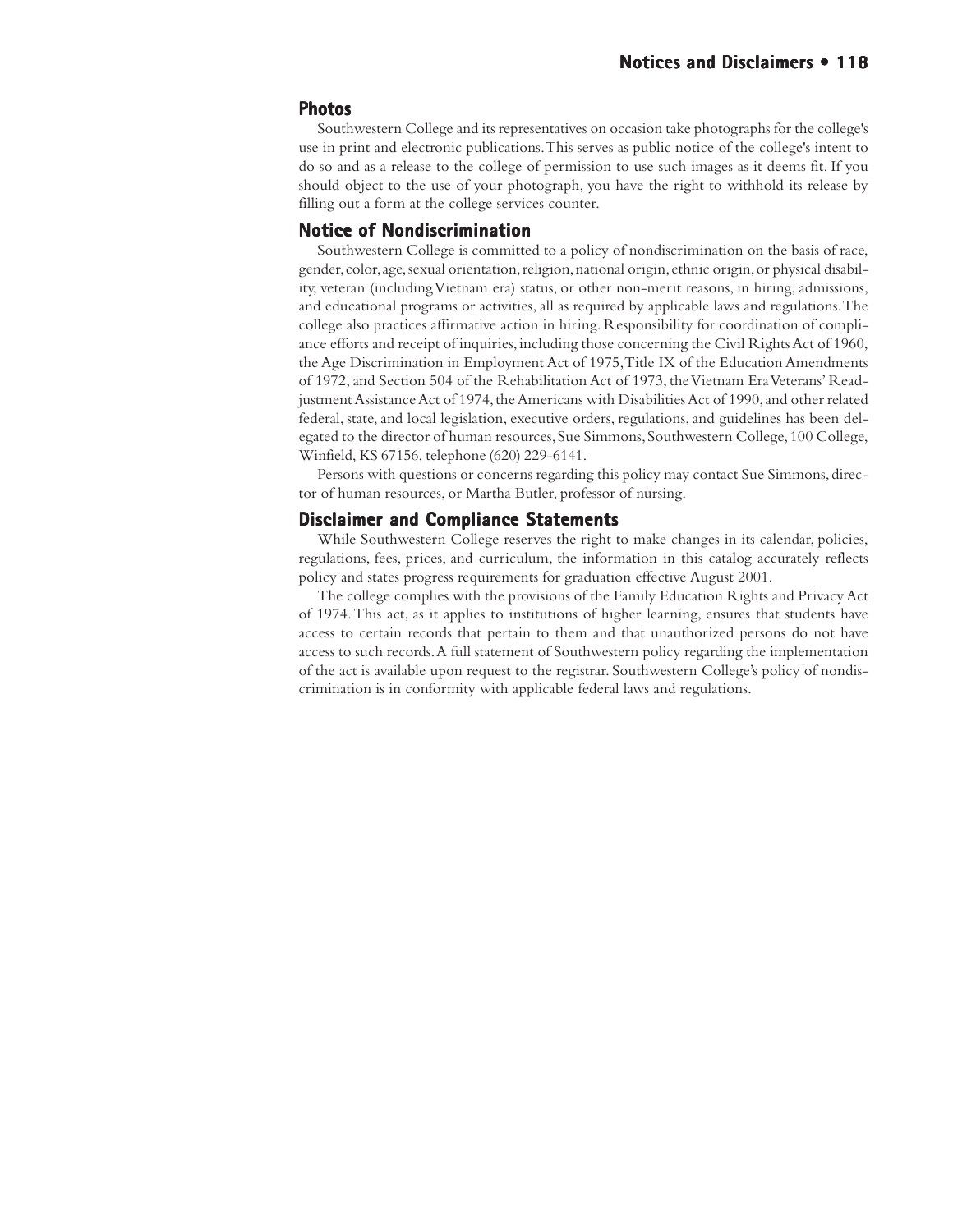**Index**

#### **A**

Academic advising 6 Academic bankruptcy 83 Academic dishonesty 80 Academic honors 85 Academic information 6 Academic integrity 80 Academic policies 80 Academic probation 83 Academic societies 93 Academic suspension 83 Accounting 14 Accreditation 5 Activity program 93 Administrative officers 109 Admission 88, 92 Advanced placement scholars 88, 97 Advising 6 Anthropology 10 Appendix A: Title II Compliance 116 Application procedure 89 Art 11 Assessment 81 Athletic Training 64, 66 Athletics 94 Attendance policies 83 Auditing of classes 84

#### **B**

Bankruptcy, academic 83 Beck Lectures 87 Beech scholarship 102 Biochemistry 20 Biology 11 Board of Trustees 108 Broadcasting 24 Business Administration 14 Business and Computer Information Systems 16 Business Communications 16

## **C**

Campus facilities 106 Campus life 92 Campus ministry 93 Cancellation of charges 98 Career planning 92 Catalog, selection of 6 Change of major 6 Change of registration 82 Charges and fees 96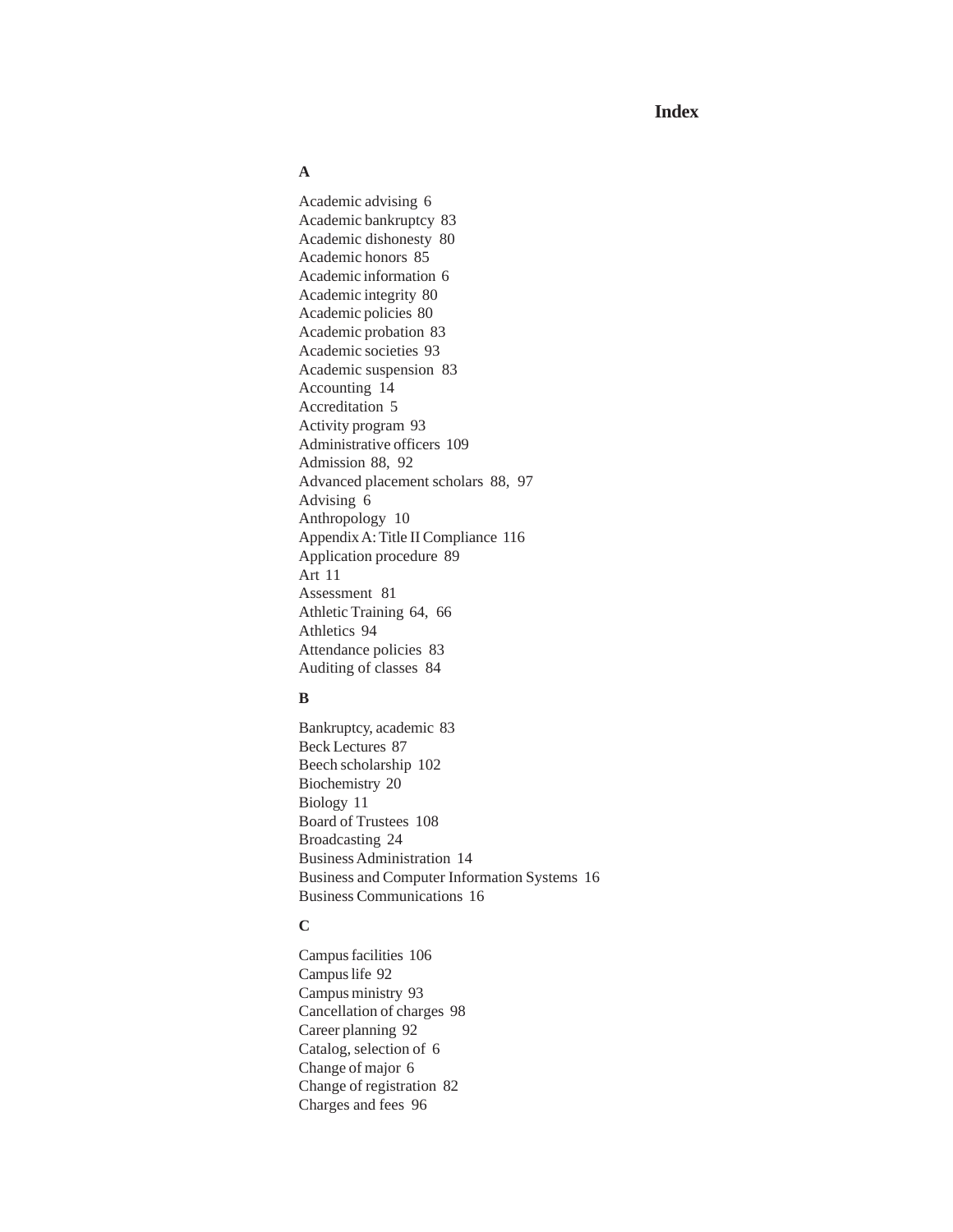Chemistry 20 CLEP tests 84 Communication 22 Communication Studies 23, 25 Computer Science 30, 31 Computer Science and Digital Arts 29 Continuing education students 97 Course offerings Accounting 16 Anthropology 10 Art 11 Biology 13 Business 17 Chemistry 21 Communication 26 Computer Science and Digital Art 32 Economics 20 Education 37 English 42 Essential Skills 43 Geography 44 History 45 Integrative Studies 47 Library Science 51 Mathematics 54 Music 56 Nursing 59 Philosophy 62 Physical Education 66 Physics 70 Political Science 71 Psychology 72 Religion 62 Social Science 73 Sociology 74 Spanish 50 Theatre 76 Cowley County Community College students 97 Credit by examination 84

## **D**

Dean's Honor Roll 85 Debate 94 Declaration of major 6 Declaration of minor 6 Degree requirements 7 Degrees offered 6 Departmental honors 85 Deposits, room 99 Digital Arts 31 Discipleship Team 94 Dixon scholarship 102

## **E**

Early Childhood Education 35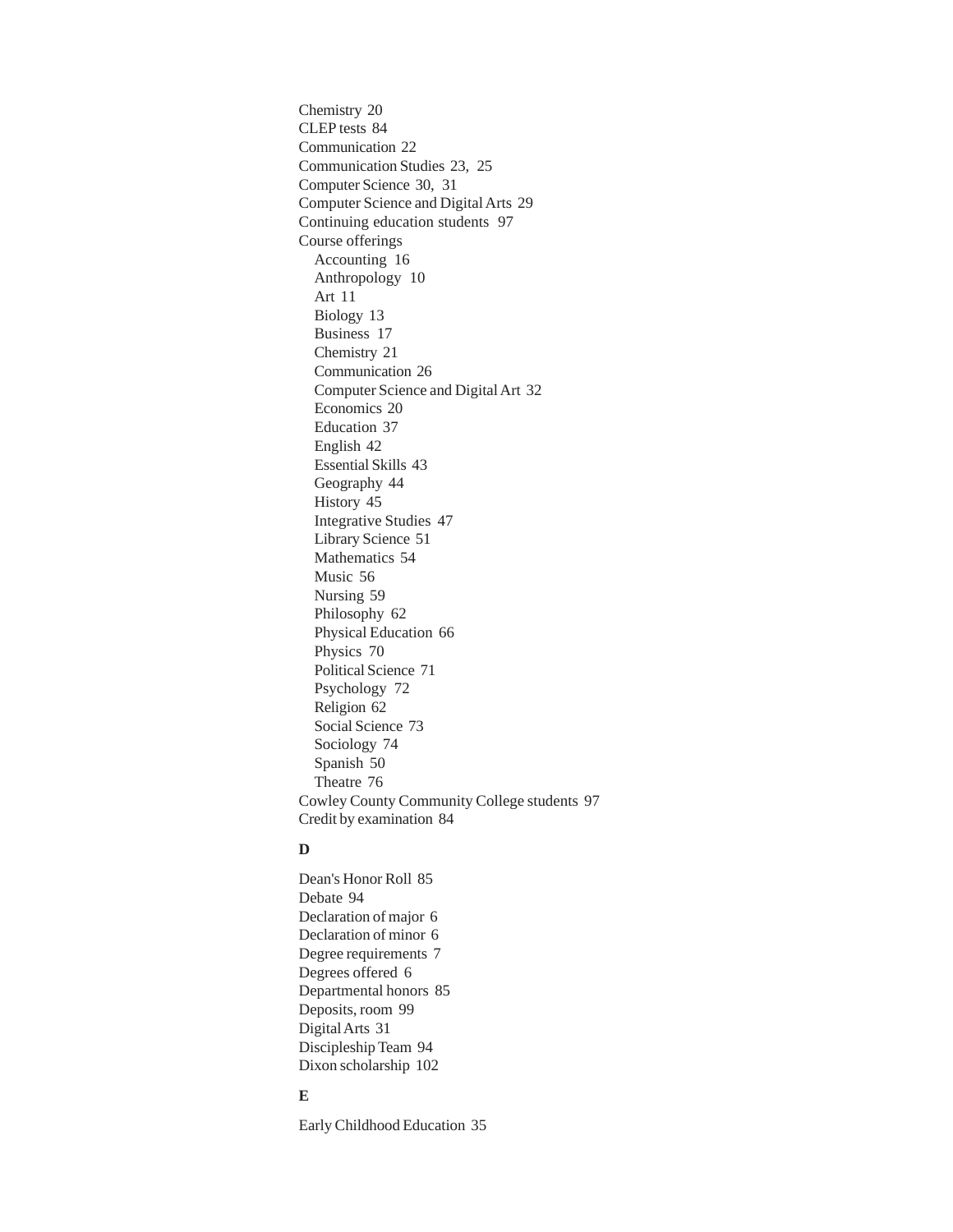Education 34 Elementary Education 35 Employment, student 104 Engineering 40 Engineering Physics 69, 71 English 40 Entrepreneurship Team 95 Environmental Studies 48 Essential Skills 43

#### **F**

Facilities, campus 106 Faculty and staff 110 Federal financial aid 103 Film and Television Theory and Criticism 25 Financial aid 100 Forensics 94

## **G**

General Communication 24 General Studies degree (B.G.S.) 43 General Theatre Studies 75 Grade changes 82 Grades, appealing 82 Grading, satisfactory/unsatisfactory 82 Grading system 81 Graduate studies 78 Graduation, requirements for 7 Graduation with honors 85 Grants 102

## **H**

Health and Physical Education 63 Health promotion 93 High school seniors 97 History 44 History of the college 4 Honorary societies 93 Honors 85 Honors courses 9 Housing 92

## **I**

Incompletes 82 Independent study 86 Integrative Studies 46 Integrative studies courses 46, 48 Integrative studies, honors courses 9 Integrative studies program 8 International students, admission policy 89 International students, application procedure 90 International students, financial aid 104 International study 87, 104 Internship 87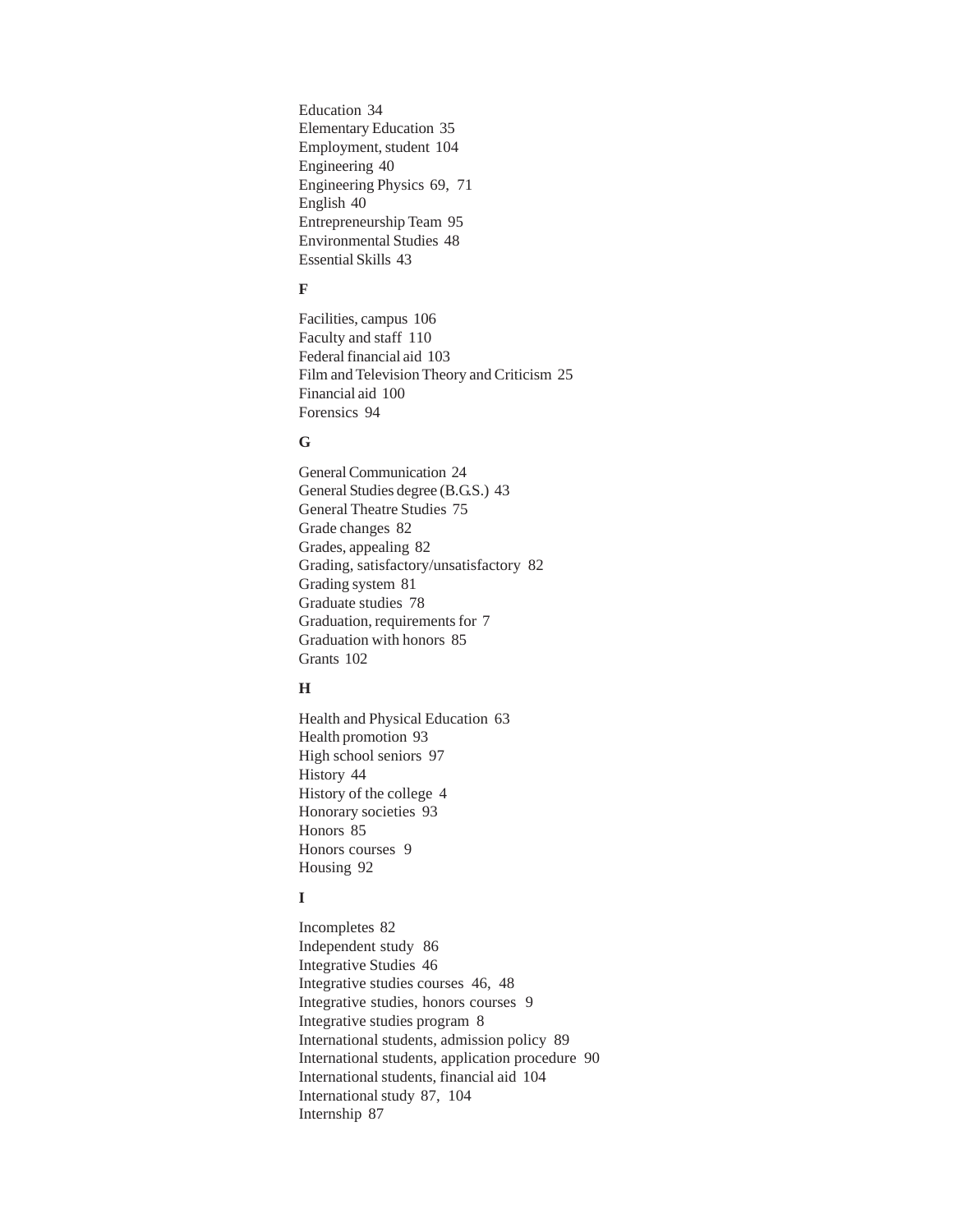## **J**

Journalism 23, 25 Junior marshals 86

## **K**

Kansas teacher licensure requirements 35 Kansas Teacher Competency Test 37

## **L**

Languages 49 Leadership 48 Leadership Team 95 Learning Center 43 Library and Information Sciences 53 Licensure requirements for teachers 34 Life experience credit. *See* Prior learning credit Literature 41 Loans 103

#### **M**

Major, change of 6 Major, declaration of 6 Majors and course offerings 10 Marine Biology 54 Master of Arts in Specialized Ministries (M.A.S.M.) 78 Master of Business Administration (MBA) 78 Master of Education (M.Ed.) 78 Master of Science in Leadership (M.S.L.)78 Master of Science in Security Administration (M.S.S.A.) 78 Masterbuilders 86 Mastin scholarship 102 Mathematics 7, 54 McNeish scholarship 102 Ministry, campus 93 Minor, declaration of 6 Mission of the college 4 Music 56 Music Education 55 Music organizations 94 Musical Theatre 75

#### **N**

New Media 23, 26 Notices and disclaimers 118 Nursing 59

## **O**

Order of the Mound 85

#### **P**

Parkhurst Lectures 87 Payment plans 97 Phi Theta Kappa scholarship 102 Philosophy 60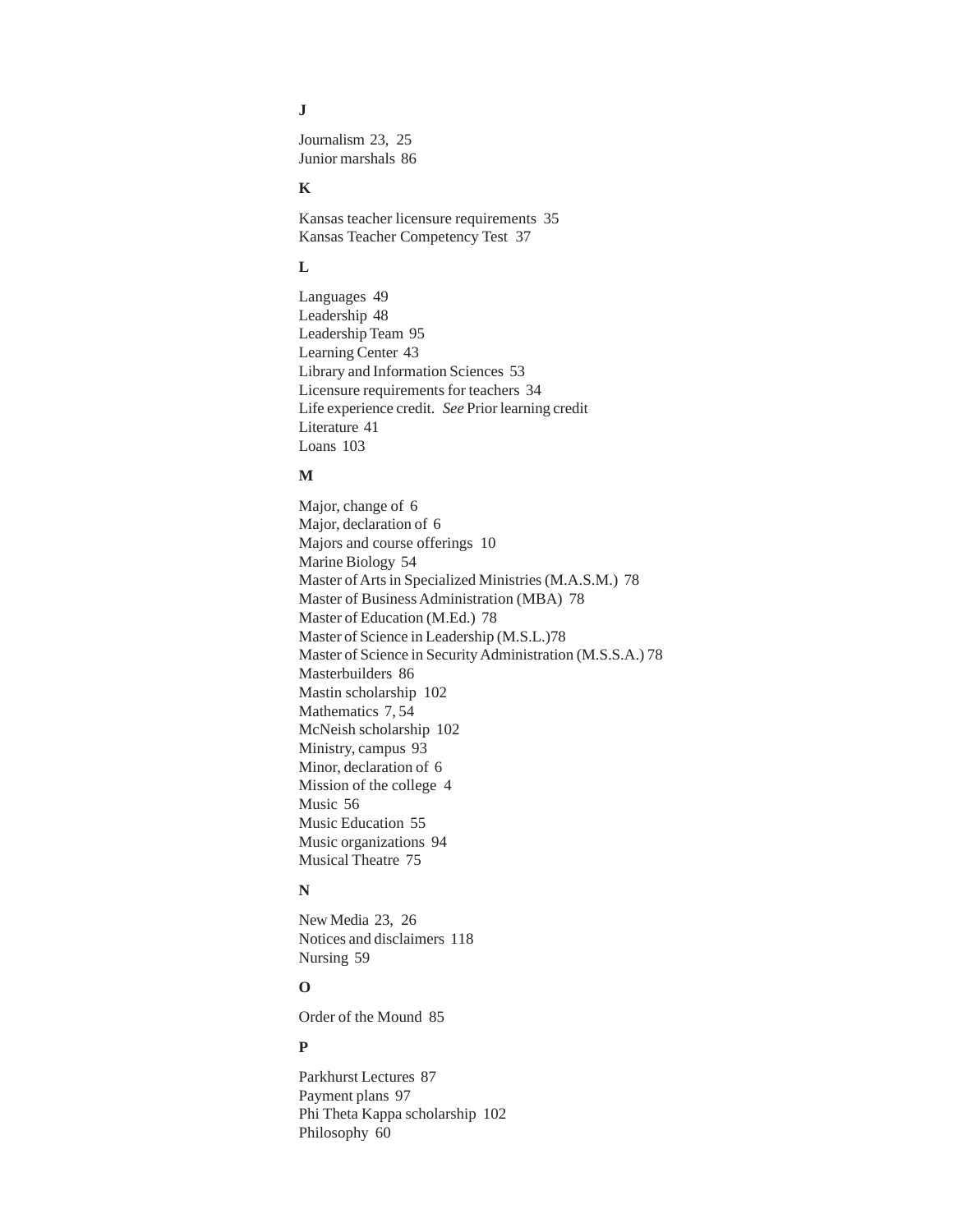Philosophy and Religious Studies 60, 62 Physical Education and Sport Studies 65 Physics 70 Placement services 92 Plagiarism 80 Political Science 72 Practicum 87 Presidential scholarship 102 Prior learning credit 84 Probation, academic 83 Probation, financial aid 101 Professional Studies 79 Psychology 73 Publications, student 94

#### **R**

Radio station 94 Radio/Television Production and Performance 23 Refunds 98 Registration, change of 82 Regulations, academic 80 Regulations, college 92 Regulations, financial aid 100 Religious activities 93 Religious studies 60 Requirements for graduation 7 Requirements for teacher licensure 34 Residential campus 92 Room charges 96 Room deposits 99 Rosters 108

#### **S**

Satisfactory/unsatisfactory grading 82 Scholar of the college 86 Scholarships 101 Secondary education licensure 36 Selection of catalog 6 Senior citizens 97 Service learning 94 Smith-Willson Lectures 87 Social life 92 Social Science 75 Sociology 76 Spanish 51 Spanish Track 50 Special academic studies 86 Special lectures 87 Special tuition programs 97 Speech and Theatre Education 24, 74 Sport Management 66 State of Kansas financial aid 103 Student employment 104 Student Foundation 93 Student Government Association 93